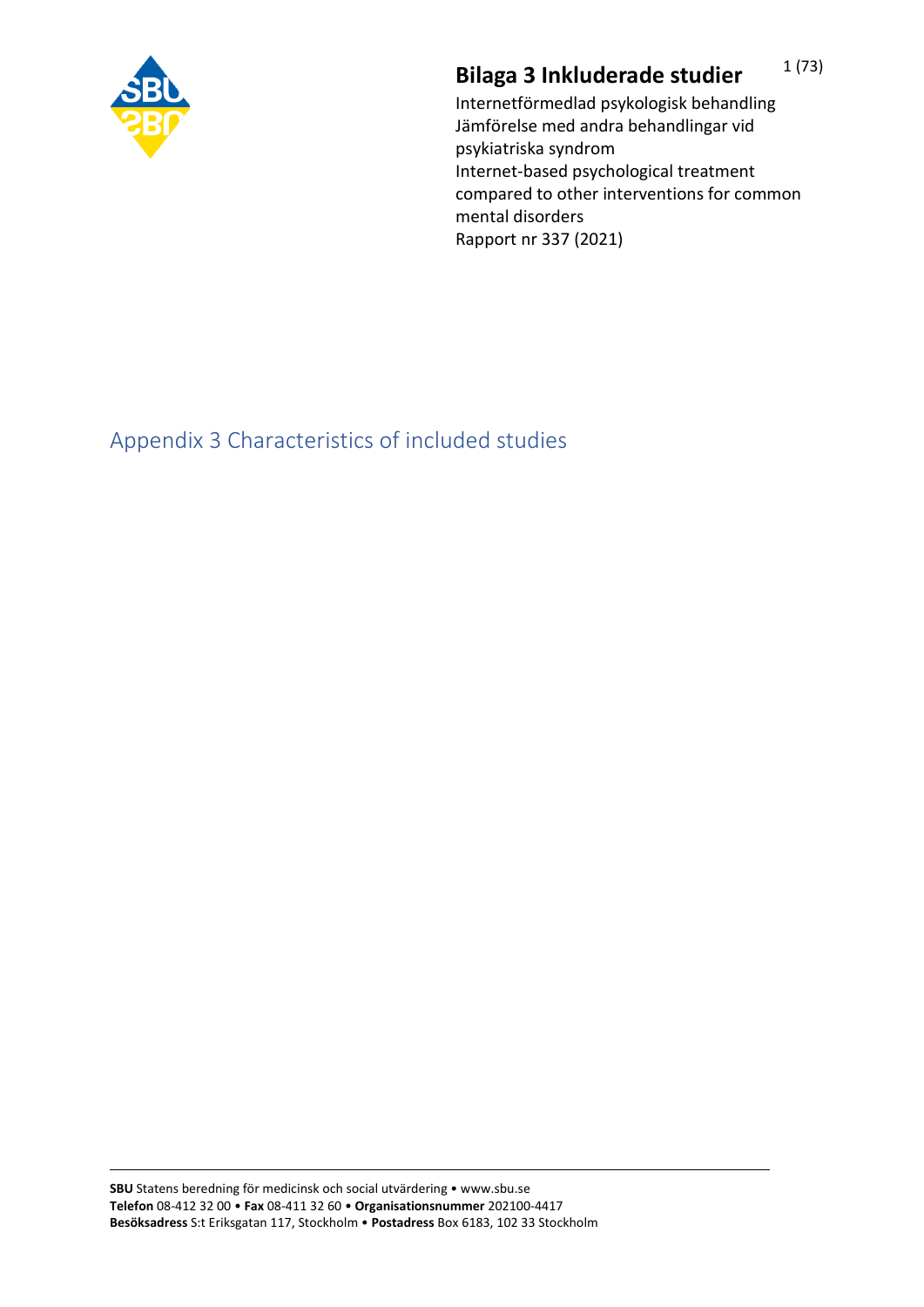## Table of included studies

| <b>Author</b>  | <b>Study design</b>          | <b>Participant</b>        | <b>Effects and safety</b> |                | Drop-out, adherence,                          | <b>Risk of bias</b> |
|----------------|------------------------------|---------------------------|---------------------------|----------------|-----------------------------------------------|---------------------|
| <b>Year</b>    |                              | characteristics           |                           |                | acceptability and<br>participant satisfaction |                     |
| <b>Ref</b>     |                              |                           |                           |                |                                               |                     |
| <b>Country</b> |                              |                           |                           |                |                                               |                     |
|                |                              |                           | <b>Post treatment</b>     | Follow-up data |                                               |                     |
| Acosta et al   | <b>Design</b>                | <b>Recruitment</b>        | Core symptoms             | 3 mo.          | <b>Missing data</b>                           | High                |
| 2017           | RCT: TAU vs TAU and web-     | Veterans at a VA          | CAPS; PCL-M               |                | At post:                                      |                     |
| $[1]$          | based CBT                    | facility, USA             |                           | Categorical    | T1: web=32% (26 of 81)                        |                     |
| <b>USA</b>     |                              |                           | <b>T1 NS</b>              |                | T2: TAU=15% (12 of 81)                        |                     |
|                | Intervention                 | Randomized                | T2 (No S.                 | Clinically     |                                               |                     |
|                | "Thinking forward", 24 self- | Total n=162               | difference between        | meaningful     | <b>Adherence</b>                              |                     |
|                | paced interactive modules    | T1 (web): 81              | groups)                   | improvement    | Web:                                          |                     |
|                | to teach cognitive           | T2 (TAU): 81              |                           |                | X=8.8 (6.2) modules/24                        |                     |
|                | behavioural skills, emotion  |                           | Categorical data          | T1: web=37%    |                                               |                     |
|                | regulation and trauma        | <b>Diagnosis</b>          | % with clinical           | T2: TAU=30%    | 38% completed all "core                       |                     |
|                | coping.                      | PTSD (>=subclinical on    | improvements              |                | modules"                                      |                     |
|                |                              | Clin Adm PTSD scale)      | $\left(>=10$ point        |                |                                               |                     |
|                | <b>Therapist support</b>     | & Alcohol or substance    | improvement)              |                | <b>Participant satisfaction</b>               |                     |
|                | None, prompted to            | abuse according to        |                           |                | VAS ratings                                   |                     |
|                | participate via phone calls, | <b>AUDIT</b>              | Quality of Life           |                | $>5$ (0 to 10)                                |                     |
|                | texts etc.                   |                           | <b>WHOOLQ</b>             |                |                                               |                     |
|                |                              | <b>Inclusion criteria</b> |                           |                | Interesting: 76%                              |                     |
|                | <b>Control condition</b>     | Veterans referred by      |                           |                | Useful: 82%                                   |                     |
|                | TAU=Veterans                 | their physician           |                           |                | Information: 74%                              |                     |
|                | Administration's primary     |                           |                           |                | Clarified                                     |                     |
|                | care services; average of 1  | <b>Exclusion criteria</b> |                           |                | misconceptions: 62%                           |                     |
|                | PVC visit, 1 mental health   |                           |                           |                | Understandable: 41%                           |                     |

Internetförmedlad psykologisk behandling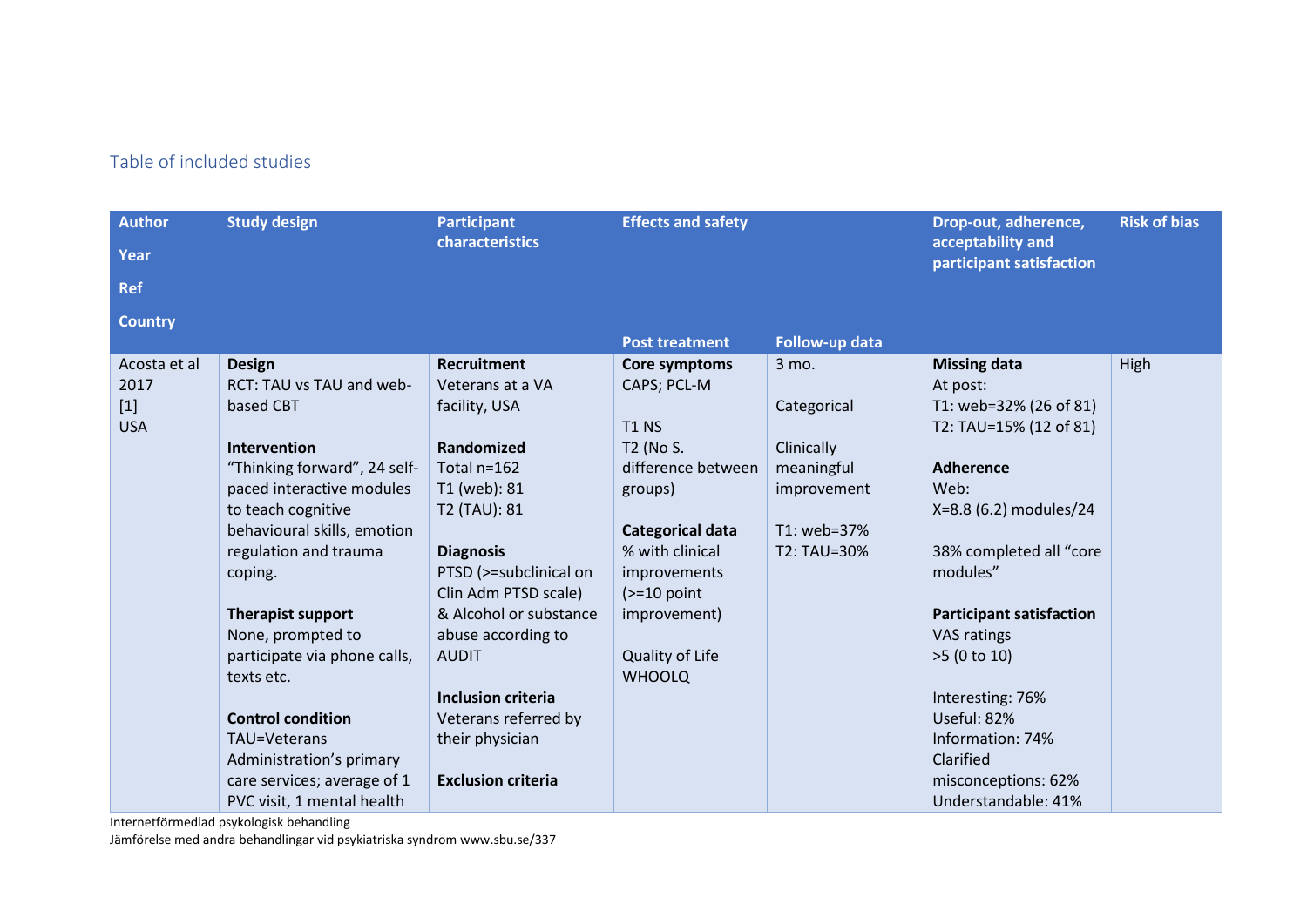| <b>Author</b>                                 | <b>Study design</b>                                                                                                            | <b>Participant</b><br>characteristics                                                                                                                                                                                                                                                      | <b>Effects and safety</b>                                                                       |                                                                        | Drop-out, adherence,<br>acceptability and                             | <b>Risk of bias</b> |
|-----------------------------------------------|--------------------------------------------------------------------------------------------------------------------------------|--------------------------------------------------------------------------------------------------------------------------------------------------------------------------------------------------------------------------------------------------------------------------------------------|-------------------------------------------------------------------------------------------------|------------------------------------------------------------------------|-----------------------------------------------------------------------|---------------------|
| <b>Year</b>                                   |                                                                                                                                |                                                                                                                                                                                                                                                                                            |                                                                                                 |                                                                        | participant satisfaction                                              |                     |
| <b>Ref</b>                                    |                                                                                                                                |                                                                                                                                                                                                                                                                                            |                                                                                                 |                                                                        |                                                                       |                     |
| <b>Country</b>                                |                                                                                                                                |                                                                                                                                                                                                                                                                                            |                                                                                                 |                                                                        |                                                                       |                     |
|                                               |                                                                                                                                |                                                                                                                                                                                                                                                                                            | <b>Post treatment</b>                                                                           | Follow-up data                                                         |                                                                       |                     |
|                                               | visit, 1 psych medication<br>prescription.<br><b>Outcomes</b><br>Primary: CAPS; PCL-M<br>Secondary: WHOOLQ,<br>quality of life | Currently receiving<br>psychotherapy for PTSD<br>Change in psychiatric<br>medications <2 mo.<br><b>Recruitment</b><br>Via VA primary care<br>servies<br><b>Characteristics</b><br>Women: 7%<br>Age: X=34<br>white: 85%<br>receiving disability: 55%<br>fulill PTSD diagnosis<br>(CAPS) 79% |                                                                                                 |                                                                        | <b>Overall satisfaction:</b><br>89%                                   |                     |
| Andersson et<br>al<br>2009<br>$[2]$<br>Sweden | <b>Design</b><br>2 parallel groups, 2 active<br>treatments<br><b>Interventions</b>                                             | Randomized<br>Total n=30<br>T1:15<br>T2:15                                                                                                                                                                                                                                                 | Core symptoms<br>SPQ; mean (SD);<br>T1: Pre=20.2 (3.4)<br>Post=10.7 (6.8)<br>T2: Pre=20.7 (2.6) | 1-year follow-up<br>Core symptoms<br>SPQ, mean (SD)<br>T1: 1 year=10.8 | <b>Missing data</b><br>Post:<br>T1: 13%<br>T2:7%<br><b>Total: 20%</b> | Some<br>concerns    |
|                                               | T1: Internet-delivered CBT.<br>5 sessions in 4 weeks with<br>psychoeducation; exposure                                         | <b>Diagnosis</b>                                                                                                                                                                                                                                                                           | Post=10.1 (5.6)<br>No significant<br>difference                                                 | (5.3)<br>$C: 1$ year=11.3 (5.4)                                        | <b>Adherence</b><br>Not reported                                      |                     |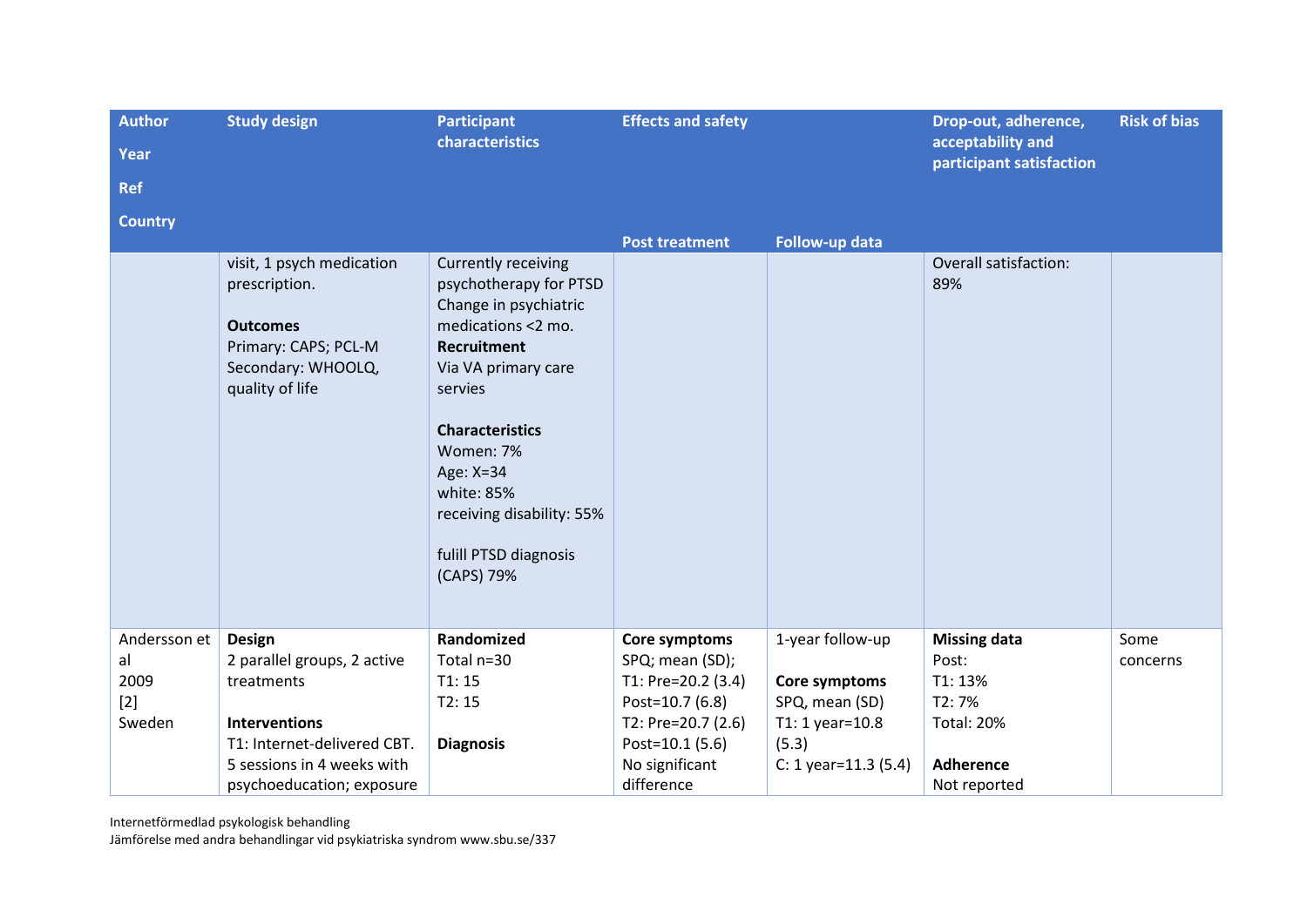| <b>Author</b><br><b>Study design</b><br><b>Effects and safety</b><br><b>Participant</b>    | <b>Risk of bias</b><br>Drop-out, adherence, |
|--------------------------------------------------------------------------------------------|---------------------------------------------|
| characteristics<br>acceptability and<br><b>Year</b>                                        | participant satisfaction                    |
| <b>Ref</b>                                                                                 |                                             |
| <b>Country</b>                                                                             |                                             |
| Follow-up data<br><b>Post treatment</b>                                                    |                                             |
| Specific phobia, spider<br>Effect: T vs C, ns<br>to pictures and films with                |                                             |
| spiders; instructions to<br>type, according to DSM-<br>Categorical data                    | <b>Participant satisfaction</b>             |
| exposure in real life,<br>IV-TR (SCID-I)<br>Categorical data<br>Not reported<br>Clin sign. |                                             |
| maintenance<br>improvement on<br>Clin sign                                                 |                                             |
| <b>Inclusion criteria</b><br>BAT:<br>T2: therapist-led exposure,<br>improvement on         |                                             |
| BAT:<br>with a brief orientation<br>Age 18 - 65 years;<br>T1:46.2%                         |                                             |
| T2:85.7%<br>T1:66.7%<br>session and a 3-hour<br>Internet access,                           |                                             |
| incapable of removing a<br>T1 < T2<br>C: 72.7%<br>exposure session                         |                                             |
| lid to a box with a                                                                        |                                             |
| Therapist support<br>spider<br><b>Safety</b><br>T vs C, n.s.                               |                                             |
| T1: clinical support. Last<br>Not reported                                                 |                                             |
| year students in clinical<br><b>Quality of life</b><br><b>Exclusion criteria</b>           |                                             |
| psychology (n=2). Clinical<br>Psychiatric problems<br>Not reported                         |                                             |
| advice, feedback on<br>requiring immediate                                                 |                                             |
| homework and reminders.<br>treatment                                                       |                                             |
| Therapist time, mean=25                                                                    |                                             |
| min/patient<br><b>Recruitment</b>                                                          |                                             |
| T2: led by therapist. Last<br>Media advertisement                                          |                                             |
| year students in clinical                                                                  |                                             |
| psychology (n=2)<br><b>Characteristics</b>                                                 |                                             |
| <b>Women: 85%</b>                                                                          |                                             |
| <b>Outcomes</b><br>Age, mean (SD): 25.6                                                    |                                             |
| $(4.1)$ years<br>Primary: yes                                                              |                                             |
| (BAT)                                                                                      |                                             |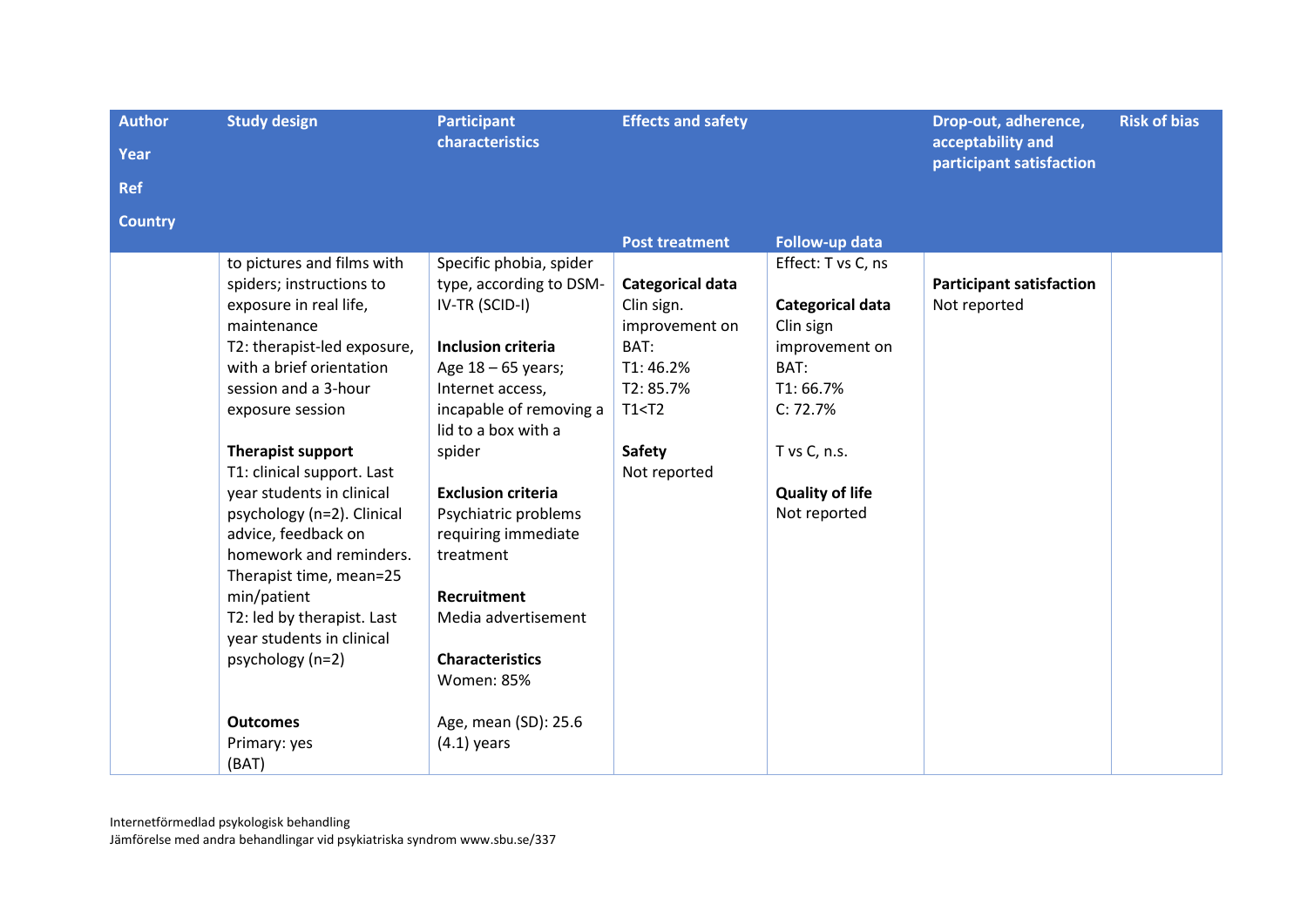| <b>Author</b><br>Year<br><b>Ref</b>           | <b>Study design</b>                                                                                                                                                                                                                                                                                                                                                                                                                                                                                                                             | <b>Participant</b><br>characteristics                                                                                                                                                                                                                                                                                                                                                                                                               | <b>Effects and safety</b>                                                                                                                                                                                                                                                                                                                                                |                                                                                                                                                                                                                                                                                                                                                                     | Drop-out, adherence,<br>acceptability and<br>participant satisfaction                                                                                                                                                                                                                                                                                                                                           | <b>Risk of bias</b> |
|-----------------------------------------------|-------------------------------------------------------------------------------------------------------------------------------------------------------------------------------------------------------------------------------------------------------------------------------------------------------------------------------------------------------------------------------------------------------------------------------------------------------------------------------------------------------------------------------------------------|-----------------------------------------------------------------------------------------------------------------------------------------------------------------------------------------------------------------------------------------------------------------------------------------------------------------------------------------------------------------------------------------------------------------------------------------------------|--------------------------------------------------------------------------------------------------------------------------------------------------------------------------------------------------------------------------------------------------------------------------------------------------------------------------------------------------------------------------|---------------------------------------------------------------------------------------------------------------------------------------------------------------------------------------------------------------------------------------------------------------------------------------------------------------------------------------------------------------------|-----------------------------------------------------------------------------------------------------------------------------------------------------------------------------------------------------------------------------------------------------------------------------------------------------------------------------------------------------------------------------------------------------------------|---------------------|
| <b>Country</b>                                |                                                                                                                                                                                                                                                                                                                                                                                                                                                                                                                                                 |                                                                                                                                                                                                                                                                                                                                                                                                                                                     | <b>Post treatment</b>                                                                                                                                                                                                                                                                                                                                                    | Follow-up data                                                                                                                                                                                                                                                                                                                                                      |                                                                                                                                                                                                                                                                                                                                                                                                                 |                     |
|                                               |                                                                                                                                                                                                                                                                                                                                                                                                                                                                                                                                                 | Ongoing/completed<br>university degree: 77%                                                                                                                                                                                                                                                                                                                                                                                                         |                                                                                                                                                                                                                                                                                                                                                                          |                                                                                                                                                                                                                                                                                                                                                                     |                                                                                                                                                                                                                                                                                                                                                                                                                 |                     |
| Andersson et<br>al<br>2013<br>$[3]$<br>Sweden | <b>Design</b><br>2 parallel groups, 2 active<br>treatment arms<br>Intervention<br>Guided internet-delivered<br>cognitive behaviour<br>therapy (ICBT). Seven text<br>modules including<br>exercises. Components:<br>behavioural activation,<br>cognitive restructuring,<br>sleep management,<br>defining goals/values, and<br>relapse prevention.<br><b>Therapist support</b><br>Four students at their last<br>term of the clinical<br>psychology program (five<br>year M.Sc.) were<br>therapists. All contact with<br>the patients was handled | Randomized<br>Total n=69<br>T1:33<br>T2:36<br><b>Diagnosis</b><br>Major depression with<br>or without dysthymia<br>according to DSM-IV<br>(clinical interview).<br><b>Inclusion criteria</b><br>At least18 years, a total<br>between 15 and 35<br>points on MADRS-S, < 4<br>on Item 9 (suicidal<br>thoughts) on MADRS-S,<br>no medication for<br>depression or<br>unchanged dosage of<br>medication for<br>depression during the<br>last month, not | Core symptoms<br><b>MADRS-S</b><br>ITT, Non-inferiority<br>trial (non-<br>inferiority margin<br>of 2 points). Linear<br>mixed-effects<br>regression<br>analyses.<br><b>MADRS</b> (Mean<br>(SD)<br>Pre:<br>T1: 23.6(4.8)<br>T2: 24.1(5.0)<br>Post (9 week):<br>T1: 13.6(9.8)<br>T2: 17.1 (8.0)<br>Effect;<br>-4.7 (95% CI,<br>$-8.63$ to $-0.77$ )<br>(the upper limit of | 1-year and 3-year<br>follow -up<br>1YFU (MADRS-S):<br>T1: 10.0(7.3)<br>T2: 12.71(6.7)<br>3YFU(MADRS-S):<br>T1: 9.2(7.6)<br>T2: 13.5(8.7)<br>Effect:<br>$-4.55$ , (95% CI, $-$<br>8.60 to -0.54) (the<br>upper limit of the<br>95% CI was below<br>the pre-specified<br>non-inferiority<br>margin). The<br>between-group<br>standardized mean<br>difference Cohens d | <b>Missing data</b><br>Post:<br>$T1 + T2: 6%$<br>12 mo:<br>$T1 + T2: 13%$<br>3-year<br>$T1 + T2: 10%$<br><b>Adherence</b><br>T1: The mean number<br>of treatment modules<br>completed was 7.75 (SD<br>$= 1.10$ ) out of a possible<br>8.<br>T2: The mean number<br>of group sessions<br>attended was 4.87 (SD =<br>$3.17$ ).<br><b>Treatment credibility</b><br>Not reported<br><b>Participant satisfaction</b> | Some<br>concerns    |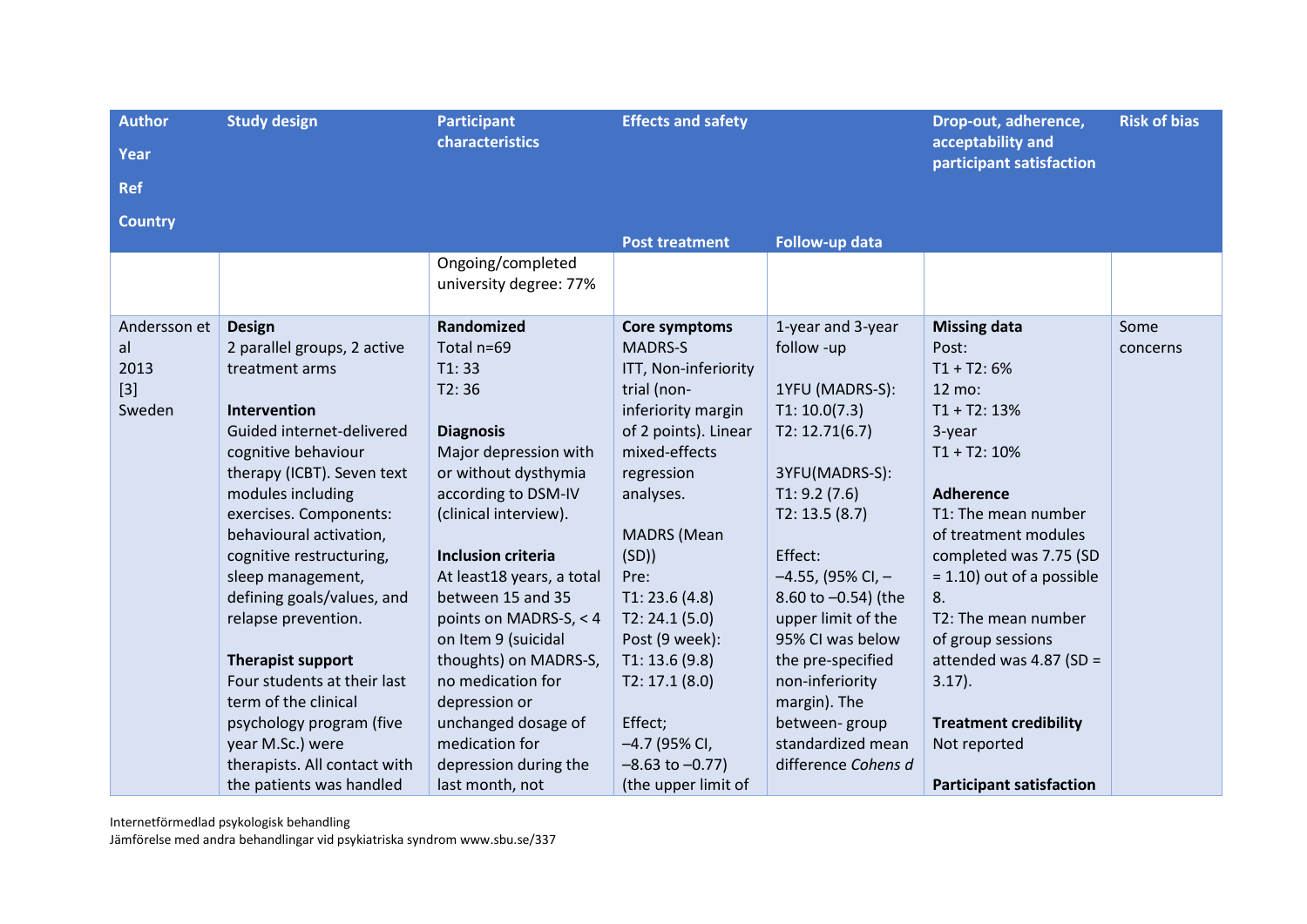| <b>Author</b>  | <b>Study design</b>                                      | <b>Participant</b>                                | <b>Effects and safety</b>             |                         | Drop-out, adherence,                          | <b>Risk of bias</b> |
|----------------|----------------------------------------------------------|---------------------------------------------------|---------------------------------------|-------------------------|-----------------------------------------------|---------------------|
| Year           |                                                          | characteristics                                   |                                       |                         | acceptability and<br>participant satisfaction |                     |
| <b>Ref</b>     |                                                          |                                                   |                                       |                         |                                               |                     |
| <b>Country</b> |                                                          |                                                   |                                       |                         |                                               |                     |
|                |                                                          |                                                   | <b>Post treatment</b>                 | Follow-up data          |                                               |                     |
|                | via online contact                                       | participating in other<br>treatment for           | the 95% CI was                        | $= 0.55$ (95% CI, 0.06  | Not reported                                  |                     |
|                | management system.<br>Therapists spent a mean of         | depression at the time.                           | below the pre-<br>specified non-      | to 1.02)                |                                               |                     |
|                | 11.1 min (e-mails) 37.9 min                              |                                                   | inferiority margin).                  | <b>Categorical data</b> |                                               |                     |
|                | per patient in total,                                    | <b>Exclusion criteria</b>                         | The between-                          | Response:               |                                               |                     |
|                | including administration,                                | Having other primary                              | group standardized                    | T1:62%                  |                                               |                     |
|                | reading, and responding to                               | disorder that needed                              | mean difference                       | T2:38%                  |                                               |                     |
|                | e- mails.                                                | different treatment or                            | Cohens $d = 0.58$                     | $(x2=6.57, df=1,$       |                                               |                     |
|                |                                                          | that could be affected                            | (95% CI, 0.09 to                      | $p=.01)$                |                                               |                     |
|                | <b>Control condition</b>                                 | negatively by the                                 | 1.05)                                 | Remission:              |                                               |                     |
|                | Group-based CBT. Three                                   | treatment,                                        |                                       | T1:64%                  |                                               |                     |
|                | students at their last term of                           |                                                   | <b>Categorical data</b>               | T2:39%                  |                                               |                     |
|                | the clinical psychology                                  | <b>Recruitment/setting</b><br>Media advertisement | Rates of response                     | $(x2=4.20, df=1,$       |                                               |                     |
|                | program (five yearM.Sc.)<br>were therapists. Eight group | and information on                                | defined as $\geq$ 50 %<br>total score | $p=.04)$                |                                               |                     |
|                | sessions, each lasting 2 h                               | various webpages.                                 | reduction on                          |                         |                                               |                     |
|                | including a 15 min break.                                |                                                   | MADRS-S, and                          |                         |                                               |                     |
|                | Three treatment groups                                   | <b>Characteristics</b>                            | remission as a                        |                         |                                               |                     |
|                | were set up and there were                               | Women:                                            | score of post-                        |                         |                                               |                     |
|                | two therapists for each                                  | T1:75.8%                                          | MADRS-S $\leq 10$ )                   |                         |                                               |                     |
|                | group, with one experienced                              | T2:80.6%                                          |                                       |                         |                                               |                     |
|                | licensed clinical psychologist                           |                                                   | Post (9 week)                         |                         |                                               |                     |
|                | and one student. The                                     | Age, mean:                                        | Response:                             |                         |                                               |                     |
|                | median total time was 390                                | T1:42.8                                           | T1:52%                                |                         |                                               |                     |
|                | min.                                                     | T2:41.8                                           | T2:25%                                |                         |                                               |                     |
|                |                                                          |                                                   |                                       |                         |                                               |                     |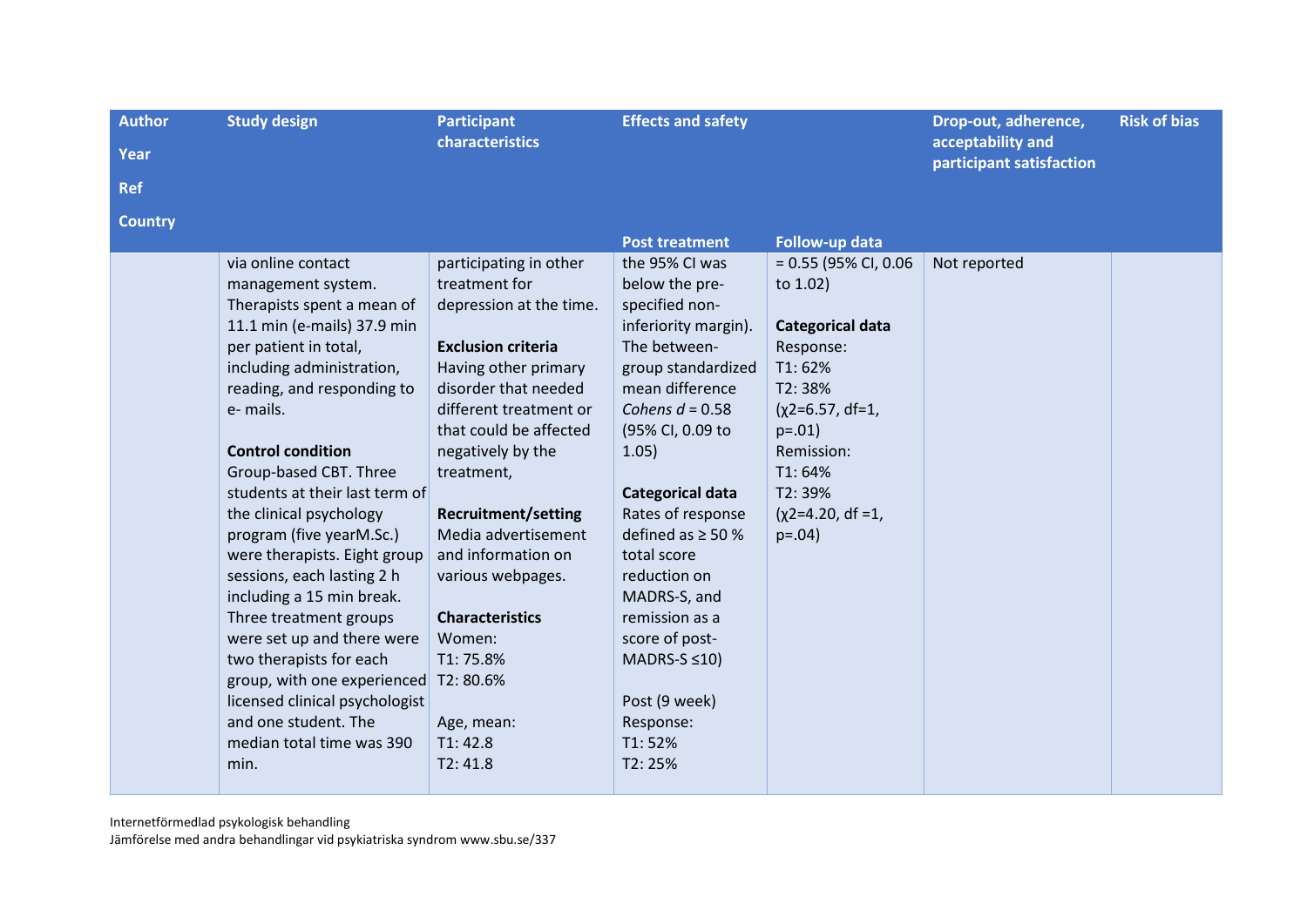| <b>Author</b>  | <b>Study design</b>                                 | <b>Participant</b>                  | <b>Effects and safety</b> |                     |                                               | <b>Risk of bias</b> |
|----------------|-----------------------------------------------------|-------------------------------------|---------------------------|---------------------|-----------------------------------------------|---------------------|
| Year           |                                                     | characteristics                     |                           |                     | acceptability and<br>participant satisfaction |                     |
| <b>Ref</b>     |                                                     |                                     |                           |                     |                                               |                     |
| <b>Country</b> |                                                     |                                     |                           |                     |                                               |                     |
|                |                                                     |                                     | <b>Post treatment</b>     | Follow-up data      |                                               |                     |
|                | <b>Outcomes</b>                                     | <b>Highest education</b>            | $(x2=5.16, df=1,$         |                     |                                               |                     |
|                | Primary: The Montgomery-<br>Åsberg Depression Scale | college/university:<br>Not reported | $p=.023$                  |                     |                                               |                     |
|                | (MADRS-S)                                           |                                     | Remission:                |                     |                                               |                     |
|                |                                                     | On medication:                      | T1:52%                    |                     |                                               |                     |
|                | Secondary: BDI, BAI,                                | T1:27.2%                            | T2: 19%                   |                     |                                               |                     |
|                | Quality of Life Inventory                           | T2:25.0%                            | $(x2=7.81, df=1,$         |                     |                                               |                     |
|                | (QOLI), SCID-I                                      |                                     | $p=.005$ ).               |                     |                                               |                     |
|                |                                                     |                                     | <b>Quality of life</b>    |                     |                                               |                     |
|                |                                                     |                                     | Not reported              |                     |                                               |                     |
|                |                                                     |                                     |                           |                     |                                               |                     |
|                |                                                     |                                     | <b>Functional</b>         |                     |                                               |                     |
|                |                                                     |                                     | impairment                |                     |                                               |                     |
|                |                                                     |                                     | Not reported              |                     |                                               |                     |
|                |                                                     |                                     | <b>Negative effects</b>   |                     |                                               |                     |
|                |                                                     |                                     | No adverse events         |                     |                                               |                     |
|                |                                                     |                                     | were reported as a        |                     |                                               |                     |
|                |                                                     |                                     | direct function of        |                     |                                               |                     |
|                |                                                     |                                     | the treatments.           |                     |                                               |                     |
| Andersson et   | <b>Design</b>                                       | Randomized                          | Core symptoms             | 12 months           | <b>Missing data</b>                           | Some                |
| al             | 2 parallel groups, 2 active                         | Total n=30                          | <b>BAT</b>                | Core symptoms       | Post:                                         | concerns            |
| 2013           | treatment arms                                      | T1:15                               |                           | <b>BAT</b>          | T1: 13%                                       |                     |
| $[4]$          |                                                     | T2:15                               | Effect:                   | Post vs. 12 months, | T2: 13%                                       |                     |
| Sweden         | Intervention                                        |                                     | T2 > T1                   | n.s.                |                                               |                     |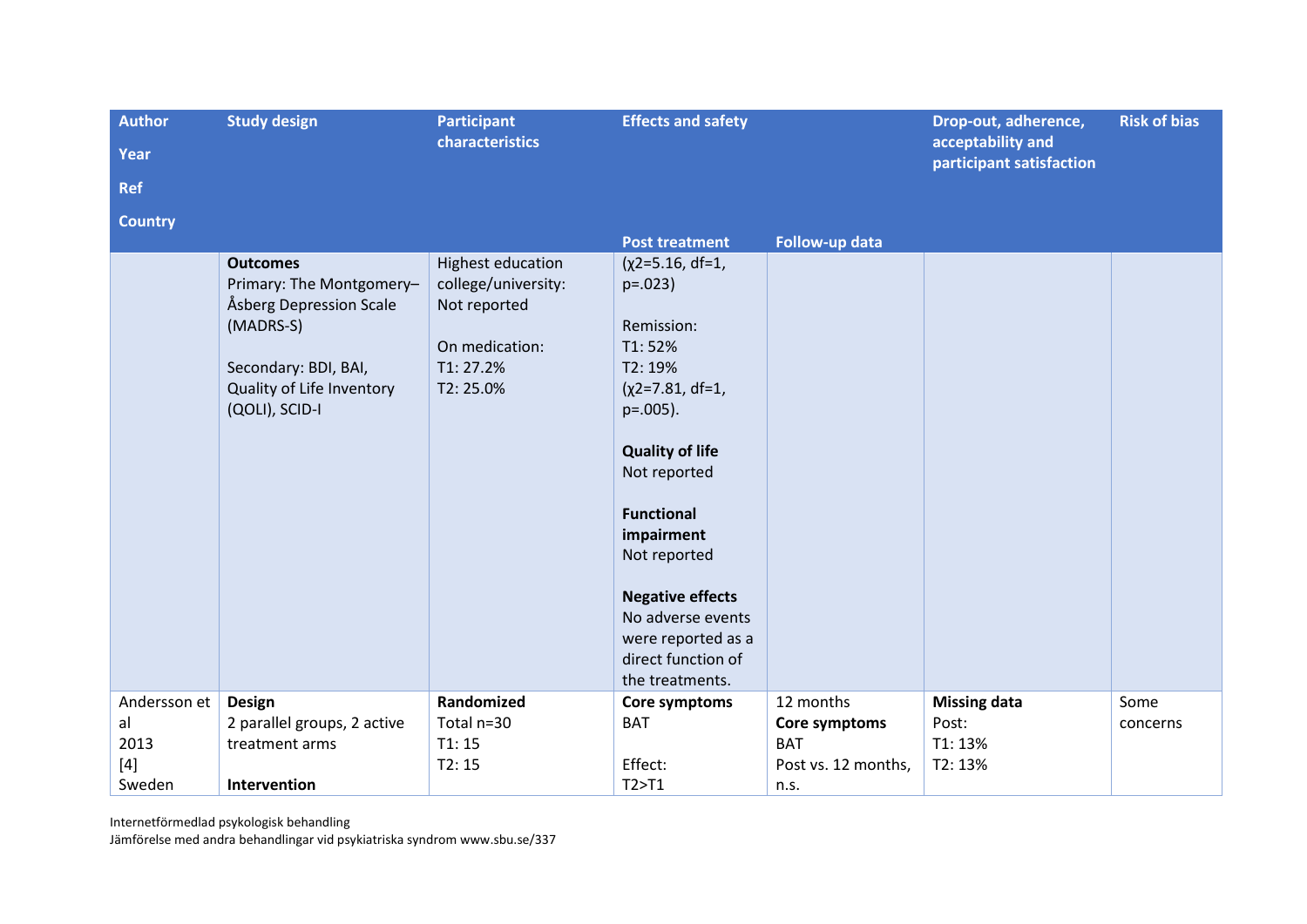| <b>Author</b>  | <b>Study design</b><br><b>Participant</b> |                            | <b>Effects and safety</b>  |                   | Drop-out, adherence,                          | <b>Risk of bias</b> |
|----------------|-------------------------------------------|----------------------------|----------------------------|-------------------|-----------------------------------------------|---------------------|
| Year           |                                           | <b>characteristics</b>     |                            |                   | acceptability and<br>participant satisfaction |                     |
| <b>Ref</b>     |                                           |                            |                            |                   |                                               |                     |
| <b>Country</b> |                                           |                            |                            |                   |                                               |                     |
|                |                                           |                            | <b>Post treatment</b>      | Follow-up data    |                                               |                     |
|                | Guided internet-delivered                 | <b>Diagnosis</b>           | (ANOVA,                    |                   | 12 months:                                    |                     |
|                | self-help program. Four                   | DSM-IV criteria of         | Marginalization,           | Reliable and clin | T1:33%                                        |                     |
|                | weekly text on a web page,                | specific phobia, snake     | $d = .63$                  | sign change       | T2: 27%                                       |                     |
|                | a video in which exposure                 | type (screening            |                            | T1: 90%           |                                               |                     |
|                | was modelled, and support                 | interview of a section of  | Categorical data           | T2: 100%          | <b>Adherence</b>                              |                     |
|                | provided via Internet.                    | the SCID-I).               | Reliable and clin          | Effect:           |                                               |                     |
|                | Components:                               |                            | sign change (∆BAT          | T2>T1, n.s.       | T1: Time spent in                             |                     |
|                | psychoeducation,                          | <b>Inclusion criteria</b>  | $\geq$ 2, post-BAT $>$ 10) |                   | internet delivered self-                      |                     |
|                | homework, in vivo                         | Age between 18 and 65      | Post:                      |                   | help program=12h                              |                     |
|                | exposure, maintenance                     | years; access to           | T1:61.5%                   |                   | T2: Time spent in OST                         |                     |
|                | programme.                                | internet; incapable of     | T2: 84.6%                  |                   | $program = 4h$                                |                     |
|                |                                           | approaching and            | Effect:                    |                   |                                               |                     |
|                | <b>Therapist support</b>                  | touching snake; agree      | T2>T1, n.s.                |                   | <b>Treatment credibility</b>                  |                     |
|                | Four therapists; clinical                 | to be randomized to        |                            |                   | Not reported                                  |                     |
|                | psychology students (n=2),                | either of the conditions.  | <b>Quality of life</b>     |                   |                                               |                     |
|                | PhD student in clinical                   |                            | Not reported               |                   | <b>Participant satisfaction</b>               |                     |
|                | psychology, licensed                      | <b>Exclusion criteria</b>  |                            |                   | Not reported                                  |                     |
|                | psychologist/researcher. E-               | Psychiatric problems       | <b>Functional</b>          |                   |                                               |                     |
|                | mails. Therapist time spent               | requiring immediate        | impairment                 |                   |                                               |                     |
|                | per participant mean=25                   | treatment; current         | Not reported               |                   |                                               |                     |
|                | minutes                                   | depressive episode for     |                            |                   |                                               |                     |
|                |                                           | two weeks or longer        | <b>Negative effects</b>    |                   |                                               |                     |
|                | <b>Control condition</b>                  | the last month.            | Not reported               |                   |                                               |                     |
|                | A three-hour one-session                  |                            |                            |                   |                                               |                     |
|                | exposure treatment (OST)                  | <b>Recruitment/setting</b> |                            |                   |                                               |                     |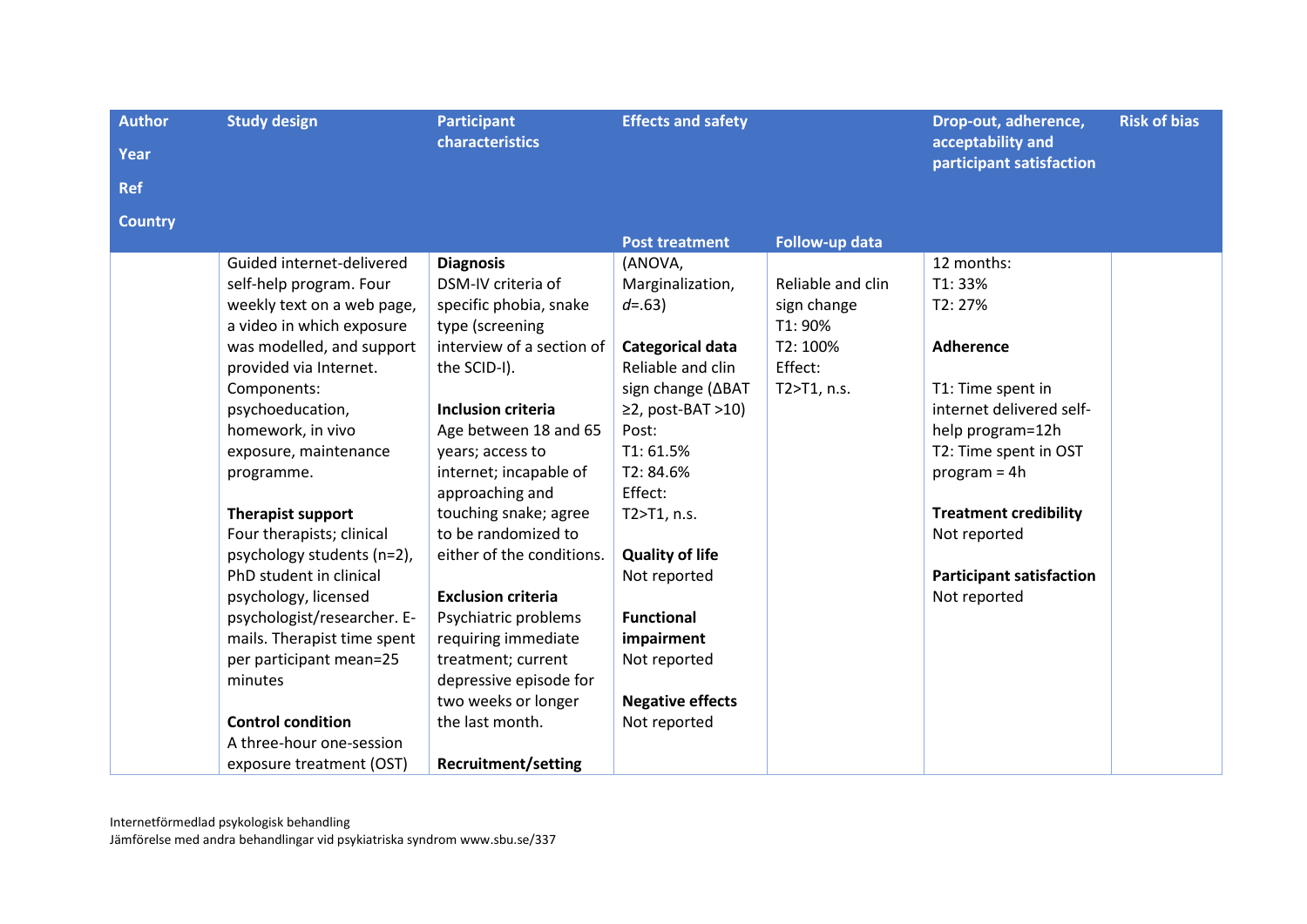| <b>Author</b><br>Year<br><b>Ref</b>            | <b>Study design</b>                                                                                                                                                                                                | <b>Participant</b><br>characteristics                                                                                                                                                                                                                          | <b>Effects and safety</b>                                                             |                | Drop-out, adherence,<br>acceptability and<br>participant satisfaction                                             | <b>Risk of bias</b> |
|------------------------------------------------|--------------------------------------------------------------------------------------------------------------------------------------------------------------------------------------------------------------------|----------------------------------------------------------------------------------------------------------------------------------------------------------------------------------------------------------------------------------------------------------------|---------------------------------------------------------------------------------------|----------------|-------------------------------------------------------------------------------------------------------------------|---------------------|
| <b>Country</b>                                 |                                                                                                                                                                                                                    |                                                                                                                                                                                                                                                                | <b>Post treatment</b>                                                                 | Follow-up data |                                                                                                                   |                     |
|                                                | following a brief<br>orientation session.<br><b>Outcomes</b><br>Primary: Behavioural<br>approach test (BAT)<br>Secondary: BDI, BAI, Snake<br>Phobia Questionnaire<br>(SNAQ), Fear Survay<br>Schedule-III (FSS-III) | Media advertisement<br>and Internet<br><b>Characteristics</b><br>Women:<br>84.6%<br>Age, mean:<br>27.2 years (SD=8.1;<br>range: 19-54 years),<br>Highest education<br>college/university:<br>54.0% university<br>students,<br>27% graduated from<br>university |                                                                                       |                |                                                                                                                   |                     |
| Andrews et<br>al<br>2011<br>$[5]$<br>Australia | <b>Design</b><br>2 parallel groups, 2 active<br>treatment arms<br>Intervention<br>T1: Internet CBT (Shyness).<br>6 online lessons during 8<br>weeks; a                                                             | Randomized<br>Total n=37<br>T1:23<br>T2:14<br><b>Diagnosis</b><br>Primary diagnosis of<br>social phobia according                                                                                                                                              | Core symptoms<br>SIAS, SPS.; ITT,<br>available cases,<br>ANCOVA. Time x<br>group n.s. | Not reported   | <b>Missing data</b><br>T1:39%<br>T2: 21%<br><b>Adherence</b><br><b>Started first</b><br>module/session,<br>T1:74% | High                |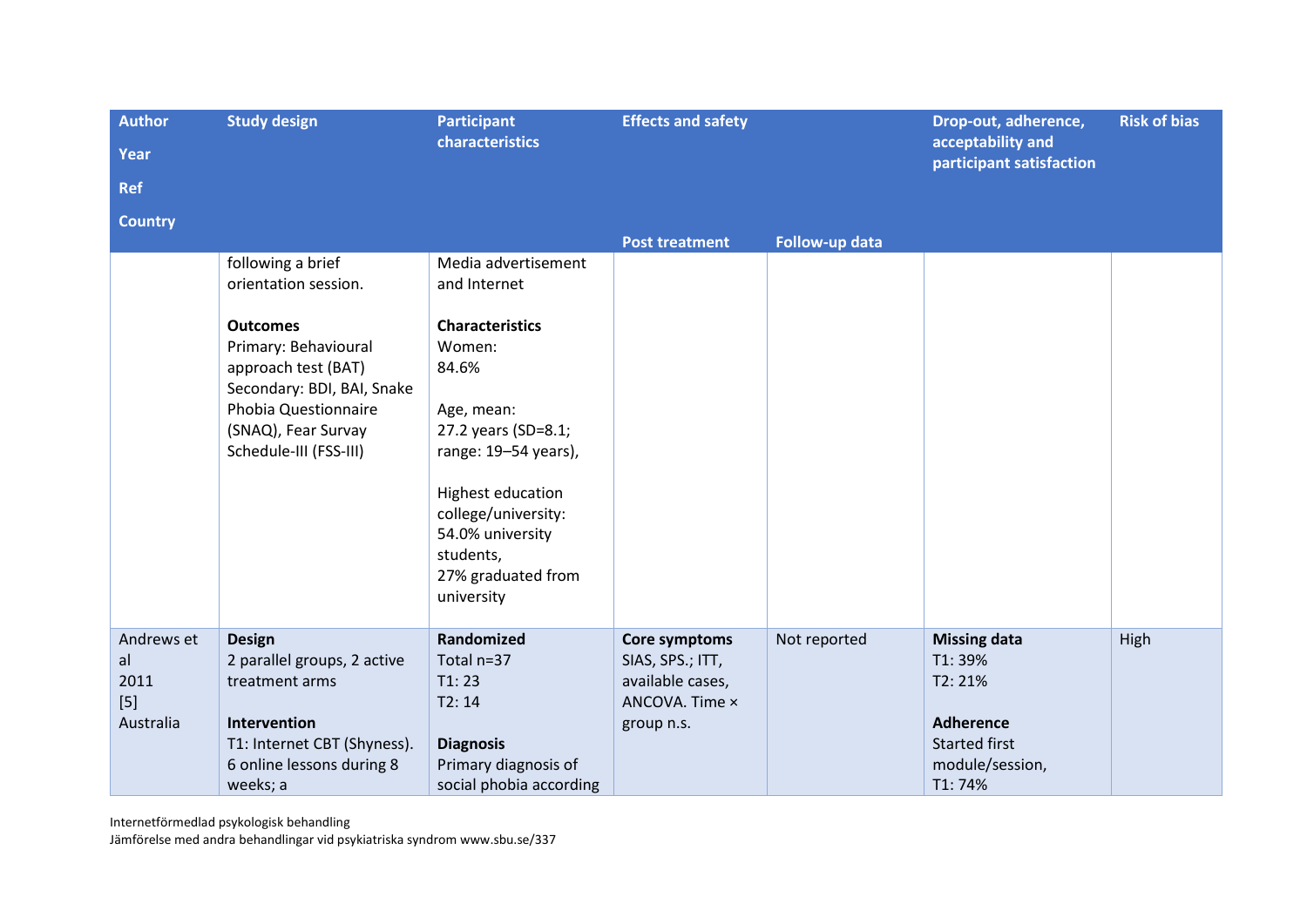| <b>Author</b>  | <b>Study design</b>                              | <b>Participant</b>         | <b>Effects and safety</b> |                | Drop-out, adherence,                            | <b>Risk of bias</b> |
|----------------|--------------------------------------------------|----------------------------|---------------------------|----------------|-------------------------------------------------|---------------------|
| Year           |                                                  | characteristics            |                           |                | acceptability and<br>participant satisfaction   |                     |
| <b>Ref</b>     |                                                  |                            |                           |                |                                                 |                     |
| <b>Country</b> |                                                  |                            |                           |                |                                                 |                     |
|                |                                                  |                            | <b>Post treatment</b>     | Follow-up data |                                                 |                     |
|                | summary/homework                                 | to a consultant            | <b>Functional</b>         |                | T2: 100%                                        |                     |
|                | assignment for each lesson;                      | psychiatrist               | disability                |                |                                                 |                     |
|                | comments by participants                         |                            | WHODAS2, ITT,             |                | Completed all modules,                          |                     |
|                | on a forum moderated by                          | <b>Inclusion/Exclusion</b> | available cases,          |                | T1:61%                                          |                     |
|                | the clinician; access to                         | criteria                   | ANCOVA, Time x            |                | T2: 100%                                        |                     |
|                | supplementary materials;<br>automatic emails and | Not reported               | group, n.s.               |                |                                                 |                     |
|                | fortnightly short message                        | <b>Recruitment</b>         | <b>Safety</b>             |                | <b>Participant satisfaction</b><br>Not reported |                     |
|                | service (SMS).                                   | Referral from general      | Unclear if                |                |                                                 |                     |
|                |                                                  | practitioner to Anxiety    | systematically            |                |                                                 |                     |
|                | T2: 4h sessions of group                         | clinic                     | assessed.                 |                |                                                 |                     |
|                | CBT weekly for seven                             |                            | Formally withdrew         |                |                                                 |                     |
|                | weeks for 4 h. The content                       | <b>Characteristics</b>     | from treatment:           |                |                                                 |                     |
|                | followed the programme                           | <b>Women: 40%</b>          | T1:3                      |                |                                                 |                     |
|                | outlined in a standard                           | Age, mean (SD)=31.9        | T2: 0. There were         |                |                                                 |                     |
|                | textbook.                                        | (7.8)                      | no other adverse          |                |                                                 |                     |
|                |                                                  |                            | events.                   |                |                                                 |                     |
|                | <b>Therapist support</b>                         |                            |                           |                |                                                 |                     |
|                | One clinician delivered                          |                            |                           |                |                                                 |                     |
|                | therapy in both conditions.                      |                            |                           |                |                                                 |                     |
|                | T1: Clinical support. Each                       |                            |                           |                |                                                 |                     |
|                | participant received emails                      |                            |                           |                |                                                 |                     |
|                | and telephone calls in                           |                            |                           |                |                                                 |                     |
|                | addition to those that are                       |                            |                           |                |                                                 |                     |
|                | automated. Total therapist                       |                            |                           |                |                                                 |                     |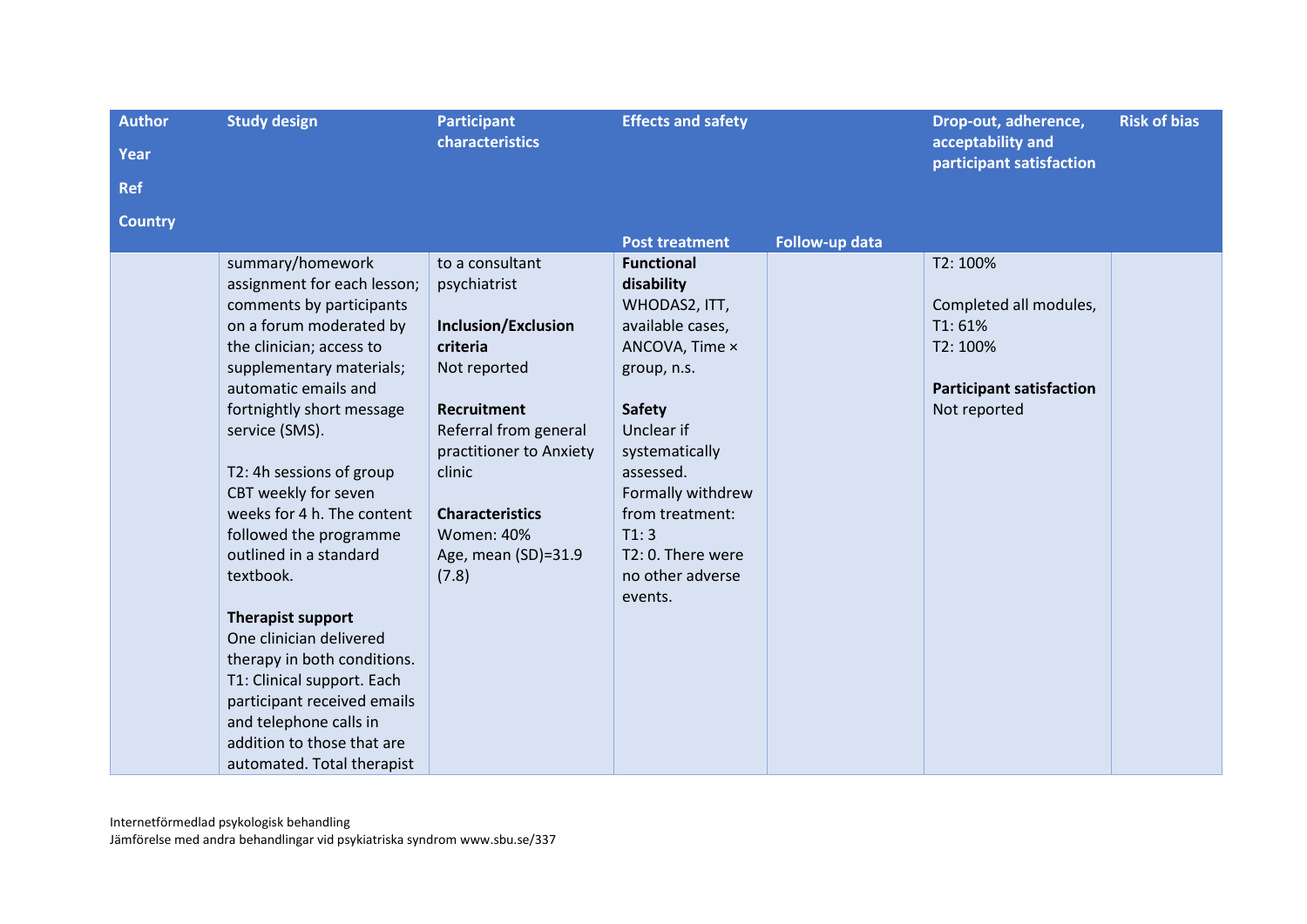| <b>Author</b>  | <b>Study design</b>          | <b>Participant</b>          |                       | <b>Effects and safety</b> |                                               | <b>Risk of bias</b> |
|----------------|------------------------------|-----------------------------|-----------------------|---------------------------|-----------------------------------------------|---------------------|
| Year           |                              | characteristics             |                       |                           | acceptability and<br>participant satisfaction |                     |
| <b>Ref</b>     |                              |                             |                       |                           |                                               |                     |
| <b>Country</b> |                              |                             |                       |                           |                                               |                     |
|                |                              |                             | <b>Post treatment</b> | Follow-up data            |                                               |                     |
|                | time spent per participant:  |                             |                       |                           |                                               |                     |
|                | 18 min.                      |                             |                       |                           |                                               |                     |
|                | T2: the total amount of      |                             |                       |                           |                                               |                     |
|                | clinician time given to each |                             |                       |                           |                                               |                     |
|                | patient averaged 240 min     |                             |                       |                           |                                               |                     |
|                |                              |                             |                       |                           |                                               |                     |
|                |                              |                             |                       |                           |                                               |                     |
|                | <b>Outcomes</b>              |                             |                       |                           |                                               |                     |
|                | Primary, yes (SIAS and SPS)  |                             |                       |                           |                                               |                     |
| Aspvall et al  | <b>Design</b>                | Randomized                  | Core symptoms         | 3 months                  | <b>Missing data</b>                           | Low                 |
| 2021           | 2 parallel groups, 2 active  | Total n=152                 | CY-BOCS mean (SD)     |                           | Post:                                         |                     |
| [6]            | treatment arms, non-         | T1:74                       | pre and post,         | Core symptoms             | T1:0%                                         |                     |
|                | inferiority                  | T2:78                       | mixed-effect          | CY-BOCS mean (SD)         | T2:1%                                         |                     |
| Sweden         |                              |                             | regression            | pre and post,             | 3 months:                                     |                     |
|                | <b>Interventions</b>         | <b>Diagnosis</b>            |                       | mixed-effect              | T1:0%                                         |                     |
|                | T1: Stepped-care program     | OCD according to the        | T1: Pre=23.9 (3.6)    | regression model          | T2:3%                                         |                     |
|                | beginning with internet-     | DSM, Fifth Edition          | Post=13.6 (5.9)       |                           |                                               |                     |
|                | based CBT (e.g. education,   |                             |                       | T1: 13.6(6.7)             | <b>Adherence</b>                              |                     |
|                | exposure with response-      | <b>Inclusion criteria</b>   | T2: Pre=23.0 (3.7)    | T2: 11.8(7.1)             | T1: Mean number of                            |                     |
|                | and relapse prevention.)     | Total score of $\geq 16$ on | Post=12.8 (7.1)       |                           | modules completed                             |                     |
|                | during 16 weeks.             | the CY-BOCS, age            |                       | Categorical data          | 10.49 (SD=3.69)                               |                     |
|                | Nonresponders at 3-month     | between 7 and 17            | Categorical data      | Free from diagnosis       |                                               |                     |
|                | follow-up were offered up    | years, ability to read      | Free from diagnosis   | T1:33.78%                 | T2: Mean number of                            |                     |
|                | to 12-session of CBT face-   | and write in Swedish,       | T1:35.14%             | T2:50%                    | sessions attended 11.65                       |                     |
|                | to-face treatment between    | and daily access to         | T2: 42.86% n.s.       | T2 > T1                   | $(SD=2.74)$                                   |                     |
|                | the 3-month and              |                             |                       |                           |                                               |                     |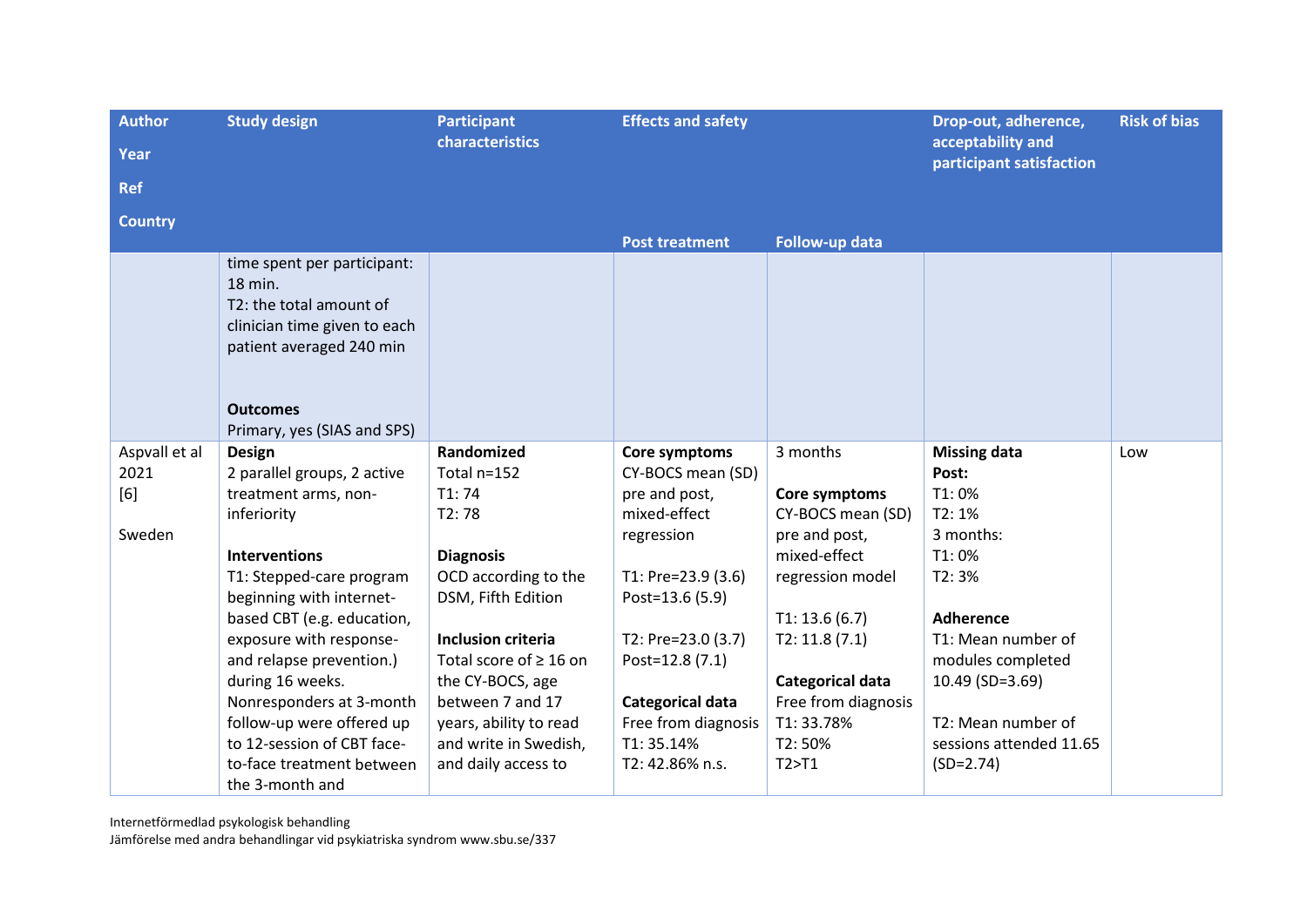| <b>Author</b><br>Year        | <b>Study design</b>                                                                                                                                                                                                                                                                                                                                                                                                                                                                                                                                                                                                                                                                | <b>Participant</b><br>characteristics                                                                                                                                                                                                                                                                                                                                                                                                                                                                                                                      | <b>Effects and safety</b>                                                                                                                                                                                                                                                                                           |                                                                 | Drop-out, adherence,<br>acceptability and<br>participant satisfaction                                                                                         | <b>Risk of bias</b> |
|------------------------------|------------------------------------------------------------------------------------------------------------------------------------------------------------------------------------------------------------------------------------------------------------------------------------------------------------------------------------------------------------------------------------------------------------------------------------------------------------------------------------------------------------------------------------------------------------------------------------------------------------------------------------------------------------------------------------|------------------------------------------------------------------------------------------------------------------------------------------------------------------------------------------------------------------------------------------------------------------------------------------------------------------------------------------------------------------------------------------------------------------------------------------------------------------------------------------------------------------------------------------------------------|---------------------------------------------------------------------------------------------------------------------------------------------------------------------------------------------------------------------------------------------------------------------------------------------------------------------|-----------------------------------------------------------------|---------------------------------------------------------------------------------------------------------------------------------------------------------------|---------------------|
| <b>Ref</b><br><b>Country</b> |                                                                                                                                                                                                                                                                                                                                                                                                                                                                                                                                                                                                                                                                                    |                                                                                                                                                                                                                                                                                                                                                                                                                                                                                                                                                            | <b>Post treatment</b>                                                                                                                                                                                                                                                                                               | Follow-up data                                                  |                                                                                                                                                               |                     |
|                              | 6-month follow-up.<br>T2: Manualized inperson<br>CBT with up to 14 sessions<br>delivered over 16 weeks.<br>Nonresponders at 3-month<br>follow-up were offered up<br>to 12-session of CBT face-<br>to-face treatment between<br>the 3-month and 6-month<br>follow-up.<br>Therapist support<br>T1: Each family had a<br>personal therapist<br>throughout the treatment.<br>Communication via written<br>messages on platform and<br>additional telephone<br>support on demand. Highly<br>experienced therapists<br>(psychologists) treated<br>participants in both groups.<br>Mean (SD) therapist time<br>for the first treatment step<br>was 336.84 (217.56)<br>minutes per family. | a computer with<br>internet connection.<br><b>Exclusion criteria</b><br>Changed any<br>psychotropic<br>medication in<br>the 6 weeks before the<br>pretreatment<br>assessment; comorbid<br>diagnosis of organic<br>brain disorder, global<br>learning disabilities,<br>autism spectrum<br>disorder, psychosis,<br>bipolar disorder,<br>or severe eating<br>disorder; had suicidal<br>ideation; were<br>housebound or in need<br>of intensive or inpatient<br>treatment, completed a<br>course of CBT for OCD<br>in the past 12 months;<br>or were receiving | <b>Function</b><br>CGAS:<br>T1: Pre=55.1 (8.6)<br>Post=64.0 (10.5)<br>T2: Pre=56.29 (7.2)<br>Post=66.61 (11.5)<br><b>Negative effects:</b><br>T1:64%<br>T2:67%<br>Increased<br>anxiety (30%-36%)<br>and depressive<br>symptoms (20%-<br>28%). Two<br>unrelated serious<br>adverse events<br>(one in each<br>group). | <b>Function</b><br>CGAS:<br>T1: 64.10(11.5)<br>T2: 66.96 (10.8) | <b>Participant satisfaction</b><br>and acceptability<br>T2 >T1 credible in early<br>stages of treatment<br>$T1 = T2$ for working<br>alliance and satisfaction |                     |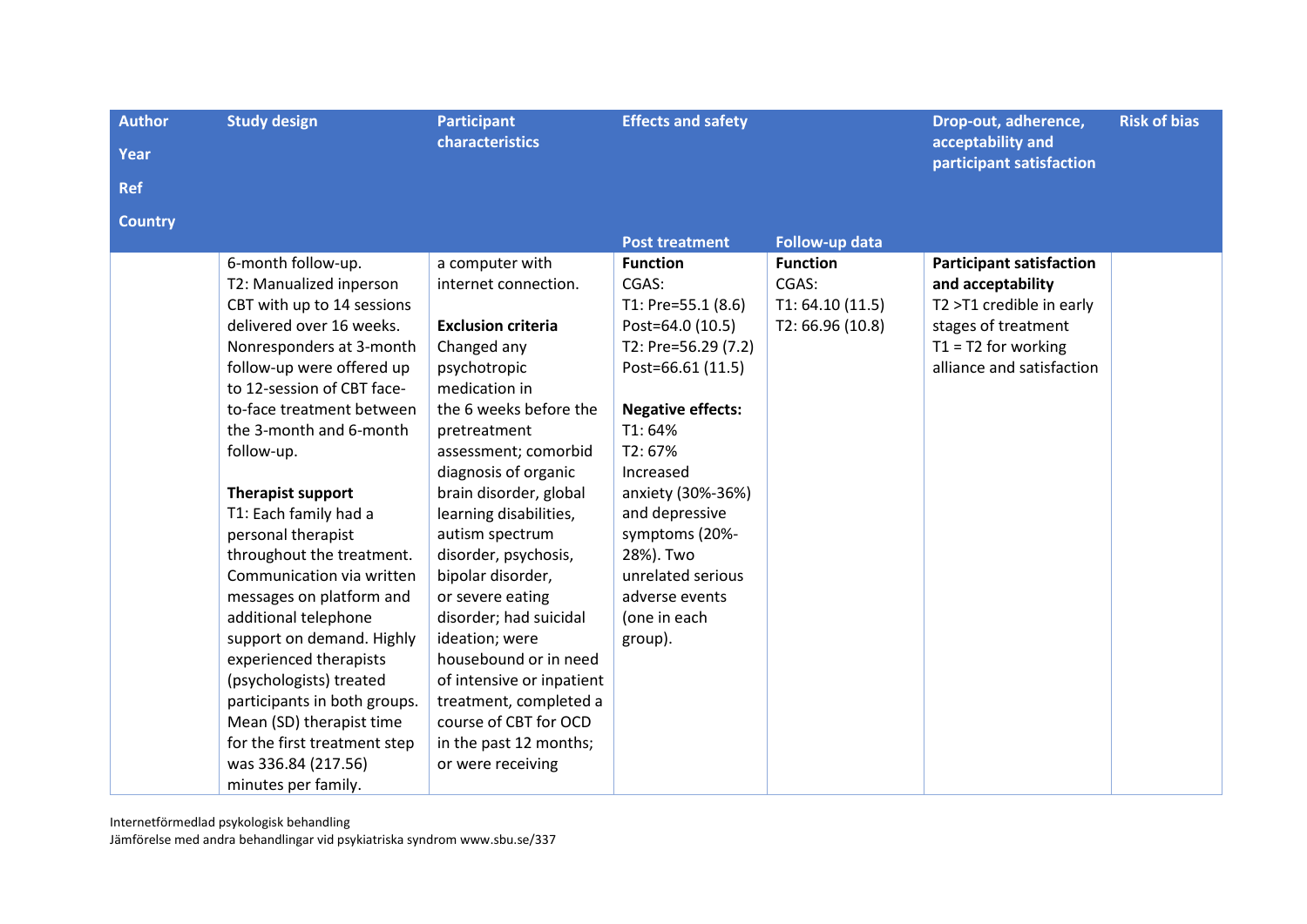| <b>Author</b>  | <b>Study design</b>                | <b>Participant</b>        | <b>Effects and safety</b> |                | Drop-out, adherence,                          | <b>Risk of bias</b> |
|----------------|------------------------------------|---------------------------|---------------------------|----------------|-----------------------------------------------|---------------------|
| Year           |                                    | characteristics           |                           |                | acceptability and<br>participant satisfaction |                     |
| <b>Ref</b>     |                                    |                           |                           |                |                                               |                     |
| <b>Country</b> |                                    |                           |                           |                |                                               |                     |
|                |                                    |                           | <b>Post treatment</b>     | Follow-up data |                                               |                     |
|                |                                    | ongoing psychological     |                           |                |                                               |                     |
|                | T2: A personally assigned          | treatment for OCD or      |                           |                |                                               |                     |
|                | therapist. Adaptations             | an anxiety disorder.      |                           |                |                                               |                     |
|                | regarding degree of                |                           |                           |                |                                               |                     |
|                | parental involvement,              | <b>Recruitment</b>        |                           |                |                                               |                     |
|                | home visits, and longer            | Recruited from two        |                           |                |                                               |                     |
|                | sessions on individual             | specialist pediatric OCD  |                           |                |                                               |                     |
|                | needs. Mean (SD) therapist         | clinics and self-referral |                           |                |                                               |                     |
|                | time for the first treatment       | via a dedicated website   |                           |                |                                               |                     |
|                | step was 741.81 (263.54)           |                           |                           |                |                                               |                     |
|                | minutes per family.                | T1: 73%referral by        |                           |                |                                               |                     |
|                |                                    | clinician and 27% self-   |                           |                |                                               |                     |
|                | <b>Outcomes</b>                    | referral                  |                           |                |                                               |                     |
|                | Primary:                           | T2: 71.8%referral by      |                           |                |                                               |                     |
|                | Children's Yale-Brown              | clinician and 28.2% self- |                           |                |                                               |                     |
|                | Obsessive-Compulsive               | referral                  |                           |                |                                               |                     |
|                | Scale (CY-BOCS),                   |                           |                           |                |                                               |                     |
|                | administered by blinded            | <b>Characteristics</b>    |                           |                |                                               |                     |
|                | clinician                          | Women:                    |                           |                |                                               |                     |
|                | Secondary:                         | T1:62.2%                  |                           |                |                                               |                     |
|                | <b>Clinical Global Impressions</b> | T2:61.5%                  |                           |                |                                               |                     |
|                | (CGI) Severity (CGI-S),            |                           |                           |                |                                               |                     |
|                | Improvement (CGI-I),               | Age, mean (SD):           |                           |                |                                               |                     |
|                | Children's Global                  | T1: 13.4 (2.6)            |                           |                |                                               |                     |
|                | Assessment Scale,                  | T2: 13.4 (2.5)            |                           |                |                                               |                     |
|                | Obsessive-Compulsive               |                           |                           |                |                                               |                     |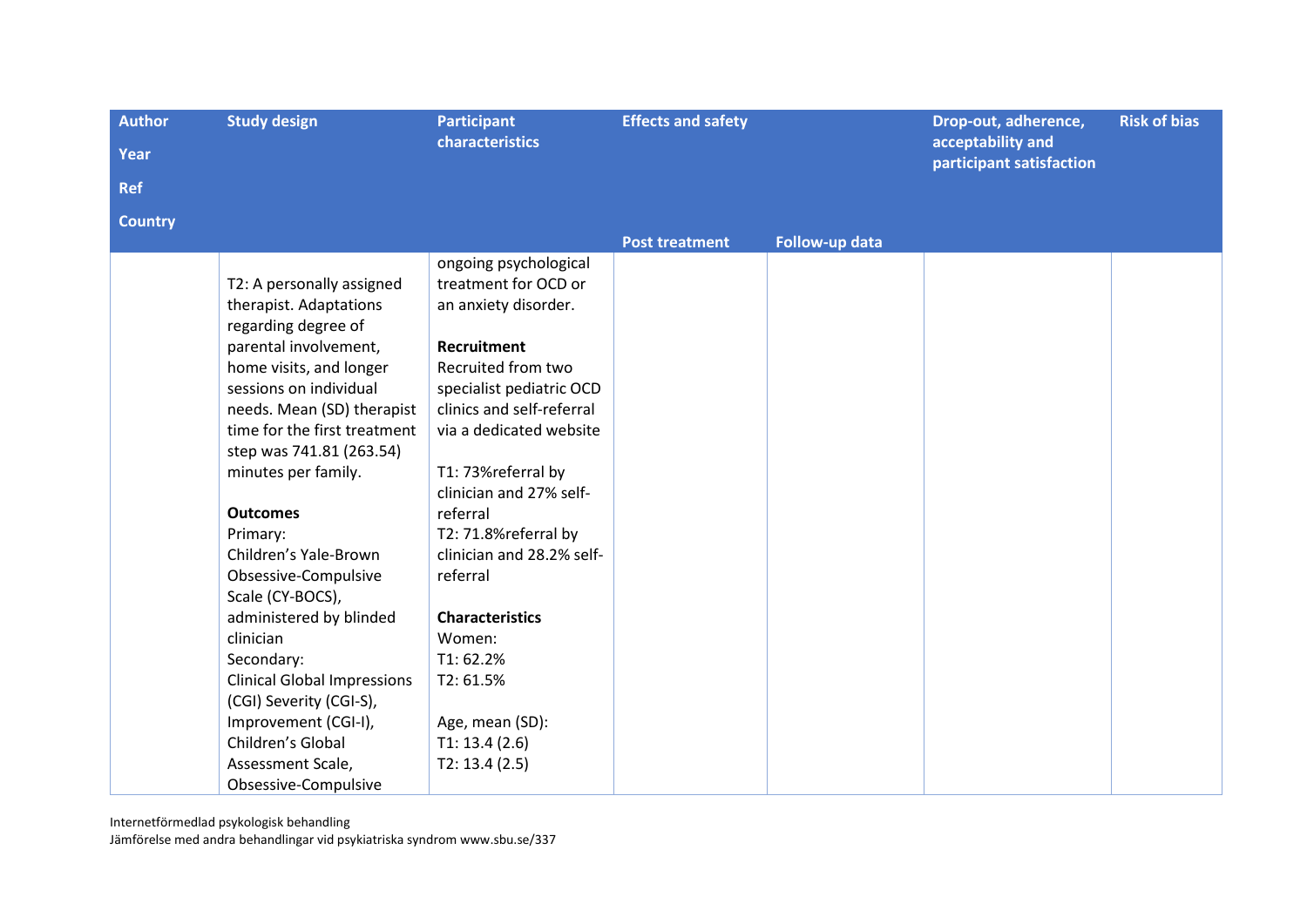| <b>Author</b>  | <b>Study design</b>                                       | <b>Participant</b>     | <b>Effects and safety</b> |                             | Drop-out, adherence,<br>acceptability and | <b>Risk of bias</b> |
|----------------|-----------------------------------------------------------|------------------------|---------------------------|-----------------------------|-------------------------------------------|---------------------|
| <b>Year</b>    |                                                           | characteristics        |                           |                             |                                           |                     |
| <b>Ref</b>     |                                                           |                        |                           |                             | participant satisfaction                  |                     |
| <b>Country</b> |                                                           |                        |                           |                             |                                           |                     |
|                |                                                           |                        | <b>Post treatment</b>     | Follow-up data              |                                           |                     |
|                | Inventory-Child version,                                  | On medication:         |                           |                             |                                           |                     |
|                | Children's Obsessional                                    | T1:6.8%                |                           |                             |                                           |                     |
|                | Compulsive Inventory-                                     | T2:5.1%                |                           |                             |                                           |                     |
|                | Revised-Parent version,                                   |                        |                           |                             |                                           |                     |
|                | <b>Family Accommodation</b>                               |                        |                           |                             |                                           |                     |
|                | Scale-Self Rated, Work and                                |                        |                           |                             |                                           |                     |
|                | Social Adjustment Scale-                                  |                        |                           |                             |                                           |                     |
|                | Youth version and Work                                    |                        |                           |                             |                                           |                     |
|                | and Social Adjustment                                     |                        |                           |                             |                                           |                     |
|                | Scale-Parent version, Mood                                |                        |                           |                             |                                           |                     |
|                | and Feelings                                              |                        |                           |                             |                                           |                     |
|                | Questionnaire Child and                                   |                        |                           |                             |                                           |                     |
|                | Parent versions, Insomnia<br>Severity Index, Child Health |                        |                           |                             |                                           |                     |
|                |                                                           |                        |                           |                             |                                           |                     |
|                | Utility 9D.                                               |                        |                           |                             |                                           |                     |
| Axelsson et    | <b>Design</b>                                             | Randomized             | Core symptoms             | 6 months                    | <b>Missing data</b>                       | Low                 |
| al             | 2 parallel groups, 2 active                               | Total n=204            | <b>Health Anxiety</b>     | Effect:                     | Post:                                     |                     |
| 2020           | treatment arm                                             | T1:102                 | Inventory (HAI)           | ICBT noninferior to         | T1:5.0%                                   |                     |
| $[7]$          |                                                           | T2:102                 | ITT, Non-inferiority      | face-to-face CBT; (β        | T2:5.0%                                   |                     |
| Sweden         | Intervention                                              |                        | analysis (margin of       | $=1.1$ $(-1.1-3.2)$ ,       |                                           |                     |
|                | 12 weeks internet-                                        | <b>Diagnosis</b>       | 2.25 points on the        | (95% CI); Cohen d           | 6 months:                                 |                     |
|                | delivered CBT (about 1                                    | Principal diagnosis of | HAI (Cohens d             | $(95\%$ CI) = 0.12          | T1: 12%                                   |                     |
|                | module per week).                                         | DSM-5 somatic          | approximately 0.3).       | $(-0.13 \text{ to } 0.37).$ | T2: 11%                                   |                     |
|                | Components: Education,                                    | symptom disorder or    | Mixed-effects             |                             |                                           |                     |
|                | exposure                                                  | illness anxiety        | linear regression         | 12 months                   | 12 months:                                |                     |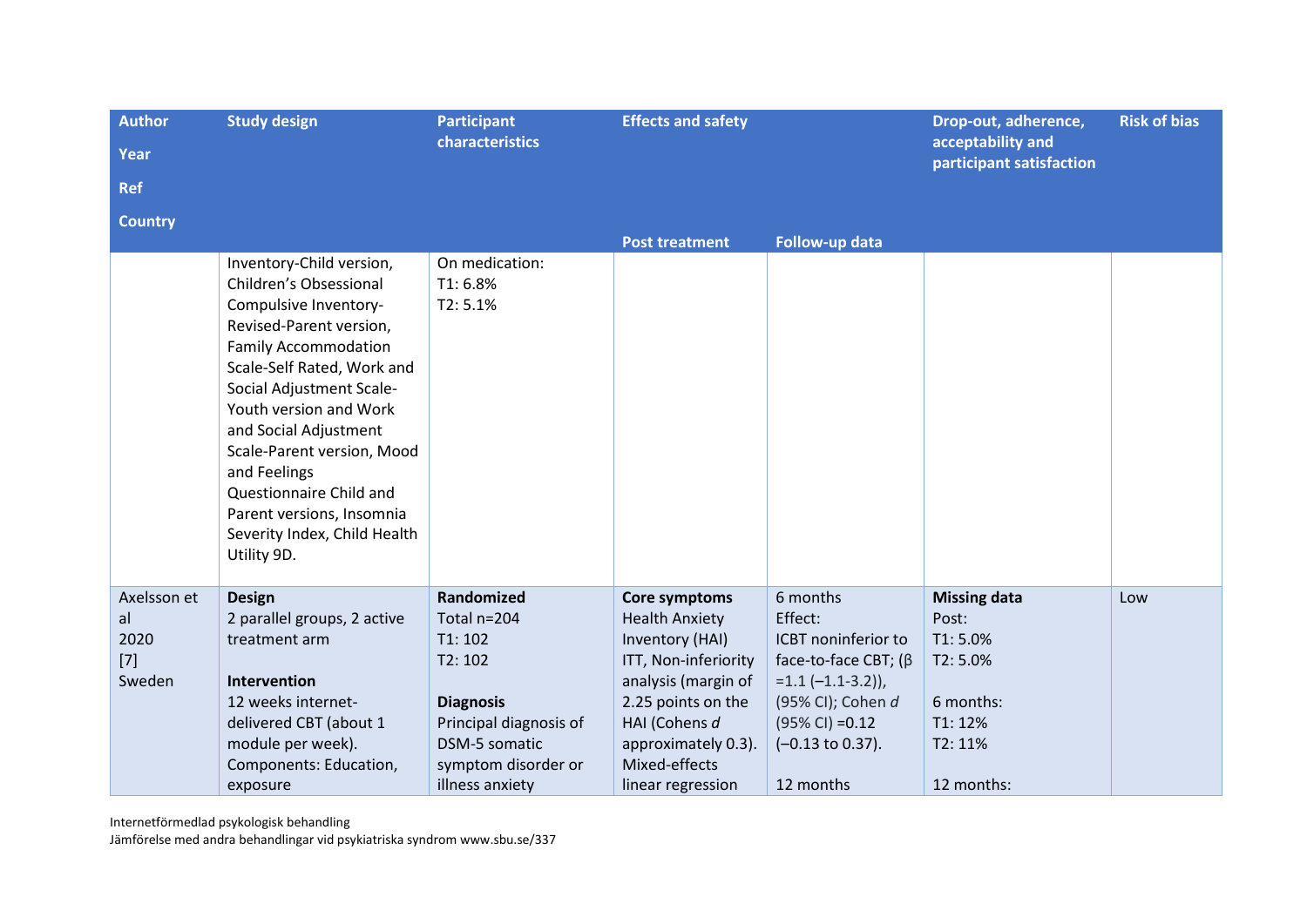| <b>Author</b><br>Year<br><b>Ref</b> | <b>Study design</b>                                                                                                                                                                                                                                                                                                                                                                                                                                                                                                                       | <b>Participant</b><br>characteristics                                                                                                                                                                                                                                                                                                                                                                                                                                                                                                                      | <b>Effects and safety</b>                                                                                                                                                                                                                                                                                                                                                                         |                                                                                                                                                | Drop-out, adherence,<br>acceptability and<br>participant satisfaction                                                                                                                                                                                                                                                                                                                              | <b>Risk of bias</b> |
|-------------------------------------|-------------------------------------------------------------------------------------------------------------------------------------------------------------------------------------------------------------------------------------------------------------------------------------------------------------------------------------------------------------------------------------------------------------------------------------------------------------------------------------------------------------------------------------------|------------------------------------------------------------------------------------------------------------------------------------------------------------------------------------------------------------------------------------------------------------------------------------------------------------------------------------------------------------------------------------------------------------------------------------------------------------------------------------------------------------------------------------------------------------|---------------------------------------------------------------------------------------------------------------------------------------------------------------------------------------------------------------------------------------------------------------------------------------------------------------------------------------------------------------------------------------------------|------------------------------------------------------------------------------------------------------------------------------------------------|----------------------------------------------------------------------------------------------------------------------------------------------------------------------------------------------------------------------------------------------------------------------------------------------------------------------------------------------------------------------------------------------------|---------------------|
| <b>Country</b>                      |                                                                                                                                                                                                                                                                                                                                                                                                                                                                                                                                           |                                                                                                                                                                                                                                                                                                                                                                                                                                                                                                                                                            | <b>Post treatment</b>                                                                                                                                                                                                                                                                                                                                                                             | Follow-up data                                                                                                                                 |                                                                                                                                                                                                                                                                                                                                                                                                    |                     |
|                                     | to health anxiety-<br>provoking stimuli,<br>mindfulness training.<br><b>Therapist support</b><br>Patients could<br>communicate freely with<br>their therapist by e-mail<br>and expect a reply within<br>48 hours on weekdays.<br>Therapists phoned patients<br>who did not contact the<br>therapist in the online<br>platform and gave<br>feedback after each<br>module.<br>Therapists were 5<br>psychologists<br>(3 of which were authors)<br>with training in CBT.<br>Time spent per<br>participant/week, mean =<br>10.0 (5.7) minutes. | Disorder (face-to-face<br>interview, Mini-DIPS).<br><b>Inclusion criteria</b><br>Included adults (≥18<br>years) with a principal<br>diagnosis of DSM-5<br>somatic symptom<br>disorder or illness<br>anxiety<br>Disorder.<br><b>Exclusion criteria</b><br>Bipolar disorder,<br>psychosis, severe<br>depression (DSM-5<br>criteria), recurrent<br>clinically significant<br>suicidal ideation,<br>a personality disorder<br>likely to severely<br>interfere with<br>treatment, an alcohol<br>or substance use<br>disorder in the past 6<br>months, a serious | with random<br>intercept and<br>slope.<br>HAI (Mean (SD))<br>Pre:<br>T1: 33.9(6.5)<br>T2: 34.2(6.4)<br>Effect<br>Post:<br>ICBT noninferior to<br>face-to-face CBT<br>$(\beta=0.00;$ upper<br>limit. 1.98 (95% CI);<br>Cohen $d=0.00$<br>$(0.23)$ (95% CI)<br><b>Categorical data</b><br>Not reported<br><b>Quality of life</b><br>Not reported<br><b>Functional</b><br>impairment<br>SDS:<br>Pre: | Effect:<br>ICBT noninferior to<br>face-to-face CBT,<br>$(\beta = 2.4 (-0.4)$<br>5.1)), (95% CI)<br>Cohen d (95%<br>CI)=0.26 (-0.05 to<br>0.58) | T1: 10%<br>T2: 12%<br><b>Adherence</b><br>T1: The median<br>(interquartile range)<br>number of initiated<br>ICBT modules was 11 (6-<br>12)<br>T2: The median<br>(interquartile<br>range) number of<br>attended face-to-face<br>CBT sessions was 12<br>$(11-12)$<br><b>Treatment credibility</b><br><b>MEASURE</b> mean:<br>T1: 35.3<br>T2: 37.5<br><b>Participant satisfaction</b><br>Not reported |                     |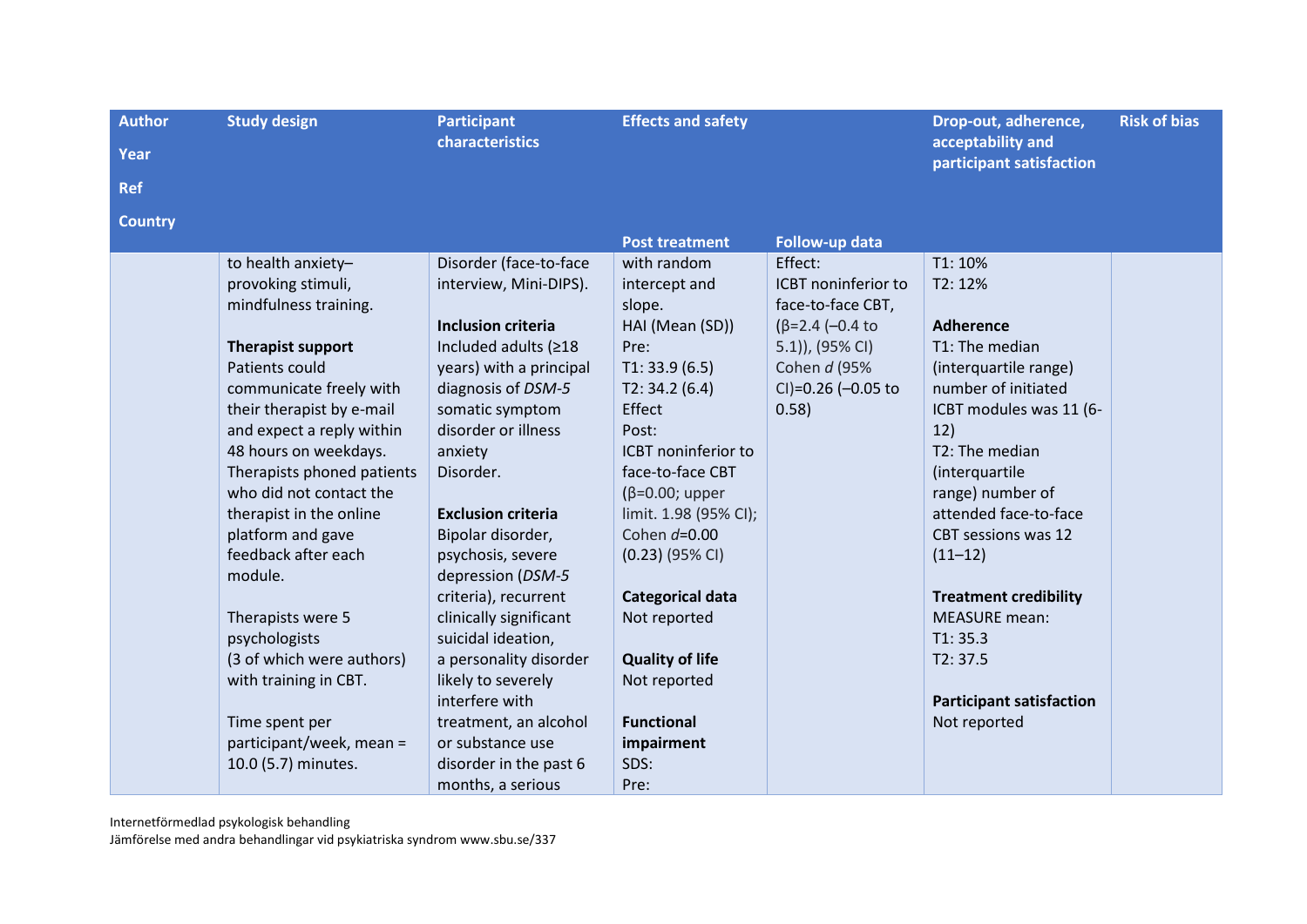| <b>Author</b>  | <b>Study design</b><br><b>Participant</b>                                                                                                                                                                                                                                                                                                                      |                                                                                                                                                                                                                                                   | <b>Effects and safety</b>                                                                                                                                                                                                  |                | Drop-out, adherence,                          | <b>Risk of bias</b> |
|----------------|----------------------------------------------------------------------------------------------------------------------------------------------------------------------------------------------------------------------------------------------------------------------------------------------------------------------------------------------------------------|---------------------------------------------------------------------------------------------------------------------------------------------------------------------------------------------------------------------------------------------------|----------------------------------------------------------------------------------------------------------------------------------------------------------------------------------------------------------------------------|----------------|-----------------------------------------------|---------------------|
| <b>Year</b>    |                                                                                                                                                                                                                                                                                                                                                                | characteristics                                                                                                                                                                                                                                   |                                                                                                                                                                                                                            |                | acceptability and<br>participant satisfaction |                     |
| <b>Ref</b>     |                                                                                                                                                                                                                                                                                                                                                                |                                                                                                                                                                                                                                                   |                                                                                                                                                                                                                            |                |                                               |                     |
| <b>Country</b> |                                                                                                                                                                                                                                                                                                                                                                |                                                                                                                                                                                                                                                   |                                                                                                                                                                                                                            |                |                                               |                     |
|                | <b>Control condition</b><br>Face-to-face CBT,                                                                                                                                                                                                                                                                                                                  | somatic condition that<br>required immediate or                                                                                                                                                                                                   | <b>Post treatment</b><br>T1: 11.4(7.5)<br>T2: 11.6(6.8)                                                                                                                                                                    | Follow-up data |                                               |                     |
|                | Components: 12 weeks<br>CBT. Components:<br>Education, exposure,<br>mindfulness training. The<br>first session lasted 80<br>minutes and the remaining<br>were approximately<br>50 minutes. Time spent per<br>participant, mean = 45.6<br>$(13.1)$ minutes<br><b>Outcomes</b><br>Primary: Health Anxiety<br>Inventory (HAI).<br>Secondary: BAI, MADRS-S,<br>SDS | extensive care.<br><b>Recruitment/setting</b><br>Information to local<br>clinics.<br><b>Characteristics</b><br>Women:<br>T1:71.0%<br>T2:70.0%<br>Age, mean:<br>T1:39.0<br>T2:39.0<br>Highest education<br>college/university:<br>T1:75%<br>T2:76% | <b>Negative effects</b><br>At least one<br>adverse event was<br>reported by 19 of<br>97 patients in ICBT<br>(20%) and 17 of 97<br>patients in face-to-<br>face CBT (18%). No<br>serious adverse<br>events<br>were reported |                |                                               |                     |
|                |                                                                                                                                                                                                                                                                                                                                                                | On medication:<br>T1:95%<br>T2:95%                                                                                                                                                                                                                |                                                                                                                                                                                                                            |                |                                               |                     |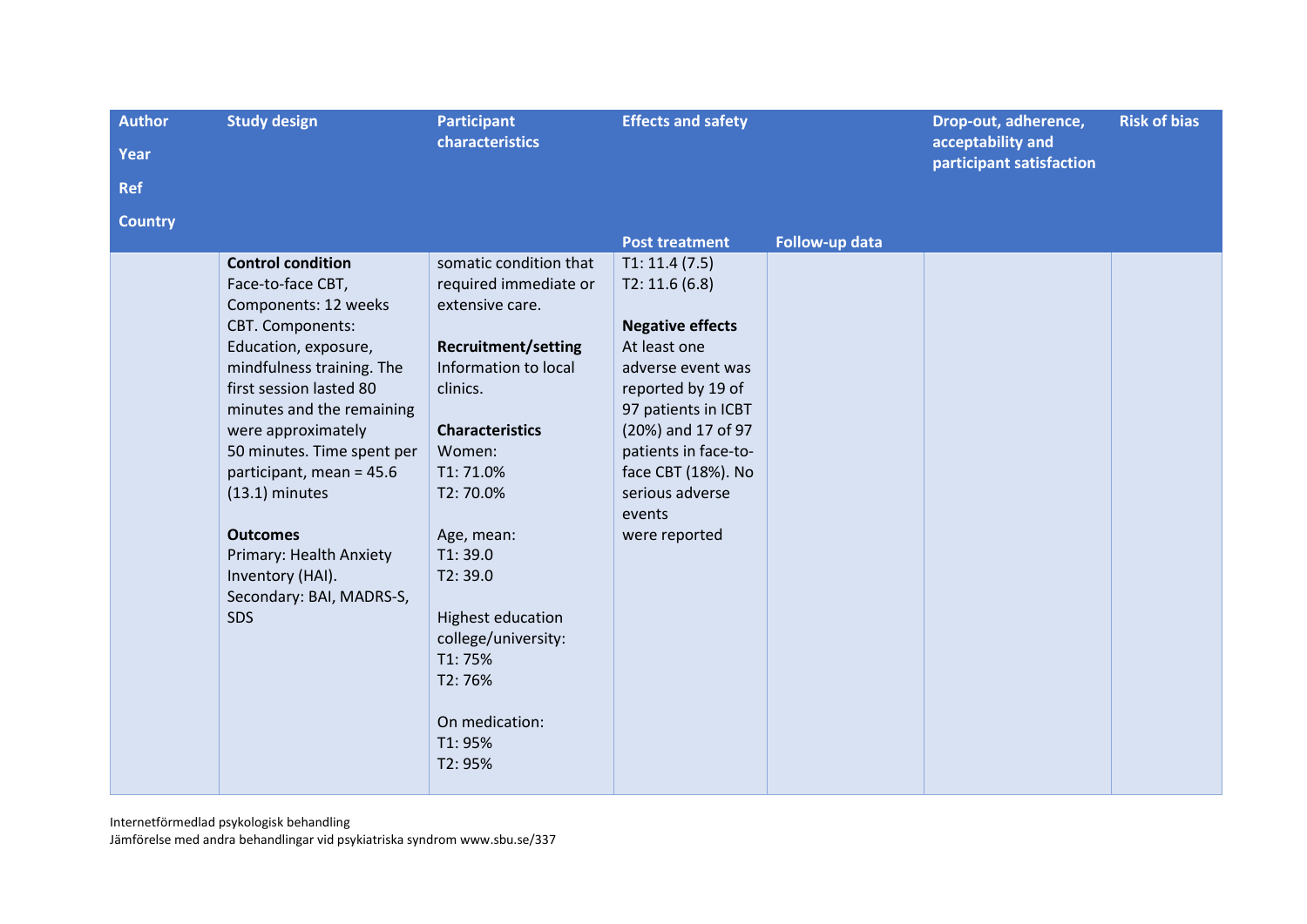| <b>Author</b>  | <b>Study design</b>         | <b>Participant</b>        | <b>Effects and safety</b> |                | Drop-out, adherence,                          | <b>Risk of bias</b> |
|----------------|-----------------------------|---------------------------|---------------------------|----------------|-----------------------------------------------|---------------------|
| <b>Year</b>    |                             | characteristics           |                           |                | acceptability and<br>participant satisfaction |                     |
| <b>Ref</b>     |                             |                           |                           |                |                                               |                     |
| <b>Country</b> |                             |                           |                           |                |                                               |                     |
|                |                             |                           | <b>Post treatment</b>     | Follow-up data |                                               |                     |
| Bergström et   | <b>Design</b>               | Randomized                | Core symptoms             | Not reported   | <b>Missing data</b>                           | Some                |
| al             | 2 parallel groups, 2 active | Total n=113               | PDSS; means (SD)          |                | Post:                                         | concerns            |
| 2010           | treatment arms,             | T1:53                     | pre and post              |                | T1: 17%                                       |                     |
| [8]            | equivalence study           | T2:60                     | T1: Pre=14.1 (4.3)        |                | T2: 18%                                       |                     |
| Sweden         |                             |                           | Post=6.3 (4.7)            |                |                                               |                     |
|                | <b>Interventions</b>        | <b>Diagnosis</b>          | T2: Pre=14.2 (4.0)        |                | <b>Adherence</b>                              |                     |
|                | T1: 10 modules of Internet- | Primary diagnosis of      | Post=6.3 (5.6)            |                | T1: Mean number of                            |                     |
|                | based CBT for panic         | panic disorder with or    |                           |                | modules completed=6.7                         |                     |
|                | disorder during 10 weeks.   | without agoraphobia       | Effect:                   |                | $(SD=2.5)$                                    |                     |
|                | Cognitive restructuring,    | according to the DSM-     | Between group             |                | T2: Mean number of                            |                     |
|                | interoceptive exposure,     | IV (in-person MINI)       | effect size, d (95%       |                | group sessions attended                       |                     |
|                | exposure in vivo, and       |                           | CI) = 0.00 (-0.41 to      |                | was 8.1 (SD=2.1).                             |                     |
|                | relapse prevention.         | <b>Exclusion criteria</b> | $0.41$ ). No              |                |                                               |                     |
|                | Completed with homework     | Age <18; undergoing       | significant Time x        |                | Credibility                                   |                     |
|                | assignments. Patients could | current CBT; not on       | Group interaction         |                | Not reported                                  |                     |
|                | participate in online       | stable dose if taking     | in mixed effects          |                |                                               |                     |
|                | discussion forum            | prescribed drug for       | model                     |                | <b>Participant satisfaction</b>               |                     |
|                | T2: group CBT for panic     | panic disorder; severe    |                           |                | and acceptability                             |                     |
|                | disorder during 10 weeks.   | depression or suicidal    | Categorical data          |                | Not reported                                  |                     |
|                | Same treatment program      | ideation                  | Free from PD/A            |                |                                               |                     |
|                | as in T1 provided as        |                           | diagnosis (MINI):         |                |                                               |                     |
|                | handouts during weekly 2-   | <b>Recruitment</b>        | T1:60%                    |                |                                               |                     |
|                | hour group sessions with    | Referral from general     | T2:63%                    |                |                                               |                     |
|                | two clinical psychologists  | practitioners (T1: 63%;   |                           |                |                                               |                     |
|                |                             | T2: 52%); from            | <b>Functional</b>         |                |                                               |                     |
|                | <b>Therapist support</b>    | psychiatric out-patient   | disability                |                |                                               |                     |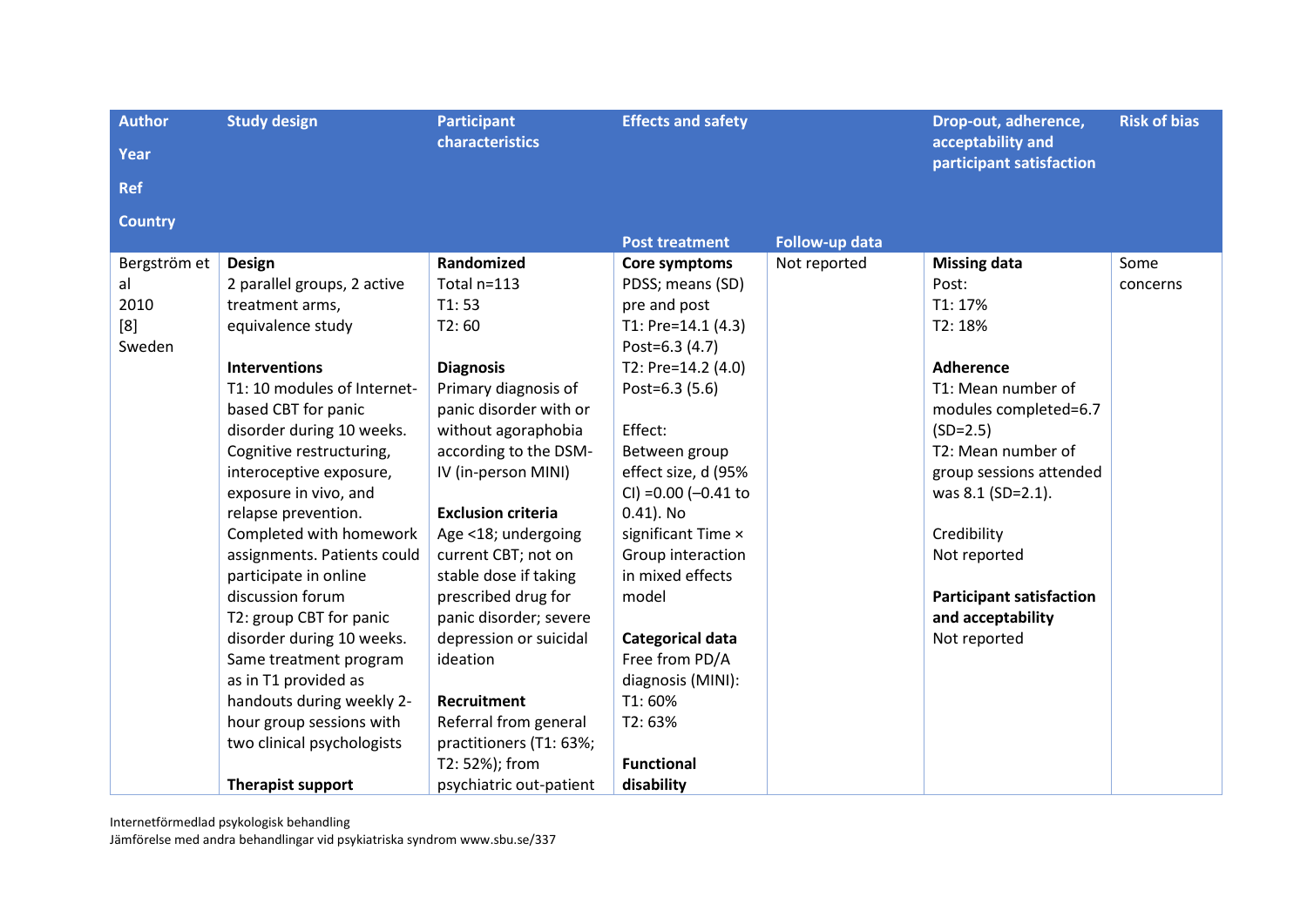| <b>Author</b>  | <b>Study design</b>         | <b>Participant</b><br>characteristics | <b>Effects and safety</b> |                     | Drop-out, adherence,<br>acceptability and | <b>Risk of bias</b> |
|----------------|-----------------------------|---------------------------------------|---------------------------|---------------------|-------------------------------------------|---------------------|
| Year           |                             |                                       |                           |                     | participant satisfaction                  |                     |
| <b>Ref</b>     |                             |                                       |                           |                     |                                           |                     |
| <b>Country</b> |                             |                                       |                           |                     |                                           |                     |
|                |                             |                                       | <b>Post treatment</b>     | Follow-up data      |                                           |                     |
|                | T1: clinical support.       | clinics (T1: 6%; T2:                  | SDS: No significant       |                     |                                           |                     |
|                | Feedback on homework        | 13%); self-referral (T1:              | Time × Group              |                     |                                           |                     |
|                | assignments and online      | 31%; T2: 35%)                         | interaction in            |                     |                                           |                     |
|                | contact with reply within   |                                       | mixed effects             |                     |                                           |                     |
|                | 24 hours during weekdays.   | <b>Characteristics</b>                | model                     |                     |                                           |                     |
|                | Therapist time spent per    | Women:                                |                           |                     |                                           |                     |
|                | participant, mean=35.4      | T1:64%                                | <b>Safety</b>             |                     |                                           |                     |
|                | minutes (SD=19.0)           | T2:59%                                | Not reported              |                     |                                           |                     |
|                | T2: weekly 2-hour group     |                                       |                           |                     |                                           |                     |
|                | sessions with clinical      | Age, mean (SD):                       |                           |                     |                                           |                     |
|                | psychologists (n=2).        | T1: 33.8(9.7)                         |                           |                     |                                           |                     |
|                | Therapist time spent per    | T2: 34.6 (9.2)                        |                           |                     |                                           |                     |
|                | participant, mean=6 hours   |                                       |                           |                     |                                           |                     |
|                |                             | <b>Education: Not</b>                 |                           |                     |                                           |                     |
|                | <b>Control condition</b>    | reported                              |                           |                     |                                           |                     |
|                | None                        | Any psychotropic                      |                           |                     |                                           |                     |
|                |                             | medication,                           |                           |                     |                                           |                     |
|                | <b>Outcome assessment:</b>  | T1:44%                                |                           |                     |                                           |                     |
|                | Primary: yes                | T2:46%                                |                           |                     |                                           |                     |
|                | (PDSS. Blinded assessment   |                                       |                           |                     |                                           |                     |
|                | by clinician)               |                                       |                           |                     |                                           |                     |
| Botella et al  | <b>Design</b>               | Randomized                            | Core symptoms             | 1-year follow-up    | <b>Missing data</b>                       | High                |
| 2010           | 3 parallel groups, 2 active | Total n=127                           | BFNE, SAD, FPSQ,          |                     | Post:                                     |                     |
| $[9]$          | treatment arms.             | T1:62                                 | SSPS-P, and SSPS-         | Core symptoms       | T1:52%                                    |                     |
| Spain          |                             | T2:36                                 | N; MANOVA, LOCF           | BFNE, SAD, FPSQ,    | T2:39%                                    |                     |
|                | <b>Interventions</b>        | C: 29                                 |                           | SSPS-P, and SSPS-N, |                                           |                     |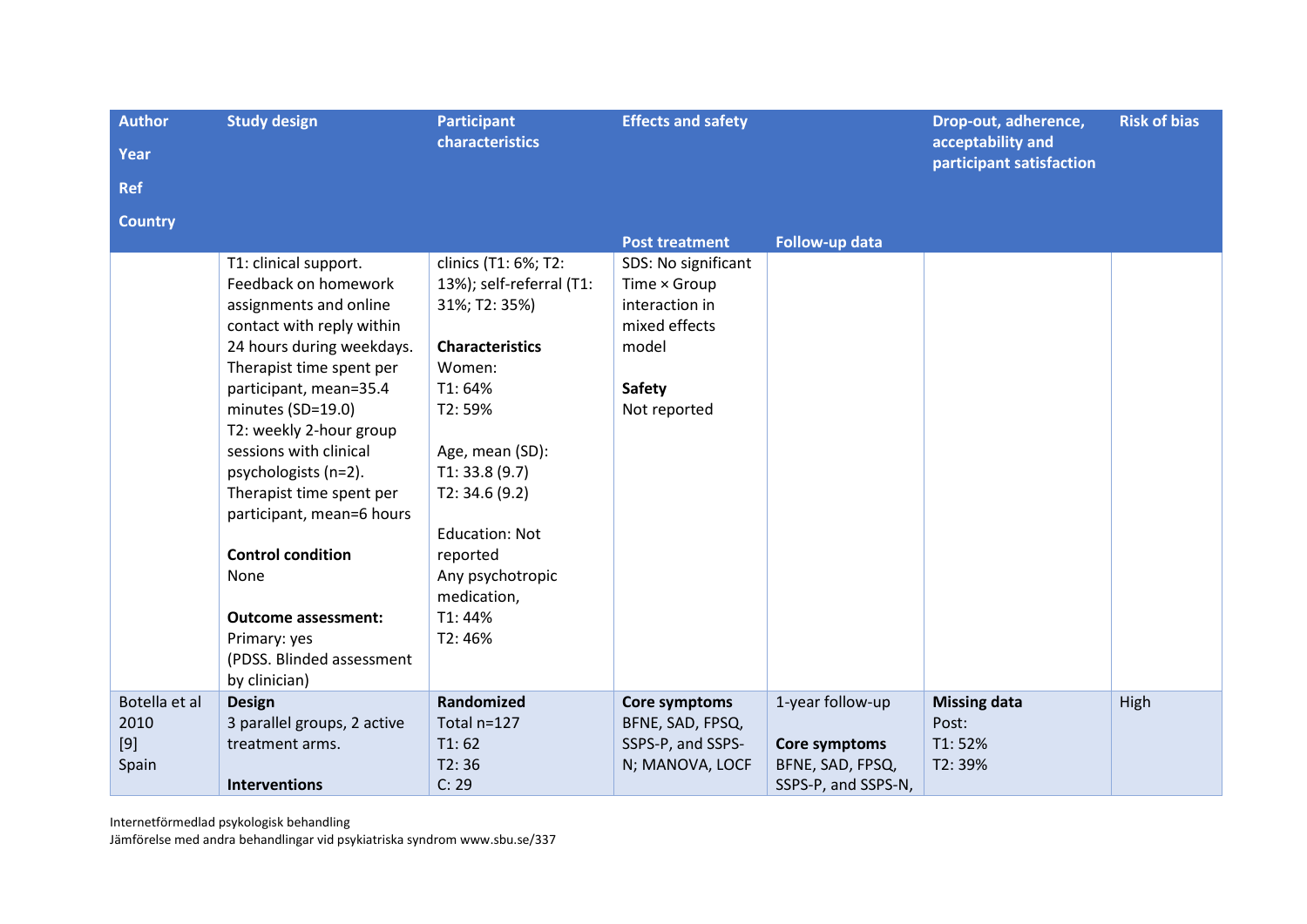| <b>Author</b>  | <b>Study design</b>         | <b>Participant</b>          | <b>Effects and safety</b> |                        | Drop-out, adherence,                          | <b>Risk of bias</b> |
|----------------|-----------------------------|-----------------------------|---------------------------|------------------------|-----------------------------------------------|---------------------|
| Year           |                             | characteristics             |                           |                        | acceptability and<br>participant satisfaction |                     |
| <b>Ref</b>     |                             |                             |                           |                        |                                               |                     |
| <b>Country</b> |                             |                             |                           |                        |                                               |                     |
|                |                             |                             | <b>Post treatment</b>     | Follow-up data         |                                               |                     |
|                | T1: Internet-delivered CBT  |                             | Effect: T1 vs. T2, ns     | MANOVA, LOCF           | C: 14%                                        |                     |
|                | (Talk to Me). variable      | <b>Diagnosis</b>            |                           | T1: 1 year= $()$       |                                               |                     |
|                | modules during 8 weeks.     | DSM-IV-TR criteria for      | Categorical data          |                        | 1 year:                                       |                     |
|                | Components: education;      | social phobia               | Heimberg et al.           | Effect:                | T1:68%                                        |                     |
|                | cognitive therapy; exposure |                             | criteria for the          | T1 vs T2, ns           | T2: 47%                                       |                     |
|                | T2: Talk to Me, therapist   | <b>Inclusion criteria</b>   | social phobia             |                        |                                               |                     |
|                | delivered. Components:      | be afraid of giving a       | subtype                   | <b>Quality of life</b> | <b>Adherence</b>                              |                     |
|                | education; cognitive        | public speech               | T1:60%                    | Not reported           | Not reported                                  |                     |
|                | therapy; exposure           | (measured by a              | T2:64%                    |                        |                                               |                     |
|                |                             | behavioural avoidance       |                           |                        | <b>Participant satisfaction</b>               |                     |
|                | <b>Therapist support</b>    | test); $\geq$ 18 years old; | <b>Quality of life</b>    |                        | Not reported                                  |                     |
|                | <b>Technical support</b>    | suffer the problem at       | Not reported              |                        |                                               |                     |
|                | Participants in T1 did not  | least 1 year; social        |                           |                        |                                               |                     |
|                | have any contact with the   | phobia as a primary         | <b>Safety</b>             |                        |                                               |                     |
|                | psychologist during the     | diagnosis (if other         | Not reported              |                        |                                               |                     |
|                | treatment, although they    | disorders were present)     |                           |                        |                                               |                     |
|                | could e-mail or telephone   |                             |                           |                        |                                               |                     |
|                | her if they had any problem | <b>Exclusion criteria</b>   |                           |                        |                                               |                     |
|                | with the system.            | other psychological         |                           |                        |                                               |                     |
|                |                             | treatment during the        |                           |                        |                                               |                     |
|                | <b>Control condition</b>    | study; a primary            |                           |                        |                                               |                     |
|                | <b>Waiting list</b>         | diagnosis of major          |                           |                        |                                               |                     |
|                |                             | depression; diagnosed       |                           |                        |                                               |                     |
|                | <b>Outcomes</b>             | for substance abuse or      |                           |                        |                                               |                     |
|                |                             | dependence, psychosis,      |                           |                        |                                               |                     |
|                |                             | or mental retardation.      |                           |                        |                                               |                     |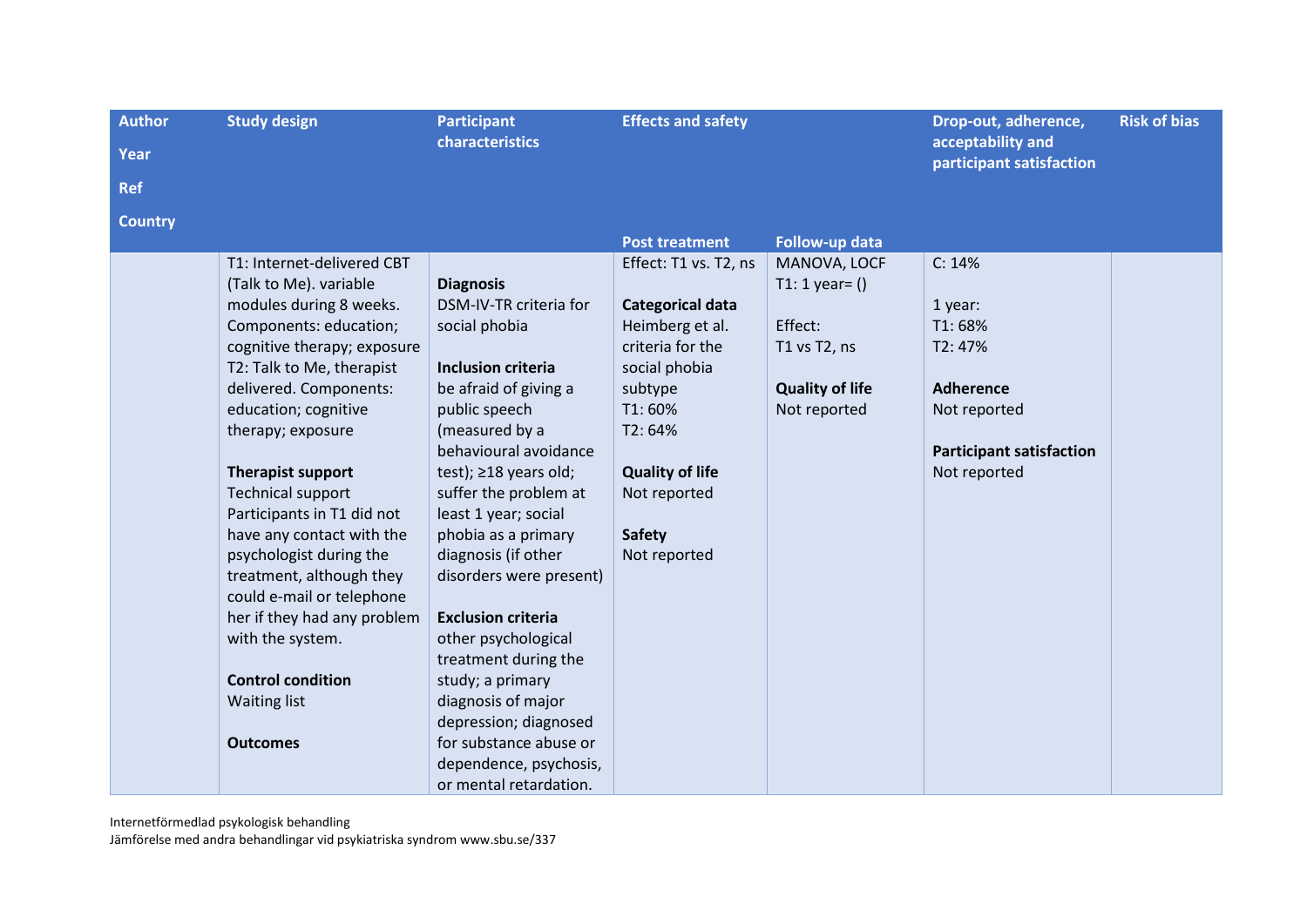| <b>Author</b>  | <b>Study design</b>                                                           | <b>Participant</b>                                                                                                                                                                                            | <b>Effects and safety</b> |                              | Drop-out, adherence,                          | <b>Risk of bias</b> |
|----------------|-------------------------------------------------------------------------------|---------------------------------------------------------------------------------------------------------------------------------------------------------------------------------------------------------------|---------------------------|------------------------------|-----------------------------------------------|---------------------|
| Year           |                                                                               | characteristics                                                                                                                                                                                               |                           |                              | acceptability and<br>participant satisfaction |                     |
| <b>Ref</b>     |                                                                               |                                                                                                                                                                                                               |                           |                              |                                               |                     |
| <b>Country</b> |                                                                               |                                                                                                                                                                                                               |                           |                              |                                               |                     |
|                |                                                                               |                                                                                                                                                                                                               | <b>Post treatment</b>     | Follow-up data               |                                               |                     |
|                | Primary: Yes (adaptation of<br>the ADIS-IV from the social<br>phobia section) | <b>Recruitment</b><br>advertisements on the<br>university campuses<br><b>Characteristics</b><br>gender, % women:<br>Total=79%<br>age, mean (SD):<br>Total=24 $(5.8)$ years<br>University degree:<br>Total=95% |                           |                              |                                               |                     |
| Carlbring et   | <b>Design</b>                                                                 | Randomized                                                                                                                                                                                                    | Core symptoms             | 1 year follow-up             | <b>Missing data</b>                           | Some                |
| al             | 2 parallel groups, 2 active                                                   | Total n=49                                                                                                                                                                                                    | BSQ, mean (SD) pre        |                              | Post: Measures                                | concerns            |
| 2005           | treatment arms                                                                | T1:25                                                                                                                                                                                                         | and post, ITT T1:         | Core symptoms                | available for all                             |                     |
| $[10]$         |                                                                               | T2:24                                                                                                                                                                                                         | Pre=48.7 (11.7)           | BSQ, No significant          | participants                                  |                     |
| Sweden         | <b>Interventions</b>                                                          |                                                                                                                                                                                                               | Post=31.8 (11.6)          | time $\times$ group          |                                               |                     |
|                | T1: 10 modules of Internet-                                                   | <b>Diagnosis</b>                                                                                                                                                                                              | T2: Pre=52.6 (10.8)       | interaction in<br>ANOVA with | <b>Adherence</b><br>T1: Mean number of        |                     |
|                | based CBT for panic<br>disorder during 10 weeks.                              | Primary diagnosis of<br>panic disorder                                                                                                                                                                        | Post=31.3 (9.1)           | repeated measures            | modules completed=7.4                         |                     |
|                | Psychoeducation, breathing                                                    | according to the DSM-                                                                                                                                                                                         | Effect:                   |                              | $(SD=2.2)$                                    |                     |
|                | retraining, cognitive                                                         | IV (in-person SCID).                                                                                                                                                                                          | No significant time       | Categorical data             | 28% completed all                             |                     |
|                | restructuring, interoceptive                                                  | Ongoing agoraphobia:                                                                                                                                                                                          | x group interaction       | Free from PD (SCID)          | modules                                       |                     |
|                | exposure, exposure                                                            | 54% in T1 and 48% in                                                                                                                                                                                          | in ANOVA with             | T1: 92%                      | T2: Mean number of                            |                     |
|                | in vivo, and relapse                                                          | T <sub>2</sub>                                                                                                                                                                                                | repeated measures         | T2:88%                       | sessions completed=9.0                        |                     |
|                | prevention; completed                                                         |                                                                                                                                                                                                               |                           |                              |                                               |                     |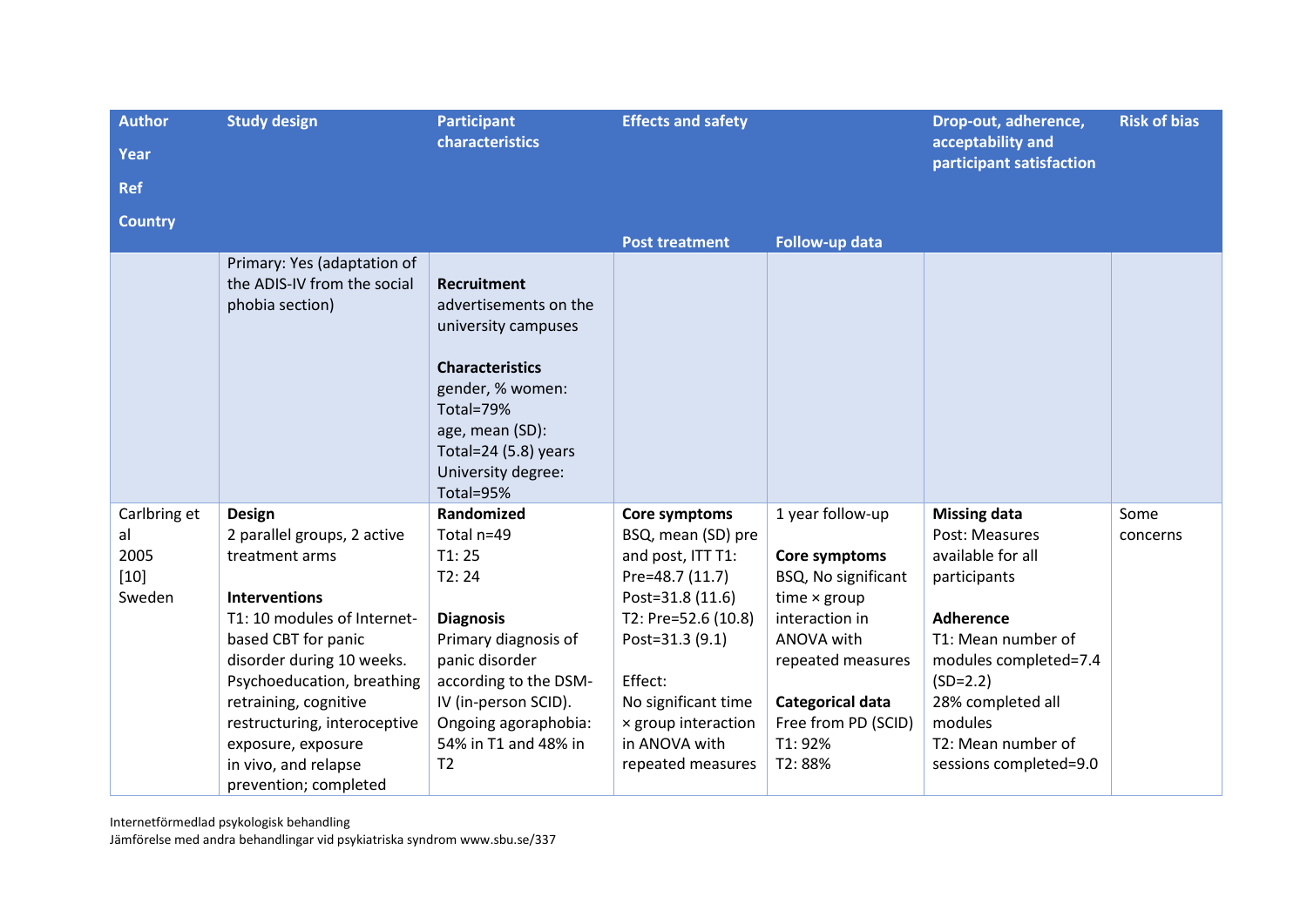| <b>Author</b><br>Year | <b>Study design</b>                                | <b>Participant</b><br><b>characteristics</b> | <b>Effects and safety</b>        |                                | Drop-out, adherence,<br>acceptability and<br>participant satisfaction | <b>Risk of bias</b> |
|-----------------------|----------------------------------------------------|----------------------------------------------|----------------------------------|--------------------------------|-----------------------------------------------------------------------|---------------------|
| <b>Ref</b>            |                                                    |                                              |                                  |                                |                                                                       |                     |
| <b>Country</b>        |                                                    |                                              |                                  |                                |                                                                       |                     |
|                       | with homework                                      | <b>Inclusion criteria</b>                    | <b>Post treatment</b><br>Effect: | Follow-up data<br>Effect: n.s. | $(SD=2.7) 88%$                                                        |                     |
|                       | assignments. In every                              | Age $18 - 60$ , access to                    | No significant time              |                                | completed all sessions                                                |                     |
|                       | module the participants                            | the Internet                                 | x group interaction              | <b>Quality of life</b>         |                                                                       |                     |
|                       | were required to post at                           |                                              | in ANOVA with                    | QOLI, No significant           | <b>Credibility</b>                                                    |                     |
|                       | least one message in online                        | <b>Exclusion criteria</b>                    | repeated measures                | time $\times$ group            | Mean (SD):                                                            |                     |
|                       | discussion group                                   | Panic disorder duration                      |                                  | interaction in                 | T1: 33.4(7.3)                                                         |                     |
|                       | T2: weekly individual                              | <1 year, other                               | Categorical data                 | ANOVA with                     | T2: 40.6(6.3)                                                         |                     |
|                       | sessions of CBT for panic                          | psychiatric disorder of                      | Free from PD                     | repeated measures              | T1 <t2, p<0.001<="" td=""><td></td></t2,>                             |                     |
|                       | disorder lasting 45-60 min,                        | immediate need of                            | (SCID)                           |                                |                                                                       |                     |
|                       | during 10 weeks.                                   | treatment; severe                            | T1:67%                           |                                | <b>Participant satisfaction</b>                                       |                     |
|                       | Homework, including                                | depression or suicidal                       | T2:80%                           |                                | Most participants                                                     |                     |
|                       | reading handouts identical<br>to the modules in T1 | ideation; ongoing CBT<br>or other recently   | Effect: n.s.                     |                                | reported to have been<br>satisfied with the                           |                     |
|                       |                                                    | started treatment for                        |                                  |                                | treatment, although                                                   |                     |
|                       | Therapist support                                  | panic disorder; general                      | <b>Quality of life</b>           |                                | almost all reported to                                                |                     |
|                       | <b>Clinical licensed</b>                           | medical condition not                        | QOLI, No                         |                                | have felt that the pace                                               |                     |
|                       | psychologists (n=4),                               | ruled out by health                          | significant time x               |                                | was too high                                                          |                     |
|                       | graduate students                                  | professional                                 | group interaction                |                                |                                                                       |                     |
|                       | with MSc in clinical                               |                                              | in ANOVA with                    |                                |                                                                       |                     |
|                       | psychology (n=3), and a last                       | Recruitment                                  | repeated measures                |                                |                                                                       |                     |
|                       | semester student of the                            | Advertisement                                |                                  |                                |                                                                       |                     |
|                       | MSc program in clinical                            | (newspaper articles,                         | <b>Safety</b>                    |                                |                                                                       |                     |
|                       | psychology (n=1). The                              | notices in health                            | Not reported                     |                                |                                                                       |                     |
|                       | therapists received 16                             | magazines, and                               |                                  |                                |                                                                       |                     |
|                       | hours of supervision                               | weblink)                                     |                                  |                                |                                                                       |                     |
|                       |                                                    |                                              |                                  |                                |                                                                       |                     |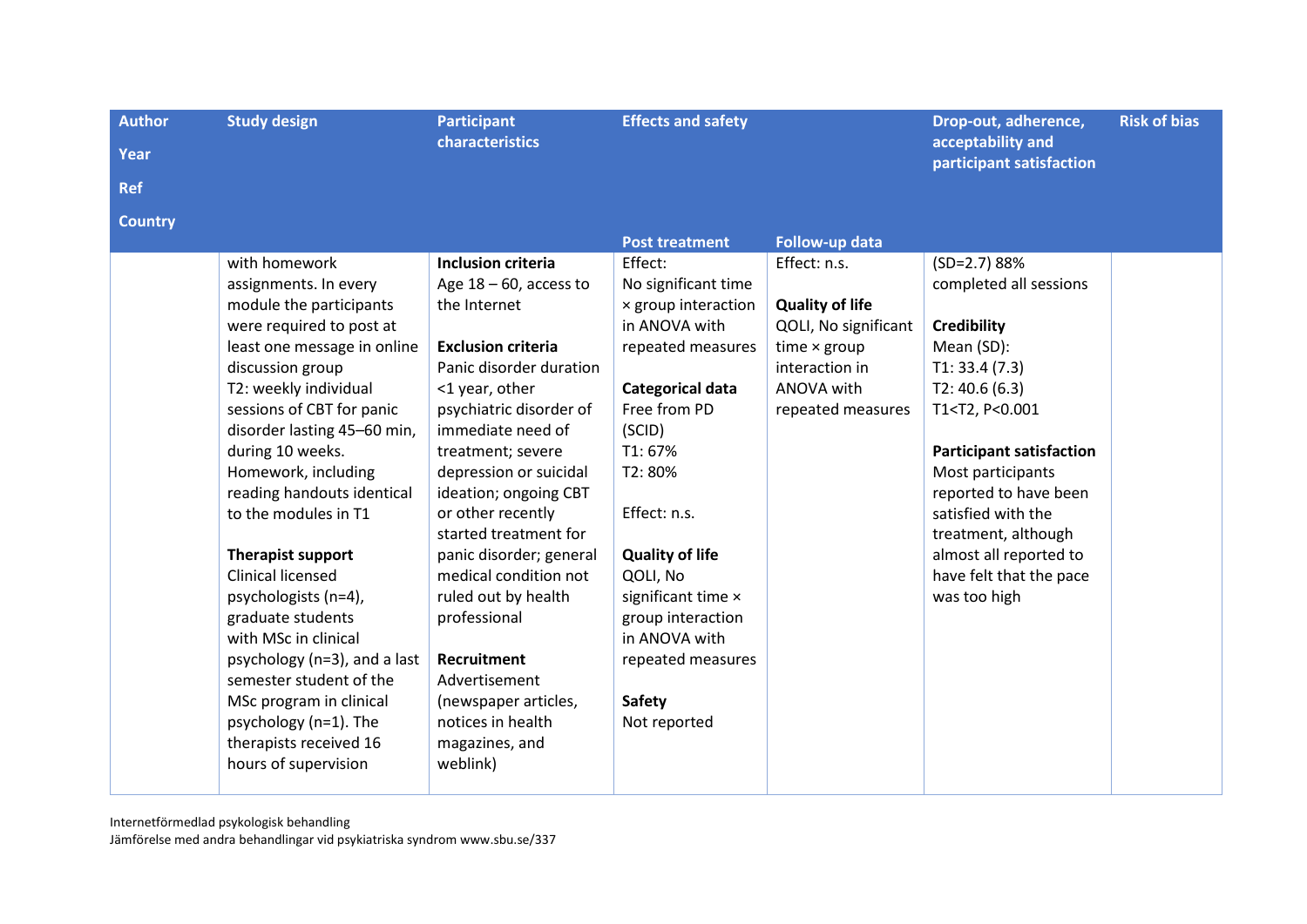| <b>Author</b>  | <b>Study design</b>            | <b>Participant</b>     | <b>Effects and safety</b> |                   | Drop-out, adherence,<br>acceptability and | <b>Risk of bias</b> |
|----------------|--------------------------------|------------------------|---------------------------|-------------------|-------------------------------------------|---------------------|
| <b>Year</b>    |                                | characteristics        |                           |                   |                                           |                     |
| <b>Ref</b>     |                                |                        |                           |                   | participant satisfaction                  |                     |
| <b>Country</b> |                                |                        |                           |                   |                                           |                     |
|                |                                |                        | <b>Post treatment</b>     | Follow-up data    |                                           |                     |
|                | T1: clinical support.          | <b>Characteristics</b> |                           |                   |                                           |                     |
|                | Feedback on homework via       | Women:                 |                           |                   |                                           |                     |
|                | email, usually within 24h.     | T1:68%                 |                           |                   |                                           |                     |
|                | Participants were              | T2:75%                 |                           |                   |                                           |                     |
|                | encouraged to come up          |                        |                           |                   |                                           |                     |
|                | with questions. Total          | Age, mean (SD):        |                           |                   |                                           |                     |
|                | therapist time per             | T1: 34.2(6.0)          |                           |                   |                                           |                     |
|                | participant, mean=150 min,     | T2: 35.8(9.3)          |                           |                   |                                           |                     |
|                | inc. administration and        |                        |                           |                   |                                           |                     |
|                | responding to emails           | <b>Education: Not</b>  |                           |                   |                                           |                     |
|                | T2: 10 weekly individual       | reported               |                           |                   |                                           |                     |
|                | sessions lasting $45 - 60$ min | Medication, SSRI: 31%  |                           |                   |                                           |                     |
|                | <b>Control condition</b>       |                        |                           |                   |                                           |                     |
|                | None                           |                        |                           |                   |                                           |                     |
|                | <b>Outcomes</b>                |                        |                           |                   |                                           |                     |
|                | Primary: not reported          |                        |                           |                   |                                           |                     |
| Engel et al    | <b>Design</b>                  | Randomized             | Core symptoms             | 12-week and 18-   | <b>Missing data</b>                       | High                |
| 2015           | 2 parallel groups, 2 active    | Total n=80             | The PTSD Checklist        | week follow -up   | Post (6 week):                            |                     |
| $[11]$         | treatment arms                 | T1:43                  | (PCL)                     |                   | T1:28%                                    |                     |
| <b>USA</b>     |                                | T2:37                  | ITT, Mixed-model          | 12-week (PCL)     | T2: 11%                                   |                     |
|                | Intervention                   |                        | regression.               | T1: 43.80 (18.33) |                                           |                     |
|                | DESTRESS-PC (Delivery of       | <b>Diagnosis</b>       |                           | T2: 47.36 (17.45) | 12 week                                   |                     |
|                | Self Training and Education    |                        | PCL (Mean (SD)            |                   | T1:23%                                    |                     |
|                | for Stressful                  |                        | Pre:                      | 18-week (PCL)     | T2:22%                                    |                     |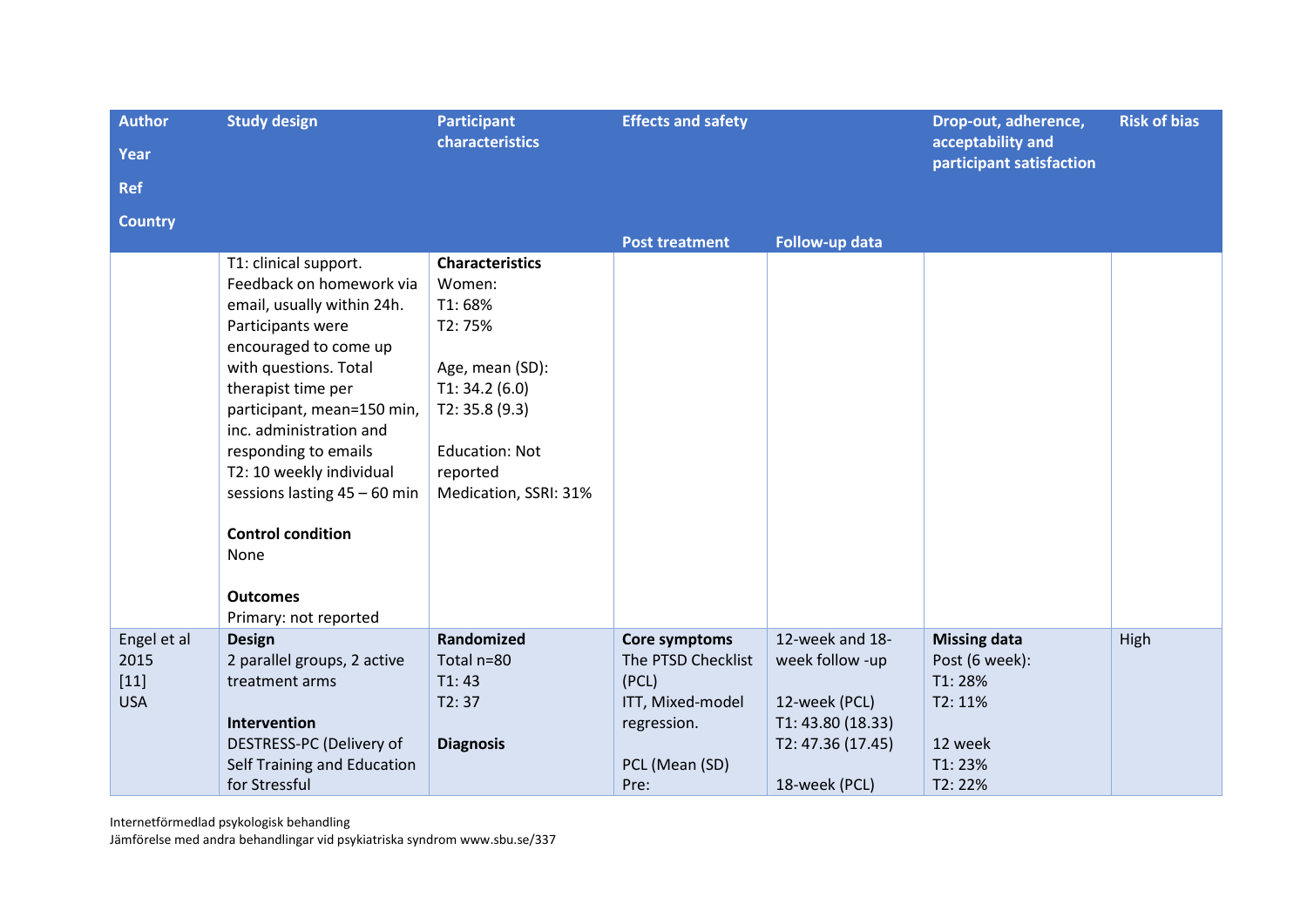| <b>Author</b>  | <b>Study design</b>                                                                                                                                                                                                                                                                                                                                                                                                                                                                                                                                                                                                                                               | <b>Participant</b>                                                                                                                                                                                                                                                                                                                                                                                                                                                                                                                | <b>Effects and safety</b>                                                                                                                                                                                                                                                                                                                                                                |                                                                                                                                                                                                                                                                      | Drop-out, adherence,                                                                                                                                                                                                                                                       | <b>Risk of bias</b> |
|----------------|-------------------------------------------------------------------------------------------------------------------------------------------------------------------------------------------------------------------------------------------------------------------------------------------------------------------------------------------------------------------------------------------------------------------------------------------------------------------------------------------------------------------------------------------------------------------------------------------------------------------------------------------------------------------|-----------------------------------------------------------------------------------------------------------------------------------------------------------------------------------------------------------------------------------------------------------------------------------------------------------------------------------------------------------------------------------------------------------------------------------------------------------------------------------------------------------------------------------|------------------------------------------------------------------------------------------------------------------------------------------------------------------------------------------------------------------------------------------------------------------------------------------------------------------------------------------------------------------------------------------|----------------------------------------------------------------------------------------------------------------------------------------------------------------------------------------------------------------------------------------------------------------------|----------------------------------------------------------------------------------------------------------------------------------------------------------------------------------------------------------------------------------------------------------------------------|---------------------|
| Year           |                                                                                                                                                                                                                                                                                                                                                                                                                                                                                                                                                                                                                                                                   | characteristics                                                                                                                                                                                                                                                                                                                                                                                                                                                                                                                   |                                                                                                                                                                                                                                                                                                                                                                                          |                                                                                                                                                                                                                                                                      | acceptability and<br>participant satisfaction                                                                                                                                                                                                                              |                     |
| <b>Ref</b>     |                                                                                                                                                                                                                                                                                                                                                                                                                                                                                                                                                                                                                                                                   |                                                                                                                                                                                                                                                                                                                                                                                                                                                                                                                                   |                                                                                                                                                                                                                                                                                                                                                                                          |                                                                                                                                                                                                                                                                      |                                                                                                                                                                                                                                                                            |                     |
| <b>Country</b> |                                                                                                                                                                                                                                                                                                                                                                                                                                                                                                                                                                                                                                                                   |                                                                                                                                                                                                                                                                                                                                                                                                                                                                                                                                   |                                                                                                                                                                                                                                                                                                                                                                                          |                                                                                                                                                                                                                                                                      |                                                                                                                                                                                                                                                                            |                     |
|                |                                                                                                                                                                                                                                                                                                                                                                                                                                                                                                                                                                                                                                                                   |                                                                                                                                                                                                                                                                                                                                                                                                                                                                                                                                   | <b>Post treatment</b>                                                                                                                                                                                                                                                                                                                                                                    | Follow-up data                                                                                                                                                                                                                                                       |                                                                                                                                                                                                                                                                            |                     |
|                | <b>Situations-Primary Care</b><br>version) plus optimized<br>usual care (OUC). CBT-<br>based 6 week treatment<br>with 18 logins (three per<br>week).<br><b>Components: Educational</b><br>information (about PTSD,<br>stress, trauma, common<br>comorbid problems and<br>symptoms). Information on<br>strategies (manage anger,<br>sleep, hygiene, and stress).<br>Cognitive reframing<br>techniques.<br><b>Therapist support</b><br>Assistance was provided by<br>a registered nurse (RN,<br><b>DESTRESS Nurse) assigned</b><br>to each recruitment site.<br>Clients got assistance if<br>needed and client<br>compliance and symptom<br>levels was monitored by | PTSD (Clinician-<br><b>Administered PTSD</b><br>Scale (CAPS)).<br><b>Inclusion criteria</b><br>War-related trauma,<br>screen positive<br>on a 4-item PTSD<br>screener, and meet<br>criteria for PTSD on the<br>CAPS (using the 1-2<br>scoring rule)<br><b>Exclusion criteria</b><br>Active engagement in<br>traumafocused<br>mental health<br>treatment in the<br>previous 2 months,<br>recent history of failed<br>specialty mental health<br>treatment for PTSD or<br>an associated<br>condition, acute<br>psychosis, psychotic | T1: 58.00 (9.95)<br>T2: 54.48 (11.23)<br>Post (6 week):<br>T1: 50.72 (18.76)<br>T2: 48.52 (13.97)<br>Effect;<br>No between-group<br>differences reach<br>statistical<br>significance<br>when $p < 10$ .<br>Six-week effect size<br>was 0.23.<br><b>Categorical data</b><br>Not reported<br><b>Quality of life</b><br>Not reported<br><b>Functional</b><br>impairment<br>SF-36 (Mean (SD) | T1: 44.58 (16.43)<br>T2: 42.74 (14.42)<br>Effect;<br>No between-group<br>differences reach<br>statistical<br>significance<br>when $p < 10$ .<br>12-week effect size<br>was 0.47, and 18-<br>week effect<br>size was 0.08.<br><b>Categorical data</b><br>Not reported | 18-week<br>T1:21%<br>T2: 14%<br><b>Adherence</b><br>T1: 65% completed at<br>least 6 logins, 42%<br>completed at least<br>12 logins, and 35%<br>completed all 18 logins.<br><b>Treatment credibility</b><br>Not reported<br><b>Participant satisfaction</b><br>Not reported |                     |
|                | the nurse.                                                                                                                                                                                                                                                                                                                                                                                                                                                                                                                                                                                                                                                        | episode, or psychotic                                                                                                                                                                                                                                                                                                                                                                                                                                                                                                             |                                                                                                                                                                                                                                                                                                                                                                                          |                                                                                                                                                                                                                                                                      |                                                                                                                                                                                                                                                                            |                     |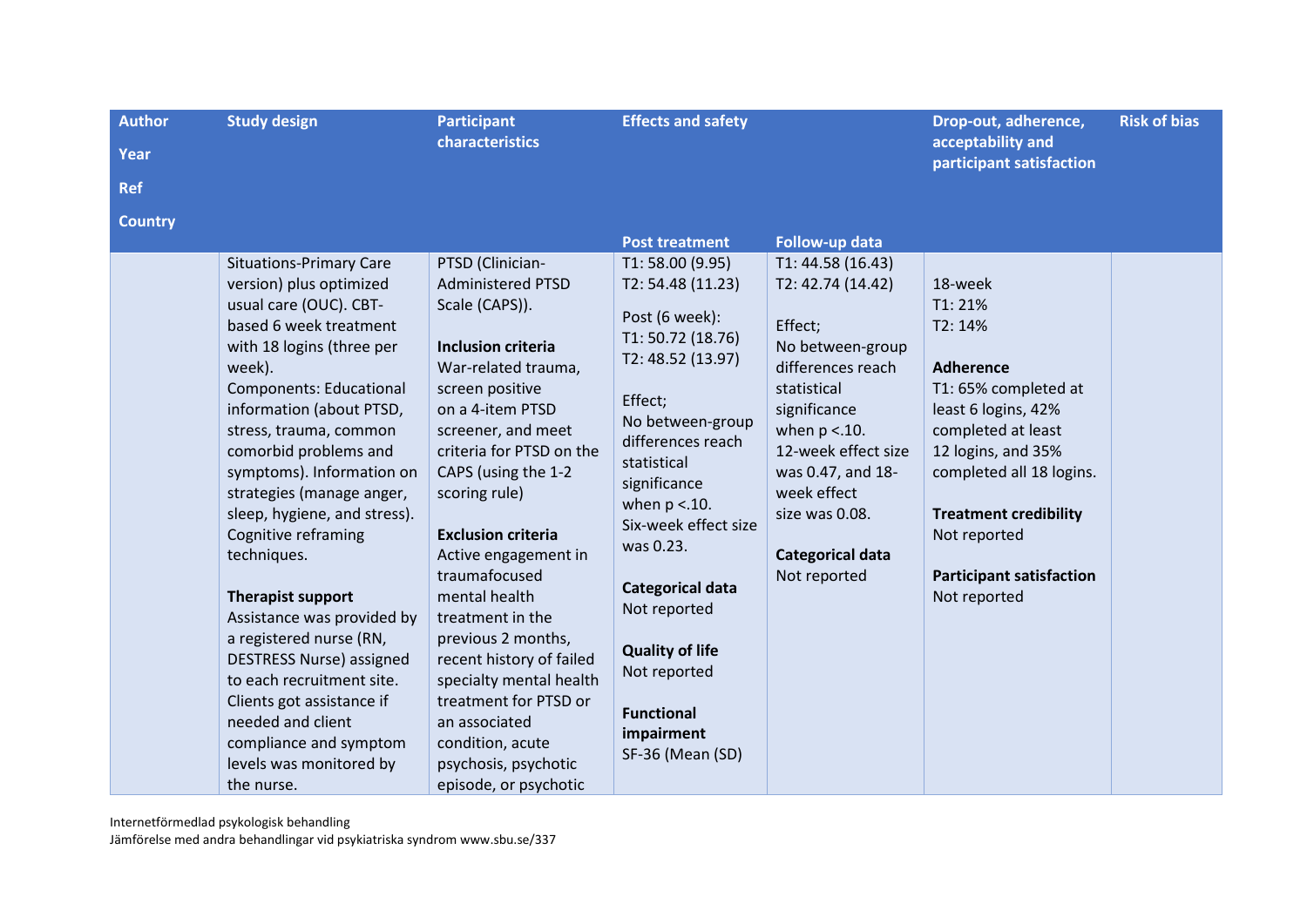| <b>Author</b>  | <b>Study design</b>             | <b>Participant</b>         | <b>Effects and safety</b> |                | Drop-out, adherence,                          | <b>Risk of bias</b> |
|----------------|---------------------------------|----------------------------|---------------------------|----------------|-----------------------------------------------|---------------------|
| <b>Year</b>    |                                 | characteristics            |                           |                | acceptability and<br>participant satisfaction |                     |
| <b>Ref</b>     |                                 |                            |                           |                |                                               |                     |
| <b>Country</b> |                                 |                            |                           |                |                                               |                     |
|                |                                 |                            | <b>Post treatment</b>     | Follow-up data |                                               |                     |
|                |                                 | disorder diagnosed         | Pre (Physical             |                |                                               |                     |
|                | <b>Control condition</b>        | within the past 2 years,   | functioning)              |                |                                               |                     |
|                | Optimized usual care (OUC)      | active substance           | T1: 68.37 (24.80)         |                |                                               |                     |
|                | in primary care,                | dependence                 | T2: 68.78 (22.96)         |                |                                               |                     |
|                | incorporating the               | in the past year, active   |                           |                |                                               |                     |
|                | nonspecific                     | suicidal or homicidal      | Pre (Mental               |                |                                               |                     |
|                | treatment elements of the       | ideation within            | functioning)              |                |                                               |                     |
|                | <b>DESTRESS</b> intervention.   | the past 2 months,         | T1: 39.83 (29.66)         |                |                                               |                     |
|                | <b>Components: Lowintensity</b> | currently taking           | T2: 47.64 (25.66)         |                |                                               |                     |
|                | care management and             | antipsychotic or           |                           |                |                                               |                     |
|                | feedback to the primary         | moodstabilizing            | <b>Negative effects</b>   |                |                                               |                     |
|                | care provider.                  | medication, unstable       | Not reported              |                |                                               |                     |
|                |                                 | administration schedule    |                           |                |                                               |                     |
|                | <b>Therapist support</b>        | or dosing of any           |                           |                |                                               |                     |
|                | Three 15 minute telephone       | antidepressant,            |                           |                |                                               |                     |
|                | check-ins with the              | anxiolytic, or sedative-   |                           |                |                                               |                     |
|                | DESTRESS Nurse, who             | hypnotic during the last   |                           |                |                                               |                     |
|                | monitored client progress,      | month, acute or            |                           |                |                                               |                     |
|                | answered questions by e-        | unstable physical          |                           |                |                                               |                     |
|                | mail or phone, and gave in-     | illness.                   |                           |                |                                               |                     |
|                | person consultation in the      |                            |                           |                |                                               |                     |
|                | event of urgent needs or        | <b>Recruitment/setting</b> |                           |                |                                               |                     |
|                | matters impacting               | Referred by primary        |                           |                |                                               |                     |
|                | participant safety.             | care providers.            |                           |                |                                               |                     |
|                | <b>Outcomes</b>                 | <b>Characteristics</b>     |                           |                |                                               |                     |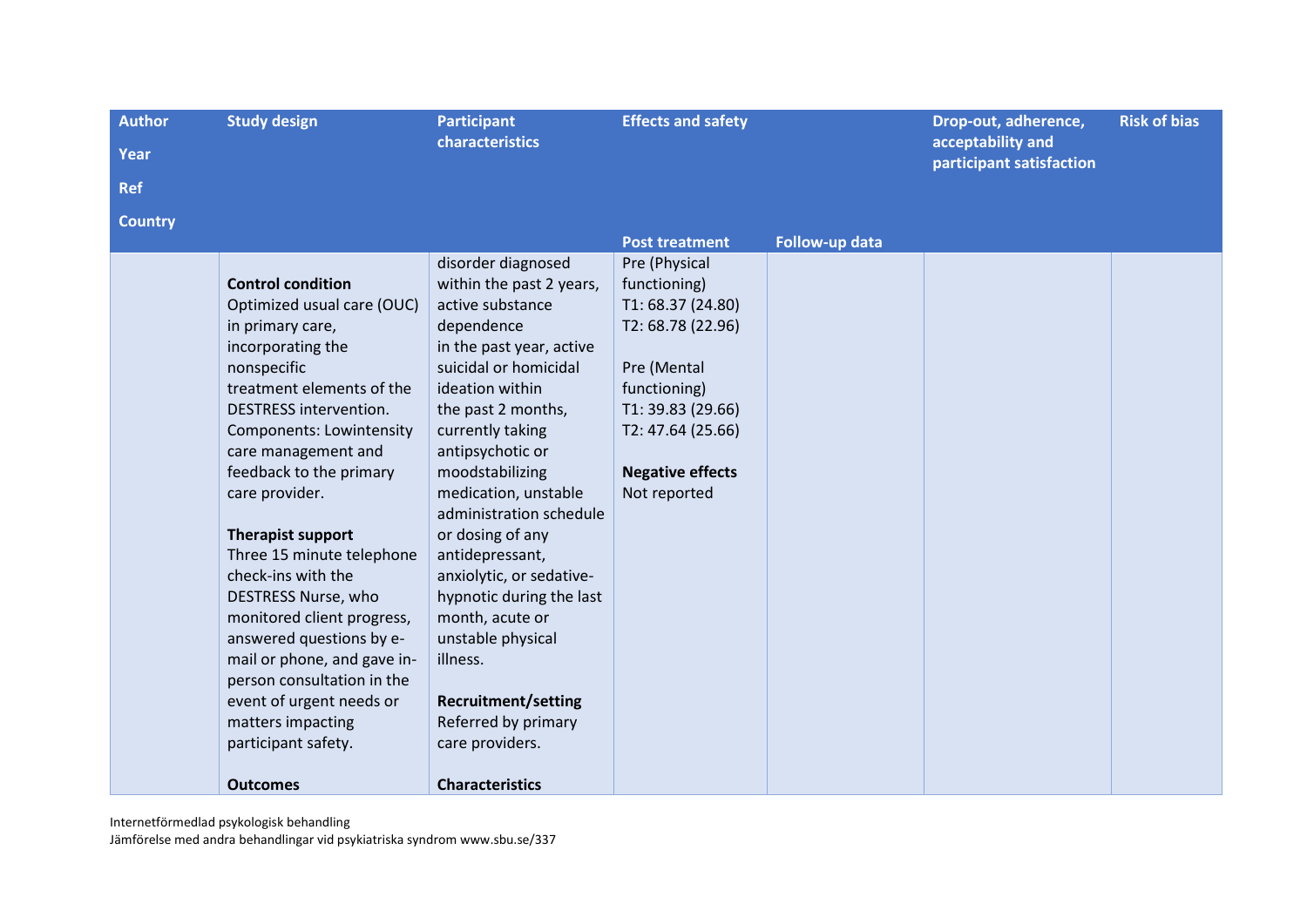| <b>Author</b><br>Year                       | <b>Study design</b>                                                                                                                                                                                    | <b>Participant</b><br><b>characteristics</b>                                                                                                                                | <b>Effects and safety</b>                                                                                                                                                                        |                                                                                                                                                                                 | Drop-out, adherence,<br>acceptability and<br>participant satisfaction                                                  | <b>Risk of bias</b> |
|---------------------------------------------|--------------------------------------------------------------------------------------------------------------------------------------------------------------------------------------------------------|-----------------------------------------------------------------------------------------------------------------------------------------------------------------------------|--------------------------------------------------------------------------------------------------------------------------------------------------------------------------------------------------|---------------------------------------------------------------------------------------------------------------------------------------------------------------------------------|------------------------------------------------------------------------------------------------------------------------|---------------------|
| <b>Ref</b>                                  |                                                                                                                                                                                                        |                                                                                                                                                                             |                                                                                                                                                                                                  |                                                                                                                                                                                 |                                                                                                                        |                     |
| <b>Country</b>                              |                                                                                                                                                                                                        |                                                                                                                                                                             |                                                                                                                                                                                                  |                                                                                                                                                                                 |                                                                                                                        |                     |
|                                             | Primary: The PTSD<br>Checklist, Civilian Version<br>(PCL)<br>Secondary: The Patient<br><b>Health Questionnaire</b><br>(PHQ-8 and PHQ15), The<br><b>Medical Outcomes Study</b><br>Short Form-36 (SF-36) | Women:<br>T1:20.9%<br>T2: 16.2%<br>Age, mean:<br>T1:36.2<br>T2:36.7<br>Highest education<br>college/university:<br>T1:62.8%<br>T2:59.5%<br>On medication:<br>Not reported   | <b>Post treatment</b>                                                                                                                                                                            | Follow-up data                                                                                                                                                                  |                                                                                                                        |                     |
| Gonzalez-<br>Robles et al<br>2020<br>$[12]$ | <b>Design</b><br>RCT, two parallel groups,<br>pre- post- and 3-months<br>assessments<br>Intervention<br>EmotionRegulatin:<br>Therpist-guided<br>transdiagnostic ICBT (12<br>modules, based on the UP   | Randomized<br>Total n=214<br>Tx: 106<br>C: 108<br><b>Diagnosis</b><br>MDD, DD, depression<br>NOS, PD, AG, SAD, GAD,<br>anxiety NOS, or OCD<br>according to DSM-IV<br>(MINI) | Core symptoms<br>BDI-II, Mean (SD)<br>Tx: 15.54 (10.9)<br>TAU: 19.85 (12.85)<br>BAI, Mean (SD)<br>Tx: 15.08 (10.12)<br>TAU: 18.88 (11.31)<br>Categorical data<br>Scores of 9 or less<br>or a 50% | 3 month<br>Core symptoms<br>BDI-II, Mean (SD)<br>Tx: 15.70 (11.97)<br>TAU: 17.90 (13.23)<br>BAI, Mean (SD)<br>Tx: 15.41 (10.50)<br>TAU: 18.11 (11.21)<br><b>Quality of life</b> | <b>Missing data</b><br>Post<br>Tx: 41%<br>C: 38%<br>Follow-up<br>Tx: 52%<br>C: 48%<br><b>Adherence</b><br>Not reported | High                |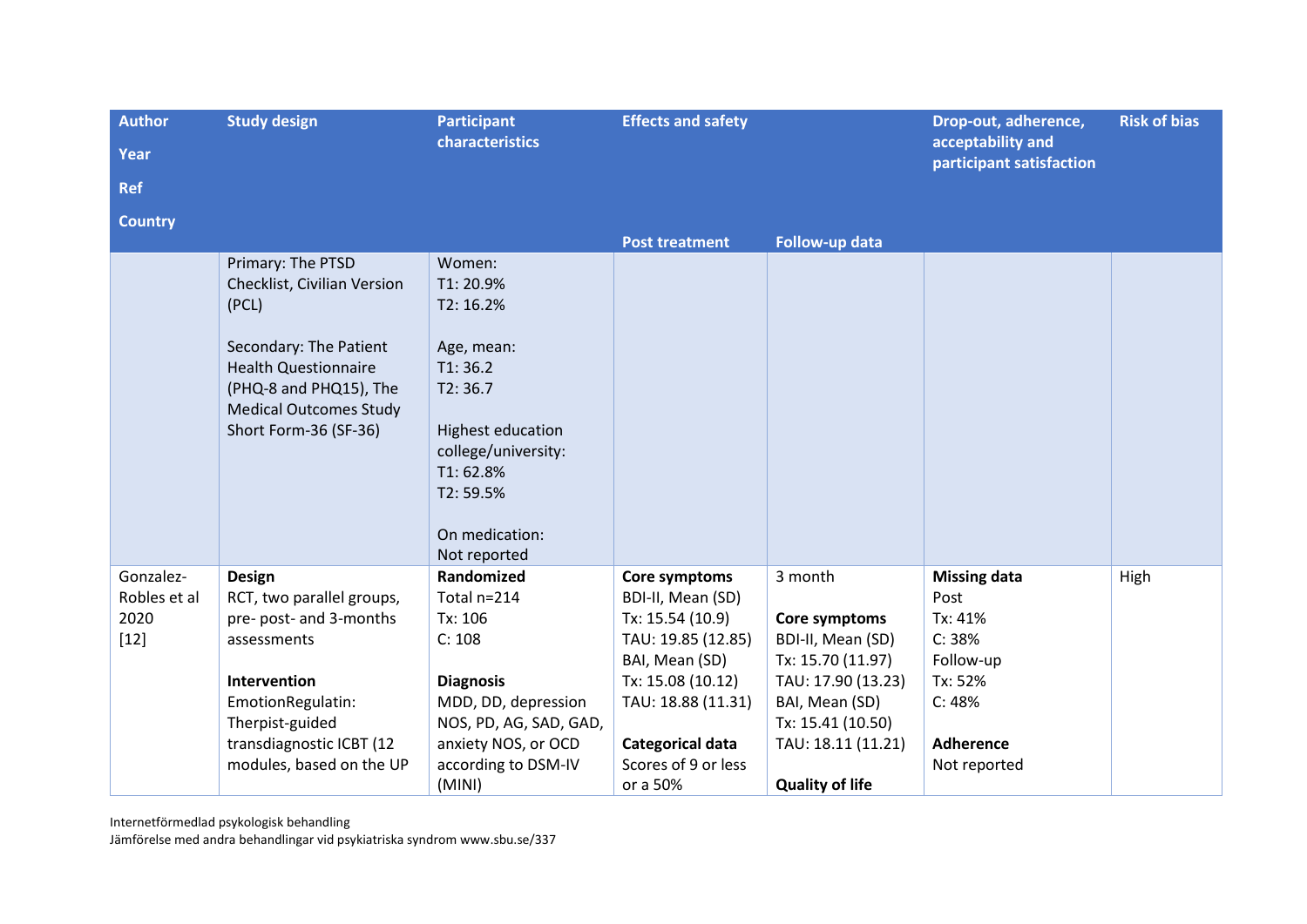| <b>Author</b>  | <b>Study design</b>           | <b>Participant</b>        | <b>Effects and safety</b> |                     | Drop-out, adherence,                          | <b>Risk of bias</b> |
|----------------|-------------------------------|---------------------------|---------------------------|---------------------|-----------------------------------------------|---------------------|
| Year           |                               | <b>characteristics</b>    |                           |                     | acceptability and<br>participant satisfaction |                     |
| <b>Ref</b>     |                               |                           |                           |                     |                                               |                     |
| <b>Country</b> |                               |                           |                           |                     |                                               |                     |
|                |                               |                           | <b>Post treatment</b>     | Follow-up data      |                                               |                     |
|                | and DBT, accessed for a       |                           | improvement in            | EQ5D, Mean (SD)     | <b>Participant satisfaction</b>               |                     |
|                | maximum of 18 weeks).         | <b>Inclusion criteria</b> | PHQ-9: 69% (Tx) vs.       | Tx: 63.12 (15.18)   | Authors report high                           |                     |
|                |                               | Aged 18 years or older;   | 58% (C)                   | TAU: 57.81 (17.28)  | scores on items                               |                     |
|                | <b>Therapist support</b>      | ability to understand     |                           |                     | measuring logic of the                        |                     |
|                | Initial phone call            | and read Spanish;         | <b>Quality of life</b>    | Categorical data    | treatment, satisfaction                       |                     |
|                | encouraging participants to   | access to the internet    | EQ5D, Mean (SD)           | Recovered           | with the treatment,                           |                     |
|                | start the intervention, 1     |                           | Tx: 65.38 (14.63)         | (depression): 65%   | recommending the                              |                     |
|                | weekly brief phone call       | <b>Exclusion criteria</b> | TAU: 58.02 (17.46)        | vs 51%              | treatment to other                            |                     |
|                | (maximum of 10 min)           | Suffering from a severe   |                           |                     | people with similar                           |                     |
|                | during the treatment          | mental disorder;          | <b>Categorical data</b>   | Rcovered (anxiety): | problems, usefulness of                       |                     |
|                | period, and a final phone     | presenting a high risk of | Recovered                 | 49% vs 48%          | the treatment for other                       |                     |
|                | call at the end.              | suicide; suffering from a | (depression): 59%         |                     | psychological problems,                       |                     |
|                |                               | disabling medical         | vs 39%                    | Safety              | and usefulness of the                         |                     |
|                | <b>Control condition</b>      | disease; receiving        |                           | Deteriorated        | treatment for one's                           |                     |
|                | TAU: Treatment as             | another psychological     | Recovered                 | (depression): 4% vs | specific problem.                             |                     |
|                | delivered in daily practice   | treatment (in the         | (anxiety): 56% vs         | 13%                 |                                               |                     |
|                | by psychiatrists and clinical | experimental group).      | 37%                       |                     |                                               |                     |
|                | psychologists in the mental   | Pharmacological           |                           | Deteriorated        |                                               |                     |
|                | health centers.               | treatment was allowed,    | Safety                    | (anxiety): 10% vs   |                                               |                     |
|                | Pharmacological therapy:      | but participants had to   | Deteriorated              | 20%                 |                                               |                     |
|                | 82.2%                         | be the same dose          | (depression): 6% vs       |                     |                                               |                     |
|                |                               | during the 2 months       | 9%                        |                     |                                               |                     |
|                | <b>Outcomes</b>               | before enrolling.         | Deteriorated              |                     |                                               |                     |
|                | Primary:                      |                           |                           |                     |                                               |                     |
|                | <b>BDI</b>                    | Recruitment               | (anxiety): 6% vs          |                     |                                               |                     |
|                | BAI                           |                           | 18%                       |                     |                                               |                     |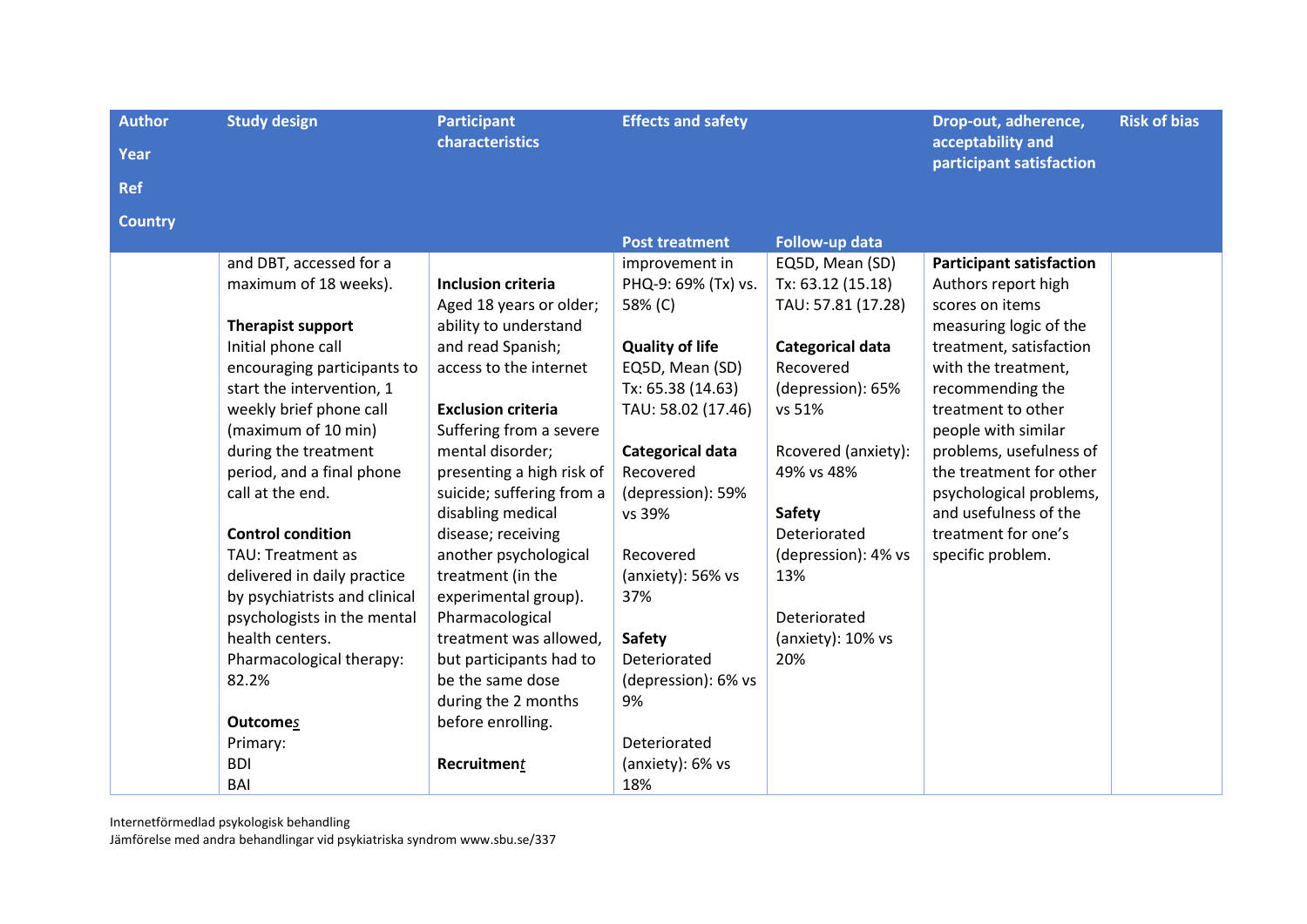| <b>Author</b>  | <b>Study design</b> | <b>Participant</b>                       | <b>Effects and safety</b> |                | Drop-out, adherence,<br>acceptability and | <b>Risk of bias</b> |
|----------------|---------------------|------------------------------------------|---------------------------|----------------|-------------------------------------------|---------------------|
| Year           |                     | characteristics                          |                           |                |                                           |                     |
| <b>Ref</b>     |                     |                                          |                           |                | participant satisfaction                  |                     |
| <b>Country</b> |                     |                                          |                           |                |                                           |                     |
|                | Secondary:          | Adult outpatients                        | <b>Post treatment</b>     | Follow-up data |                                           |                     |
|                | EQ-5D (QoL)         | attending Spanish                        |                           |                |                                           |                     |
|                |                     | public specialized<br>mental health care |                           |                |                                           |                     |
|                |                     | services (mentalhealth                   |                           |                |                                           |                     |
|                |                     | units)                                   |                           |                |                                           |                     |
|                |                     | <b>Characteristics</b>                   |                           |                |                                           |                     |
|                |                     | Women:<br>Tx: 72%                        |                           |                |                                           |                     |
|                |                     | C: 65%                                   |                           |                |                                           |                     |
|                |                     | Age, mean:                               |                           |                |                                           |                     |
|                |                     | Tx: 38.64                                |                           |                |                                           |                     |
|                |                     | C: 38.25                                 |                           |                |                                           |                     |
|                |                     | Highest education                        |                           |                |                                           |                     |
|                |                     | college/university:                      |                           |                |                                           |                     |
|                |                     | Tx: 32%<br>C: 30%                        |                           |                |                                           |                     |
|                |                     |                                          |                           |                |                                           |                     |
|                |                     | On medication:<br>Tx: 71%                |                           |                |                                           |                     |
|                |                     | C: 82%                                   |                           |                |                                           |                     |
| Hallgren et    | <b>Design</b>       | <b>Recruitment setting</b>               | Core symptoms             | Core symptoms  | <b>Missing data</b>                       | Some                |
| al             | Parallel groups     |                                          |                           |                | T1:13%                                    | concerns            |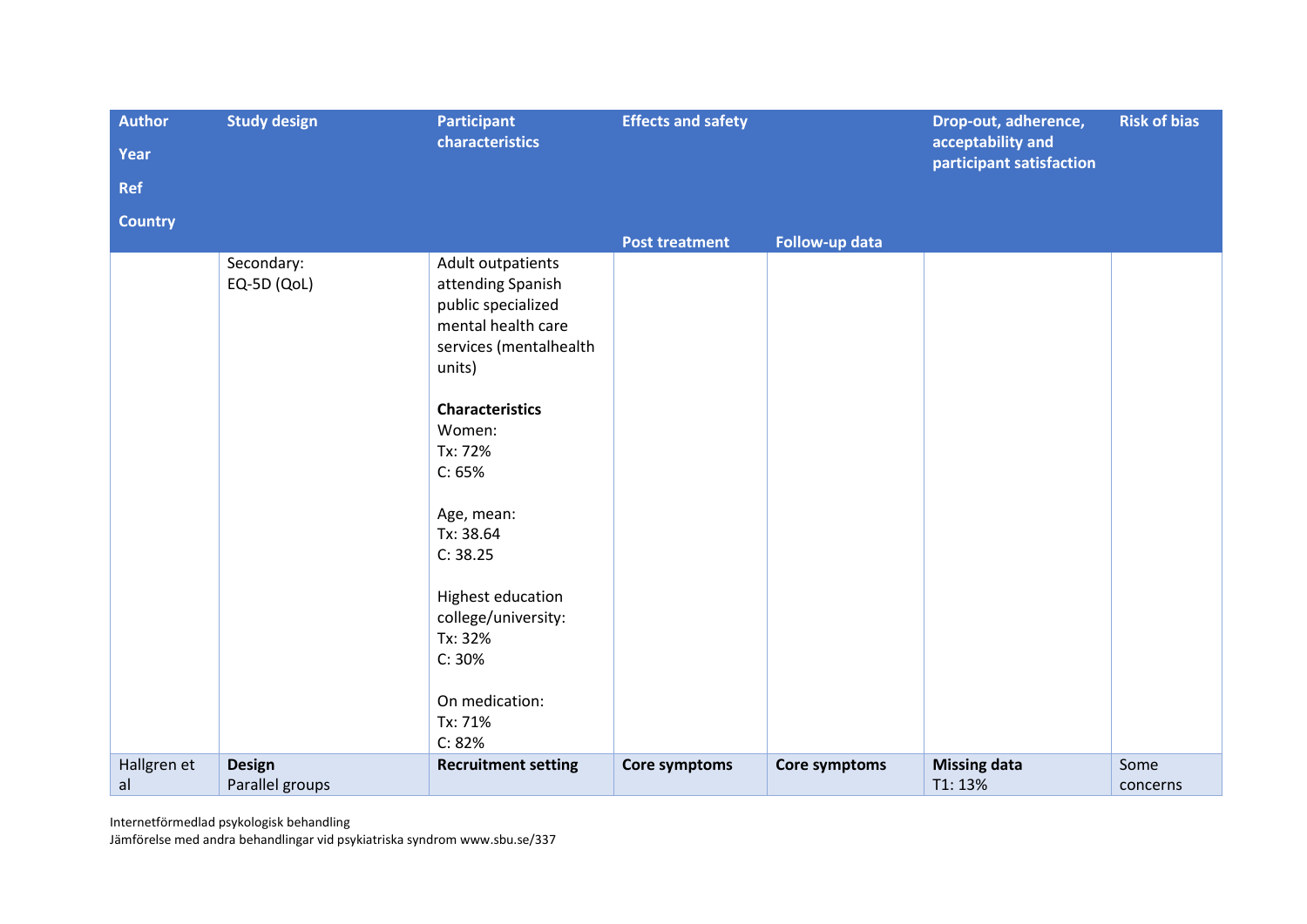| <b>Author</b>  | <b>Study design</b>          | <b>Participant</b>        | <b>Effects and safety</b> |                         | Drop-out, adherence,                          | <b>Risk of bias</b> |
|----------------|------------------------------|---------------------------|---------------------------|-------------------------|-----------------------------------------------|---------------------|
| Year           |                              | characteristics           |                           |                         | acceptability and<br>participant satisfaction |                     |
| <b>Ref</b>     |                              |                           |                           |                         |                                               |                     |
| <b>Country</b> |                              |                           |                           |                         |                                               |                     |
|                |                              |                           | <b>Post treatment</b>     | Follow-up data          |                                               |                     |
| 2016           | T1 Internet CBT              | Primary cafre in six      | ITT analysis of           | ITT analysis of         | T2: 15%                                       |                     |
| $[13]$         | T2 physical exercise         | counties in Sweden        | <b>MADRS</b> depression   | <b>MADRS</b> depression | T3: 18%                                       |                     |
| Sweden         | T3 TAU                       |                           | severity                  | severity                |                                               |                     |
| <b>REGASSA</b> |                              | Randomized                | Sensitivity analysis      | Sensitivity analysis    | <b>Adherence</b>                              |                     |
| <b>STUDY</b>   | <b>Intervention</b>          | $n = 946$                 |                           |                         | Mean modules                                  |                     |
|                | Internet CBT: 12 weeks       | T1:317                    | <b>MADRAS</b>             | MADRAS@12 mo            | accessed=7.8 of 13                            |                     |
|                | 13 modules                   | T2:317                    | T1(iCBT)                  |                         | (60%)                                         |                     |
|                |                              | T3:312                    | Base. 21.9 (7.0)          | T1:9.8(7.8)             |                                               |                     |
|                | Exercise: 12 weeks,          |                           | 3mo. 11.2 (7.3)           | T2: 10.8(7.6)           | <b>Participant satisfaction</b>               |                     |
|                | 60 min x 3/week of either    | <b>Diagnosis</b>          |                           | T3: 11.1 (8.7)          | Not reported                                  |                     |
|                | light, moderate or vigorous  | MINI was administered     | T2(p.e.)                  |                         |                                               |                     |
|                | exercise in groups.          | (Note that not all        | Base. 22.2 (6.9)          | <b>Categorical data</b> |                                               |                     |
|                |                              | fulfilled a diagnosis for | 3 mo. 11.3 (7.9)          | Proportion of           |                                               |                     |
|                | TAU: 12 weeks                | depression; 20%           |                           | participants with       |                                               |                     |
|                | Treatment administered by    | anxiety only)             | $T3$ (tau)                | depression severity     |                                               |                     |
|                | GP. Mean of 8.2 face to      |                           | Base. 20.8 (7.2)          | scores 1 SD lower       |                                               |                     |
|                | face counselling sessions of | <b>Inclusion criteria</b> | 3 mo. 13.9 (8.9)          | than the baseline       |                                               |                     |
|                | about 1hr. 25% received      | *aged 18 years and        |                           | group average.          |                                               |                     |
|                | no recorded treatment.       | over                      | <b>Categorical data</b>   |                         |                                               |                     |
|                |                              | *scored above 9 on the    | Proportion of             | <b>Safety</b>           |                                               |                     |
|                | <b>Therapist support</b>     | <b>Patient Health</b>     | participants with         | Not reported            |                                               |                     |
|                | Internet: responses          | Questionnaire (PHQ-9)     | depression severity       |                         |                                               |                     |
|                | monitored weekly,            |                           | scores 1 SD lower         |                         |                                               |                     |
|                | participants could receive   | <b>Exclusion criteria</b> | than the baseline         |                         |                                               |                     |
|                | help if needed. If pt. did   | Under 18 years            | group average.            |                         |                                               |                     |
|                | not use service for 1 week,  | Severe somatic illness    |                           |                         |                                               |                     |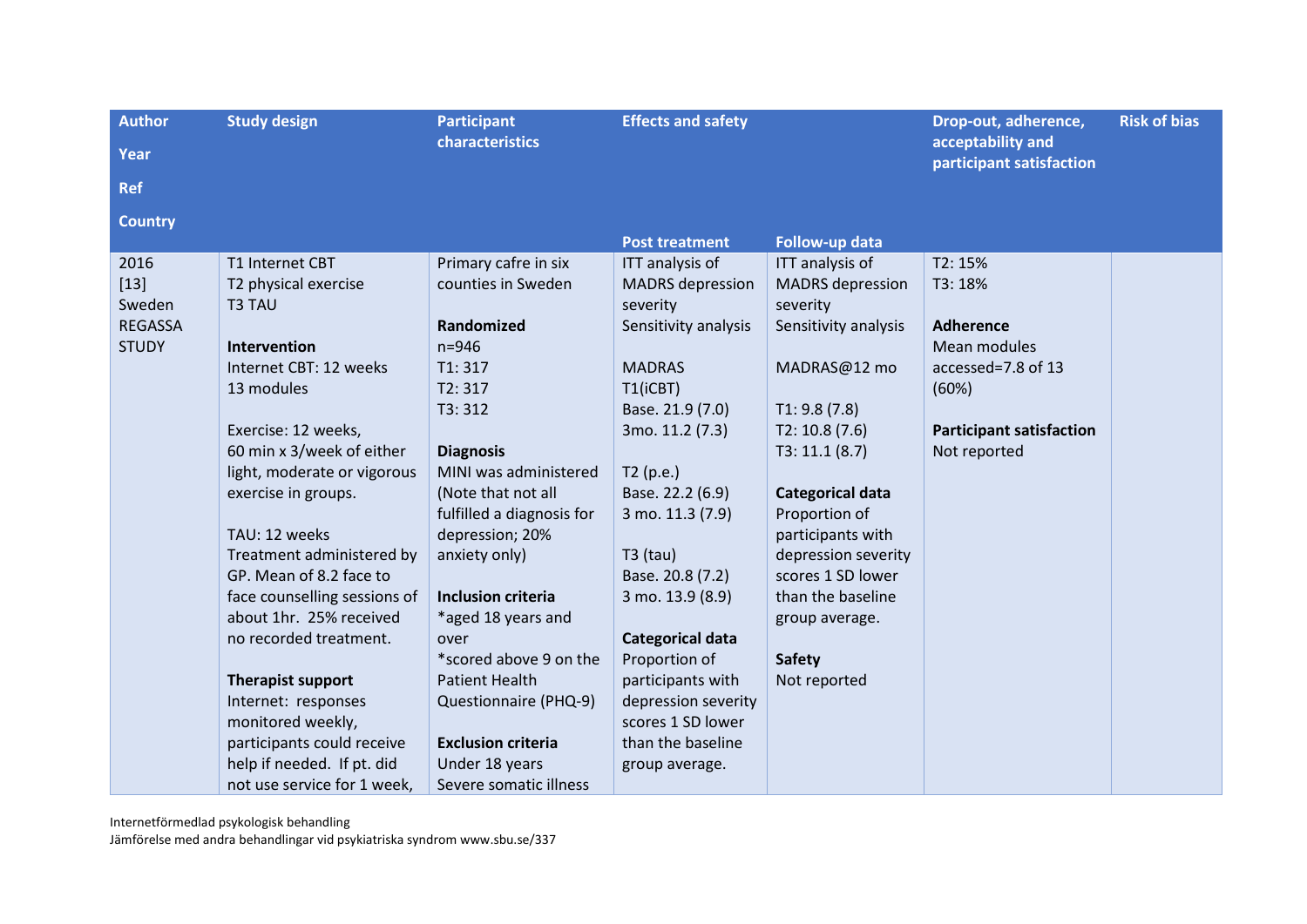| <b>Author</b>  | <b>Study design</b>                                 | <b>Participant</b>         | <b>Effects and safety</b> |                | Drop-out, adherence,                          | <b>Risk of bias</b> |
|----------------|-----------------------------------------------------|----------------------------|---------------------------|----------------|-----------------------------------------------|---------------------|
| Year           |                                                     | characteristics            |                           |                | acceptability and<br>participant satisfaction |                     |
| <b>Ref</b>     |                                                     |                            |                           |                |                                               |                     |
| <b>Country</b> |                                                     |                            |                           |                |                                               |                     |
|                |                                                     |                            | <b>Post treatment</b>     | Follow-up data |                                               |                     |
|                | the were prompted by their                          | Alcohol or drug use        | <b>Safety</b>             |                |                                               |                     |
|                | clinician.                                          | disorder                   | Not reported              |                |                                               |                     |
|                |                                                     | Psychiatric diagnosis      |                           |                |                                               |                     |
|                | Exercise: Trainer organized<br>sessions in a group. | requiring treatment        |                           |                |                                               |                     |
|                | Weekly personal meetings                            | <b>Recruitment</b>         |                           |                |                                               |                     |
|                | with a trainer.                                     | Via primary care           |                           |                |                                               |                     |
|                |                                                     | facilities in six counties |                           |                |                                               |                     |
|                | <b>Control condition</b>                            | in Sweden                  |                           |                |                                               |                     |
|                | <b>TAU</b>                                          |                            |                           |                |                                               |                     |
|                |                                                     | <b>Characteristics</b>     |                           |                |                                               |                     |
|                | <b>Outcomes</b>                                     | Age. Mean=43 (s.d.12)      |                           |                |                                               |                     |
|                | Primary: MADRS                                      |                            |                           |                |                                               |                     |
|                | Secondary: 1 item on work                           | Female 73%                 |                           |                |                                               |                     |
|                | capacity                                            | Employed 78%               |                           |                |                                               |                     |
|                |                                                     | Tertiary education.        |                           |                |                                               |                     |
|                |                                                     | 35% M                      |                           |                |                                               |                     |
|                |                                                     | 44% F                      |                           |                |                                               |                     |
|                |                                                     |                            |                           |                |                                               |                     |
|                |                                                     | Medication.                |                           |                |                                               |                     |
|                |                                                     | 33% using                  |                           |                |                                               |                     |
|                |                                                     | antidepressants            |                           |                |                                               |                     |
|                |                                                     |                            |                           |                |                                               |                     |
|                |                                                     | Concurrent depression      |                           |                |                                               |                     |
|                |                                                     | & anxiety 67%              |                           |                |                                               |                     |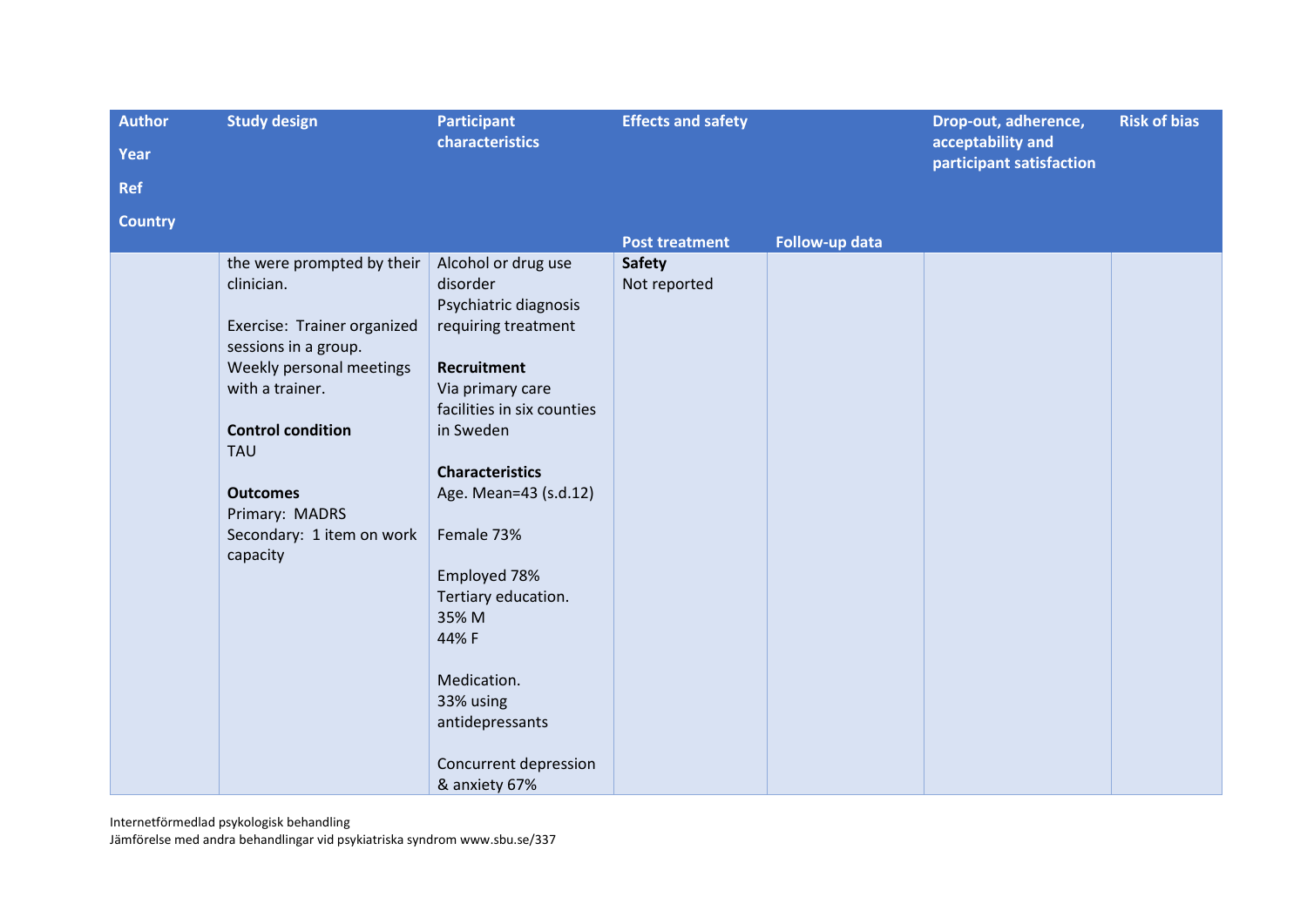| <b>Author</b>  | <b>Study design</b>                    | <b>Participant</b>                     | <b>Effects and safety</b> |                       | Drop-out, adherence,                          | <b>Risk of bias</b> |
|----------------|----------------------------------------|----------------------------------------|---------------------------|-----------------------|-----------------------------------------------|---------------------|
| Year           |                                        | characteristics                        |                           |                       | acceptability and<br>participant satisfaction |                     |
| <b>Ref</b>     |                                        |                                        |                           |                       |                                               |                     |
| <b>Country</b> |                                        |                                        |                           |                       |                                               |                     |
|                |                                        |                                        | <b>Post treatment</b>     | Follow-up data        |                                               |                     |
|                |                                        | Depression only 9%<br>Anxiety only 20% |                           |                       |                                               |                     |
| Hallgren et    | <b>Design</b>                          | <b>Recruitment setting</b>             | Core symptoms             | Reported in           | <b>Missing data</b>                           | Some                |
| al             | Parallel groups                        | Via primary care                       | ANCOVA with               | Hallgren et al., 2016 | T1 (internet) 18%                             | concerns            |
| $[14]$         | T1 Internet CBT                        | facilities in six counties             | baseline                  |                       | T2 21%                                        |                     |
| 2015           | T2 Physical exercise                   | in Sweden                              | depression as             |                       | T3 26%                                        | (High for           |
| Sweden         | T3 TAU                                 |                                        | covariant                 |                       |                                               | work                |
| <b>REGASSA</b> |                                        |                                        |                           |                       | <b>Adherence</b>                              | capacity)           |
| <b>STUDY</b>   | Intervention<br>Internet CBT: 12 weeks | Randomized<br>$n = 946$                | Dropout analysis          |                       | Mean modules<br>accessed=7.8 of 13            |                     |
|                | 13 modules                             | T1:317                                 | <b>MADRAS</b>             |                       | (60%)                                         |                     |
|                |                                        | T2:317                                 | T1 (ICBT)                 |                       |                                               |                     |
|                | Exercise: 12 weeks,                    | T3:312                                 | Base: 21.5 (6.7)          |                       | <b>Participant satisfaction</b>               |                     |
|                | 60 min x 3/wk of either                |                                        | 3mo: 11.2 (7.3)           |                       | Not reported                                  |                     |
|                | light, moderate or vigorous            | <b>Diagnosis</b>                       |                           |                       |                                               |                     |
|                | exercise in groups.                    | MINI was administered                  | $T2$ (pe)                 |                       |                                               |                     |
|                |                                        | (Note that not all                     | Base: 22.2 (7.5)          |                       |                                               |                     |
|                | TAU: 12 weeks                          | fulfilled a diagnosis for              | 3mo: 11.3 (7.9<9          |                       |                                               |                     |
|                | Treatment administered by              | depression; 20%                        |                           |                       |                                               |                     |
|                | GP. Mean of 8.2 face to                | anxiety only)                          | T3 tau                    |                       |                                               |                     |
|                | face counselling sessions of           |                                        | Base: 20.9(7.5)           |                       |                                               |                     |
|                | about 1hr. 25% received no             | <b>Inclusion criteria</b>              | 3mo: 13.8(8.9)            |                       |                                               |                     |
|                | recorded treatment.                    | *aged 18 years and                     |                           |                       |                                               |                     |
|                |                                        | over                                   | T1, T2>T3                 |                       |                                               |                     |
|                | <b>Therapist support</b>               |                                        |                           |                       |                                               |                     |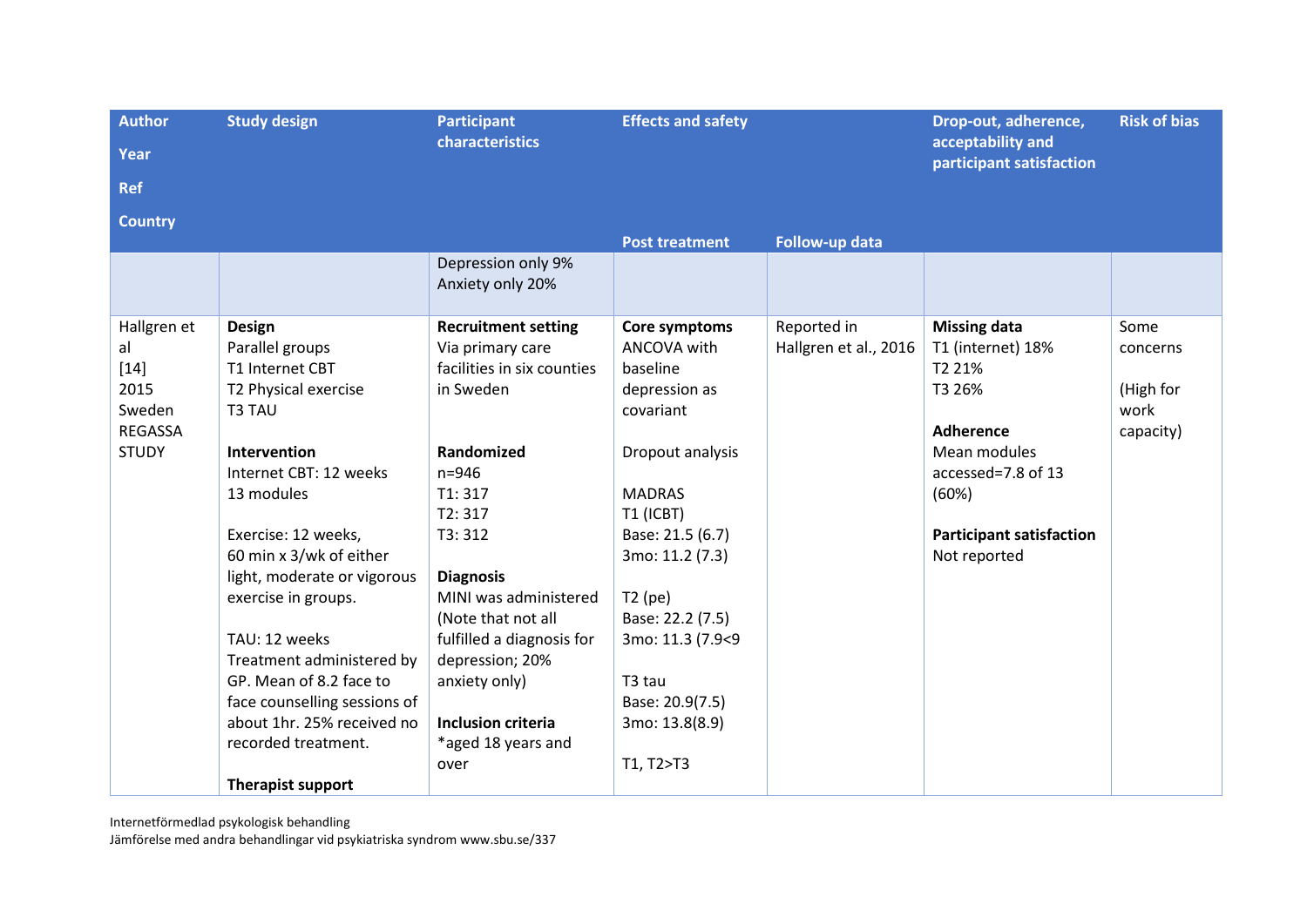| <b>Author</b>  | <b>Study design</b>                         | <b>Participant</b>         | <b>Effects and safety</b> |                | Drop-out, adherence,                          | <b>Risk of bias</b> |
|----------------|---------------------------------------------|----------------------------|---------------------------|----------------|-----------------------------------------------|---------------------|
| Year           |                                             | characteristics            |                           |                | acceptability and<br>participant satisfaction |                     |
| <b>Ref</b>     |                                             |                            |                           |                |                                               |                     |
| <b>Country</b> |                                             |                            |                           |                |                                               |                     |
|                |                                             |                            | <b>Post treatment</b>     | Follow-up data |                                               |                     |
|                | Internet: responses                         | *scored above 9 on the     | Categorical data          |                |                                               |                     |
|                | monitored weekly,                           | <b>Patient Health</b>      | Not reported              |                |                                               |                     |
|                | participants could receive                  | Questionnaire (PHQ-9)      |                           |                |                                               |                     |
|                | help if needed. If pt. did                  |                            | <b>Function</b>           |                |                                               |                     |
|                | not use service for 1 wk,                   | <b>Exclusion criteria</b>  | <b>ANOVA</b>              |                |                                               |                     |
|                | the were prompted by their                  | Under 18 yrs               |                           |                |                                               |                     |
|                | clinician.                                  | Severe somatic illness     | <b>Safety</b>             |                |                                               |                     |
|                |                                             | Alcohol or drug use        | Not reported              |                |                                               |                     |
|                | Exercise: Trainer organized                 | disorder                   |                           |                |                                               |                     |
|                | sessions in a group.                        | Psychiatric diagnosis      |                           |                |                                               |                     |
|                | Weekly personal meetings<br>with a trainer. | requiring treatment        |                           |                |                                               |                     |
|                |                                             | <b>Recruitment</b>         |                           |                |                                               |                     |
|                | <b>Control condition</b>                    | Via primary care           |                           |                |                                               |                     |
|                | <b>TAU</b>                                  | facilities in six counties |                           |                |                                               |                     |
|                |                                             | in Sweden                  |                           |                |                                               |                     |
|                | <b>Outcomes</b>                             |                            |                           |                |                                               |                     |
|                | Primary: MADRS                              | <b>Characteristics</b>     |                           |                |                                               |                     |
|                | Secondary: 1 item on work                   | Age. Mean=43 (s.d.12)      |                           |                |                                               |                     |
|                | capacity                                    |                            |                           |                |                                               |                     |
|                |                                             | Female 73%                 |                           |                |                                               |                     |
|                |                                             |                            |                           |                |                                               |                     |
|                |                                             | Employed 78%               |                           |                |                                               |                     |
|                |                                             | Tertiary education.        |                           |                |                                               |                     |
|                |                                             | 35% M                      |                           |                |                                               |                     |
|                |                                             | 44% F                      |                           |                |                                               |                     |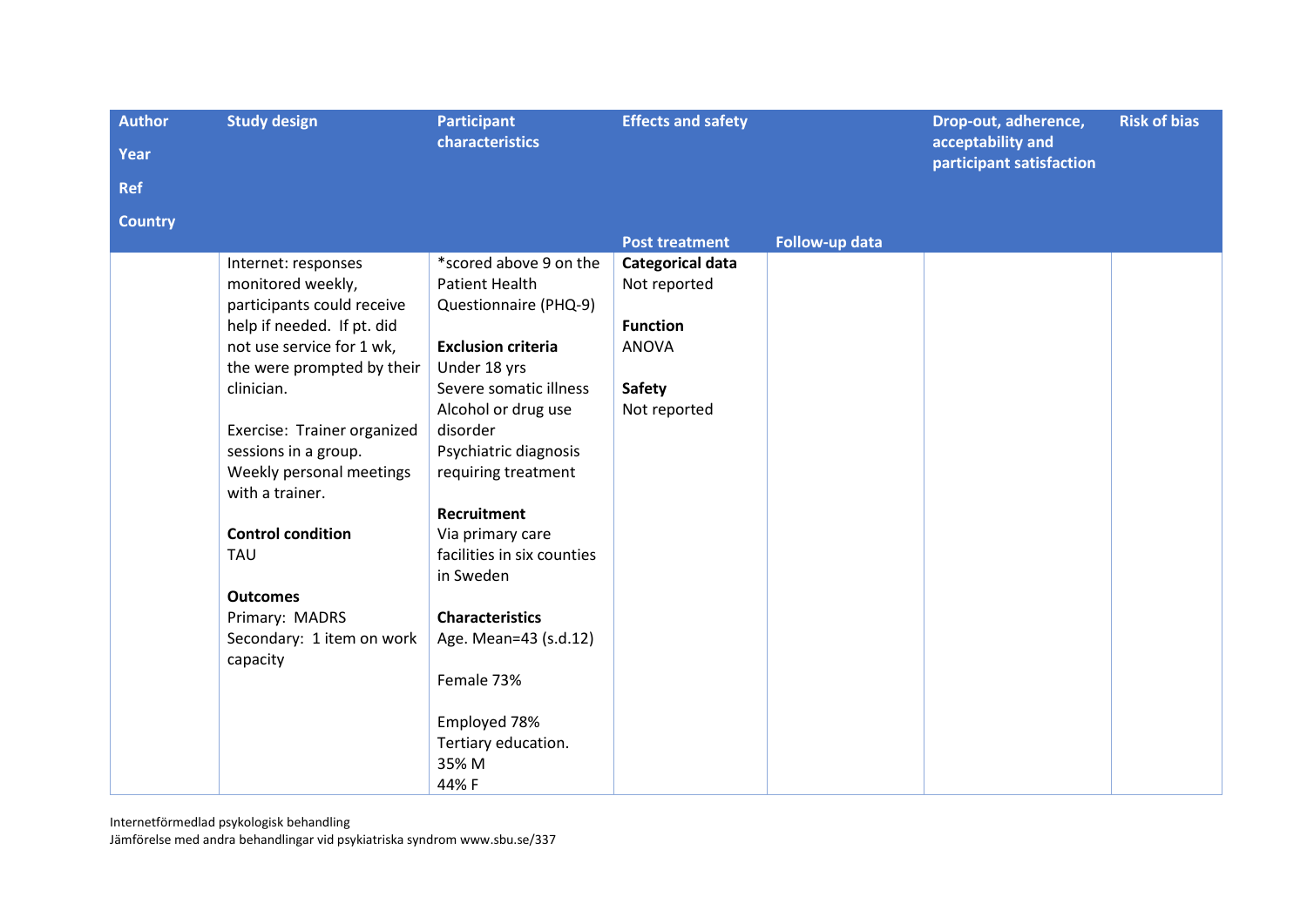| <b>Author</b>                   | <b>Study design</b>                                                                                                                                                                                                                                                                                                     | <b>Participant</b>                                                                                                                                                                                                              | <b>Effects and safety</b>                                                                                                                                                                                                                                    |                | Drop-out, adherence,                                                                                                                                                                                                                                                        | <b>Risk of bias</b> |
|---------------------------------|-------------------------------------------------------------------------------------------------------------------------------------------------------------------------------------------------------------------------------------------------------------------------------------------------------------------------|---------------------------------------------------------------------------------------------------------------------------------------------------------------------------------------------------------------------------------|--------------------------------------------------------------------------------------------------------------------------------------------------------------------------------------------------------------------------------------------------------------|----------------|-----------------------------------------------------------------------------------------------------------------------------------------------------------------------------------------------------------------------------------------------------------------------------|---------------------|
| Year                            |                                                                                                                                                                                                                                                                                                                         | characteristics                                                                                                                                                                                                                 |                                                                                                                                                                                                                                                              |                | acceptability and<br>participant satisfaction                                                                                                                                                                                                                               |                     |
| <b>Ref</b>                      |                                                                                                                                                                                                                                                                                                                         |                                                                                                                                                                                                                                 |                                                                                                                                                                                                                                                              |                |                                                                                                                                                                                                                                                                             |                     |
| <b>Country</b>                  |                                                                                                                                                                                                                                                                                                                         |                                                                                                                                                                                                                                 |                                                                                                                                                                                                                                                              |                |                                                                                                                                                                                                                                                                             |                     |
|                                 |                                                                                                                                                                                                                                                                                                                         |                                                                                                                                                                                                                                 | <b>Post treatment</b>                                                                                                                                                                                                                                        | Follow-up data |                                                                                                                                                                                                                                                                             |                     |
|                                 |                                                                                                                                                                                                                                                                                                                         | Medication.<br>33% using<br>antidepressants<br>Concurrent depression<br>& anxiety 67%<br>Depression only 9%<br>Anxiety only 20%                                                                                                 |                                                                                                                                                                                                                                                              |                |                                                                                                                                                                                                                                                                             |                     |
| Hatcher et al<br>2018<br>$[15]$ | <b>Design</b><br>RCT, two parallel groups,<br>pre- and postintervention<br>Intervention<br>Coach-supported web-<br>based therapy, The Journal<br>(6 lessons based on the<br>cognitive behavioural<br>techniques of behavioural<br>activation and problem<br>solving).<br><b>Therapist support</b><br>Weekly email, text | Randomized<br>Total n=63<br>Tx: 35<br>C: 28<br><b>Diagnosis</b><br>Depression or<br>dysthymia (referred)<br><b>Inclusion criteria</b><br>Not reported<br><b>Exclusion criteria</b><br>Inability to read and<br>write English or | Core symptoms<br>No significant<br>difference between<br>groups in change<br>on PHQ-9:<br>$3.1$ (7.1 to $-0.8$ )<br><b>Categorical data</b><br>Scores of 9 or less<br>or a 50%<br>improvement in<br>PHQ-9: 69% (Tx) vs.<br>58% (C)<br><b>Quality of life</b> | Not reported   | <b>Missing data</b><br>Tx: 37%<br>C: 17%<br><b>Adherence</b><br>Mean lessons<br>completed=2.5 (SD=1.9)<br><b>Participant satisfaction</b><br><b>Technical difficulties</b><br>and some lessons too<br>long and complicated<br>according to interviews<br>with participants. | High                |
|                                 | message, telephone<br>contact with coach with                                                                                                                                                                                                                                                                           | cognitive difficulties.                                                                                                                                                                                                         | No significant<br>difference between                                                                                                                                                                                                                         |                |                                                                                                                                                                                                                                                                             |                     |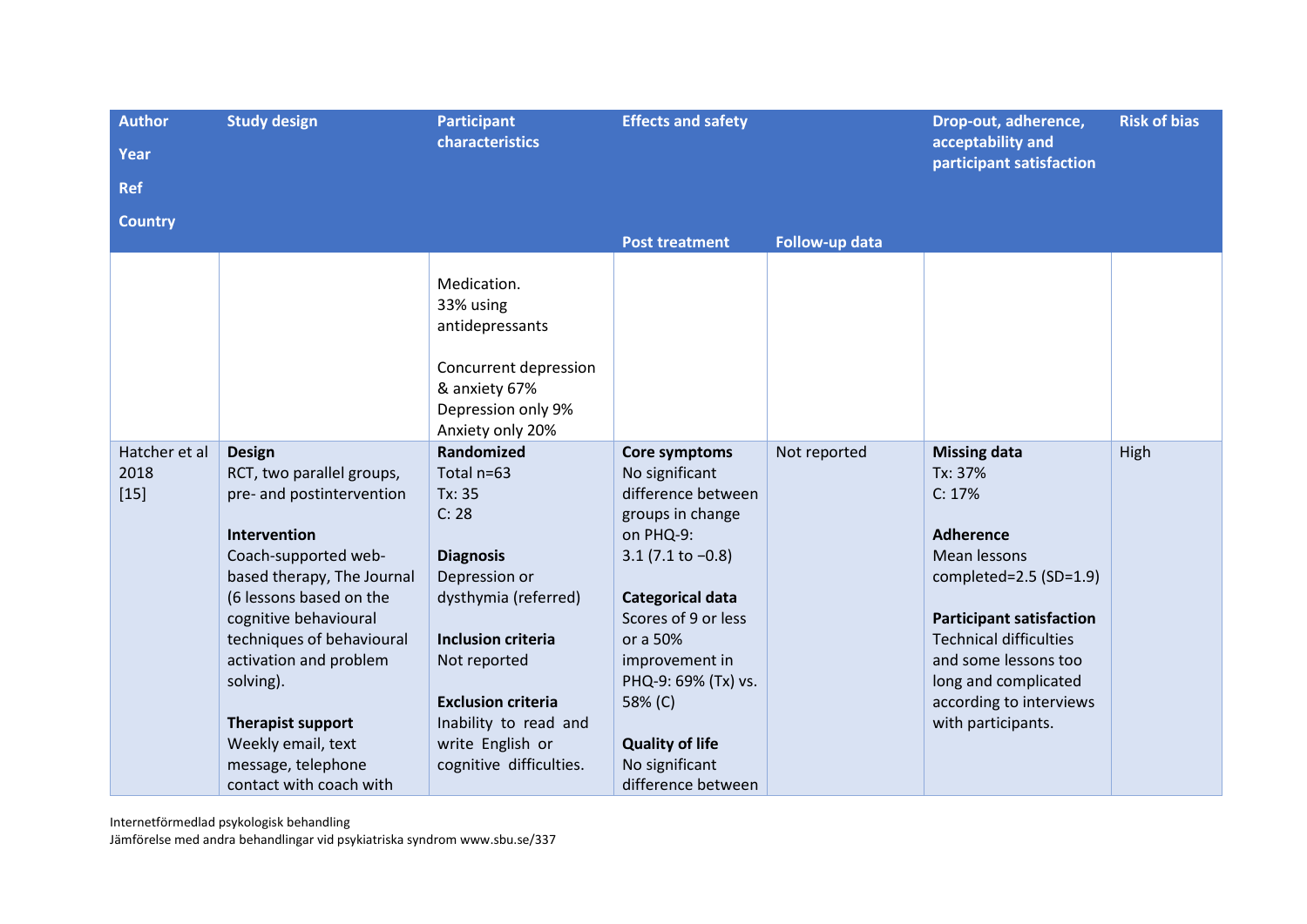| <b>Author</b><br><b>Year</b><br><b>Ref</b> | <b>Study design</b>                                                                                                                                                                                                                                                                                                                                                                                                                                                                                                                                                                                                                                        | <b>Participant</b><br>characteristics                                                                                                                                                                                                                                                                                                                                                                 | <b>Effects and safety</b>                                                                                                                                                                                                                             |                | Drop-out, adherence,<br>acceptability and<br>participant satisfaction | <b>Risk of bias</b> |
|--------------------------------------------|------------------------------------------------------------------------------------------------------------------------------------------------------------------------------------------------------------------------------------------------------------------------------------------------------------------------------------------------------------------------------------------------------------------------------------------------------------------------------------------------------------------------------------------------------------------------------------------------------------------------------------------------------------|-------------------------------------------------------------------------------------------------------------------------------------------------------------------------------------------------------------------------------------------------------------------------------------------------------------------------------------------------------------------------------------------------------|-------------------------------------------------------------------------------------------------------------------------------------------------------------------------------------------------------------------------------------------------------|----------------|-----------------------------------------------------------------------|---------------------|
| <b>Country</b>                             |                                                                                                                                                                                                                                                                                                                                                                                                                                                                                                                                                                                                                                                            |                                                                                                                                                                                                                                                                                                                                                                                                       | <b>Post treatment</b>                                                                                                                                                                                                                                 | Follow-up data |                                                                       |                     |
|                                            | background in<br>occupational therapy, who<br>received weekly<br>supervision from an<br>experienced clinician. The<br>coach had a guideline script<br>to reinforce the topic of<br>each lesson, help identify<br>and support patients in<br>their goals, and to coach<br>them in goal setting and<br>the techniques of problem<br>solving.<br><b>Control condition</b><br>TAU + a pamphlet<br>describing different<br>websites that provide<br>support for people with<br>depression, including The<br>Journal. Were told that<br>they could decide for<br>themselves how to use the<br>information.<br>Prescribed medication<br>postintervention: 73%; GP | <b>Recruitment</b><br>Patients attending<br>community mental<br>health centers in<br><b>Waitemata District</b><br>Health Board (DHB)<br>who had been referred<br>with a problem of<br>depression or<br>dysthymia.<br><b>Characteristics</b><br>Women:<br>Tx: 54%<br>C: 54%<br>Age, mean:<br>Tx: 43<br>C: 42<br>Highest education,<br>college/university:<br>Not reported<br>On medication:<br>Tx: 85% | groups in change<br>on EQ5D:<br>$-0.7$ ( $-1.7$ to 0.3)<br>Mental health<br>service use<br>Outpatient<br>appointments: -1.3<br>$(-4.5 \text{ to } 2.0)$<br>Appointments with<br>GP: MD= $-0.6$ ( $-1.7$ )<br>to 0.6)<br><b>Safety</b><br>Not reported |                |                                                                       |                     |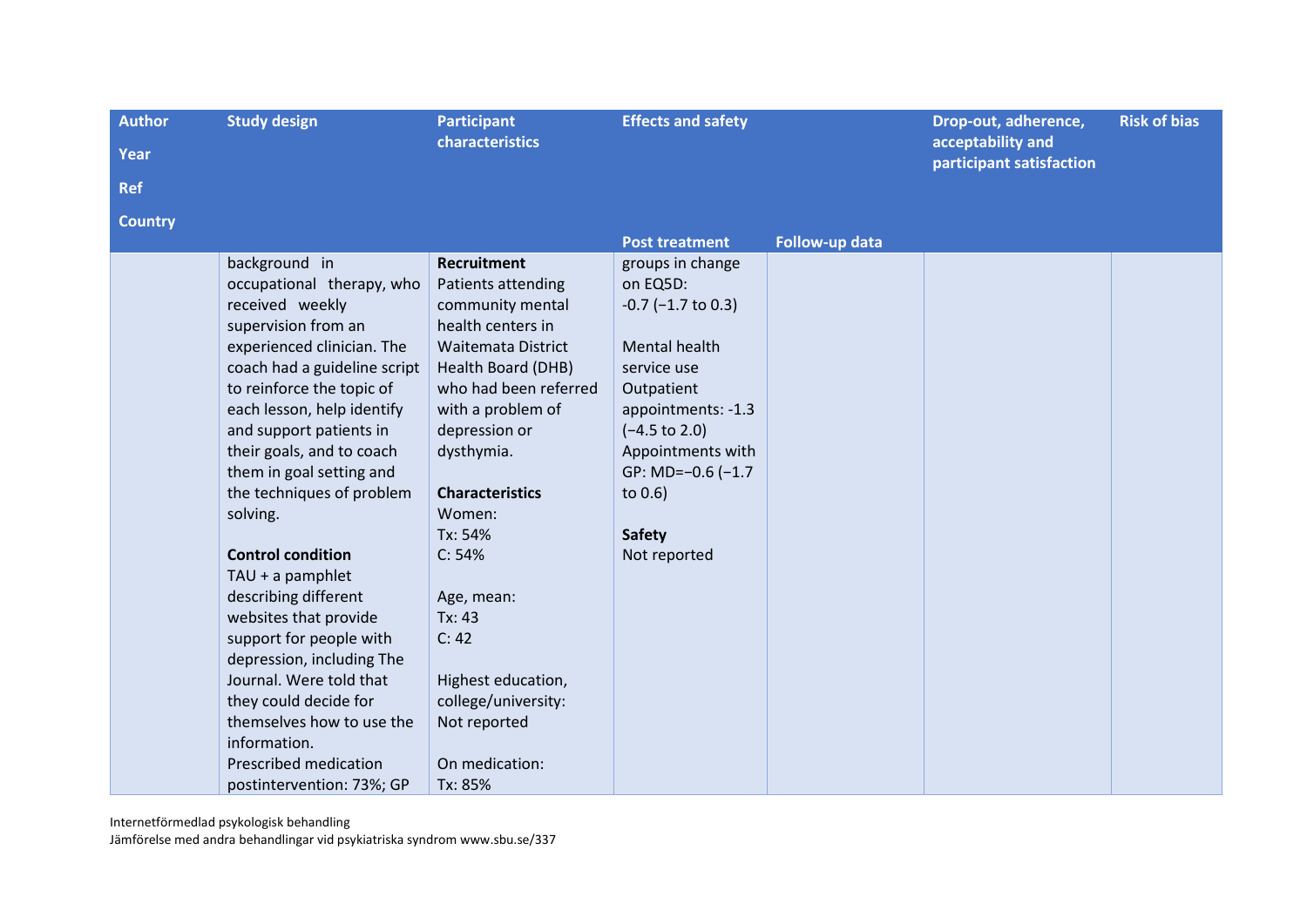| <b>Author</b>  | <b>Study design</b>                                  | <b>Participant</b>        | <b>Effects and safety</b> |                         | Drop-out, adherence,                          | <b>Risk of bias</b> |
|----------------|------------------------------------------------------|---------------------------|---------------------------|-------------------------|-----------------------------------------------|---------------------|
| <b>Year</b>    |                                                      | characteristics           |                           |                         | acceptability and<br>participant satisfaction |                     |
| <b>Ref</b>     |                                                      |                           |                           |                         |                                               |                     |
| <b>Country</b> |                                                      |                           |                           |                         |                                               |                     |
|                |                                                      |                           | <b>Post treatment</b>     | Follow-up data          |                                               |                     |
|                | appointments, mean (SD):<br>2.1(2.7).                | C: 73%                    |                           |                         |                                               |                     |
|                | <b>Outcomes</b>                                      |                           |                           |                         |                                               |                     |
|                | Primary:                                             |                           |                           |                         |                                               |                     |
|                | PHQ-9<br>Secondary:                                  |                           |                           |                         |                                               |                     |
|                | <b>SF-36 (QoL)</b>                                   |                           |                           |                         |                                               |                     |
|                | EQ-5D (QoL)                                          |                           |                           |                         |                                               |                     |
|                | Mental health service use                            |                           |                           |                         |                                               |                     |
| Hedman et      | <b>Design</b>                                        | Randomized                | Core symptoms             | 6 months                | <b>Missing data</b>                           | Some                |
| al             | 2 parallel groups, 2 active                          | Total n=126               | LSAS mean (SD) pre        |                         | Post:                                         | concerns            |
| 2011           | treatment arms, non-                                 | T1:64                     | and post, linear          | Core symptoms           | T1:8%                                         |                     |
| $[16]$         | inferiority                                          | T2:62                     | mixed effects             | LSAS, linear mixed      | T2: 16%                                       |                     |
| Sweden         |                                                      |                           | model                     | effects model           | 6 months:                                     |                     |
|                | <b>Interventions</b>                                 | <b>Diagnosis</b>          | T1: Pre=68.4 (21.0)       | Time × Group            | T1: 16%                                       |                     |
|                | T1: 15 modules of Internet-                          | SAD according to the      | Post=39.4 (19.9)          | interaction, n.s.       | T2: 18%                                       |                     |
|                | based CBT for SAD during                             | DSM-IV criteria (SCID-I)  | T2: Pre=71.9 (22.9)       | <b>Categorical data</b> | <b>Adherence</b>                              |                     |
|                | 15 weeks (e.g. exposure,<br>cognitive restructuring) | <b>Inclusion criteria</b> | Post=48.5 (25.0)          | Free from               | T1: Mean number of                            |                     |
|                | completed with homework                              | Agree to no other         |                           | diagnosis, LOCF:        | modules completed                             |                     |
|                | assignments                                          | psychological treatment   | Time × Group              | T1:28%                  | $9.33$ (SD=4.95)                              |                     |
|                |                                                      | for the duration of the   | interaction, n.s.         | T2: 19%. n.s.           | 19 participants (29.7%)                       |                     |
|                | T2: CBT for SAD in groups                            | study                     |                           |                         | completed all modules.                        |                     |
|                | of 6 patients during 15                              |                           | <b>Categorical data</b>   | <b>Function</b>         |                                               |                     |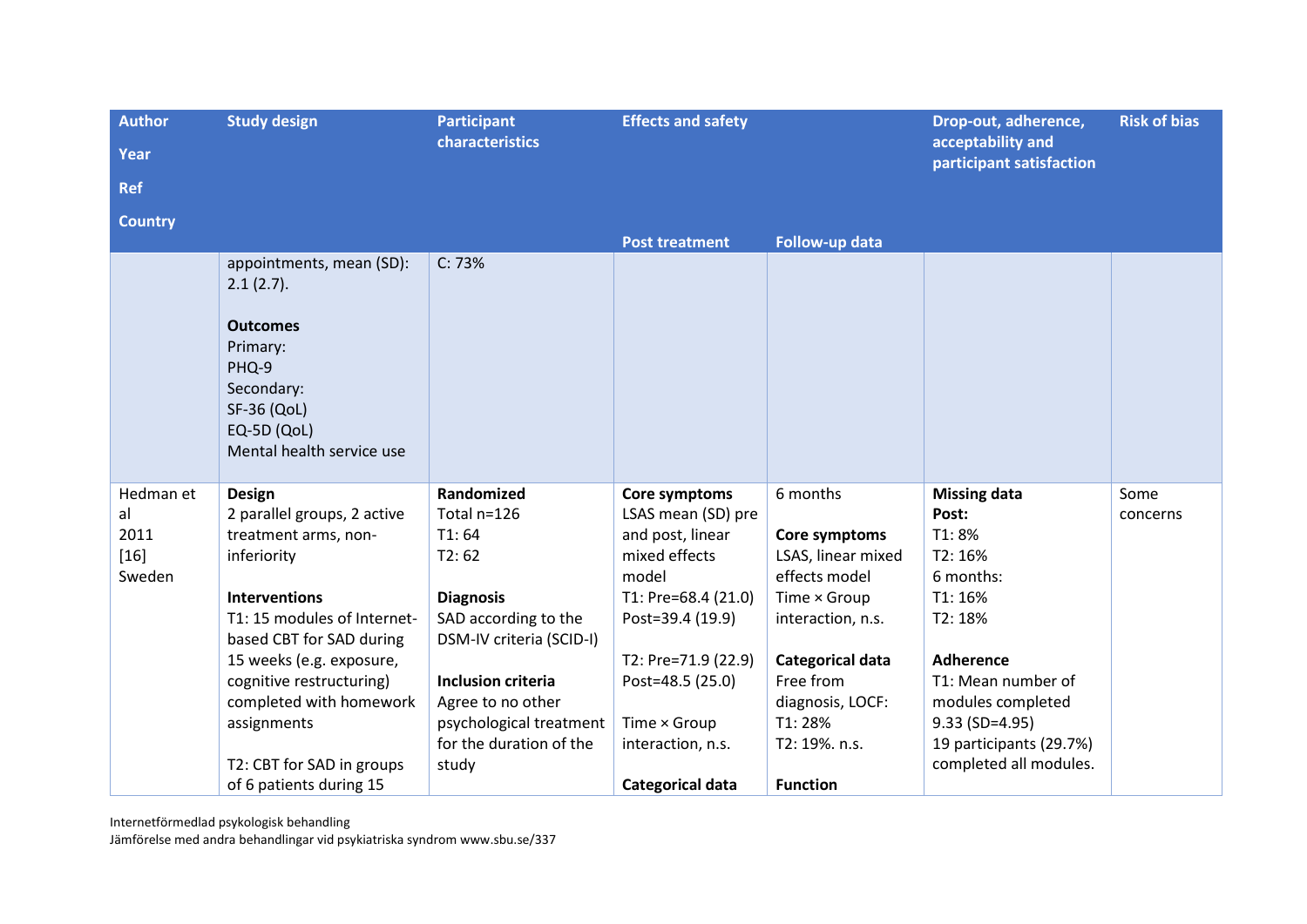| <b>Author</b><br>Year<br><b>Ref</b> | <b>Study design</b>                                                                                                                                                                                                                                                                                                                                                                                                                                                                                                                                                                                                              | <b>Participant</b><br>characteristics                                                                                                                                                                                                                                                                                                                                                                                                                                                                                                             | <b>Effects and safety</b>                                                                                                                                                                                                                                                       |                                                                                                                                                                                                  | Drop-out, adherence,<br>acceptability and<br>participant satisfaction                                                                                                                                                                                                       | <b>Risk of bias</b> |
|-------------------------------------|----------------------------------------------------------------------------------------------------------------------------------------------------------------------------------------------------------------------------------------------------------------------------------------------------------------------------------------------------------------------------------------------------------------------------------------------------------------------------------------------------------------------------------------------------------------------------------------------------------------------------------|---------------------------------------------------------------------------------------------------------------------------------------------------------------------------------------------------------------------------------------------------------------------------------------------------------------------------------------------------------------------------------------------------------------------------------------------------------------------------------------------------------------------------------------------------|---------------------------------------------------------------------------------------------------------------------------------------------------------------------------------------------------------------------------------------------------------------------------------|--------------------------------------------------------------------------------------------------------------------------------------------------------------------------------------------------|-----------------------------------------------------------------------------------------------------------------------------------------------------------------------------------------------------------------------------------------------------------------------------|---------------------|
| <b>Country</b>                      |                                                                                                                                                                                                                                                                                                                                                                                                                                                                                                                                                                                                                                  |                                                                                                                                                                                                                                                                                                                                                                                                                                                                                                                                                   | <b>Post treatment</b>                                                                                                                                                                                                                                                           | Follow-up data                                                                                                                                                                                   |                                                                                                                                                                                                                                                                             |                     |
|                                     | weeks. Initial individual<br>session with rational for<br>treatment,<br>followed by 14 group<br>sessions (2.5 h). Group<br>sessions (psychoeducation,<br>cognitive restructuring,<br>tailored exposure<br>exercises, goal setting and<br>assessment of progress,<br>and homework) led by 2<br>therapists<br>Therapist support<br>T1: clinical support.<br>Psychologists (n=8) with 1-<br>4 years of experience in<br>delivering CBT via the<br>Internet Feedback on<br>homework assignments<br>and online contact with<br>reply within 24 hours<br>during weekdays. Therapist<br>time per patient, mean=5.5<br>min/week (SD=3.6) | <b>Exclusion criteria</b><br>History of CBT in the<br>past 4 years;<br>medication not on<br>stable dose; not a<br>primary diagnosis of<br>SAD; current substance<br>abuse; history of<br>bipolar disorder or<br>psychosis, MADRS-S<br>score >20, personality<br>disorder within cluster<br>A or B<br><b>Recruitment</b><br>Self-referral to a<br>psychiatric clinic<br>(information available<br>on clinic's webpage)<br>(77%) or referral by<br>primary care physicians<br>and psychiatrists (23%)<br><b>Characteristics</b><br>Women:<br>T1:38% | Free from<br>diagnosis, LOCF:<br>T1:28%<br>T2: 19%. n.s.<br><b>Function</b><br>GAF: Time × Group<br>interaction, n.s.<br><b>Quality of life:</b><br>QOLI, Linear mixed<br>effects, ITT,<br>superiority analysis<br>Time × Group<br>interaction, n.s.<br>Safety: Not<br>reported | GAF: Time × Group<br>interaction, n.s.<br><b>Quality of life:</b><br>QOLI, Linear mixed<br>effects, ITT,<br>superiority analysis<br>Time × Group<br>interaction, n.s.<br>Safety: Not<br>reported | T2: Mean number of<br>sessions attended 9.40<br>$(SD=4.87)$<br>17 participants (27%)<br>attended all sessions.<br><b>Participant satisfaction</b><br>and acceptability<br>No significant difference<br>in treatment credibility<br>ratings between T1 and<br>T <sub>2</sub> |                     |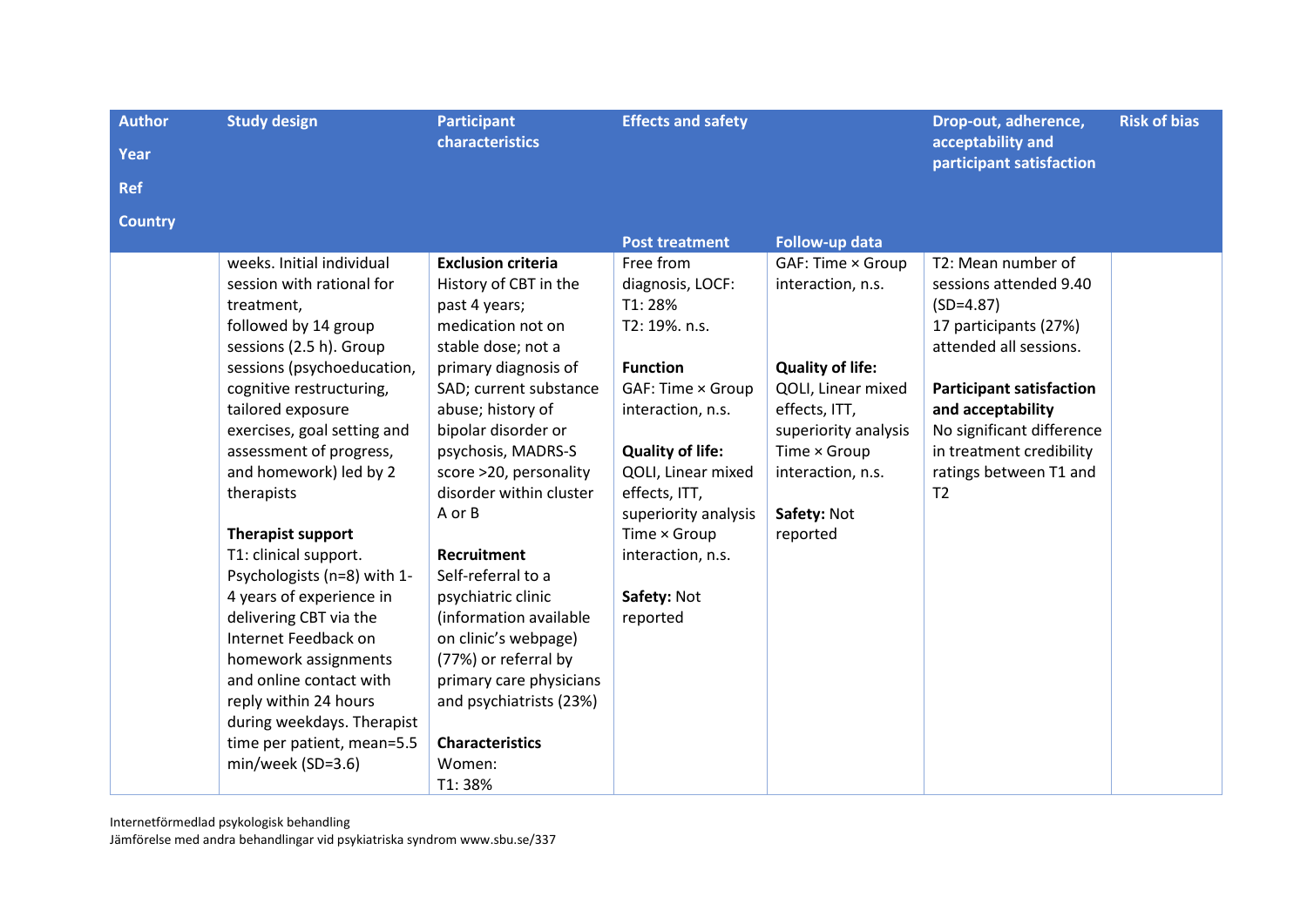| <b>Author</b>                               | <b>Study design</b>                                                                                                                                                                                                                                                                                  | <b>Participant</b><br>characteristics                                                                                                                                                                        | <b>Effects and safety</b>                                                                                                                                                                          |                  | Drop-out, adherence,<br>acceptability and                                                                                                                                         | <b>Risk of bias</b> |
|---------------------------------------------|------------------------------------------------------------------------------------------------------------------------------------------------------------------------------------------------------------------------------------------------------------------------------------------------------|--------------------------------------------------------------------------------------------------------------------------------------------------------------------------------------------------------------|----------------------------------------------------------------------------------------------------------------------------------------------------------------------------------------------------|------------------|-----------------------------------------------------------------------------------------------------------------------------------------------------------------------------------|---------------------|
| <b>Year</b>                                 |                                                                                                                                                                                                                                                                                                      |                                                                                                                                                                                                              |                                                                                                                                                                                                    |                  | participant satisfaction                                                                                                                                                          |                     |
| <b>Ref</b>                                  |                                                                                                                                                                                                                                                                                                      |                                                                                                                                                                                                              |                                                                                                                                                                                                    |                  |                                                                                                                                                                                   |                     |
| <b>Country</b>                              |                                                                                                                                                                                                                                                                                                      |                                                                                                                                                                                                              |                                                                                                                                                                                                    |                  |                                                                                                                                                                                   |                     |
|                                             |                                                                                                                                                                                                                                                                                                      |                                                                                                                                                                                                              | <b>Post treatment</b>                                                                                                                                                                              | Follow-up data   |                                                                                                                                                                                   |                     |
|                                             | T2: Clinical psychologists<br>$(n=6)$ with 2 to 15 years of<br>experience in CBT for SAD.                                                                                                                                                                                                            | T2:34%<br>Age, mean (SD):                                                                                                                                                                                    |                                                                                                                                                                                                    |                  |                                                                                                                                                                                   |                     |
|                                             | Therapist time per patient,<br>mean=50 min/week                                                                                                                                                                                                                                                      | T1: 35.2(11.1)<br>T2: 35.5(11.6)                                                                                                                                                                             |                                                                                                                                                                                                    |                  |                                                                                                                                                                                   |                     |
|                                             | <b>Outcomes</b><br>Primary: yes<br>(LSAS, administered by<br>blinded clinician)                                                                                                                                                                                                                      | <b>Education: Not</b><br>reported<br>Stabilized psychotropic<br>medication,<br>T1:25%<br>T2:24%                                                                                                              |                                                                                                                                                                                                    |                  |                                                                                                                                                                                   |                     |
| Hedman et<br>al<br>2014<br>$[17]$<br>Sweden | <b>Design</b><br>2 parallel groups, 2 active<br>treatment arm<br>Intervention<br>Internet-based cognitive<br>behavior therapy (ICBT).<br>Treatment were 15 weeks<br>long and consists of 15<br>modules. Components: The<br>treatment was based on a<br>CBT-model for SAD,<br>emphasizing the role of | Randomized<br>Total n=126<br>T1:64<br>T2:62<br><b>Diagnosis</b><br><b>Structured Clinical</b><br>Interview for<br><b>DSM-IV Axis I Disorders</b><br>(SCID-I-RV)<br>(clinical assessment<br>interview with an | Core symptoms<br>LSAS-SR (self-<br>report assessments<br>via<br>the Internet).<br>ITT, Non-inferiority<br>trial<br>T-tests.<br>LSAS-SR (Mean<br>(SD)<br>Pre:<br>T1: 65.0 (23.6)<br>T2: 74.0 (21.5) | 4-year follow up | <b>Missing data</b><br>4-year:<br>$T1 + T2 = 18%$<br><b>Adherence</b><br>T1: The average number<br>of completed<br>modules was $9.33$ (SD =<br>4.95) out of 15<br>T2: The average | Some<br>concerns    |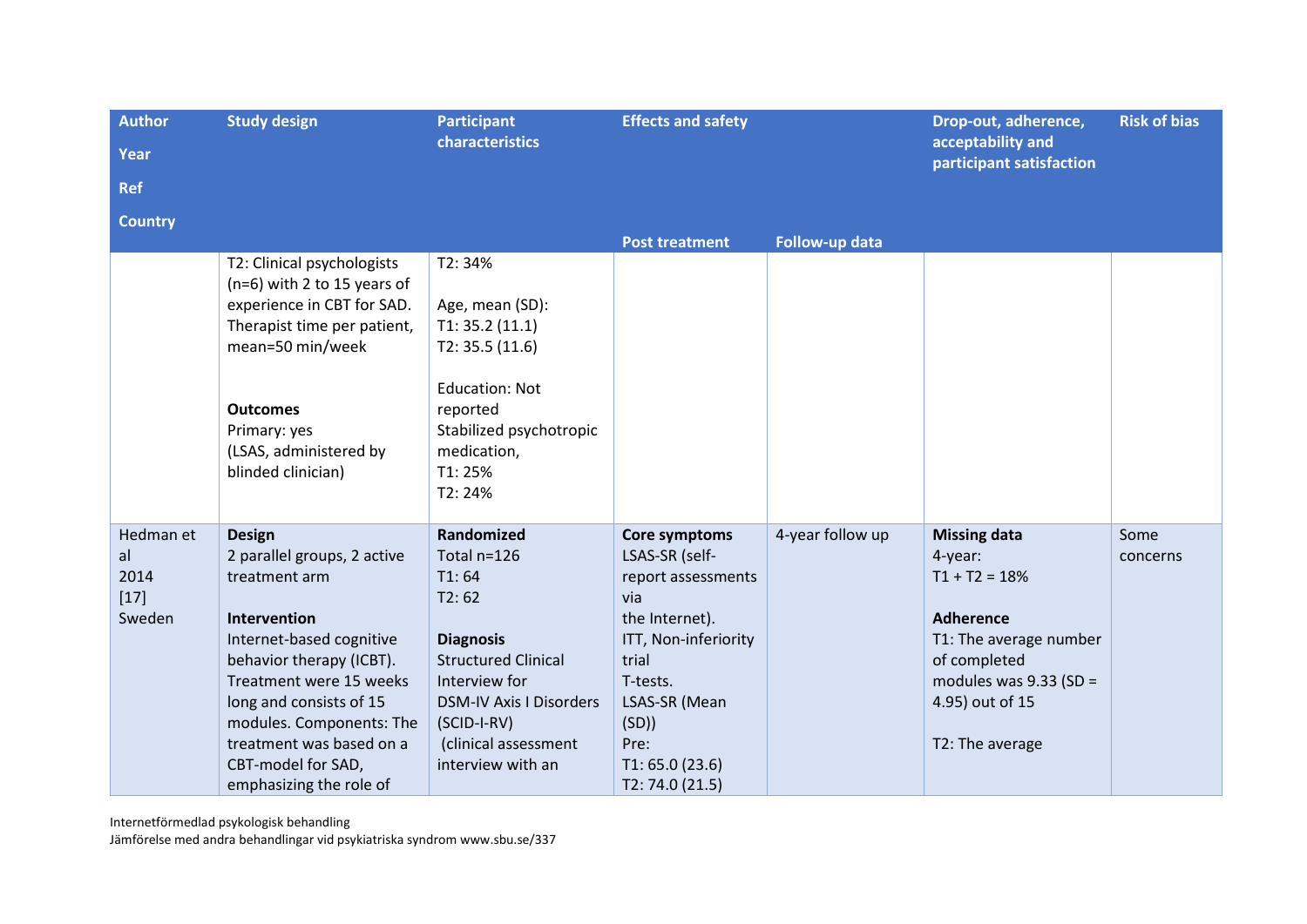| <b>Author</b><br>Year<br><b>Ref</b> | <b>Study design</b>                                                                                                                                                                                                                                                                                                                                                                                                                                                                                                                                                                                                                                        | <b>Participant</b><br>characteristics                                                                                                                                                                                                                                                                                                                                                                                                                                                                                                         | <b>Effects and safety</b>                                                                                                                                                                                                                                                                                                                                                                                                                                           |                | Drop-out, adherence,<br>acceptability and<br>participant satisfaction                                                                                                     | <b>Risk of bias</b> |
|-------------------------------------|------------------------------------------------------------------------------------------------------------------------------------------------------------------------------------------------------------------------------------------------------------------------------------------------------------------------------------------------------------------------------------------------------------------------------------------------------------------------------------------------------------------------------------------------------------------------------------------------------------------------------------------------------------|-----------------------------------------------------------------------------------------------------------------------------------------------------------------------------------------------------------------------------------------------------------------------------------------------------------------------------------------------------------------------------------------------------------------------------------------------------------------------------------------------------------------------------------------------|---------------------------------------------------------------------------------------------------------------------------------------------------------------------------------------------------------------------------------------------------------------------------------------------------------------------------------------------------------------------------------------------------------------------------------------------------------------------|----------------|---------------------------------------------------------------------------------------------------------------------------------------------------------------------------|---------------------|
| <b>Country</b>                      |                                                                                                                                                                                                                                                                                                                                                                                                                                                                                                                                                                                                                                                            |                                                                                                                                                                                                                                                                                                                                                                                                                                                                                                                                               | <b>Post treatment</b>                                                                                                                                                                                                                                                                                                                                                                                                                                               | Follow-up data |                                                                                                                                                                           |                     |
|                                     | safety behaviors, cognitions<br>and internal focus of<br>attention as maintaining<br>factors of social anxiety.<br>Exposure to social<br>situations or investigating<br>the<br>effects of dropping safety<br>behaviors, and entailed<br>homework assignments<br><b>Therapist support</b><br>The treatment was<br>therapist-guided which<br>meant that participants<br>had access to a therapist, a<br>psychologist, through a<br>secure Internet-based<br>messaging system<br>resembling email. In<br>general, the only<br>communication between<br>therapist and participant<br>was conducted through this<br>Internet-based platform<br>and there was no | experienced<br>psychiatrist)<br><b>Inclusion criteria</b><br>A principal diagnosis of<br>SAD according to the<br>DSM-IV criteria, agree<br>to undergo no other<br>psychological treatment<br>for the duration of the<br>study, have constant<br>dosage two months<br>prior to treatment of<br>any prescribed<br>medication for anxiety<br>or depression and<br>agree to keep dosage<br>constant throughout<br>the treatment period.<br><b>Exclusion criteria</b><br>History of psychosis or<br>bipolar disorder<br><b>Recruitment/setting</b> | 4-year follow up:<br>T1: 34.9(21.1)<br>T2: 40.7(23.6)<br>Effect:<br>ICBT noninferior to<br>CBGT.<br>LSAS-SR was 5.7<br>points<br>in favor of ICBT and<br>the 95% CI of this<br>difference was-2.2<br>to 13.6. (Non-<br>inferiority margin<br>was set at $\Delta$ 10<br>points),<br>Cohen $d = 0.26$<br>$(-0.09 \text{ to } 0.61)$<br>(95% CI)<br><b>Categorical data</b><br><b>Clinically significant</b><br>improved on the<br>LSAS-SR was 36<br>(56%) in the ICBT |                | number of attended<br>sessions in CBGT was<br>9.40 (SD=4.87) out of 15<br><b>Treatment credibility</b><br>Not reported<br><b>Participant satisfaction</b><br>Not reported |                     |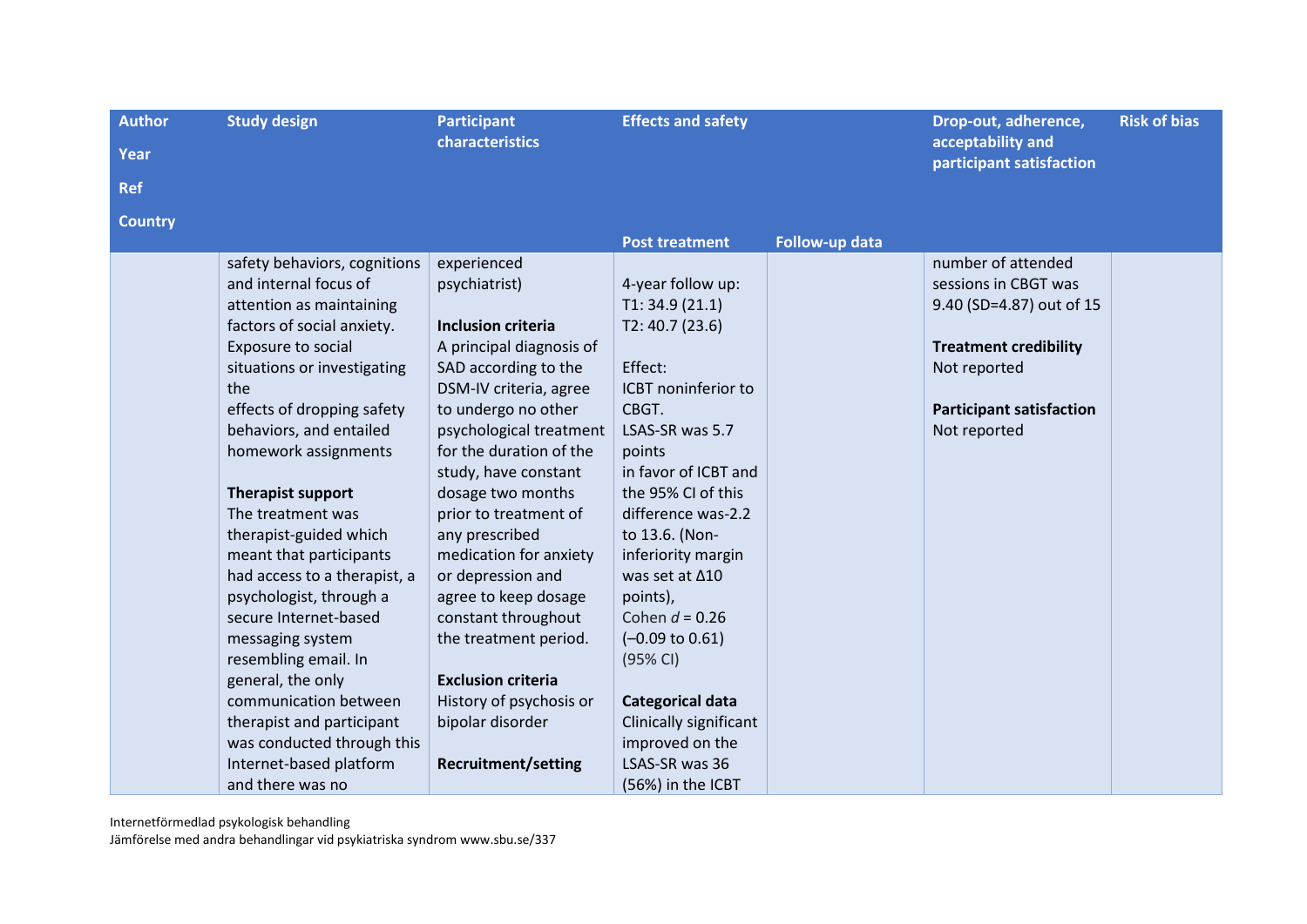| <b>Author</b><br><b>Year</b><br><b>Ref</b> | <b>Study design</b>                                                                                                                                                                                                                                                                                                                                                                                                                                                                                                                                        | <b>Participant</b><br>characteristics                                                                                                                                                                                             | <b>Effects and safety</b>                                                                                                                                                                                                                                                                                                                                                                                        |                | Drop-out, adherence,<br>acceptability and<br>participant satisfaction | <b>Risk of bias</b> |
|--------------------------------------------|------------------------------------------------------------------------------------------------------------------------------------------------------------------------------------------------------------------------------------------------------------------------------------------------------------------------------------------------------------------------------------------------------------------------------------------------------------------------------------------------------------------------------------------------------------|-----------------------------------------------------------------------------------------------------------------------------------------------------------------------------------------------------------------------------------|------------------------------------------------------------------------------------------------------------------------------------------------------------------------------------------------------------------------------------------------------------------------------------------------------------------------------------------------------------------------------------------------------------------|----------------|-----------------------------------------------------------------------|---------------------|
| <b>Country</b>                             |                                                                                                                                                                                                                                                                                                                                                                                                                                                                                                                                                            |                                                                                                                                                                                                                                   |                                                                                                                                                                                                                                                                                                                                                                                                                  |                |                                                                       |                     |
|                                            | telephone or face-to-face<br>contact.<br><b>Control condition</b><br>Cognitive behavioral group<br>therapy (CBGT). One initial<br>individual<br>session followed by 14<br>group sessions over 15<br>weeks. Group sessions<br>were 2.5 h long and were<br>led by two<br>psychologists with 2-15<br>years of experience in<br>working with CBT<br>for SAD. In each group<br>there were 6 to7<br>participants and the main<br>component of the<br>treatment was systematic<br>exposure to social<br>situations in combination<br>with training in challenging | Referral from primary<br>care and self-referral.<br><b>Characteristics</b><br>Not reported<br>Age, mean:<br>T1: 35.2<br>T2:35.5<br>Highest education<br>college/university:<br>Not reported<br>On medication:<br>T1:17%<br>T2:22% | <b>Post treatment</b><br>group and $40(65%)$<br>among CBGT<br>participants,<br><b>Quality of life</b><br>EQ-5D (EuroQol),<br>(Mean (SD))<br>Pre:<br>T1: 0.77(23.6)<br>T2: 0.74(0.19)<br>4-year follow up:<br>T1: 0.85(0.26)<br>T2: 0.80 (0.29)<br>Effect:<br><b>ICBT</b> noninferior to<br>CBGT. Cohen $d = -$<br>$0.18 (-0.53 \text{ to } 0.17)$<br>(95% CI)<br><b>Functional</b><br>impairment<br>Not reported | Follow-up data |                                                                       |                     |
|                                            | dysfunctional<br>cognitions. Participants<br>were given homework                                                                                                                                                                                                                                                                                                                                                                                                                                                                                           |                                                                                                                                                                                                                                   | <b>Negative effects</b><br>Not reported                                                                                                                                                                                                                                                                                                                                                                          |                |                                                                       |                     |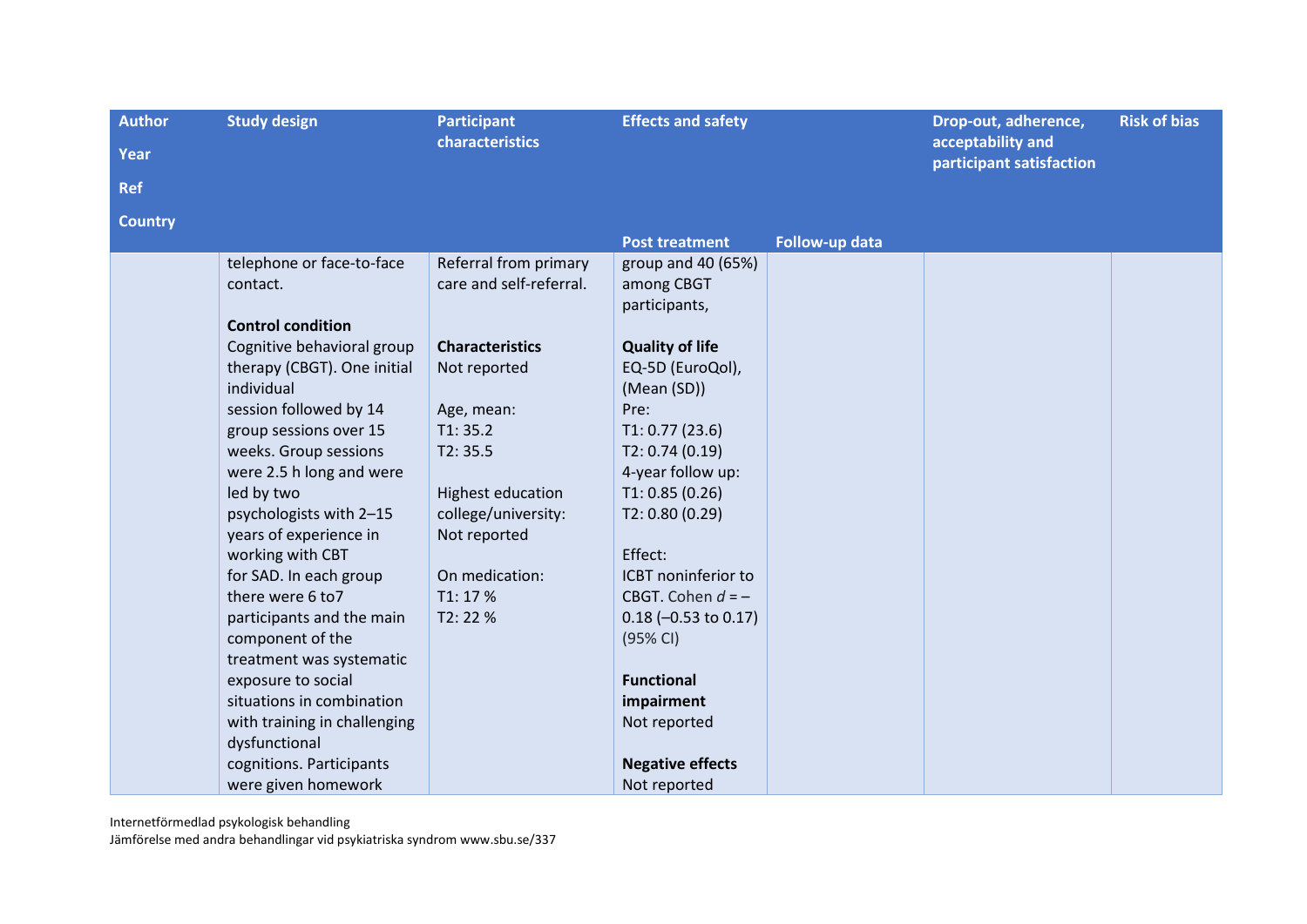| <b>Author</b>  | <b>Study design</b>              | <b>Participant</b>      | <b>Effects and safety</b> |                | Drop-out, adherence,<br>acceptability and | <b>Risk of bias</b> |
|----------------|----------------------------------|-------------------------|---------------------------|----------------|-------------------------------------------|---------------------|
| Year           |                                  | characteristics         |                           |                |                                           |                     |
| <b>Ref</b>     |                                  |                         |                           |                | participant satisfaction                  |                     |
| <b>Country</b> |                                  |                         |                           |                |                                           |                     |
|                |                                  |                         | <b>Post treatment</b>     | Follow-up data |                                           |                     |
|                | assignments to complete          |                         |                           |                |                                           |                     |
|                | between sessions, most           |                         |                           |                |                                           |                     |
|                | often individually tailored      |                         |                           |                |                                           |                     |
|                | exposure exercises.              |                         |                           |                |                                           |                     |
|                | <b>Outcomes</b>                  |                         |                           |                |                                           |                     |
|                | Primary: Liebowitz Social        |                         |                           |                |                                           |                     |
|                | Anxiety Scale-Self-Report        |                         |                           |                |                                           |                     |
|                | (LSAS-SR)                        |                         |                           |                |                                           |                     |
|                | Secondary: The Social            |                         |                           |                |                                           |                     |
|                | <b>Anxiety Interaction Scale</b> |                         |                           |                |                                           |                     |
|                | (SIAS), Social Phobia Scale      |                         |                           |                |                                           |                     |
|                | (SPS), MADRS, BAI, Anxiety       |                         |                           |                |                                           |                     |
|                | Sensitivity Index (ASI), EQ-     |                         |                           |                |                                           |                     |
|                | 5D                               |                         |                           |                |                                           |                     |
| Kiropoulos     | Design:                          | Randomized              | Core symptoms             |                | <b>Missing data</b>                       | Some                |
| et al          | 2 parallel groups, 2 active      | Total n=86              | PDSS, ITT, BOCF,          |                | <b>Total: 34%</b>                         | concerns            |
| 2008           | treatment arms                   | T1:46                   | MANOVA, n.s.              |                |                                           |                     |
| $[18]$         |                                  | T2:40                   |                           |                | <b>Adherence</b>                          |                     |
|                | Intervention:                    |                         | Categorical data          |                | Therapist-rated                           |                     |
|                | Internet-delivered CBT           | <b>Diagnosis</b>        | panic-free status         |                | compliance to                             |                     |
|                | (Panic Online). 6 modules        | primary diagnosis of PD | and PD clinician          |                | treatment:                                |                     |
|                | during 12 weeks.                 | (with or without        | severity rating ≤2.       |                | T1: 5.16                                  |                     |
|                | Components: instructions         | agoraphobia) as         | T1:30%                    |                | T2: 8.16                                  |                     |
|                | for controlled breathing;        | assessed with ADIS-IV   | T2: 28%, n.s.             |                |                                           |                     |
|                | cognitive restructuring; and     |                         |                           |                | <b>Participant satisfaction</b>           |                     |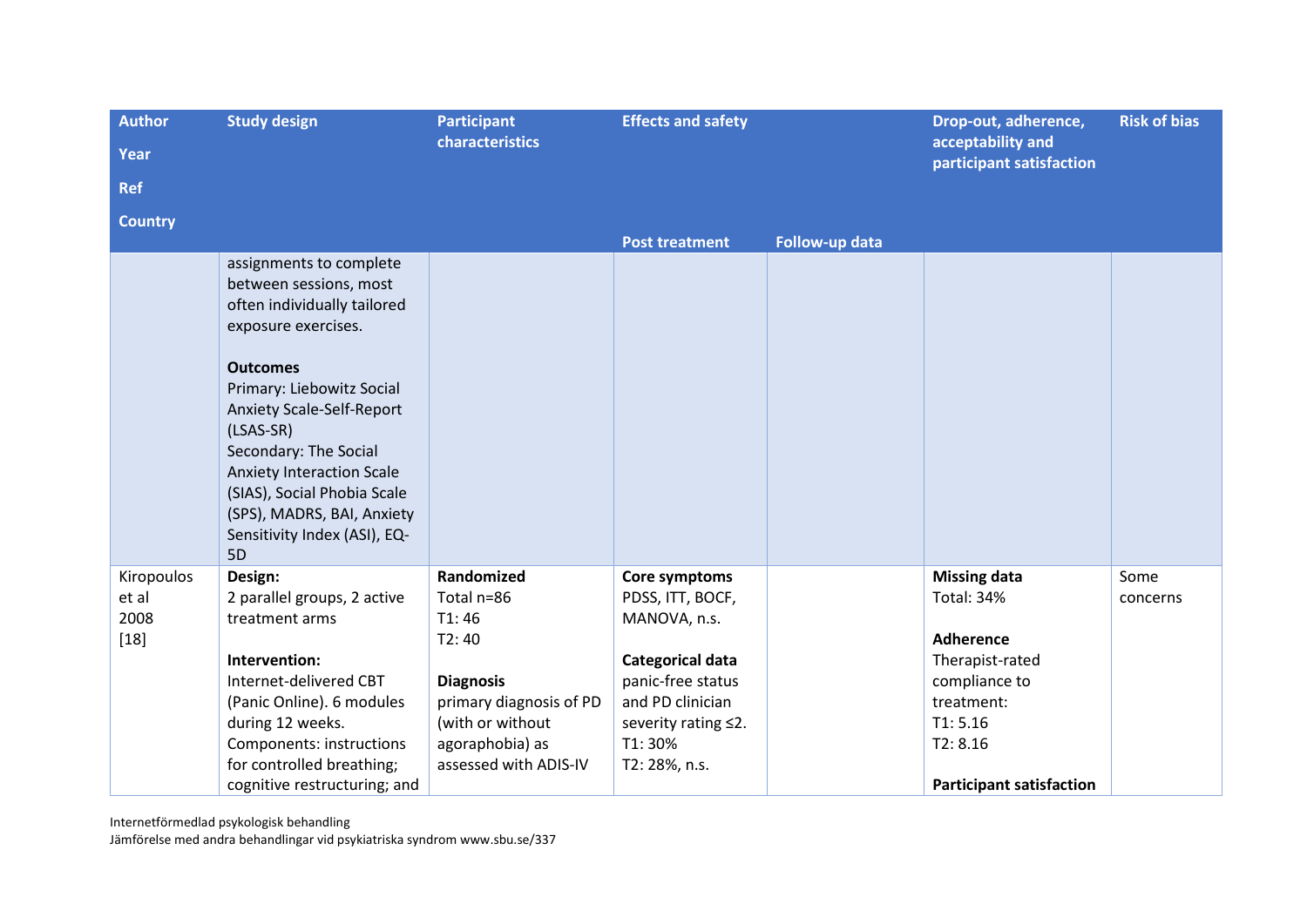| <b>Author</b>  | <b>Study design</b>          | <b>Participant</b>        | <b>Effects and safety</b> |                | Drop-out, adherence,                          | <b>Risk of bias</b> |
|----------------|------------------------------|---------------------------|---------------------------|----------------|-----------------------------------------------|---------------------|
| Year           |                              | characteristics           |                           |                | acceptability and<br>participant satisfaction |                     |
| <b>Ref</b>     |                              |                           |                           |                |                                               |                     |
| <b>Country</b> |                              |                           |                           |                |                                               |                     |
|                |                              |                           | <b>Post treatment</b>     | Follow-up data |                                               |                     |
|                | interoceptive and            | Inclusion criteria        | <b>Quality of life</b>    |                | TSQ: n.s.                                     |                     |
|                | situational exposure.        | Australian residents      | QOL, ITT, BOCF,           |                | <b>Credibility</b>                            |                     |
|                | T2: manualized CBT           | and living in Victoria,   | MANOVA, group x           |                | TCS: n.s.                                     |                     |
|                | program. 12 sessions         | Australia; stabilised on  | time, n.s.                |                |                                               |                     |
|                | during 12 weeks.             | their medication of       |                           |                |                                               |                     |
|                | Components: teaching         | anxiety/depression for    | <b>Safety</b>             |                |                                               |                     |
|                | participants a variety of    | $\geq$ 12 weeks           | Not reported              |                |                                               |                     |
|                | cognitive and behavioral     |                           |                           |                |                                               |                     |
|                | strategies that include      | <b>Exclusion criteria</b> |                           |                |                                               |                     |
|                | controlled breathing,        | seizure disorder, stroke, |                           |                |                                               |                     |
|                | cognitive restructuring, and | schizophrenia, organic    |                           |                |                                               |                     |
|                | interoceptive and            | brain syndrome, heart     |                           |                |                                               |                     |
|                | situational exposure similar | condition, alcohol or     |                           |                |                                               |                     |
|                | to that used in T1           | drug dependency,          |                           |                |                                               |                     |
|                |                              | personality disorder, or  |                           |                |                                               |                     |
|                | Therapist support:           | chronic hypertension      |                           |                |                                               |                     |
|                | T1: Clinical support.        |                           |                           |                |                                               |                     |
|                | individualized support and   | <b>Recruitment</b>        |                           |                |                                               |                     |
|                | feedback to the participant  | Self-referral after       |                           |                |                                               |                     |
|                | per email. Total therapy     | advertisements in         |                           |                |                                               |                     |
|                | time/contact in minutes:     | various anxiety           |                           |                |                                               |                     |
|                | 352                          | organization              |                           |                |                                               |                     |
|                | T2: Total therapy            | newsletters and media     |                           |                |                                               |                     |
|                | time/contact in minutes:     | releases and in various   |                           |                |                                               |                     |
|                | 568                          | health sections of daily  |                           |                |                                               |                     |
|                |                              |                           |                           |                |                                               |                     |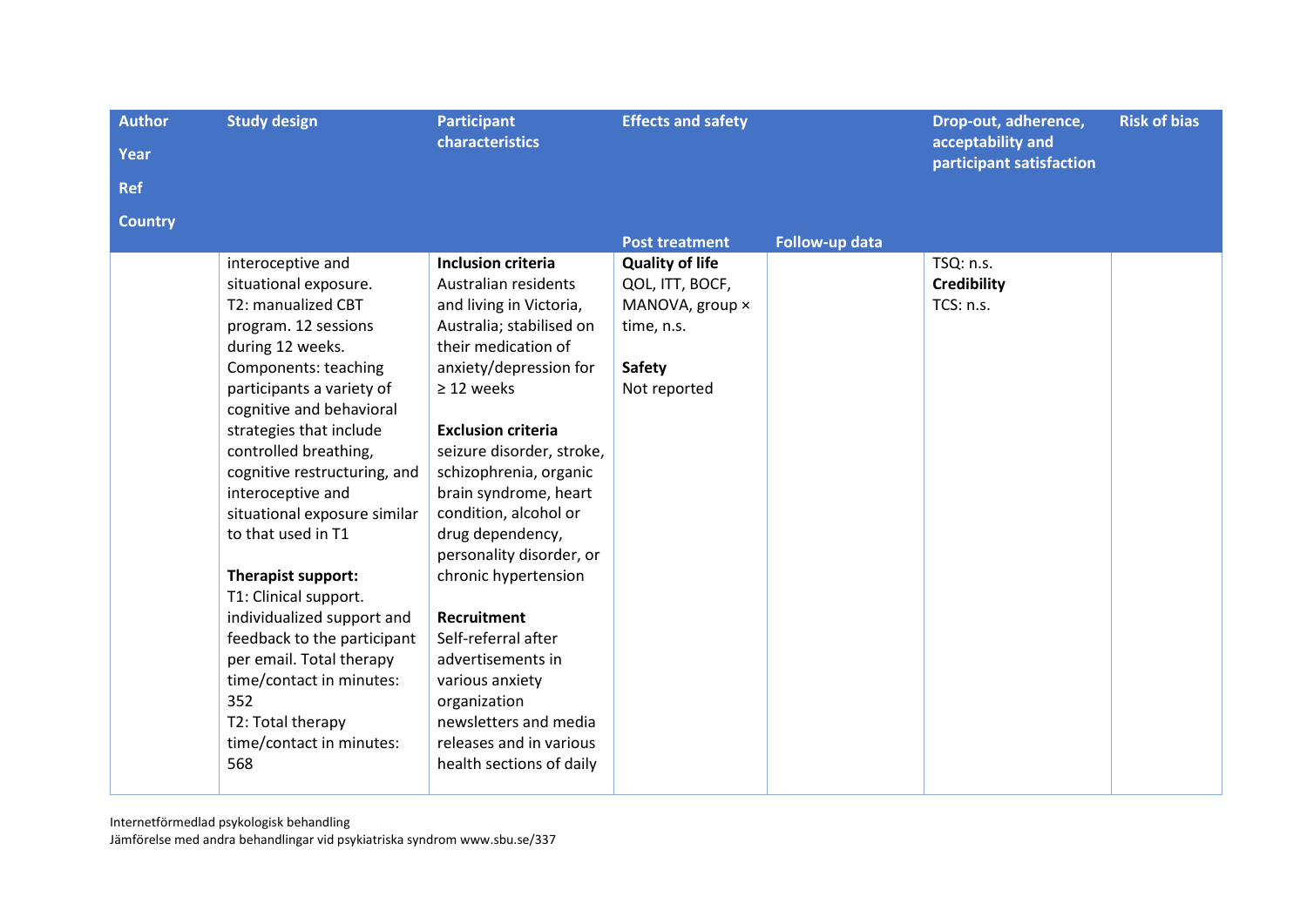| <b>Author</b>  | <b>Study design</b><br><b>Participant</b>         |                                              | <b>Effects and safety</b> |                | Drop-out, adherence,                            | <b>Risk of bias</b> |
|----------------|---------------------------------------------------|----------------------------------------------|---------------------------|----------------|-------------------------------------------------|---------------------|
| <b>Year</b>    |                                                   | characteristics                              |                           |                | acceptability and<br>participant satisfaction   |                     |
| <b>Ref</b>     |                                                   |                                              |                           |                |                                                 |                     |
| <b>Country</b> |                                                   |                                              |                           |                |                                                 |                     |
|                |                                                   |                                              | <b>Post treatment</b>     | Follow-up data |                                                 |                     |
|                | <b>Outcomes:</b>                                  | newspapers and other<br>mental health links. |                           |                |                                                 |                     |
|                | Primary: Not reported                             | <b>Characteristics</b><br><b>Women: 72%</b>  |                           |                |                                                 |                     |
|                |                                                   | Age, mean (SD): 39 (11)                      |                           |                |                                                 |                     |
|                |                                                   | Education level, mean<br>$(SD)=12.53(6.14)$  |                           |                |                                                 |                     |
|                |                                                   | Medication<br>T1:56%<br>T2:40%               |                           |                |                                                 |                     |
| Kivi et al     | <b>Design</b>                                     | Randomized                                   | Core symptoms             | Not reported   | <b>Missing data</b>                             | High                |
| 2014           | RCT, two parallel groups, 3-                      | Total n=92                                   | No significant            |                | Tx: 33%                                         |                     |
| $[19]$         | and 9-mo follow-up                                | Tx: 45                                       | difference: SMD=0         |                | C: 26%                                          |                     |
|                |                                                   | C: 47                                        |                           |                |                                                 |                     |
|                | Intervention                                      |                                              | <b>Categorical data</b>   |                | Adherence                                       |                     |
|                | Depressionshjälpen:                               | <b>Diagnosis</b>                             | Remission:                |                | Mean modules                                    |                     |
|                | Therpist-guided ICBT                              | Depression according to                      | Tx: 42%                   |                | completed: 5.1 (SD=2.6)                         |                     |
|                | (seven modules,                                   | MINI, and a MADRS-S                          | C: 35%                    |                |                                                 |                     |
|                | encompassing short texts,<br>narrated explanatory | score of $\leq$ 35                           | <b>Safety</b>             |                | <b>Participant satisfaction</b><br>Not reported |                     |
|                | models, and/or videos,                            | <b>Inclusion criteria</b>                    | Deterioration:            |                |                                                 |                     |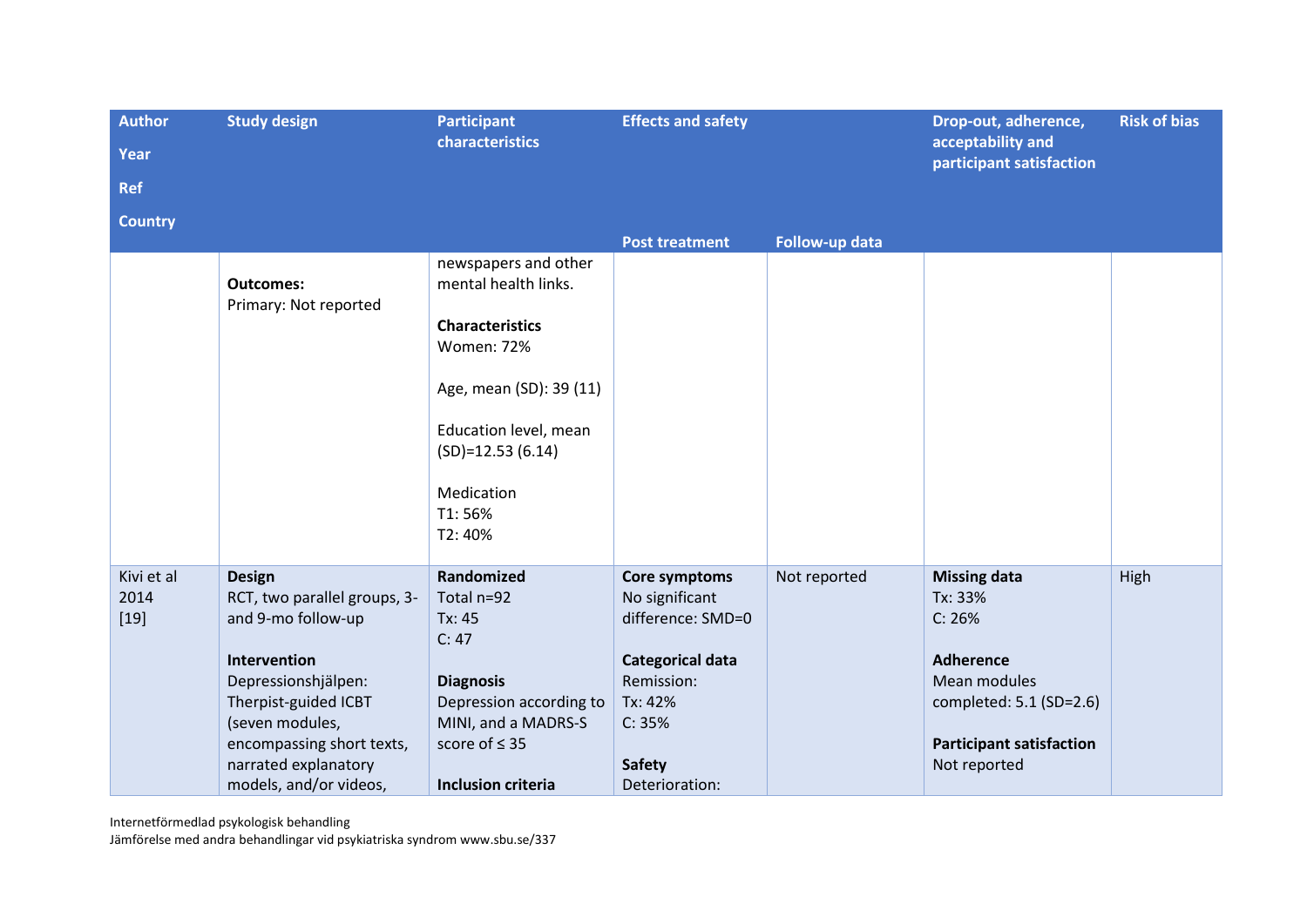| <b>Author</b>  | <b>Study design</b>           | <b>Participant</b>        | <b>Effects and safety</b> |                | Drop-out, adherence,                          | <b>Risk of bias</b> |
|----------------|-------------------------------|---------------------------|---------------------------|----------------|-----------------------------------------------|---------------------|
| Year           |                               | characteristics           |                           |                | acceptability and<br>participant satisfaction |                     |
| <b>Ref</b>     |                               |                           |                           |                |                                               |                     |
| <b>Country</b> |                               |                           |                           |                |                                               |                     |
|                |                               |                           | <b>Post treatment</b>     | Follow-up data |                                               |                     |
|                | workbook with fill-in diaries | Aged 18 or older;         | Tx: 10%                   |                |                                               |                     |
|                | and exercises, and a CD       | access to a computer      | C: 3%                     |                |                                               |                     |
|                | with mindfulness and          | with speakers or          |                           |                |                                               |                     |
|                | acceptance instructions).     | headphones                |                           |                |                                               |                     |
|                | Instructions to complete      |                           |                           |                |                                               |                     |
|                | one module per week.          | <b>Exclusion criteria</b> |                           |                |                                               |                     |
|                | Access to the Internet        | Suicide attempt or        |                           |                |                                               |                     |
|                | modules was restricted to     | suicide risk; substance   |                           |                |                                               |                     |
|                | 12 weeks.                     | dependence; alcohol       |                           |                |                                               |                     |
|                |                               | abuse; bipolar disorder;  |                           |                |                                               |                     |
|                | <b>Therapist support</b>      | psychotic dis-orders, or  |                           |                |                                               |                     |
|                | Therapists (n=14) were        | other severe psychiatric  |                           |                |                                               |                     |
|                | licensed                      | disorder; cognitive       |                           |                |                                               |                     |
|                | psychologists/psychothera     | disability; insufficient  |                           |                |                                               |                     |
|                | pists or psychologists under  | knowledge of the          |                           |                |                                               |                     |
|                | supervision with previous     | Swedish language          |                           |                |                                               |                     |
|                | experience of CBT             |                           |                           |                |                                               |                     |
|                | treatment of depression.      | <b>Recruitment</b>        |                           |                |                                               |                     |
|                | They were instructed to       | Recruited by GPs and      |                           |                |                                               |                     |
|                | spend about 15 minutes on     | nurses at 16              |                           |                |                                               |                     |
|                | mail and/or telephone per     | participating Primary     |                           |                |                                               |                     |
|                | week with each patient        | Care Centers in the       |                           |                |                                               |                     |
|                | with a focus on validating,   | south western region of   |                           |                |                                               |                     |
|                | reinforcing progress, and     | Sweden                    |                           |                |                                               |                     |
|                | encouraging patients.         |                           |                           |                |                                               |                     |
|                |                               | <b>Characteristics</b>    |                           |                |                                               |                     |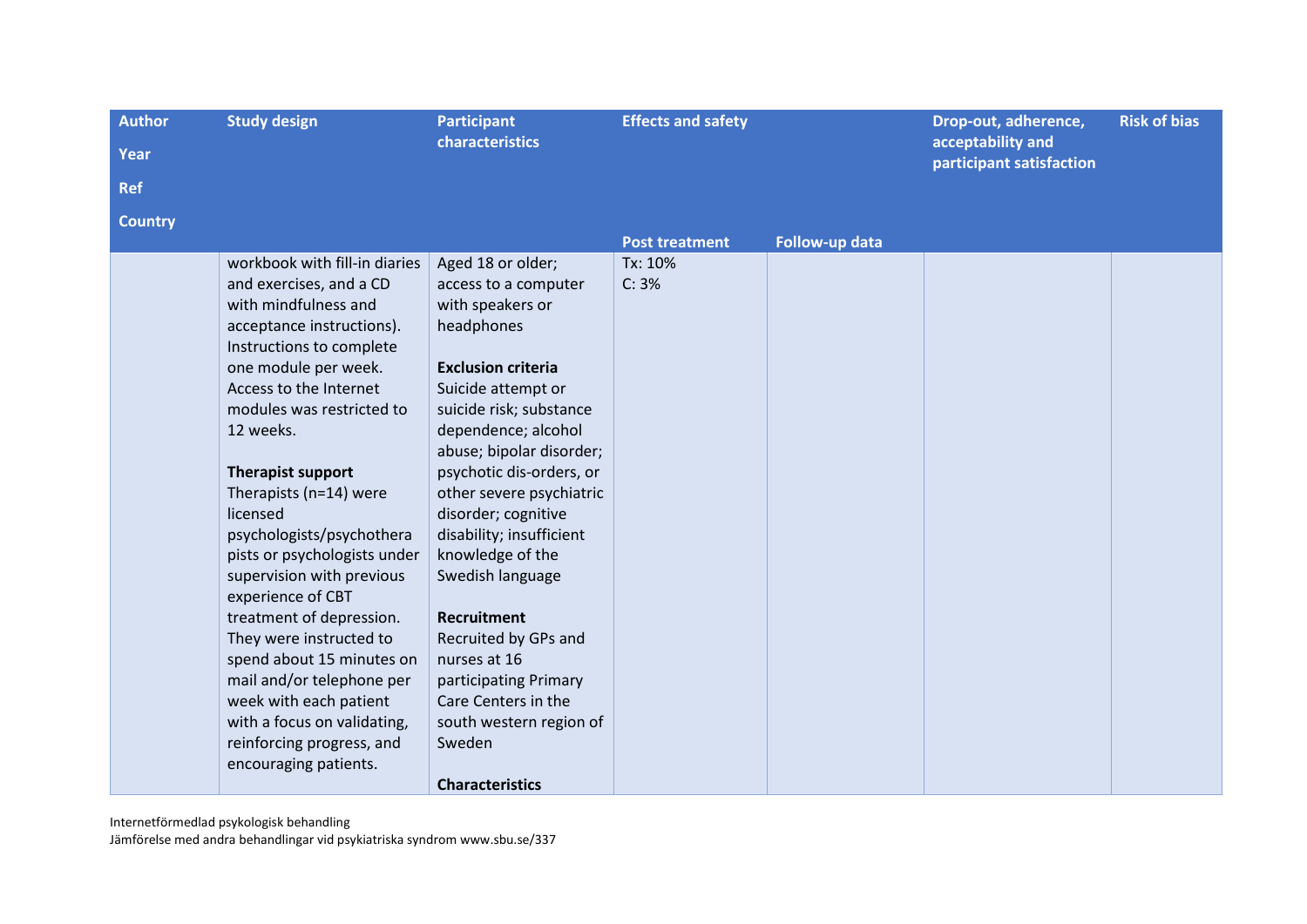| <b>Author</b><br>Year<br><b>Ref</b> | <b>Study design</b>                                                                                                                                                                                                                                                                                                                                                                                                  | <b>Participant</b><br>characteristics                                                                                                                   | <b>Effects and safety</b>                                                              |                                                                                  | Drop-out, adherence,<br>acceptability and<br>participant satisfaction | <b>Risk of bias</b> |
|-------------------------------------|----------------------------------------------------------------------------------------------------------------------------------------------------------------------------------------------------------------------------------------------------------------------------------------------------------------------------------------------------------------------------------------------------------------------|---------------------------------------------------------------------------------------------------------------------------------------------------------|----------------------------------------------------------------------------------------|----------------------------------------------------------------------------------|-----------------------------------------------------------------------|---------------------|
| <b>Country</b>                      |                                                                                                                                                                                                                                                                                                                                                                                                                      |                                                                                                                                                         | <b>Post treatment</b>                                                                  | Follow-up data                                                                   |                                                                       |                     |
|                                     | <b>Control condition</b><br>TAU (the treatment<br>typically provided at the<br>participating primary care<br>center.<br>Pharmacological therapy:<br>pre=26%, post=51%;<br>psychological treatment<br>face-to-face: 19%.<br><b>Outcomes</b><br>Primary:<br><b>BDI</b> (?)<br>Secondary:<br>MADRS-S (primary according<br>to protocol)<br>EQ-5D (QoL)<br>Mental health service use<br>Sick-leave<br>WAI (work ability) | Women:<br>66%<br>Age, mean:<br>36.6 years (SD=11.3)<br>Highest education,<br>college/university:<br>Not reported<br>On medication:<br>Tx: 27%<br>C: 51% |                                                                                        |                                                                                  |                                                                       |                     |
| Lobner et al<br>2018<br>$[20]$      | Design<br>Parallel group, cluster<br>randomized controlled trial<br>in the primary care setting<br>with general practices                                                                                                                                                                                                                                                                                            | Randomized<br>190 general practices,<br>whereof 112 recruited<br>participants                                                                           | Core symptoms<br>MD (BDI-II): -5.58<br>$(-8.02 \text{ to } -3.14)$<br>Categorical data | 4.5 months<br>Core symptoms<br>MD (BDI-II): -2.84<br>$(-4.24 \text{ to } -1.44)$ | <b>Missing data</b><br>Post:<br>Tx: 19%<br>C: 6%<br>FU: 31%           | High                |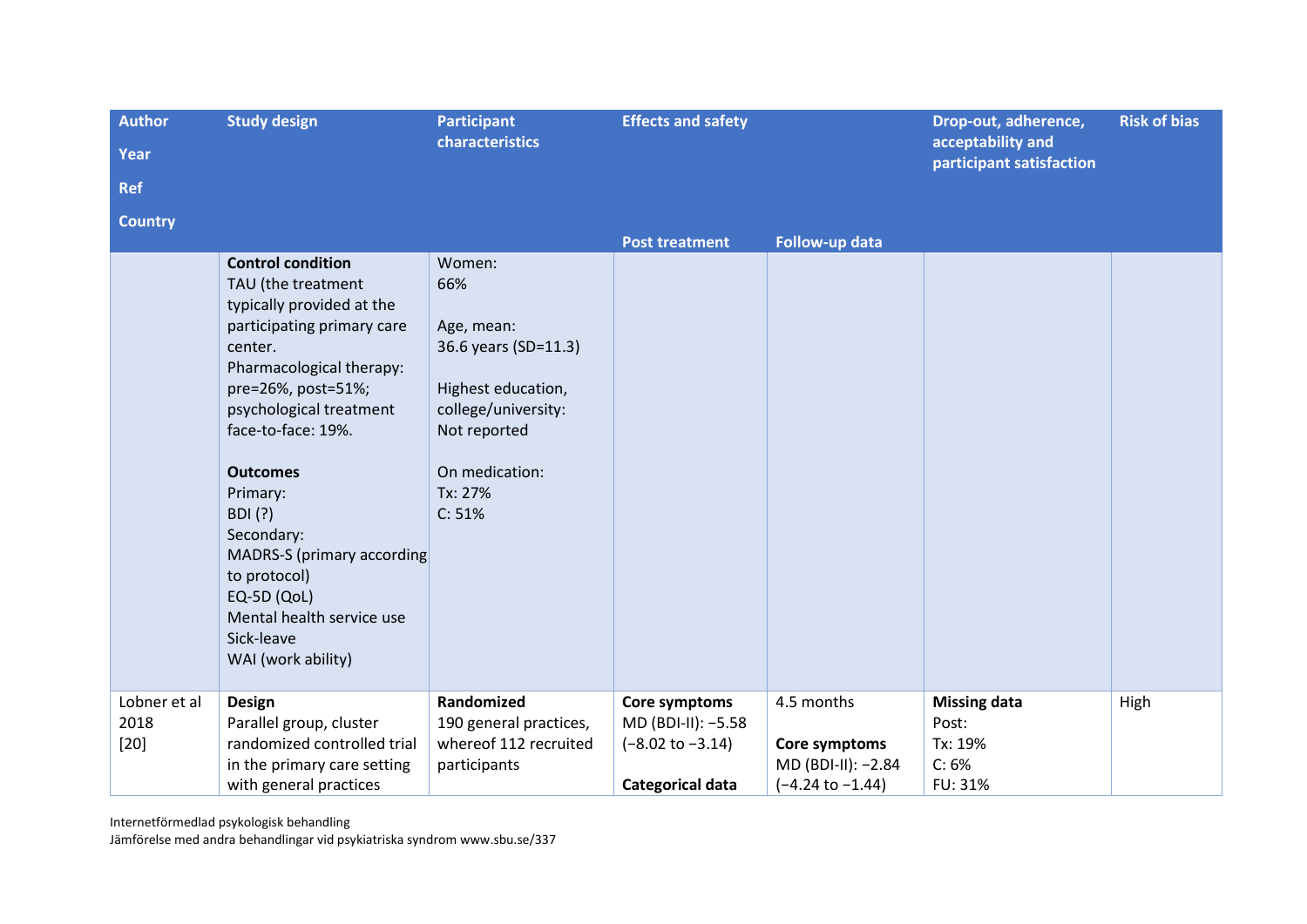| <b>Author</b><br>Year | <b>Study design</b>                               | <b>Participant</b><br>characteristics        | <b>Effects and safety</b>                 |                            | Drop-out, adherence,<br>acceptability and<br>participant satisfaction | <b>Risk of bias</b> |
|-----------------------|---------------------------------------------------|----------------------------------------------|-------------------------------------------|----------------------------|-----------------------------------------------------------------------|---------------------|
| <b>Ref</b>            |                                                   |                                              |                                           |                            |                                                                       |                     |
| <b>Country</b>        |                                                   |                                              |                                           |                            |                                                                       |                     |
|                       | serving as clustering                             | <b>Participants</b>                          | <b>Post treatment</b><br>Remission: 19.7% | Follow-up data             | C: 12%                                                                |                     |
|                       | variable                                          | Total n=647                                  | vs 13.5%                                  | Categorical data           |                                                                       |                     |
|                       |                                                   | Tx: 320                                      | Response: 23.5% vs                        | Remission: 39.0% vs        | <b>Adherence</b>                                                      |                     |
|                       | <b>Intervention</b>                               | C: 327                                       | 13.8%                                     | 23.0%                      | Competed all modules:                                                 |                     |
|                       | Usual care plus information                       |                                              |                                           | Response: 46.5% vs         | 13%                                                                   |                     |
|                       | about and access to the                           | <b>Diagnosis</b>                             | QoL                                       | 22.3%                      | Did not complete the                                                  |                     |
|                       | German version of the self-                       | Diagnosed with a mild                        | SMD (EQ5D): 0.21                          |                            | first module: 26%                                                     |                     |
|                       | guided cCBT program                               | or moderate first or                         | $(0.04 \text{ to } 0.38)$                 | QoL                        |                                                                       |                     |
|                       | moodgym (cCBT + TAU).                             | recurrent depressive                         |                                           | SMD (EQ5D): 0.23           | <b>Participant satisfaction</b>                                       |                     |
|                       | Moodgym is an internet-<br>based, self-management | episode according to<br>ICD-10 and screening | <b>Safety</b><br>Not reported             | $(0.05 \text{ to } 0.41)$  | Slightly above moderate<br>acceptance on average                      |                     |
|                       | program designed to                               | positive for mild to                         |                                           | <b>Safety</b>              |                                                                       |                     |
|                       | prevent and alleviate                             | moderately severe                            | Service use                               | <b>Deterioration (BDI-</b> |                                                                       |                     |
|                       | symptoms of depression.                           | depressive symptoms                          | Service use at                            | II): 4.5% vs 9.1%          |                                                                       |                     |
|                       | The program consists of                           | according to the PHQ-9                       | follow-up                                 |                            |                                                                       |                     |
|                       | five interactive modules,                         | (range: 5-19 points)                         |                                           |                            |                                                                       |                     |
|                       | including information,                            |                                              |                                           |                            |                                                                       |                     |
|                       | animated demonstrations,                          | <b>Inclusion criteria</b>                    |                                           |                            |                                                                       |                     |
|                       | quizzes and "homework"                            | German as first                              |                                           |                            |                                                                       |                     |
|                       | exercises.                                        | language; Internet                           |                                           |                            |                                                                       |                     |
|                       |                                                   | access and use                               |                                           |                            |                                                                       |                     |
|                       | Therapist support                                 |                                              |                                           |                            |                                                                       |                     |
|                       | No specific support.                              | <b>Exclusion criteria</b>                    |                                           |                            |                                                                       |                     |
|                       |                                                   | Severe or persistent                         |                                           |                            |                                                                       |                     |
|                       | <b>Control condition</b>                          | depressive dis-order;                        |                                           |                            |                                                                       |                     |
|                       |                                                   | organic mental                               |                                           |                            |                                                                       |                     |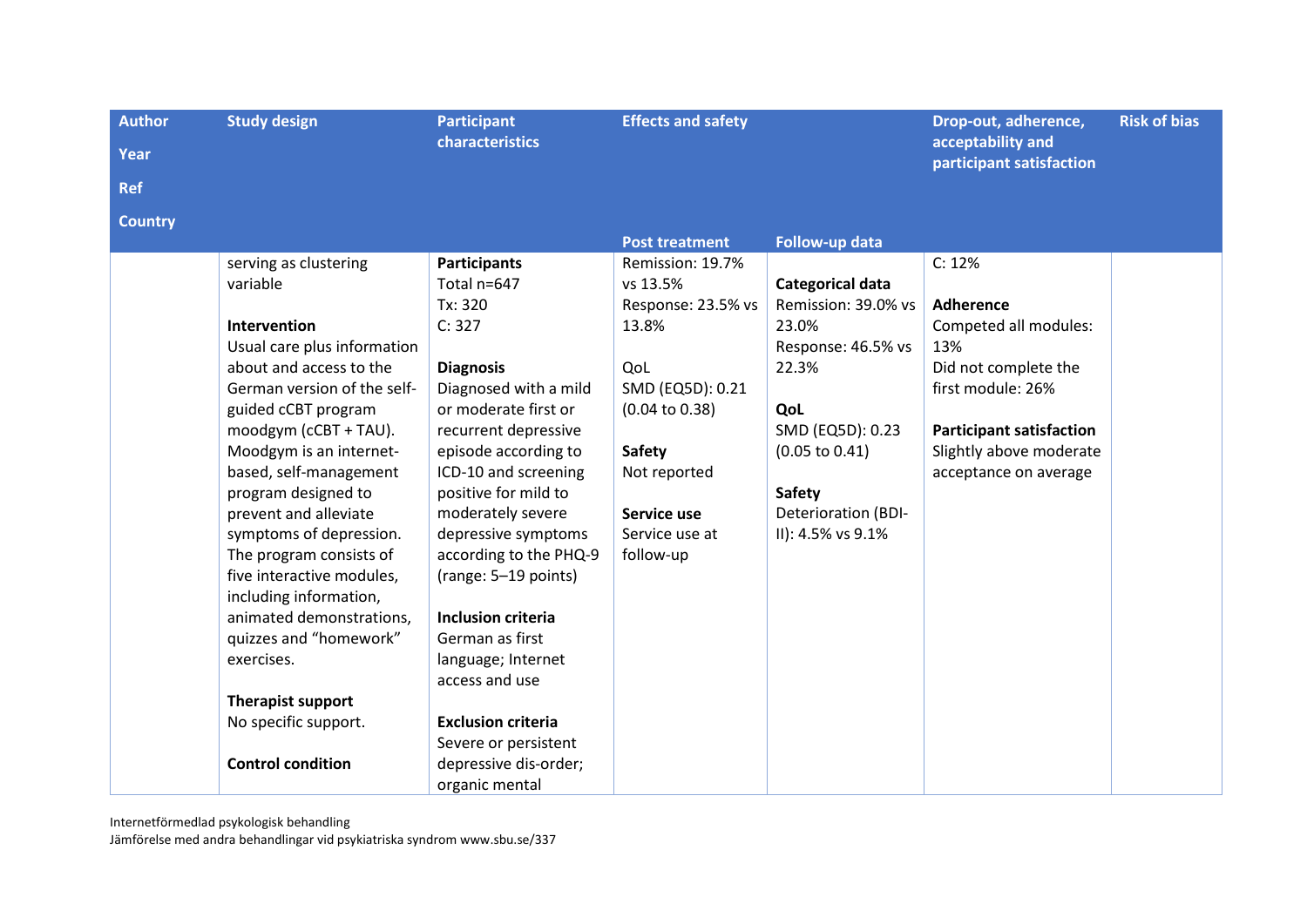| <b>Author</b>  | <b>Study design</b>        | <b>Participant</b>           |                       | <b>Effects and safety</b> |                                               | <b>Risk of bias</b> |
|----------------|----------------------------|------------------------------|-----------------------|---------------------------|-----------------------------------------------|---------------------|
| Year           |                            | characteristics              |                       |                           | acceptability and<br>participant satisfaction |                     |
| <b>Ref</b>     |                            |                              |                       |                           |                                               |                     |
| <b>Country</b> |                            |                              |                       |                           |                                               |                     |
|                |                            |                              | <b>Post treatment</b> | Follow-up data            |                                               |                     |
|                | No constraints on the GPs  | disorder; alcohol or         |                       |                           |                                               |                     |
|                | treatment as usual, which  | drug dependence;             |                       |                           |                                               |                     |
|                | allowed medication,        | schizophrenia and            |                       |                           |                                               |                     |
|                | referral for psychotherapy | schizoaffective              |                       |                           |                                               |                     |
|                | or specialized             | disorders; bipolar           |                       |                           |                                               |                     |
|                | psychiatricoutpatient care | disorders; suicidality;      |                       |                           |                                               |                     |
|                | and in-patient care, if    | fatal somatic disease;       |                       |                           |                                               |                     |
|                | necessary.                 | current grief; receiving     |                       |                           |                                               |                     |
|                |                            | psychotherapy at the         |                       |                           |                                               |                     |
|                | <b>Outcomes</b>            | time of recruitment          |                       |                           |                                               |                     |
|                | Primary:                   |                              |                       |                           |                                               |                     |
|                | <b>BDI-II</b>              | <b>Recruitment</b>           |                       |                           |                                               |                     |
|                | PHQ-9                      | <b>General practitioners</b> |                       |                           |                                               |                     |
|                | Secondary:                 | from registered              |                       |                           |                                               |                     |
|                | EQ-5D                      | practices in three           |                       |                           |                                               |                     |
|                | Service use                | German federal states        |                       |                           |                                               |                     |
|                |                            | <b>Characteristics</b>       |                       |                           |                                               |                     |
|                |                            | Women:                       |                       |                           |                                               |                     |
|                |                            | Tx: 69%                      |                       |                           |                                               |                     |
|                |                            | C: 68%                       |                       |                           |                                               |                     |
|                |                            |                              |                       |                           |                                               |                     |
|                |                            | Age, mean:                   |                       |                           |                                               |                     |
|                |                            | Tx: 40.2                     |                       |                           |                                               |                     |
|                |                            | C: 47.5                      |                       |                           |                                               |                     |
|                |                            |                              |                       |                           |                                               |                     |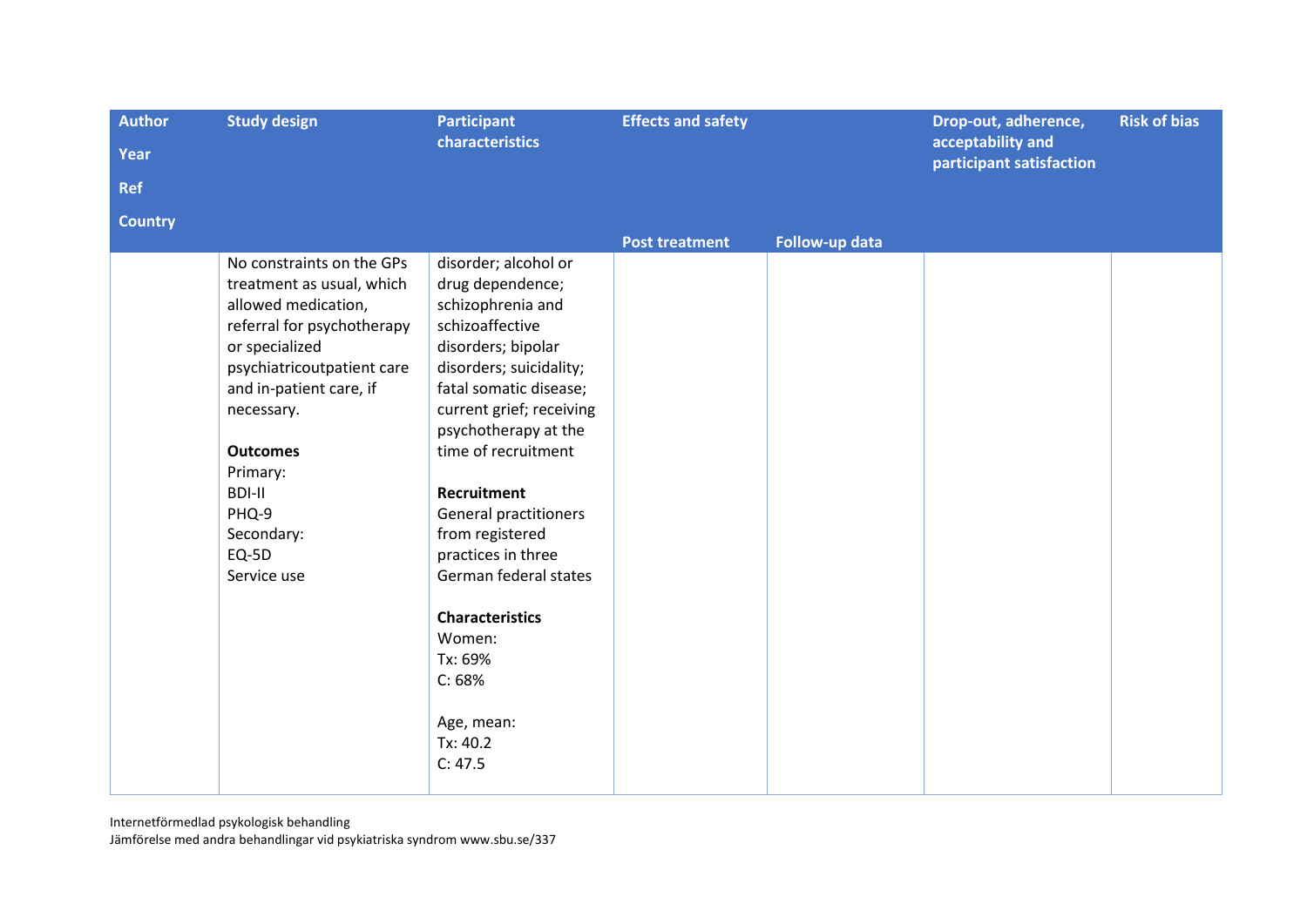| <b>Author</b>  | <b>Study design</b>                            | <b>Participant</b>                                              | <b>Effects and safety</b> |                         | Drop-out, adherence,                          | <b>Risk of bias</b> |
|----------------|------------------------------------------------|-----------------------------------------------------------------|---------------------------|-------------------------|-----------------------------------------------|---------------------|
| Year           |                                                | characteristics                                                 |                           |                         | acceptability and<br>participant satisfaction |                     |
| <b>Ref</b>     |                                                |                                                                 |                           |                         |                                               |                     |
| <b>Country</b> |                                                |                                                                 |                           |                         |                                               |                     |
|                |                                                |                                                                 | <b>Post treatment</b>     | Follow-up data          |                                               |                     |
|                |                                                | Highest education,<br>high:<br>35.4%<br>25.1%<br>On medication: |                           |                         |                                               |                     |
|                |                                                | Tx: 52%<br>C: 59%                                               |                           |                         |                                               |                     |
| McLean et al   | <b>Design</b>                                  | Randomized                                                      | Core symptoms             | 3 and 6 months          | <b>Missing data</b>                           | High                |
| 2020           | 2 parallel groups, 2 active                    | Total n=40                                                      | PCL-5, linear             |                         | Post:                                         |                     |
| $[21]$         | treatment arms                                 | T1:19                                                           | mixed-effects             | Core symptoms           | T1:52.6%                                      |                     |
|                |                                                | T2:21                                                           | (LME) repeated-           | 3 and 6 months,         | T2: 23.8%                                     |                     |
|                | <b>Interventions</b><br>T1: Prolonged Exposure | <b>Diagnosis</b>                                                | measures model<br>Pre:    | PCL-5, (LME)<br>Time ×  | 3 months:                                     |                     |
|                | Therapy ("Web-PE",                             | PTSD according to the                                           | T1: 50.4(14.7)            | Intervention, n.s.      | T1: 47.4%                                     |                     |
|                | trauma focused therapy)                        | DSM-5                                                           | T2: 44.3(11.7)            |                         | T2: 47.6%                                     |                     |
|                | 10- sessions self-guided                       |                                                                 | Time $\times$             | <b>Categorical data</b> |                                               |                     |
|                | online program delivered in                    | <b>Inclusion criteria</b>                                       | Intervention              | Free from diagnosis     | 6 months:                                     |                     |
|                | 8 weeks (e.g. exposure,                        | CAPS-5 symptom                                                  | interaction, n.s.         | at 3- month             | T1:52.6%                                      |                     |
|                | breathing retraining,                          | severity score ≥25,                                             |                           | T1:67%                  | T2:38.1%                                      |                     |
|                | extinction learning)                           | exposure to Criterion A                                         | <b>Categorical data</b>   | T2:69%. n.s             |                                               |                     |
|                | completed with homework                        | combat-related                                                  | Free from                 |                         | <b>Adherence</b>                              |                     |
|                | assignments                                    | traumatic event                                                 | diagnosis:                | <b>Function</b>         | Number of sessions                            |                     |
|                |                                                |                                                                 | T1:44%                    | $T1 = T2 (VR-12)$       | completed                                     |                     |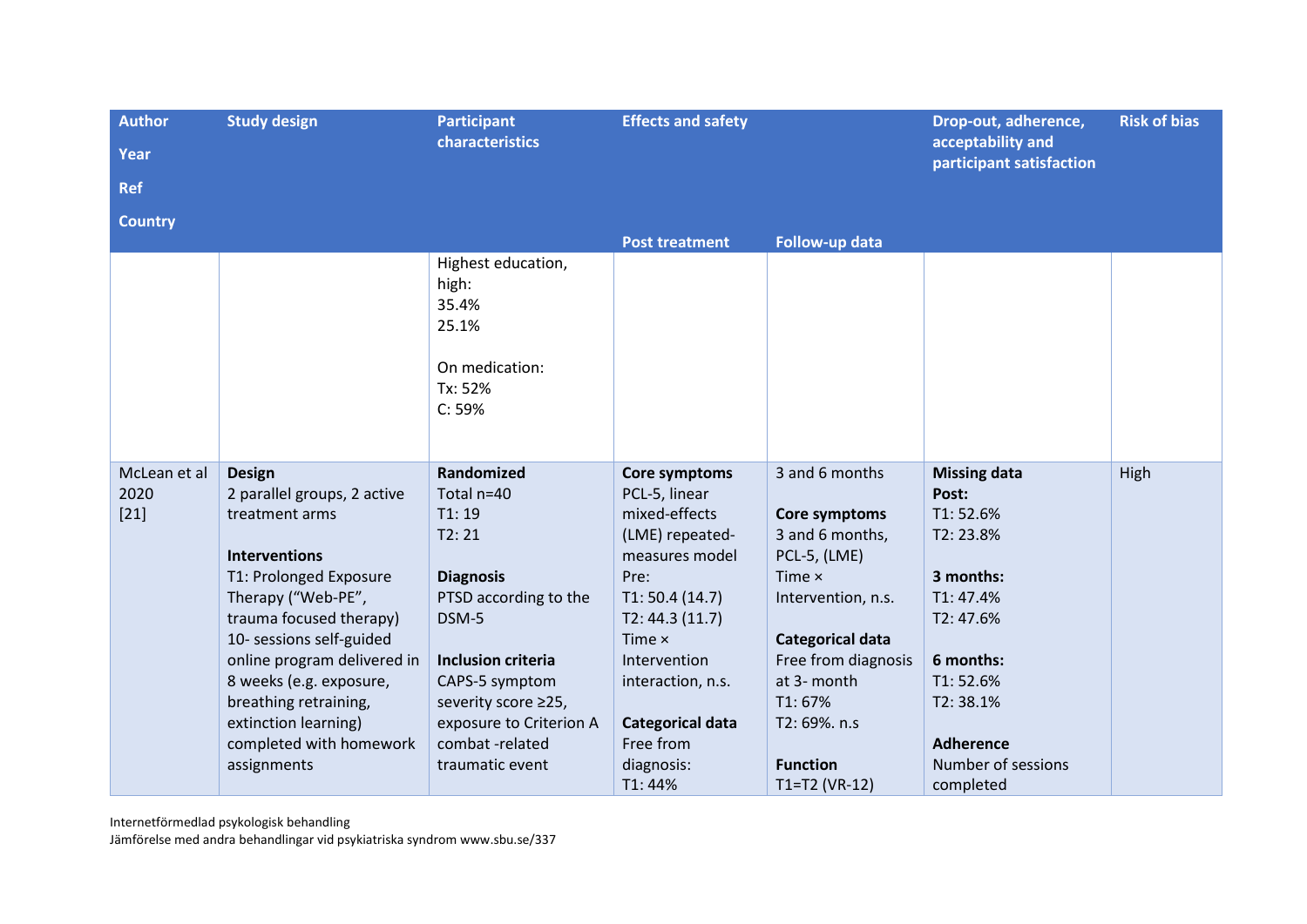| <b>Author</b><br>Year | <b>Study design</b>                                                                                                                                                                                                                                                                                                                                                                                                                                                                                                                                                                                                                     | <b>Participant</b><br><b>characteristics</b>                                                                                                                                                                                                                                                                                                                                                                                                                                                                        | <b>Effects and safety</b>                                    |                | Drop-out, adherence,<br>acceptability and<br>participant satisfaction                                                                                                                                                                                                                                              | <b>Risk of bias</b> |
|-----------------------|-----------------------------------------------------------------------------------------------------------------------------------------------------------------------------------------------------------------------------------------------------------------------------------------------------------------------------------------------------------------------------------------------------------------------------------------------------------------------------------------------------------------------------------------------------------------------------------------------------------------------------------------|---------------------------------------------------------------------------------------------------------------------------------------------------------------------------------------------------------------------------------------------------------------------------------------------------------------------------------------------------------------------------------------------------------------------------------------------------------------------------------------------------------------------|--------------------------------------------------------------|----------------|--------------------------------------------------------------------------------------------------------------------------------------------------------------------------------------------------------------------------------------------------------------------------------------------------------------------|---------------------|
| <b>Ref</b>            |                                                                                                                                                                                                                                                                                                                                                                                                                                                                                                                                                                                                                                         |                                                                                                                                                                                                                                                                                                                                                                                                                                                                                                                     |                                                              |                |                                                                                                                                                                                                                                                                                                                    |                     |
| <b>Country</b>        |                                                                                                                                                                                                                                                                                                                                                                                                                                                                                                                                                                                                                                         |                                                                                                                                                                                                                                                                                                                                                                                                                                                                                                                     | <b>Post treatment</b>                                        | Follow-up data |                                                                                                                                                                                                                                                                                                                    |                     |
|                       | T2: Present Centered<br>Therapy (PCT, non-trauma-<br>focused manualized<br>therapy) 10 sessions of 60<br>minutes delivered in 8<br>weeks, focused on disclose<br>and problem solving of<br>current life problems that<br>may or may not be trauma-<br>or PTSD related.<br><b>Therapist support</b><br>T1: Therapists were<br>credentialed providers<br>trained and supervised in<br>both PE and PCT.<br>Three scheduled therapist<br>phone calls. Therapists<br>provided brief feedback<br>after each session by text<br>or e-mail and contacted<br>participants who missed<br>sessions to offer support or<br>problem-solve as needed. | <b>Exclusion criteria</b><br>Manic episode<br>in the past 12 months;<br>psychotic disorder;<br>current alcohol<br>dependence;<br>moderate/severe<br>traumatic brain injury;<br>current suicidal<br>ideation severe enough<br>to warrant immediate<br>attention; and currently<br>engaged in evidence-<br>based treatment for<br>PTSD.<br><b>Recruitment</b><br>Military personnel<br>stationed at Fort Hood,<br>Texas or veterans<br>seeking treatment for<br>PTSD.<br><b>Characteristics</b><br>Women:<br>T1:36.8% | T2:69%. n.s.<br><b>Function</b><br>$T1 = T2$ (VR-12)<br>n.s. | n.s.           | T1: M = $6.68$ [SD = $3.50$ ]<br>T2: M = 8.62 [SD = 3.10]<br>T1=T2 $(t(36) = 1.86)$<br>$p=.071)$<br><b>Participant satisfaction</b><br>and acceptability<br>T1: $M = 16.37$ (SD=5.21)<br>T2: $M = 20.45$ (SD=5.20)<br>T2 > T1, Significant<br>difference in treatment<br>credibility ratings (t=2.5,<br>$p = 0.02$ |                     |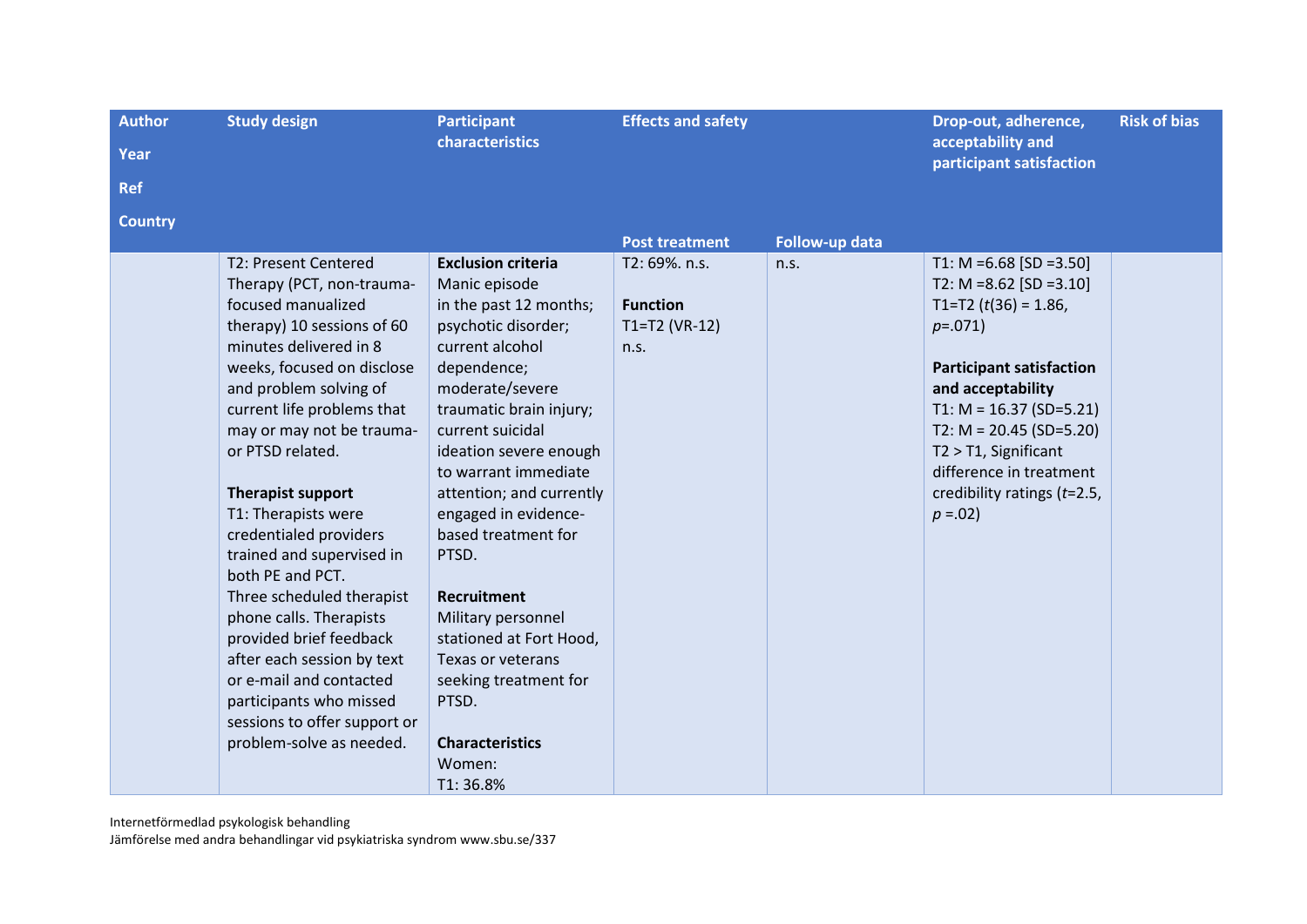| <b>Author</b>  | <b>Study design</b>          | <b>Participant</b> | <b>Effects and safety</b> |                | Drop-out, adherence,                          | <b>Risk of bias</b> |
|----------------|------------------------------|--------------------|---------------------------|----------------|-----------------------------------------------|---------------------|
| <b>Year</b>    |                              | characteristics    |                           |                | acceptability and<br>participant satisfaction |                     |
| <b>Ref</b>     |                              |                    |                           |                |                                               |                     |
| <b>Country</b> |                              |                    |                           |                |                                               |                     |
|                |                              |                    | <b>Post treatment</b>     | Follow-up data |                                               |                     |
|                | T2: Therapists were          | T2: 14.3%          |                           |                |                                               |                     |
|                | credentialed providers       |                    |                           |                |                                               |                     |
|                | trained and supervised in    | Age, mean (SD):    |                           |                |                                               |                     |
|                | both PE and PCT.             | T1: 38.7(8.9)      |                           |                |                                               |                     |
|                | Therapists help participants | T2: 41.5(6.5)      |                           |                |                                               |                     |
|                | identify stressors and       |                    |                           |                |                                               |                     |
|                | discuss them in a            | Highest education, |                           |                |                                               |                     |
|                | supportive, nondirective     | high:              |                           |                |                                               |                     |
|                | manner.                      | T1: 90%            |                           |                |                                               |                     |
|                |                              | T2:86%             |                           |                |                                               |                     |
|                | <b>Outcomes</b>              | On medication:     |                           |                |                                               |                     |
|                | Primary: PCL-5               | Not reported       |                           |                |                                               |                     |
|                |                              |                    |                           |                |                                               |                     |
|                | Secondary: CAPS-5 (PTSD)     |                    |                           |                |                                               |                     |
|                | PHQ-9 (depressive            |                    |                           |                |                                               |                     |
|                | symptoms), VR-12             |                    |                           |                |                                               |                     |
|                | (functional status).         |                    |                           |                |                                               |                     |
| Milgrom et     | Design                       | Randomized         | Core symptoms             | Not reported   | <b>Missing data</b>                           | Some                |
| al             | RCT, two parallel groups,    | Total n=43         | SMD= 0.83 (0.20,          |                | Tx: 10%                                       | concerns            |
| 2016           | pre- and postintervention    | Tx: 21             | 1.45)                     |                | C: 0%                                         |                     |
| $[22]$         |                              | C: 22              |                           |                |                                               |                     |
|                | Intervention                 |                    | Categorical data          |                | <b>Adherence</b>                              |                     |
|                | Coach-supported web-         | <b>Diagnosis</b>   | Proportion no             |                | 86% completed all 6                           |                     |
|                | based CBT,                   | Major depression   | longer meeting            |                | sessions                                      |                     |
|                | MumMoodBooster (six          | $(n=40)$ or minor  | criteria for              |                |                                               |                     |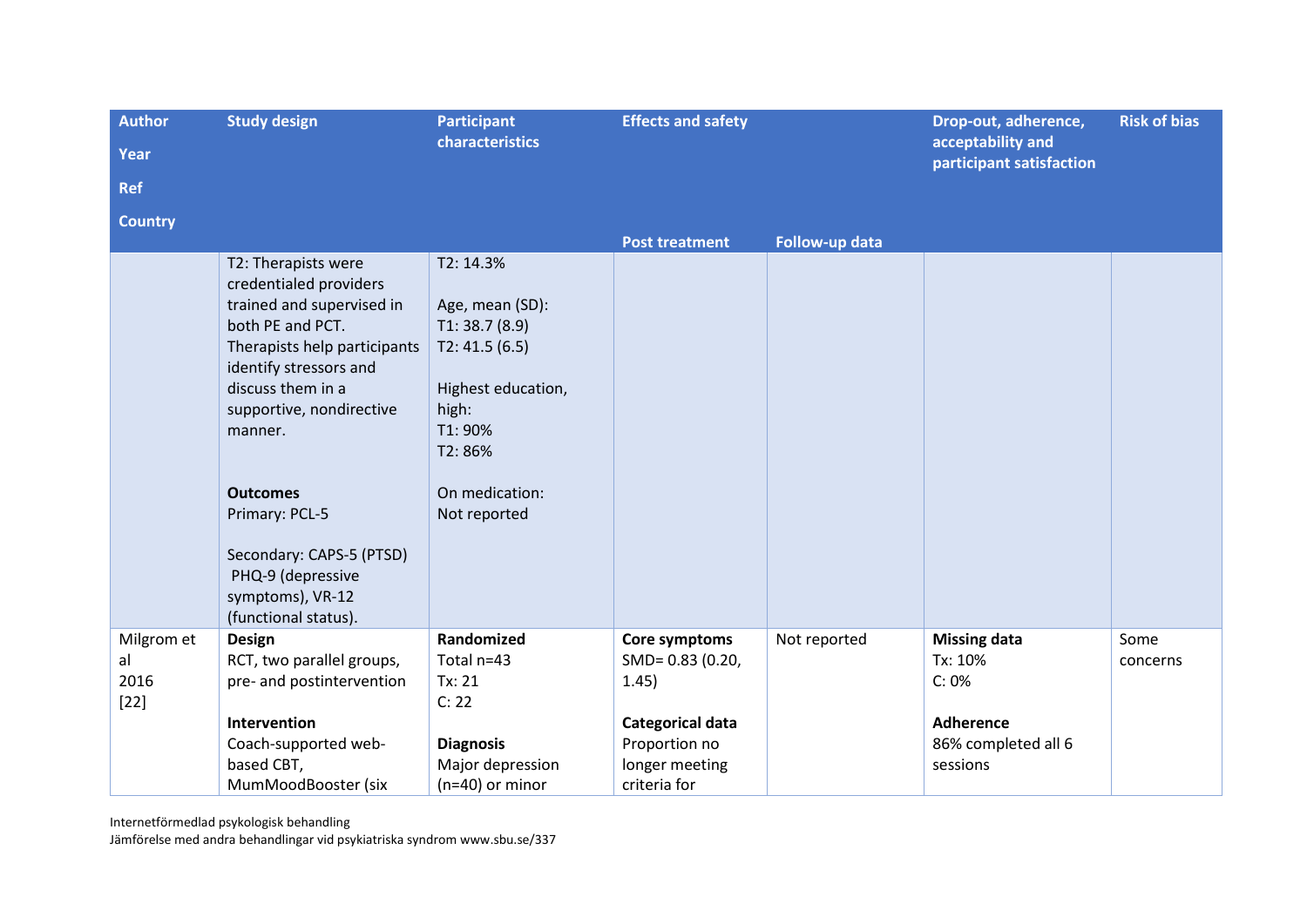| <b>Author</b>  | <b>Study design</b>         | <b>Participant</b>        | <b>Effects and safety</b> |                | Drop-out, adherence,                          | <b>Risk of bias</b> |
|----------------|-----------------------------|---------------------------|---------------------------|----------------|-----------------------------------------------|---------------------|
| Year           |                             | <b>characteristics</b>    |                           |                | acceptability and<br>participant satisfaction |                     |
| <b>Ref</b>     |                             |                           |                           |                |                                               |                     |
| <b>Country</b> |                             |                           |                           |                |                                               |                     |
|                |                             |                           | <b>Post treatment</b>     | Follow-up data |                                               |                     |
|                | interactive sessions        | depression (n=3)          | depressive                |                | <b>Participant satisfaction</b>               |                     |
|                | designed to encourage       | according to DSM-IV       | disorder:                 |                | Mean satisfaction                             |                     |
|                | optimal engagement and      | (SCID-IV).                | Tx: 79%                   |                | ratings were in the                           |                     |
|                | behavior change).           |                           | C: 18%                    |                | moderately satisfied                          |                     |
|                |                             | <b>Inclusion criteria</b> |                           |                | range                                         |                     |
|                | Therapist support           | Not reported              | <b>Safety</b>             |                |                                               |                     |
|                | Guided support from a       |                           | Monitoring, no            |                |                                               |                     |
|                | telephone coach (3          | <b>Exclusion criteria</b> | data                      |                |                                               |                     |
|                | graduate psychology         | Inability to read and     |                           |                |                                               |                     |
|                | trainees, 3 clinical        | write English or          | Service use               |                |                                               |                     |
|                | psychologists, and 1 health | cognitive difficulties.   | Support while             |                |                                               |                     |
|                | psychologist) supervised by |                           | enrolled reported         |                |                                               |                     |
|                | 2 senior psychologists.     | <b>Recruitment</b>        |                           |                |                                               |                     |
|                | Coaches were instructed to  | Patients attending        |                           |                |                                               |                     |
|                | spend a maximum of 30       | community                 |                           |                |                                               |                     |
|                | minutes per week per        | mentalhealth centers in   |                           |                |                                               |                     |
|                | participant, and to refrain | <b>Waitemata District</b> |                           |                |                                               |                     |
|                | from clinical guidance.     | Health Board (DHB)        |                           |                |                                               |                     |
|                |                             | who had been referred     |                           |                |                                               |                     |
|                | <b>Control condition</b>    | with a problem of         |                           |                |                                               |                     |
|                | TAU + links to general      | depression or             |                           |                |                                               |                     |
|                | Internet resources. All     | dysthymia.                |                           |                |                                               |                     |
|                | participants nominated a    |                           |                           |                |                                               |                     |
|                | health professional, who    | <b>Characteristics</b>    |                           |                |                                               |                     |
|                | received a written          | Women:                    |                           |                |                                               |                     |
|                | notification of the         | Tx: 54%                   |                           |                |                                               |                     |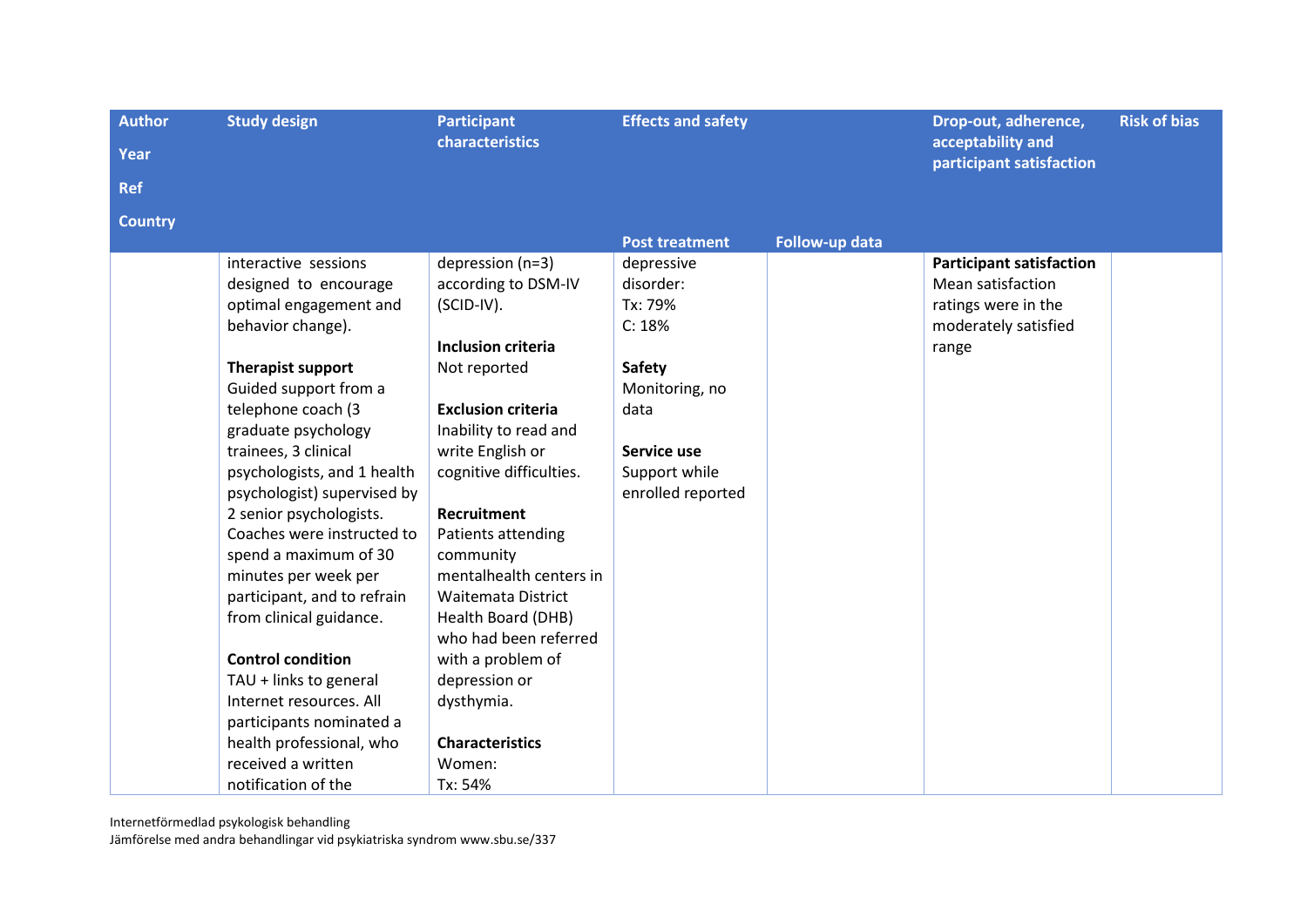| <b>Author</b><br>Year<br><b>Ref</b>                | <b>Study design</b>                                                                                                                                                                                                                                                                                                                                                  | <b>Participant</b><br>characteristics                                                                                                                             | <b>Effects and safety</b>                                                                                        |                                                                                                       | Drop-out, adherence,<br>acceptability and<br>participant satisfaction                 | <b>Risk of bias</b>                                      |
|----------------------------------------------------|----------------------------------------------------------------------------------------------------------------------------------------------------------------------------------------------------------------------------------------------------------------------------------------------------------------------------------------------------------------------|-------------------------------------------------------------------------------------------------------------------------------------------------------------------|------------------------------------------------------------------------------------------------------------------|-------------------------------------------------------------------------------------------------------|---------------------------------------------------------------------------------------|----------------------------------------------------------|
| <b>Country</b>                                     |                                                                                                                                                                                                                                                                                                                                                                      |                                                                                                                                                                   | <b>Post treatment</b>                                                                                            | Follow-up data                                                                                        |                                                                                       |                                                          |
|                                                    | depressive diagnosis<br>encouraging them to<br>consult with their patient<br>and to form a collaborative<br>care plan. Medication for<br>depression: 19%; one or<br>more resources: 81%.<br><b>Outcomes</b><br>Primary:<br>SCID-IV (depression<br>diagnosis)<br><b>BDI-II (depression severity)</b><br>Secondary:<br>PHQ-9 (depression<br>trajectory)<br>Service use | C: 54%<br>Age, mean:<br>Tx: 43<br>C: 42<br>Highest education,<br>college/university:<br>Not reported<br>On medication:<br>Tx: 85%<br>C: 73%                       |                                                                                                                  |                                                                                                       |                                                                                       |                                                          |
| Montero-<br>Marin et al<br>2016<br>$[23]$<br>Spain | <b>Design</b><br>Three parallel groups<br>T1: internet without<br>support (self-guided)<br>T2: internet with low<br>intensity psychotherapist<br>support                                                                                                                                                                                                             | <b>Recruitment setting</b><br>Primary care physicians<br>via searching case files<br>Randomized<br>$n = 296$<br>T1 (I self-guided): 98<br>T2 (I with support): 96 | Core symptoms<br><b>ITT</b> analyses<br>Multilevel mixed-<br>effects<br><b>BDI</b><br>$T1$ :<br>Base=22.59(4.78) | 6 & 15 mo<br><b>BDI</b><br>$T1$ :<br>6mo=14.27 (10.0)<br>15m=11.53 (10.72)<br>T2:<br>6m=13.56 (11.56) | <b>Missing data</b><br>Post (3 mo)<br>T1: 24%<br>T2: 19%<br>T3: 16%<br>6 mo<br>T1:35% | Some<br>concerns<br>(high for<br>long-term<br>follow-up) |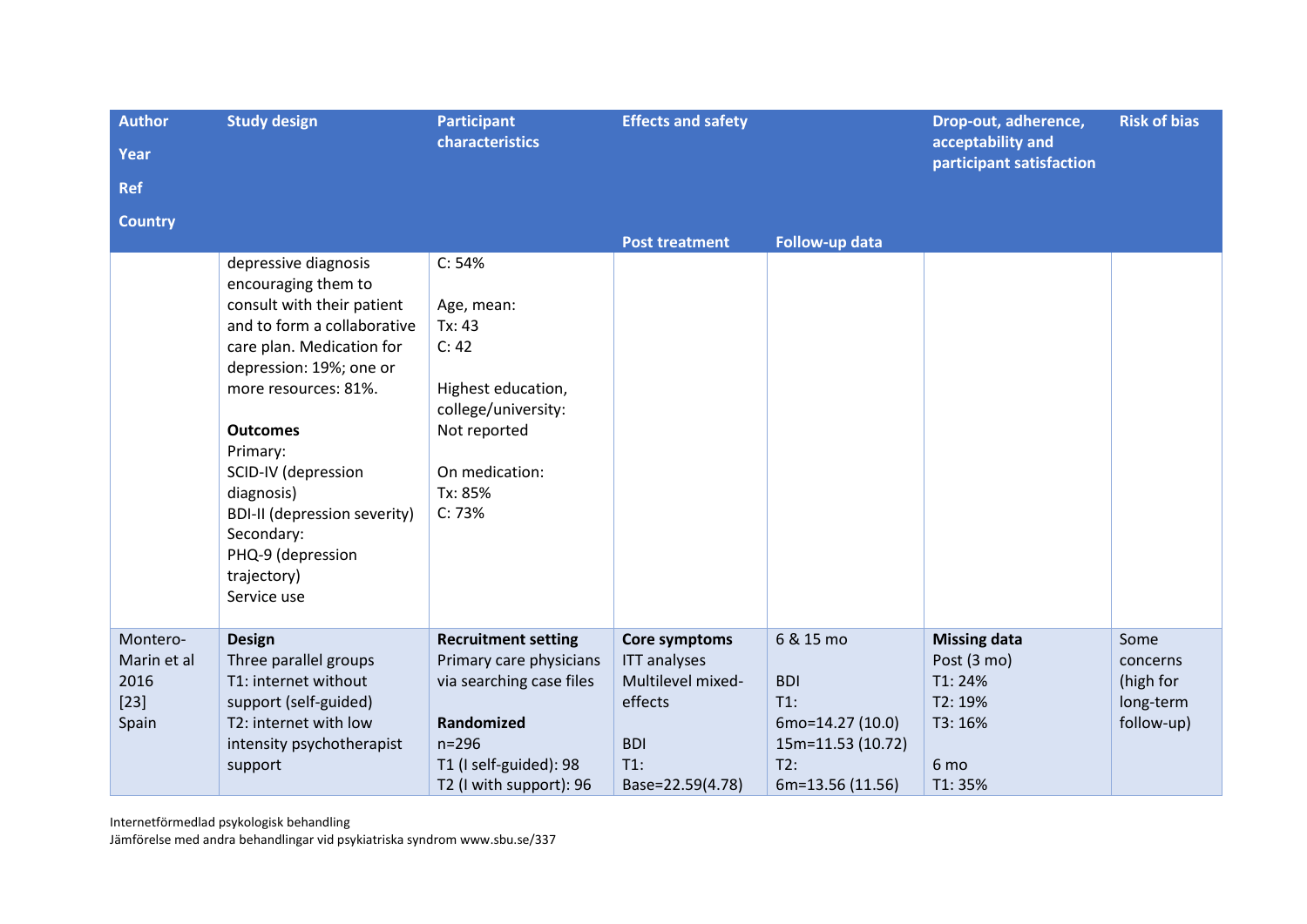| <b>Author</b>  | <b>Study design</b>         | <b>Participant</b>         | <b>Effects and safety</b> |                   | Drop-out, adherence,                          | <b>Risk of bias</b> |
|----------------|-----------------------------|----------------------------|---------------------------|-------------------|-----------------------------------------------|---------------------|
| Year           |                             | characteristics            |                           |                   | acceptability and<br>participant satisfaction |                     |
| <b>Ref</b>     |                             |                            |                           |                   |                                               |                     |
| <b>Country</b> |                             |                            |                           |                   |                                               |                     |
|                |                             |                            | <b>Post treatment</b>     | Follow-up data    |                                               |                     |
|                | T3: treatment as usual by   | T3 (TAU): 102              | 3mo=16.59 (10.60)         | 15m=11.39 (10.96) | T2:28%                                        |                     |
|                | <b>GP</b>                   |                            | T2:                       | T3:               | T3: 24%                                       |                     |
|                |                             | <b>Diagnosis</b>           | Base=21.73 (4.83)         | 6m=18.12 (12.15)  |                                               |                     |
|                | Intervention                | Major depression           | 3mo=17.08 (10.24          | 15m=16.72 (10.97) | 15 mo                                         |                     |
|                | T1: Smiling is Fun. 10 CBT  | according to MINI 5.0      | T3:                       |                   | T1:38%                                        |                     |
|                | modules focusing on         |                            | Base=21.76 (5.39)         |                   | T2:29%                                        |                     |
|                | techniques for coping with  | <b>Inclusion criteria</b>  | 3mo=17.91 (11.06)         |                   | T3: 27%                                       |                     |
|                | depression.                 | major depression           | <b>T1, T2&gt;TAU</b>      |                   |                                               |                     |
|                | T2: Smiling is Fun AND      | 18-65 years,               | <b>Categorical data</b>   |                   | <b>Adherence</b>                              |                     |
|                | therapist support           | able to understand and     | None                      |                   | Of 10 modules:                                |                     |
|                | T3: TAU, GP appropriate     | read Spanish, mild or      |                           |                   | T1: Mean # modules=4                          |                     |
|                | use of antidepressants      | moderate                   | <b>Function</b>           |                   | T2: Mean # modules=6                          |                     |
|                |                             | severity symptoms          | $SF-12$                   |                   |                                               |                     |
|                | Therapist support           | according to the           |                           |                   | <b>Participant satisfaction</b>               |                     |
|                | T2 only                     | Spanish Beck               | Qol                       |                   | Not reported                                  |                     |
|                | 4 trained psychotherapists  | Depression                 | $EQ-5$                    |                   |                                               |                     |
|                | contacted patients by email | Inventory-II (BDI-II) (14- |                           |                   |                                               |                     |
|                | and offered help to solve   | 19: mild depression;       |                           |                   |                                               |                     |
|                | problems encountered.       | 20-28: moderate            |                           |                   |                                               |                     |
|                | Max 3 contacts over         | depression)                |                           |                   |                                               |                     |
|                | treatment.                  | symptoms more than 2       |                           |                   |                                               |                     |
|                |                             | weeks,                     |                           |                   |                                               |                     |
|                | <b>Control condition</b>    | access to Internet         |                           |                   |                                               |                     |
|                | T3, GP treatment focusing   | have an email account      |                           |                   |                                               |                     |
|                | on antidepressants          |                            |                           |                   |                                               |                     |
|                |                             | <b>Exclusion criteria</b>  |                           |                   |                                               |                     |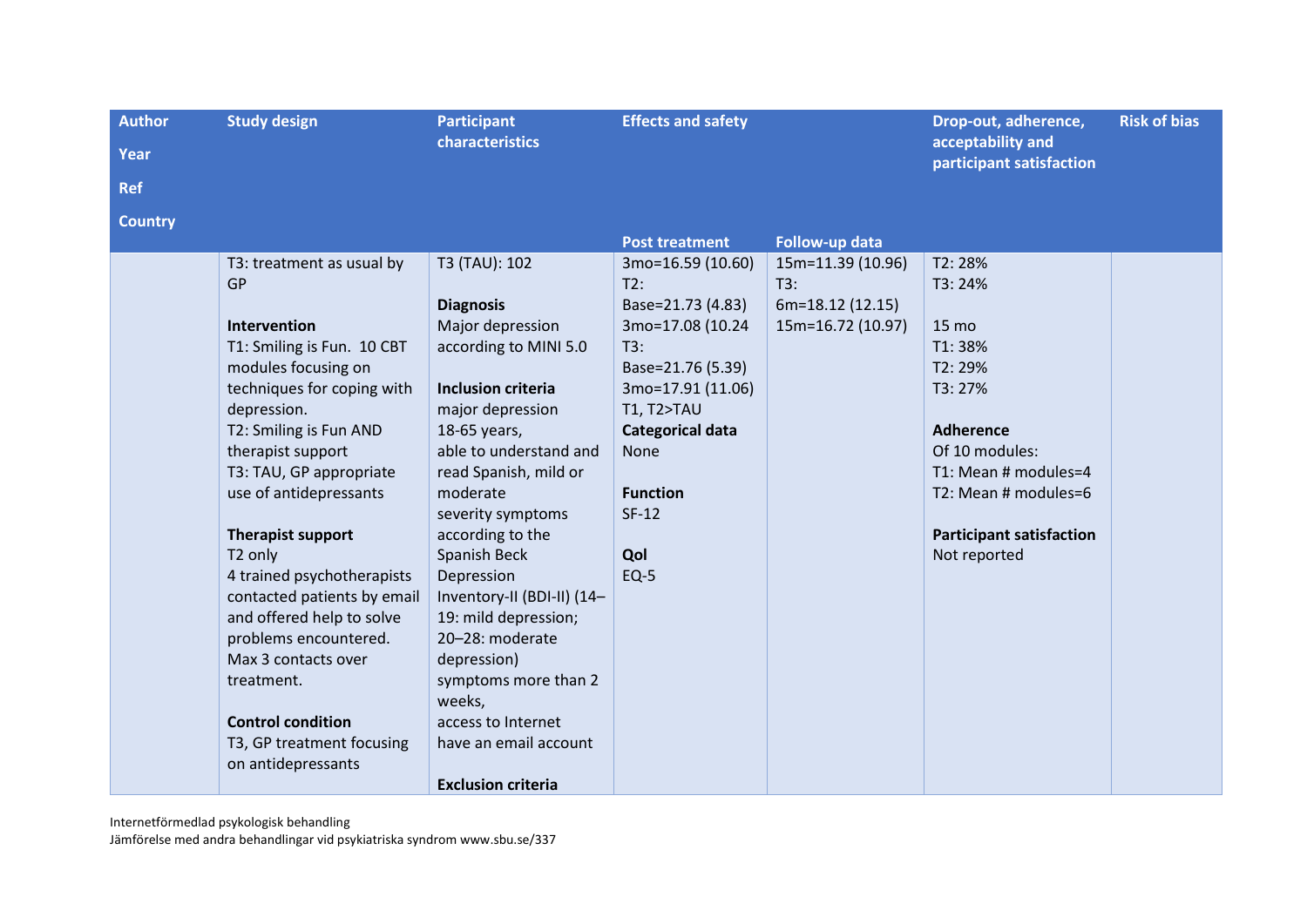| <b>Author</b>  | <b>Study design</b><br><b>Participant</b>                                              |                                                                                                                                                                                                                                                                                                                          | <b>Effects and safety</b> |                | Drop-out, adherence,<br>acceptability and | <b>Risk of bias</b> |
|----------------|----------------------------------------------------------------------------------------|--------------------------------------------------------------------------------------------------------------------------------------------------------------------------------------------------------------------------------------------------------------------------------------------------------------------------|---------------------------|----------------|-------------------------------------------|---------------------|
| Year           |                                                                                        | characteristics                                                                                                                                                                                                                                                                                                          |                           |                |                                           |                     |
| <b>Ref</b>     |                                                                                        |                                                                                                                                                                                                                                                                                                                          |                           |                | participant satisfaction                  |                     |
| <b>Country</b> |                                                                                        |                                                                                                                                                                                                                                                                                                                          |                           |                |                                           |                     |
|                |                                                                                        |                                                                                                                                                                                                                                                                                                                          | <b>Post treatment</b>     | Follow-up data |                                           |                     |
|                | <b>Outcomes</b><br><b>BDI-II (Spanish version)</b><br>Secondary:<br>$EQ-5D$<br>$SF-12$ | Psychotherapy during<br>past year<br>Severe psychiatric<br>disorders<br>Severe depression<br>(score ≥29 on<br>the BDI-II)<br>Recruitment<br>Referred by a general<br>practitioner<br><b>Characteristics</b><br>Age<br>T1:43<br>T2:43<br>T3:43<br>Females<br>T1:72%<br>T2:76%<br>T3:76%<br>University education<br>T1:29% |                           |                |                                           |                     |
|                |                                                                                        | T2:32%                                                                                                                                                                                                                                                                                                                   |                           |                |                                           |                     |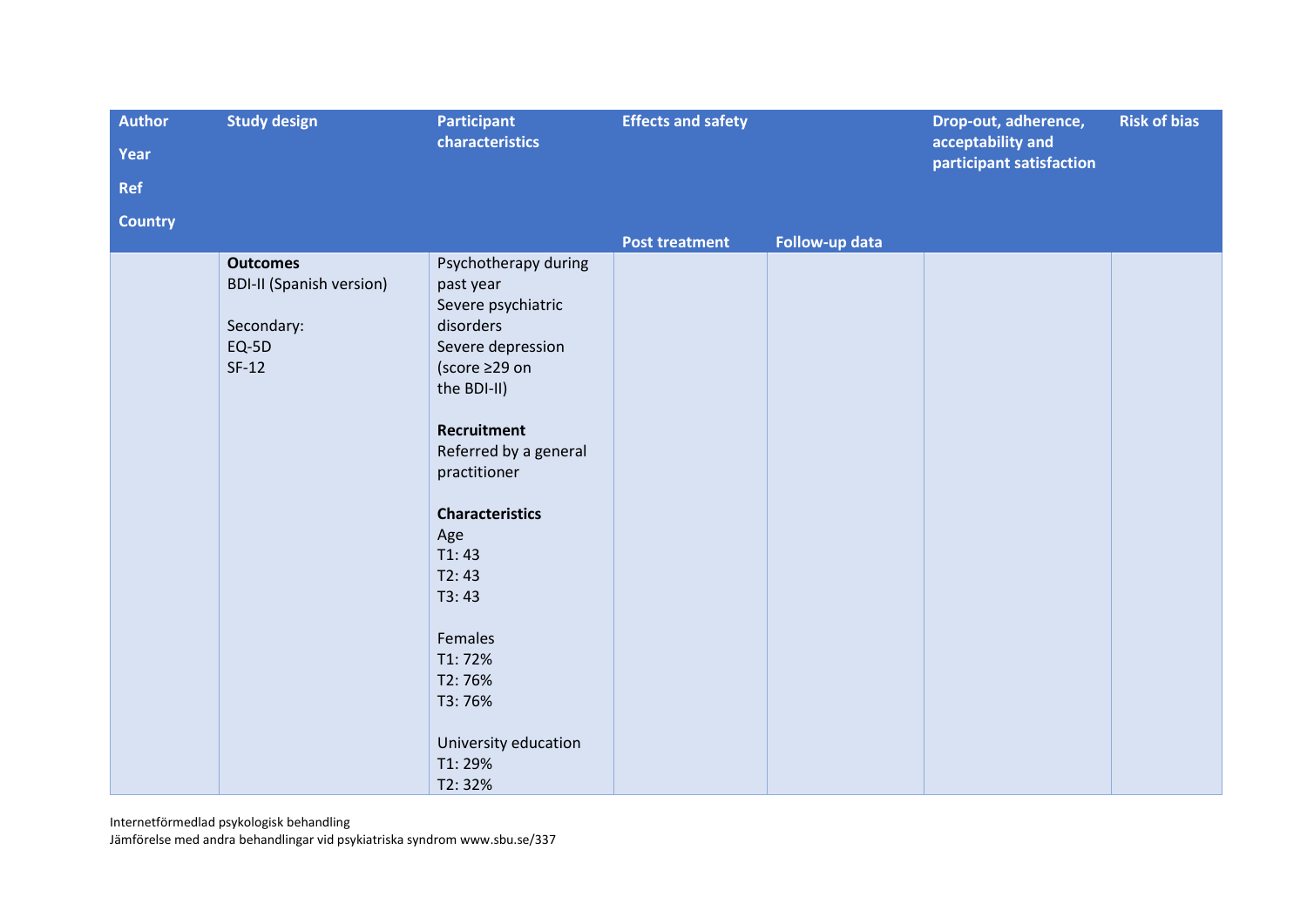| <b>Author</b><br>Year<br><b>Ref</b>                         | <b>Study design</b>                                                                                                                                                                                                                                                 | <b>Participant</b><br>characteristics                                                                                                                                                          | <b>Effects and safety</b>                                                                                                                                                                        |                                                                                                         | Drop-out, adherence,<br>acceptability and<br>participant satisfaction                                                                                                              | <b>Risk of bias</b> |
|-------------------------------------------------------------|---------------------------------------------------------------------------------------------------------------------------------------------------------------------------------------------------------------------------------------------------------------------|------------------------------------------------------------------------------------------------------------------------------------------------------------------------------------------------|--------------------------------------------------------------------------------------------------------------------------------------------------------------------------------------------------|---------------------------------------------------------------------------------------------------------|------------------------------------------------------------------------------------------------------------------------------------------------------------------------------------|---------------------|
| <b>Country</b>                                              |                                                                                                                                                                                                                                                                     |                                                                                                                                                                                                | <b>Post treatment</b>                                                                                                                                                                            | Follow-up data                                                                                          |                                                                                                                                                                                    |                     |
|                                                             |                                                                                                                                                                                                                                                                     | T3:30%<br>On medication<br>T1:84%<br>T2:88%<br>T3: 91%<br><b>Baseline depression</b><br>(Beck-II mean score)<br>T1:22<br>T2:22<br>T3:22                                                        |                                                                                                                                                                                                  |                                                                                                         |                                                                                                                                                                                    |                     |
| Pfeiffer et al<br>2020<br>$[24]$<br>United<br><b>States</b> | <b>Design</b><br>2 parallel groups, 2 active<br>treatment arm<br>Intervention<br>Usual primary or integrated<br>care, which could include<br>antidepressant<br>medications or in-person<br>psychotherapy. Participnts<br>also received access to the<br>online cCBT | Randomized<br>Total n=330<br>T1:163<br>T2:167<br><b>Diagnosis</b><br>A new diagnosis of<br>depression and current<br>depression symptoms<br>using medical records<br><b>Inclusion criteria</b> | Core symptoms<br>Quick Inventory<br>of Depression<br>Symptomatology-<br>Self Report (QIDS-<br>SR),<br>ITT, Superiority<br>analysis<br>Longitudinal linear<br>mixed-effects<br>models<br>3 months | 6 mo<br>(both T1 and T2<br>received.<br>treatment).<br>QIDS-SR<br>T1: 10.6(5.1)<br>T2: 11.2(4.4)<br>n.s | <b>Missing data</b><br>Post:<br>T1:22%<br>T2:35%<br>6 months:<br>T1:28%<br>T2: 40%<br><b>Adherence</b><br>T1: Completed a mean<br>of 3.8±3.0 and a median<br>of three of the eight | High                |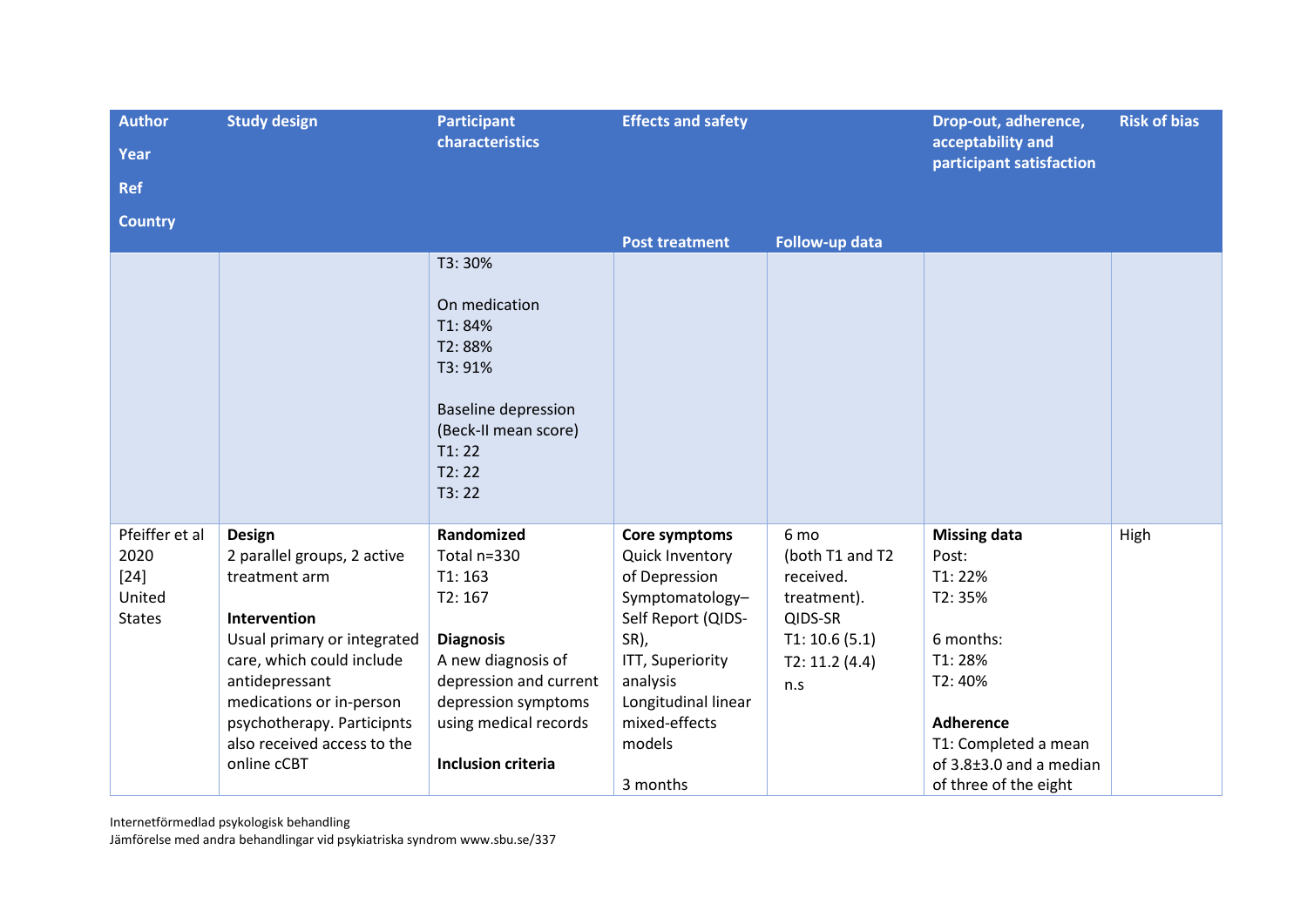| <b>Author</b><br>Year | <b>Study design</b>                                                                                                                                                                                                                                                                                                                                                                                                                                                                                                                                                                                                                                   | <b>Participant</b><br>characteristics                                                                                                                                                                                                                                                                                                                                                                                                                                                                              | <b>Effects and safety</b>                                                                                                                                                                                                                                                                                                                                                    |                | Drop-out, adherence,<br>acceptability and                                                                                                                                            | <b>Risk of bias</b> |
|-----------------------|-------------------------------------------------------------------------------------------------------------------------------------------------------------------------------------------------------------------------------------------------------------------------------------------------------------------------------------------------------------------------------------------------------------------------------------------------------------------------------------------------------------------------------------------------------------------------------------------------------------------------------------------------------|--------------------------------------------------------------------------------------------------------------------------------------------------------------------------------------------------------------------------------------------------------------------------------------------------------------------------------------------------------------------------------------------------------------------------------------------------------------------------------------------------------------------|------------------------------------------------------------------------------------------------------------------------------------------------------------------------------------------------------------------------------------------------------------------------------------------------------------------------------------------------------------------------------|----------------|--------------------------------------------------------------------------------------------------------------------------------------------------------------------------------------|---------------------|
| <b>Ref</b>            |                                                                                                                                                                                                                                                                                                                                                                                                                                                                                                                                                                                                                                                       |                                                                                                                                                                                                                                                                                                                                                                                                                                                                                                                    |                                                                                                                                                                                                                                                                                                                                                                              |                | participant satisfaction                                                                                                                                                             |                     |
| <b>Country</b>        |                                                                                                                                                                                                                                                                                                                                                                                                                                                                                                                                                                                                                                                       |                                                                                                                                                                                                                                                                                                                                                                                                                                                                                                                    |                                                                                                                                                                                                                                                                                                                                                                              |                |                                                                                                                                                                                      |                     |
|                       |                                                                                                                                                                                                                                                                                                                                                                                                                                                                                                                                                                                                                                                       |                                                                                                                                                                                                                                                                                                                                                                                                                                                                                                                    | <b>Post treatment</b>                                                                                                                                                                                                                                                                                                                                                        | Follow-up data |                                                                                                                                                                                      |                     |
|                       | program Beating the Blues<br>(BtB) for 3 months. The 8<br>modules computer-based<br>cognitive-behavioral<br>program was supported by<br>peer specialists<br>with lived experience of<br>depression (PS-cCBT).<br>Components: Video<br>vignettes of program users,<br>interactive assignments,<br>and symptom self-<br>monitoring with the PHQ-9.<br><b>Therapist support</b><br>Peers were expected to<br>conduct approximately<br>weekly phone calls and<br>occasional in-person visits<br>with participants to discuss<br>progress and barriers to<br>completing cCBT<br>modules and to provide<br>general peer support for<br>managing depression. | A score of ≥10 on the<br>Patient Health<br>Questionnaire-9 (PHQ-<br>9), basic skills for<br>Internet and computer<br>use<br><b>Exclusion criteria</b><br>Diagnosis of bipolar<br>disorder, primary<br>psychotic disorder, or<br>dementia in the prior<br>12 months.<br>Substance use disorder<br>treatment or specialty<br>mental health<br>treatment outside the<br>VA in the prior 4<br>months.<br><b>Recruitment</b><br>Patients at three US<br>Department of<br><b>Veterans Affairs</b><br>medical centers and | Pre:<br>T1: 14.5(3.9)<br>T2: 13.4(3.6)<br>Post:<br>T1: 11.1 (4.7)<br>T2: 11.7(4.1)<br>Effect:<br>T1>T2 (1.4 points'<br>(95% CI, 0.3-2.5,<br>$p=0.01)$<br><b>Quality of life</b><br>Quality of Life<br>Enjoyment and<br>Satisfaction<br>Questionnaire<br>Short Form (QLES-<br>$Q-SF$ ).<br>Pre:<br>T1: 37.7(8.3)<br>T2: 38.8(8.7)<br>Post:<br>T1: 41.6(9.9)<br>T2: 40.5 (9.9) |                | computerized CBT<br>modules, and 40%<br>(n=67) completed five<br>or more modules.<br><b>Treatment credibility</b><br>Not reported<br><b>Participant satisfaction</b><br>Not reported |                     |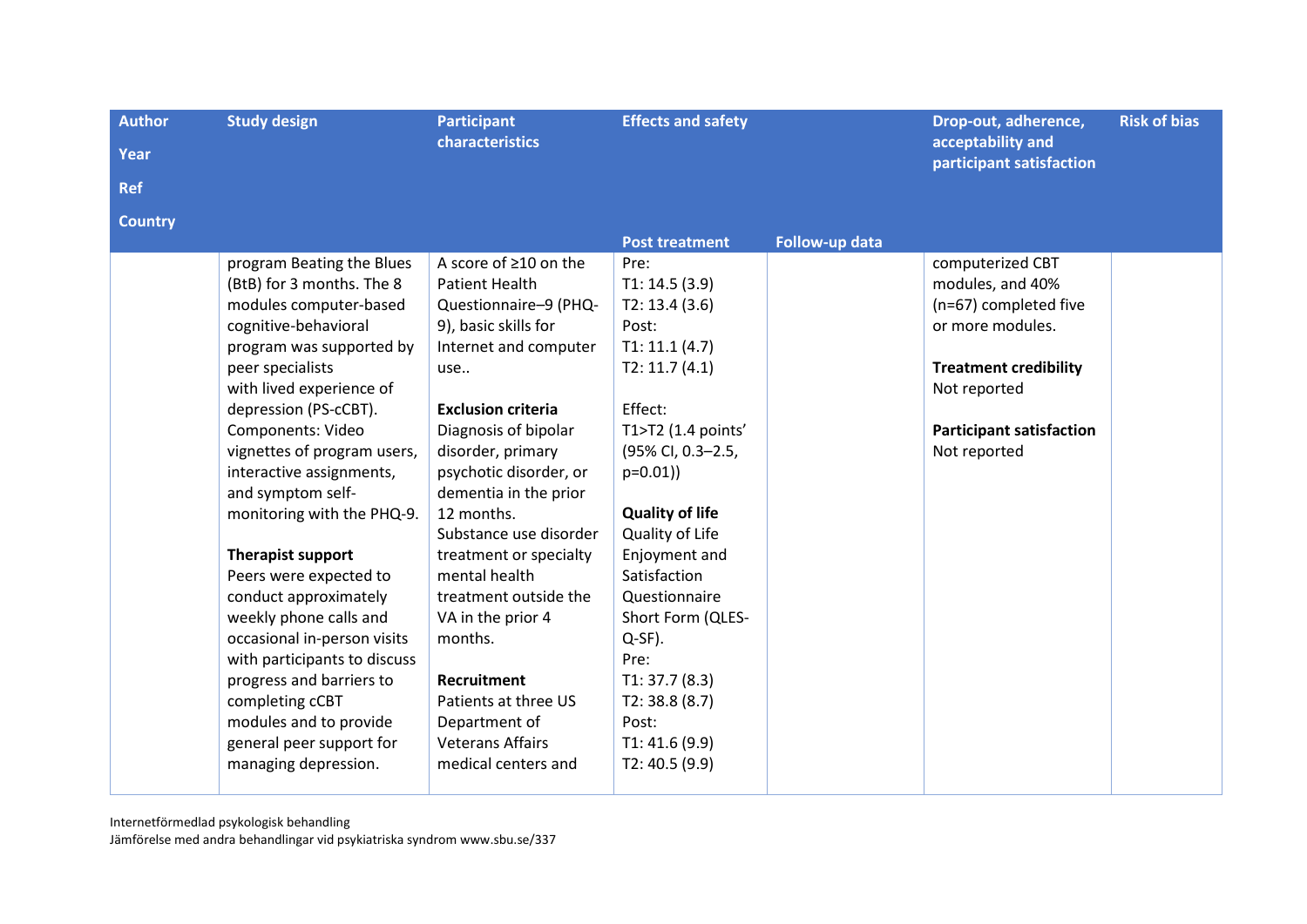| <b>Author</b>  | <b>Study design</b>                                      | <b>Participant</b>            | <b>Effects and safety</b> |                | Drop-out, adherence,                          | <b>Risk of bias</b> |
|----------------|----------------------------------------------------------|-------------------------------|---------------------------|----------------|-----------------------------------------------|---------------------|
| <b>Year</b>    |                                                          | characteristics               |                           |                | acceptability and<br>participant satisfaction |                     |
| <b>Ref</b>     |                                                          |                               |                           |                |                                               |                     |
| <b>Country</b> |                                                          |                               |                           |                |                                               |                     |
|                |                                                          |                               | <b>Post treatment</b>     | Follow-up data |                                               |                     |
|                | Participants completed a                                 | two associated                | Effect:                   |                |                                               |                     |
|                | mean ±SD of 3.2±2.8                                      | outpatient clinics.           | T1>T2 (2.6 points'        |                |                                               |                     |
|                | contacts with a peer                                     |                               | (95% CI, 0.5 to 4.8,      |                |                                               |                     |
|                | support specialist, including                            | <b>Characteristics</b>        | $p=0.02)$                 |                |                                               |                     |
|                | 83% by phone, 14% in-                                    | Women:                        |                           |                |                                               |                     |
|                | person at a VA clinic site,                              | T1:18.0%                      | <b>Functional</b>         |                |                                               |                     |
|                | and 3% in the community                                  | T2:22.0%                      | impairment                |                |                                               |                     |
|                | or an undetermined                                       |                               | Not reported              |                |                                               |                     |
|                | location.                                                | Age, mean:                    |                           |                |                                               |                     |
|                |                                                          | T1:51.7                       | <b>Negative effects</b>   |                |                                               |                     |
|                | <b>Control condition</b>                                 | T2:51.6                       | Not reported              |                |                                               |                     |
|                | Enhanced usual care (EUC)                                |                               |                           |                |                                               |                     |
|                | for                                                      | Highest education             |                           |                |                                               |                     |
|                | primary care patients                                    | college/university:<br>T1:38% |                           |                |                                               |                     |
|                | within the U.S. Department<br>of Veterans Affairs health | T2:38%                        |                           |                |                                               |                     |
|                | system. Participants                                     |                               |                           |                |                                               |                     |
|                | received The                                             | On medication:                |                           |                |                                               |                     |
|                | Depression Helpbook, a                                   | T1:76%                        |                           |                |                                               |                     |
|                | self-help depression                                     | T2:70%                        |                           |                |                                               |                     |
|                | workbook, in                                             |                               |                           |                |                                               |                     |
|                | addition to their usual care                             |                               |                           |                |                                               |                     |
|                |                                                          |                               |                           |                |                                               |                     |
|                | <b>Outcomes</b>                                          |                               |                           |                |                                               |                     |
|                | Primary: Quick Inventory of                              |                               |                           |                |                                               |                     |
|                | Depression                                               |                               |                           |                |                                               |                     |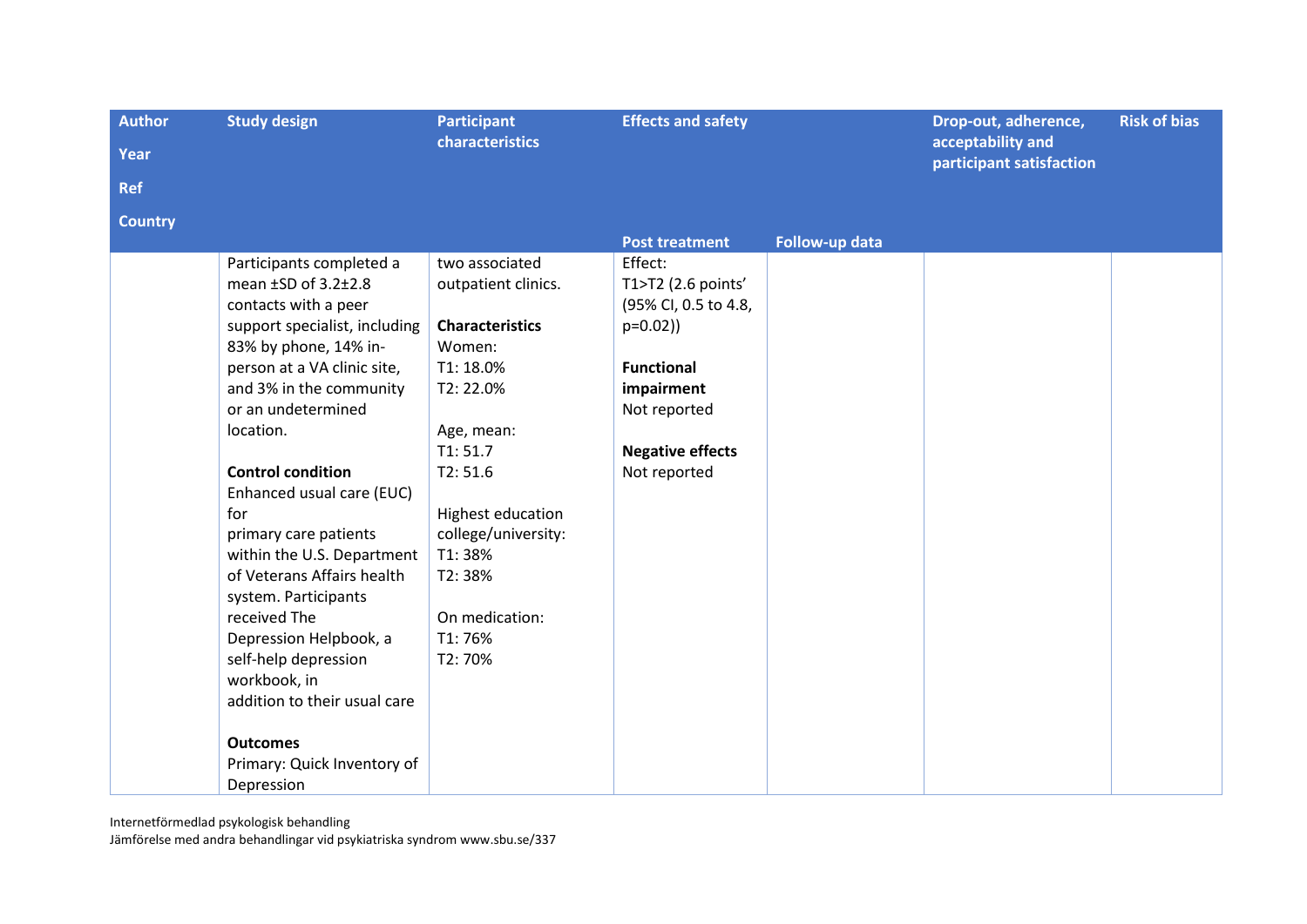| <b>Author</b>                                   | <b>Study design</b>                                                                                                                                                                                                                                                                                                                                                                                                            | <b>Participant</b>                                                                                                                 | <b>Effects and safety</b>                                                                                                                                |                                                                                                     | Drop-out, adherence,                                                                 | <b>Risk of bias</b> |
|-------------------------------------------------|--------------------------------------------------------------------------------------------------------------------------------------------------------------------------------------------------------------------------------------------------------------------------------------------------------------------------------------------------------------------------------------------------------------------------------|------------------------------------------------------------------------------------------------------------------------------------|----------------------------------------------------------------------------------------------------------------------------------------------------------|-----------------------------------------------------------------------------------------------------|--------------------------------------------------------------------------------------|---------------------|
| Year                                            |                                                                                                                                                                                                                                                                                                                                                                                                                                | characteristics                                                                                                                    |                                                                                                                                                          |                                                                                                     | acceptability and<br>participant satisfaction                                        |                     |
| <b>Ref</b>                                      |                                                                                                                                                                                                                                                                                                                                                                                                                                |                                                                                                                                    |                                                                                                                                                          |                                                                                                     |                                                                                      |                     |
| <b>Country</b>                                  |                                                                                                                                                                                                                                                                                                                                                                                                                                |                                                                                                                                    |                                                                                                                                                          |                                                                                                     |                                                                                      |                     |
|                                                 | Symptomatology-Self-<br>Report (QIDS-SR),<br>Secondary: Mental Health<br><b>Component Subscale</b><br>(MCS), Ouality of life<br>Enjoyment and satisfaction<br>Questionnaire Short Form<br>(Q-LES-Q), Recovery<br><b>Assessment Scale Short</b><br>Form (RAS-SF)<br>Secondary: Cognitive<br><b>Behavioral Therapy Skills</b><br>Questionnarie (CBTSQ),<br><b>General Anxiety Disorder</b><br>(GAD-7), State Hope Scale<br>(SHS) |                                                                                                                                    | <b>Post treatment</b>                                                                                                                                    | Follow-up data                                                                                      |                                                                                      |                     |
| Proudfoot et<br>al<br>2003<br>$[25]$<br>England | <b>Design</b><br>2 parallel groups, 2 active<br>treatment arms<br>Intervention<br>Interactive multimedia<br>program of cognitive-<br>behavioural techniques,<br>Beating the Blues (BtB) and                                                                                                                                                                                                                                    | Randomized<br>Total n=167<br>T1:89<br>T2:78<br><b>Diagnosis</b><br>Depression, mixed<br>anxiety/depression, or<br>anxiety disorder | Core symptoms<br>BDI-II, BAI, ITT,<br>Superiority<br>analysis, linear<br>mixed effects.<br>BDI (mean(SD))<br>Pre:<br>T1:25.38(11.05)<br>T2: 24.08 (9.78) | 6-mo<br>BDI (mean (SD))<br>T1:9.61 (10.06)<br>T2:16.07 (13.06)<br>BAi (mean (SD))<br>T1:8.73 (7.66) | <b>Missing data</b><br>Post:<br>T1: 44 %<br>T2:35 %<br>6 months:<br>T1:46%<br>T2:45% | High                |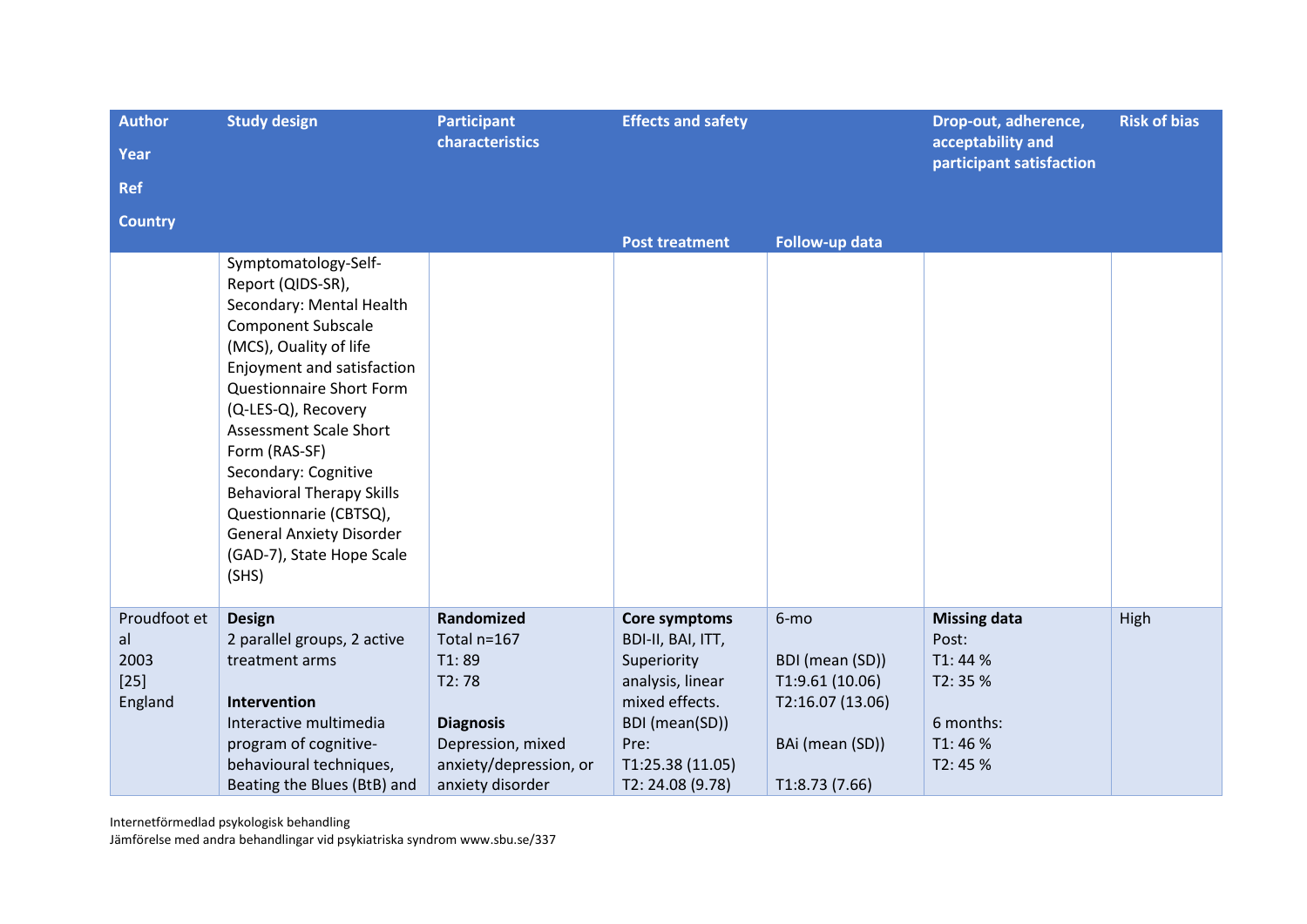| <b>Author</b><br><b>Year</b> | <b>Study design</b>                                                                                                                                                                                                                                                                             | <b>Participant</b><br>characteristics                                                                                                                                                                                                                                                                          | <b>Effects and safety</b>                                                                                                                                                                                        |                                                                                                                                   | Drop-out, adherence,<br>acceptability and                                                                                           | <b>Risk of bias</b> |
|------------------------------|-------------------------------------------------------------------------------------------------------------------------------------------------------------------------------------------------------------------------------------------------------------------------------------------------|----------------------------------------------------------------------------------------------------------------------------------------------------------------------------------------------------------------------------------------------------------------------------------------------------------------|------------------------------------------------------------------------------------------------------------------------------------------------------------------------------------------------------------------|-----------------------------------------------------------------------------------------------------------------------------------|-------------------------------------------------------------------------------------------------------------------------------------|---------------------|
|                              |                                                                                                                                                                                                                                                                                                 |                                                                                                                                                                                                                                                                                                                |                                                                                                                                                                                                                  |                                                                                                                                   | participant satisfaction                                                                                                            |                     |
| <b>Ref</b>                   |                                                                                                                                                                                                                                                                                                 |                                                                                                                                                                                                                                                                                                                |                                                                                                                                                                                                                  |                                                                                                                                   |                                                                                                                                     |                     |
| <b>Country</b>               |                                                                                                                                                                                                                                                                                                 |                                                                                                                                                                                                                                                                                                                |                                                                                                                                                                                                                  |                                                                                                                                   |                                                                                                                                     |                     |
|                              | Pharmacotherapy.<br>Components: A 15-min<br>introductory video<br>followed by eight 50<br>minutes therapy sessions,<br>once weekly.<br><b>Therapist support</b><br>Nurses spend about 5<br>minutes with each BtB<br>patient at the start or end<br>of each session.<br><b>Control condition</b> | (including phobias or<br>panic), ICD-10<br>diagnosis.<br><b>Inclusion criteria</b><br>Patients aged 18 to 75<br>years; suffering<br>from depression, mixed<br>anxiety/depression, or<br>anxiety disorder<br>(including phobias or<br>panic); not currently<br>receiving any form of<br>psychological treatment | <b>Post treatment</b><br>Post:<br>T1: 12.04 (10.45)<br>T2: 18.36 (12.65)<br>Effect<br>T1 > T2<br>BAi (mean (SD))<br>Pre:<br>T1:18.33(9.61)<br>T2: 19.39 (9.72)<br>Post:<br>T1: 10.19 (8.92)<br>T2: 14.82 (11.57) | Follow-up data<br>T2:11.32 (9.61)<br>WSA (mean (SD))<br>T1:9.11 (8.97)<br>T2:12.10(10.11)<br>Effect (BDI, BAI,<br>WSA)<br>T1 > T2 | <b>Adherence</b><br>Not reported<br><b>Treatment credibility</b><br>Not reported<br><b>Participant satisfaction</b><br>Not reported |                     |
|                              | TAU. Components:<br>medication, discussion of<br>problems with the GP,<br>provision of practical/social<br>help, referral to mental<br>health professionals or<br>physical investigation.<br><b>Outcomes</b><br>Primary: BDI-II, BAI, Work<br>and Social Adjustment<br>Scale (WSA)              | or counselling; and<br>who scored ≥4 on the<br><b>General Health</b><br>Questionnaire-12<br>$(GHQ-12)$ and $\geq$ 12 on<br>the Clinical Interview<br>Schedule-Revised,<br>(PROQSY).<br><b>Exclusion criteria</b><br>Active suicidal ideas,<br>psychotic disorder,                                              | Effect<br>T1 > T2<br><b>Categorical data</b><br>Not reported<br><b>Quality of life</b><br>Not reported<br><b>Functional</b><br>impairment                                                                        |                                                                                                                                   |                                                                                                                                     |                     |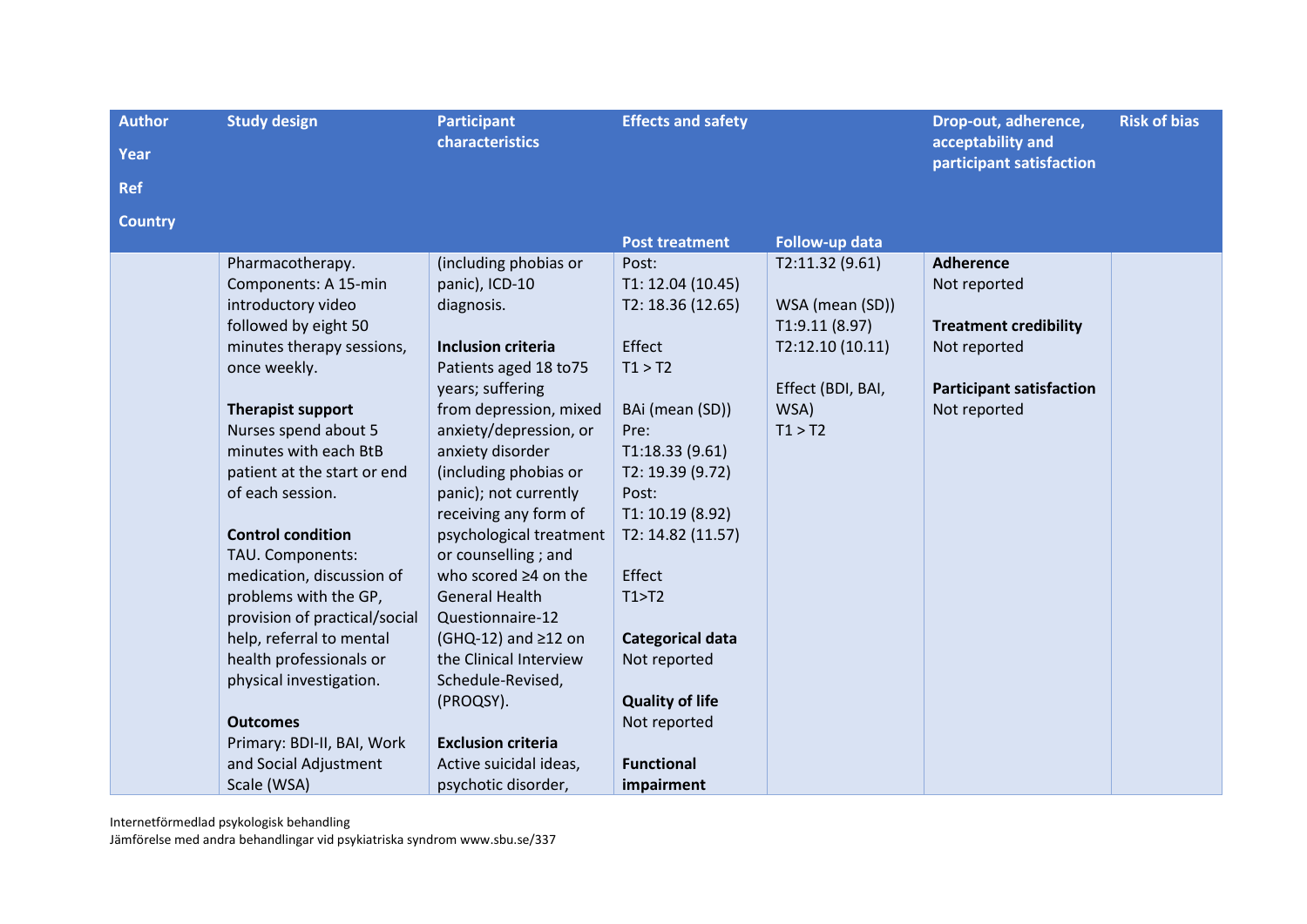| <b>Author</b>  | <b>Study design</b> | <b>Participant</b>         | <b>Effects and safety</b> |                | Drop-out, adherence,                          | <b>Risk of bias</b> |
|----------------|---------------------|----------------------------|---------------------------|----------------|-----------------------------------------------|---------------------|
| <b>Year</b>    |                     | characteristics            |                           |                | acceptability and<br>participant satisfaction |                     |
| <b>Ref</b>     |                     |                            |                           |                |                                               |                     |
| <b>Country</b> |                     |                            |                           |                |                                               |                     |
|                |                     |                            | <b>Post treatment</b>     | Follow-up data |                                               |                     |
|                |                     | organic mental disorder    | Work and Social           |                |                                               |                     |
|                |                     | or alcohol and/or drug     | Adjustment Scale          |                |                                               |                     |
|                |                     | dependence, had been       |                           |                |                                               |                     |
|                |                     | taking medication for      | WSA (mean (SD))           |                |                                               |                     |
|                |                     | anxiety                    | Pre:                      |                |                                               |                     |
|                |                     | and/or depression          | T1: 19.89 (9.29)          |                |                                               |                     |
|                |                     | continuously for $\geq 6$  | T2: 18.46 (8.25)          |                |                                               |                     |
|                |                     | months immediately         | Post:                     |                |                                               |                     |
|                |                     | prior to entry, were       | T1: 12.21 (8.00)          |                |                                               |                     |
|                |                     | unable to read or write,   | T2: 14.82 (9.54)          |                |                                               |                     |
|                |                     | or were unable to          |                           |                |                                               |                     |
|                |                     | attend eight sessions at   | Effect                    |                |                                               |                     |
|                |                     | the surgery.               | T1 > T2                   |                |                                               |                     |
|                |                     | <b>Recruitment/setting</b> |                           |                |                                               |                     |
|                |                     | Patients in primary        |                           |                |                                               |                     |
|                |                     | care.                      | <b>Negative effects</b>   |                |                                               |                     |
|                |                     |                            | Not reported              |                |                                               |                     |
|                |                     | <b>Characteristics</b>     |                           |                |                                               |                     |
|                |                     | Women:                     |                           |                |                                               |                     |
|                |                     | T1:66.0%                   |                           |                |                                               |                     |
|                |                     | T2:57.0%                   |                           |                |                                               |                     |
|                |                     |                            |                           |                |                                               |                     |
|                |                     | Age, mean:                 |                           |                |                                               |                     |
|                |                     | T1:43.7                    |                           |                |                                               |                     |
|                |                     | T2:45.7                    |                           |                |                                               |                     |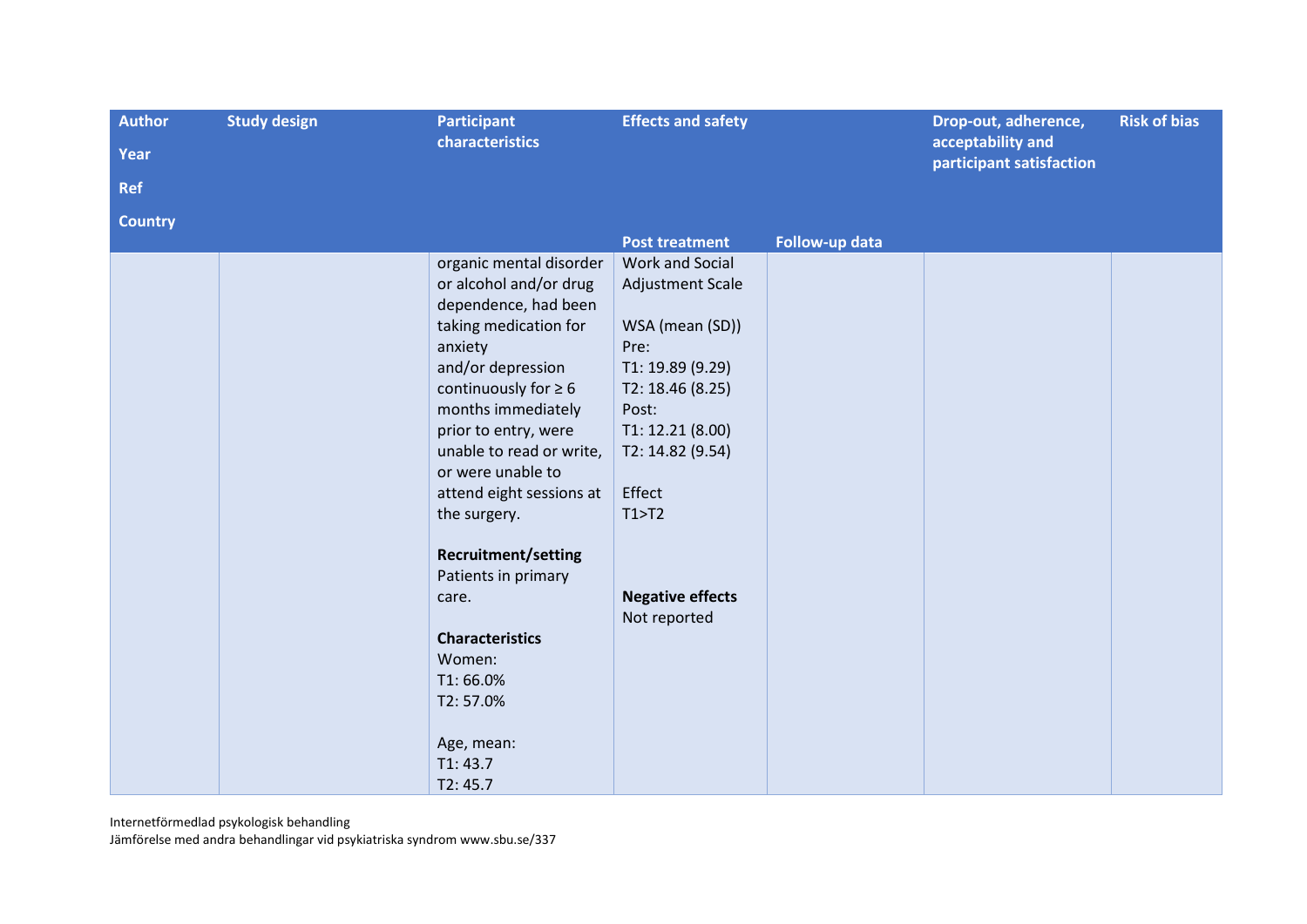| <b>Author</b><br>Year<br><b>Ref</b>             | <b>Study design</b>                                                                                                                                                                                                                                                                                                        | <b>Participant</b><br>characteristics                                                                                                                                                                                                                                     | <b>Effects and safety</b>                                                                                                                                                                                                |                | Drop-out, adherence,<br>acceptability and<br>participant satisfaction                                                                                                                                                          | <b>Risk of bias</b> |
|-------------------------------------------------|----------------------------------------------------------------------------------------------------------------------------------------------------------------------------------------------------------------------------------------------------------------------------------------------------------------------------|---------------------------------------------------------------------------------------------------------------------------------------------------------------------------------------------------------------------------------------------------------------------------|--------------------------------------------------------------------------------------------------------------------------------------------------------------------------------------------------------------------------|----------------|--------------------------------------------------------------------------------------------------------------------------------------------------------------------------------------------------------------------------------|---------------------|
| <b>Country</b>                                  |                                                                                                                                                                                                                                                                                                                            |                                                                                                                                                                                                                                                                           | <b>Post treatment</b>                                                                                                                                                                                                    | Follow-up data |                                                                                                                                                                                                                                |                     |
|                                                 |                                                                                                                                                                                                                                                                                                                            | <b>Highest education</b><br>college/university:<br>T1:54%<br>T2:43%<br>On medication:<br>T1:43%<br>T2:36%                                                                                                                                                                 |                                                                                                                                                                                                                          |                |                                                                                                                                                                                                                                |                     |
| Raevuori et<br>al.<br>2021<br>$[26]$<br>Finland | <b>Design</b><br>T1: Internet-based<br>treatment plus TAU<br>T <sub>2</sub> : TAU<br>Intervention<br>* 8 sequentially delivered<br>modules of mindfulness<br>based stress reduction, CBT<br>and activation<br>*each module includes<br>text, videos, audio-guided<br>mindfulness, and<br>infographics<br>Therapist support | <b>Recruitment setting</b><br>University students<br>seeking care at a<br>university health care<br>facility in Finland (11<br>cities in Finland)<br>Randomized<br>$n = 124$<br>T1:63<br>T2:61<br><b>Diagnosis</b><br>ICD-10 diagnosis of<br>major depressive<br>disorder | Core symptoms<br>Maximum<br>likelihood<br>estimations using<br>contrasts in a<br>repeated measures<br>model<br>PHQ-9<br>T1 (icbt)<br>Pre: 12.44 (0.58)<br>Post (8wks): 9.89<br>(.65)<br>Follow-up<br>(32wks): 8.09 (.67) | 32 wks         | <b>Missing data</b><br>8 wks<br>T1:31%<br>T2:21%<br>Followup (32 wks)<br>TI: 35%<br>T2:30%<br><b>Adherence</b><br>Average of 8.9 min/day<br>of practice during<br>intrvention<br><b>Participant satisfaction</b><br>Not stated | Some<br>Concerns    |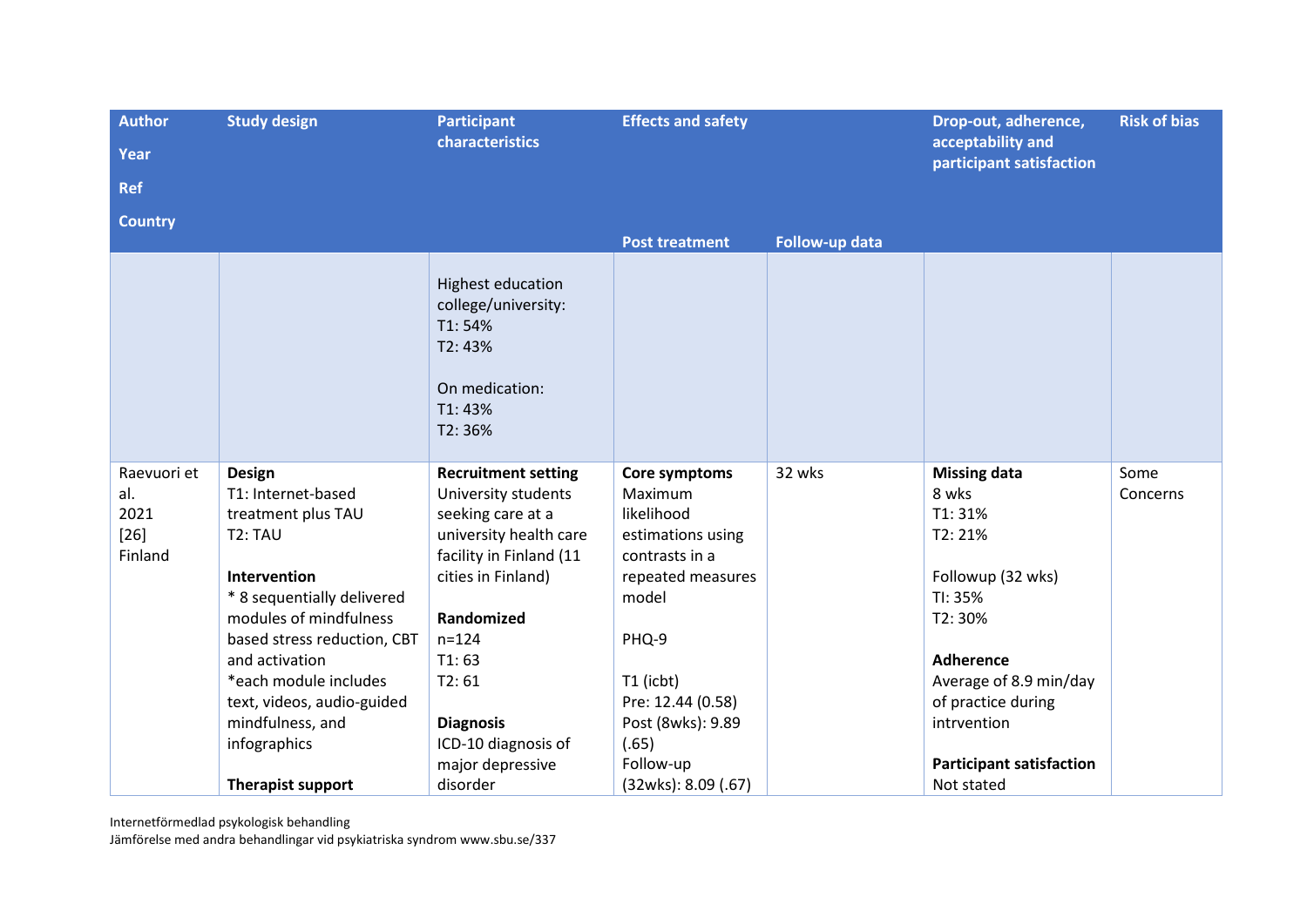| <b>Author</b>  | <b>Study design</b><br><b>Participant</b> |                           | <b>Effects and safety</b> |                | Drop-out, adherence,                          | <b>Risk of bias</b> |
|----------------|-------------------------------------------|---------------------------|---------------------------|----------------|-----------------------------------------------|---------------------|
| Year           |                                           | characteristics           |                           |                | acceptability and<br>participant satisfaction |                     |
| <b>Ref</b>     |                                           |                           |                           |                |                                               |                     |
| <b>Country</b> |                                           |                           |                           |                |                                               |                     |
|                |                                           |                           | <b>Post treatment</b>     | Follow-up data |                                               |                     |
|                | One-to-one therapist                      |                           |                           |                |                                               |                     |
|                | support via chat or phone-                | <b>Inclusion criteria</b> | T <sub>2</sub> TAU        |                |                                               |                     |
|                | calls                                     | aged 18-45 years          | Pre: 11.56 (0.59)         |                |                                               |                     |
|                |                                           | have a smartphone         | Post (8wks): 8.57         |                |                                               |                     |
|                | <b>Control condition</b>                  | ICD-10 diagnosis of       | (.64)                     |                |                                               |                     |
|                | TAU.Pragmatic treatment                   | depression                | Follow-up (32wks):        |                |                                               |                     |
|                | of depression which could                 |                           | 8.62(.66)                 |                |                                               |                     |
|                | include pharmacotherapy                   | <b>Exclusion criteria</b> |                           |                |                                               |                     |
|                | and healthcare visits.                    | Ongoing psychotherapy     | 8wks: T1NST2              |                |                                               |                     |
|                |                                           | Substance abuse           |                           |                |                                               |                     |
|                | <b>Outcomes</b>                           | Severe suicidal ideation  |                           |                |                                               |                     |
|                | PHQ-9                                     | Previous suicide          | Categorical data          |                |                                               |                     |
|                |                                           | attempts                  | At follow-up              |                |                                               |                     |
|                | Quality of Life                           | Co-morbid severe          | >=5 point                 |                |                                               |                     |
|                | EUROHIS-QOL 8 (shortened                  | psychiatric diagnosis     | improvement PHQ           |                |                                               |                     |
|                | version of WHOQOL-BREF)                   |                           | Ti: 39.7%                 |                |                                               |                     |
|                |                                           |                           | T2:26.2%                  |                |                                               |                     |
|                | Function                                  | Recruitment               | OR=1.85, CI=.86,          |                |                                               |                     |
|                | None                                      | University students at    | $3.96, p=.11$             |                |                                               |                     |
|                |                                           | student health centres.   |                           |                |                                               |                     |
|                |                                           | <b>Characteristics</b>    | <b>Safety</b>             |                |                                               |                     |
|                |                                           | Age                       | Not reported              |                |                                               |                     |
|                |                                           | T1: 24.5                  |                           |                |                                               |                     |
|                |                                           | T2: 25.8                  |                           |                |                                               |                     |
|                |                                           |                           |                           |                |                                               |                     |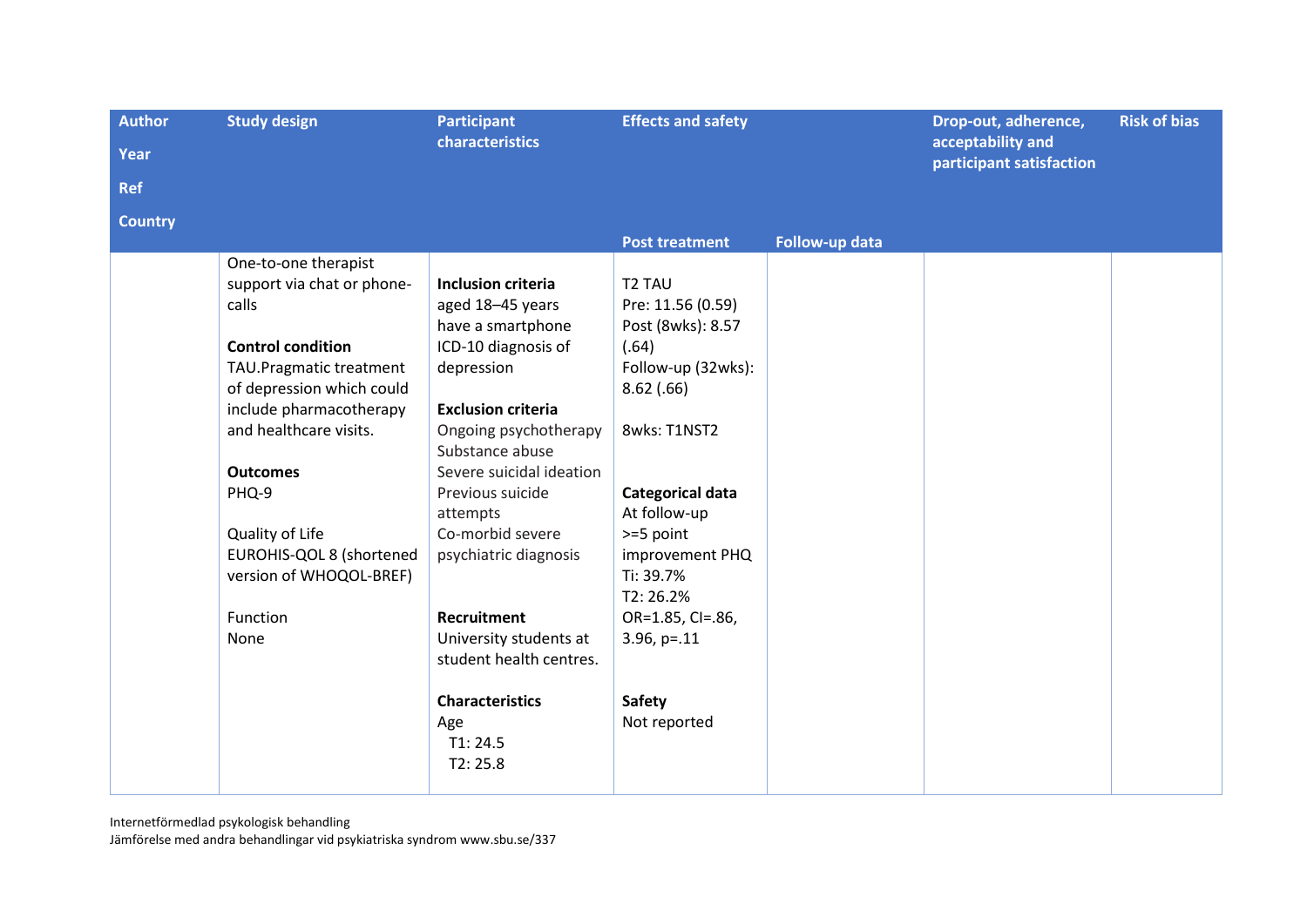| <b>Author</b><br>Year<br><b>Ref</b>     | <b>Study design</b>                                                                                                                                                                                                                                              | <b>Participant</b><br>characteristics                                                                                                                                                                | <b>Effects and safety</b>                                                                                                                                                                            |                | Drop-out, adherence,<br>acceptability and<br>participant satisfaction                                                                                     | <b>Risk of bias</b> |
|-----------------------------------------|------------------------------------------------------------------------------------------------------------------------------------------------------------------------------------------------------------------------------------------------------------------|------------------------------------------------------------------------------------------------------------------------------------------------------------------------------------------------------|------------------------------------------------------------------------------------------------------------------------------------------------------------------------------------------------------|----------------|-----------------------------------------------------------------------------------------------------------------------------------------------------------|---------------------|
| <b>Country</b>                          |                                                                                                                                                                                                                                                                  |                                                                                                                                                                                                      | <b>Post treatment</b>                                                                                                                                                                                | Follow-up data |                                                                                                                                                           |                     |
|                                         |                                                                                                                                                                                                                                                                  | Females<br>T1: 77%<br>T2:67%<br><b>Employed fulltime</b><br>Not stated<br>Sick leave at intake<br>Not stated<br>Using antidepressants<br>T1:57%<br>T2:56%                                            |                                                                                                                                                                                                      |                |                                                                                                                                                           |                     |
| Ritvo et al<br>2021<br>$[27]$<br>Canada | <b>Design</b><br>T1: Internet-based<br>treatment & TAU<br>T2: TAU<br>Intervention<br>*on-line program, 24<br>topics, including videos,<br>workbook<br>*TAU, 1 visit per month,<br>pharmacotherapy focused<br><b>Therapist support</b><br>1 hr per week, 24 weeks | <b>Recruitment setting</b><br>Waiting-list at Center<br>for Addiction and<br><b>Mental Health</b><br>Randomized<br>$n=45$<br>T1:22<br>T2:23<br><b>Diagnosis</b><br>MINI-major depressive<br>disorder | Core symptoms<br>Two-level linear<br>model, intention to<br>treat<br><b>BDI-II</b><br>T1 (icbt)<br>Intake: 30.14 (8.4))<br>Post: 13.6 (9.7)<br>$T2$ (tau)<br>Intake: 27.0 (7.9)<br>Post: 19.8 (16.6) | none           | <b>Missing data</b><br>At end of intervetnion<br>T1: 11%<br>T2:39%<br><b>Adherence</b><br>Not reported<br><b>Participant satisfaction</b><br>Not reported | Some<br>Concerns    |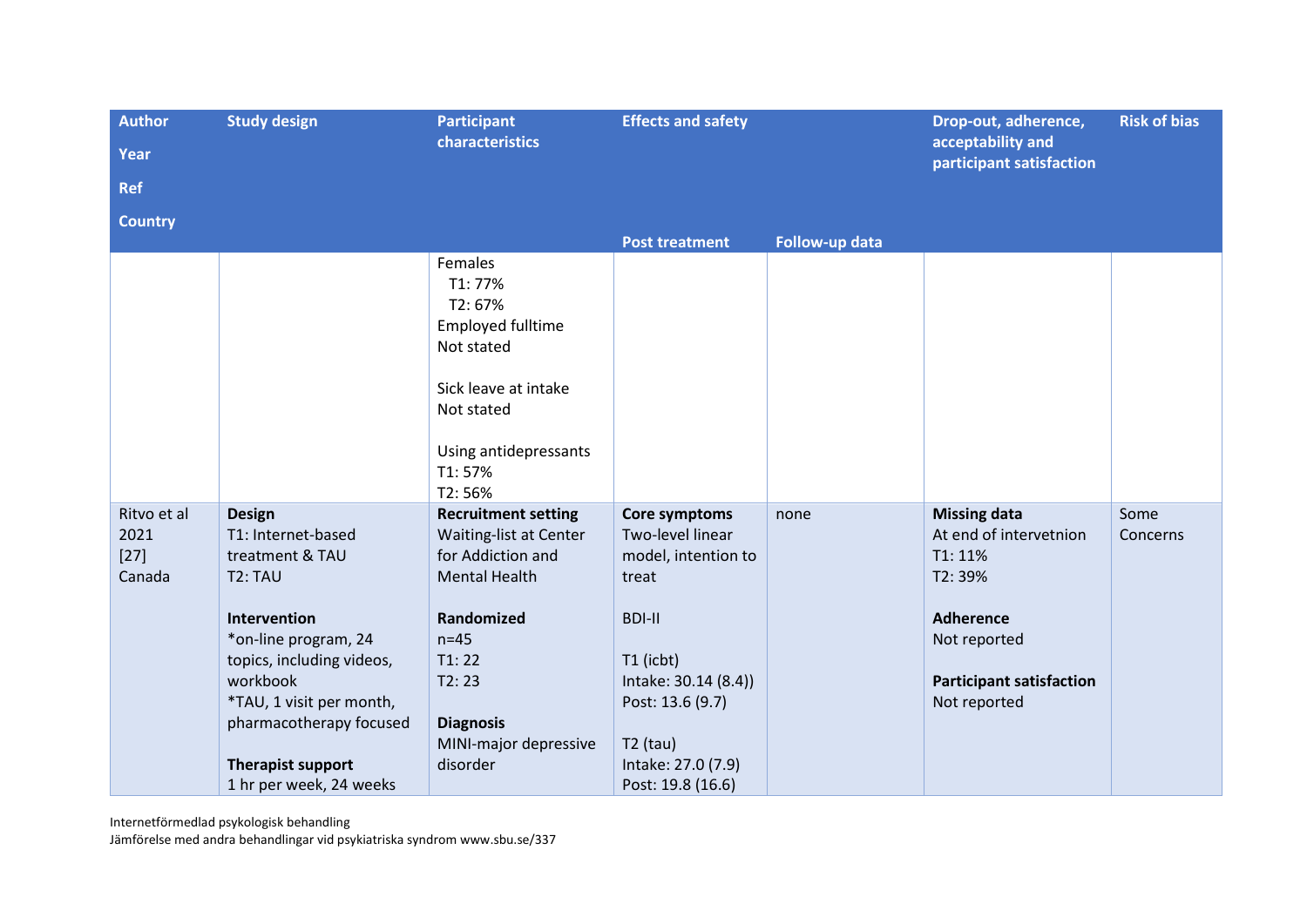| <b>Author</b>  | <b>Study design</b><br><b>Participant</b> |                           | <b>Effects and safety</b> |                | Drop-out, adherence,                          | <b>Risk of bias</b> |
|----------------|-------------------------------------------|---------------------------|---------------------------|----------------|-----------------------------------------------|---------------------|
| Year           |                                           | characteristics           |                           |                | acceptability and<br>participant satisfaction |                     |
| Ref            |                                           |                           |                           |                |                                               |                     |
| <b>Country</b> |                                           |                           |                           |                |                                               |                     |
|                |                                           |                           | <b>Post treatment</b>     | Follow-up data |                                               |                     |
|                |                                           | <b>Inclusion criteria</b> |                           |                |                                               |                     |
|                | <b>Control condition</b>                  | aged 18-30 years          | T1 > T2                   |                |                                               |                     |
|                | TAU, 1 visit per month,                   | English language          |                           |                |                                               |                     |
|                | pharmacotherapy focused                   | BDI-II above 13,          |                           |                |                                               |                     |
|                |                                           | MINI, diagnosis of        |                           |                |                                               |                     |
|                | <b>Outcomes</b><br><b>BDI-II</b>          | depression                | <b>Safety</b>             |                |                                               |                     |
|                | <b>Hamilton Depression</b>                | <b>Exclusion criteria</b> | Not reported              |                |                                               |                     |
|                | <b>Rating Scale</b>                       | Receiving                 |                           |                |                                               |                     |
|                |                                           | psychotherapy             |                           |                |                                               |                     |
|                |                                           | Substance abuse           |                           |                |                                               |                     |
|                | Quality of Life                           | Suicidal ideation         |                           |                |                                               |                     |
|                | none                                      | Comorbid borderline,      |                           |                |                                               |                     |
|                |                                           | bipolar, schizophrenia    |                           |                |                                               |                     |
|                | Function                                  | or obsessive-             |                           |                |                                               |                     |
|                |                                           | compulsive disorder       |                           |                |                                               |                     |
|                |                                           |                           |                           |                |                                               |                     |
|                |                                           |                           |                           |                |                                               |                     |
|                |                                           | <b>Recruitment</b>        |                           |                |                                               |                     |
|                |                                           | Patients on waiting list  |                           |                |                                               |                     |
|                |                                           | at the centre             |                           |                |                                               |                     |
|                |                                           | <b>Characteristics</b>    |                           |                |                                               |                     |
|                |                                           | Age                       |                           |                |                                               |                     |
|                |                                           | T1:25                     |                           |                |                                               |                     |
|                |                                           | T2:24                     |                           |                |                                               |                     |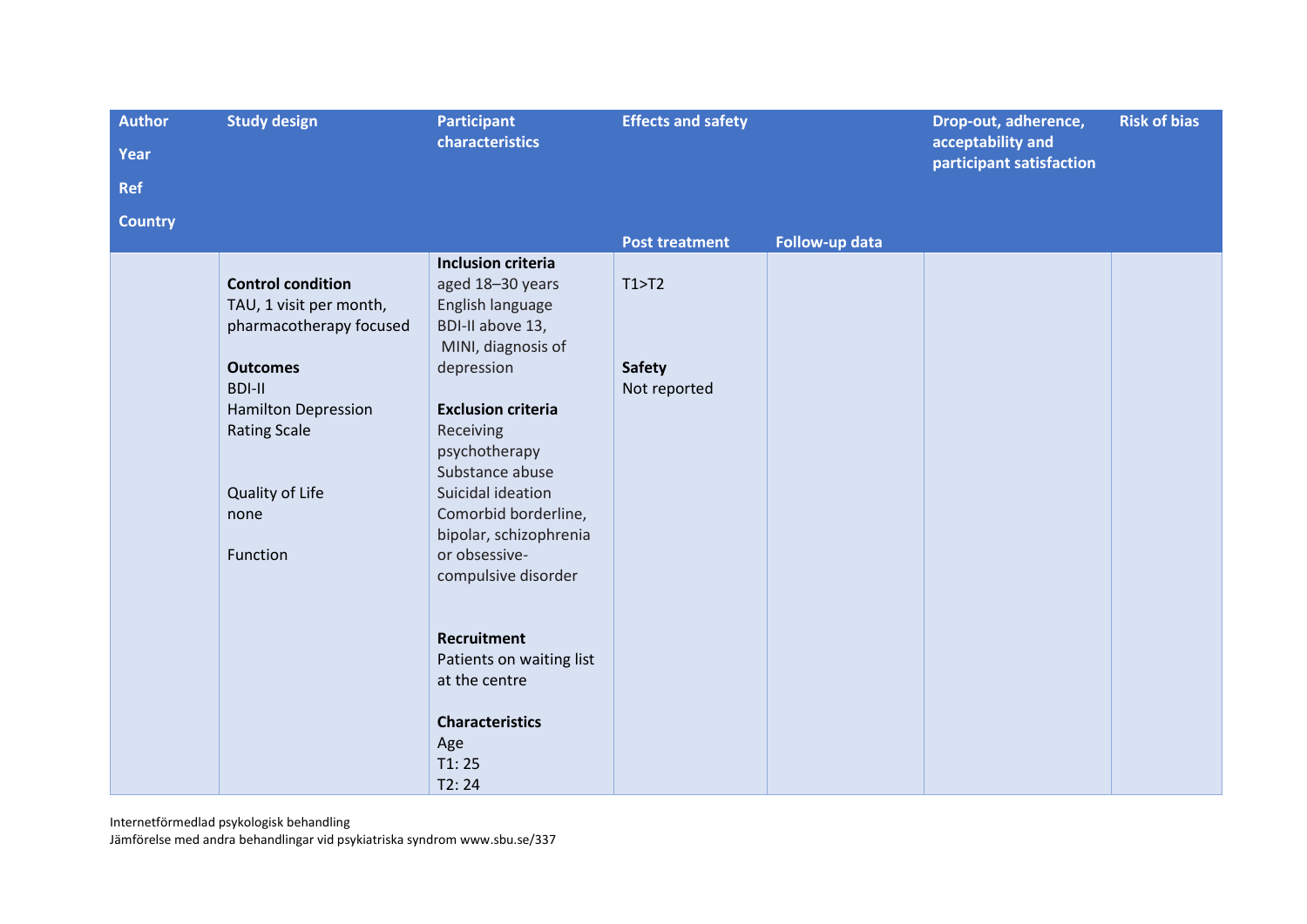| <b>Author</b>  | <b>Study design</b>         | <b>Participant</b>                                                                                                                                                                                          | <b>Effects and safety</b>       |                               |                                               | <b>Risk of bias</b> |
|----------------|-----------------------------|-------------------------------------------------------------------------------------------------------------------------------------------------------------------------------------------------------------|---------------------------------|-------------------------------|-----------------------------------------------|---------------------|
| <b>Year</b>    | characteristics             |                                                                                                                                                                                                             |                                 |                               | acceptability and<br>participant satisfaction |                     |
| <b>Ref</b>     |                             |                                                                                                                                                                                                             |                                 |                               |                                               |                     |
| <b>Country</b> |                             |                                                                                                                                                                                                             |                                 |                               |                                               |                     |
|                |                             |                                                                                                                                                                                                             | <b>Post treatment</b>           | Follow-up data                |                                               |                     |
|                |                             | Females<br>T1:54%<br>T2:70%<br><b>Employed fulltime</b><br>T1:55%<br>T2:65%<br>Sick leave at intake<br>T1: not stated<br>T2: not stated<br>Previous medication<br>treatment failures<br>T1:1.09<br>T2: 1.21 |                                 |                               |                                               |                     |
| Rollman        | <b>Design</b>               | Randomized                                                                                                                                                                                                  | Core symptoms                   | 9 mo                          | <b>Adherence</b>                              | Some                |
| 2018           | RCT, three parallel groups  | Total n=704                                                                                                                                                                                                 | Tx vs. TAU, MD=                 |                               | Logged in: 87%                                | concerns            |
| $[28]$         | Intervention                | Tx1: 301<br>Tx2: 302                                                                                                                                                                                        | $-2.43$ ( $-4.16$ to<br>$-0.69$ | No significant<br>differences | Completed all 8<br>sessions: 37%              |                     |
|                | Tx1 (Beating the blues):    | C: 101                                                                                                                                                                                                      |                                 |                               | Mean completed of 8                           |                     |
|                | Care manager guided CCBT    |                                                                                                                                                                                                             | Categorical data                |                               | sessions (SD): 5.4 (2.8)                      |                     |
|                | (10-minute introductory     | <b>Diagnosis</b>                                                                                                                                                                                            | Not reported                    |                               |                                               |                     |
|                | video followed by eight 50- | <b>Primary CareEvaluation</b>                                                                                                                                                                               | QoL                             |                               | <b>Participant satisfaction</b>               |                     |
|                | minute interactive sessions | of Mental Disorders to                                                                                                                                                                                      |                                 |                               | Not reported                                  |                     |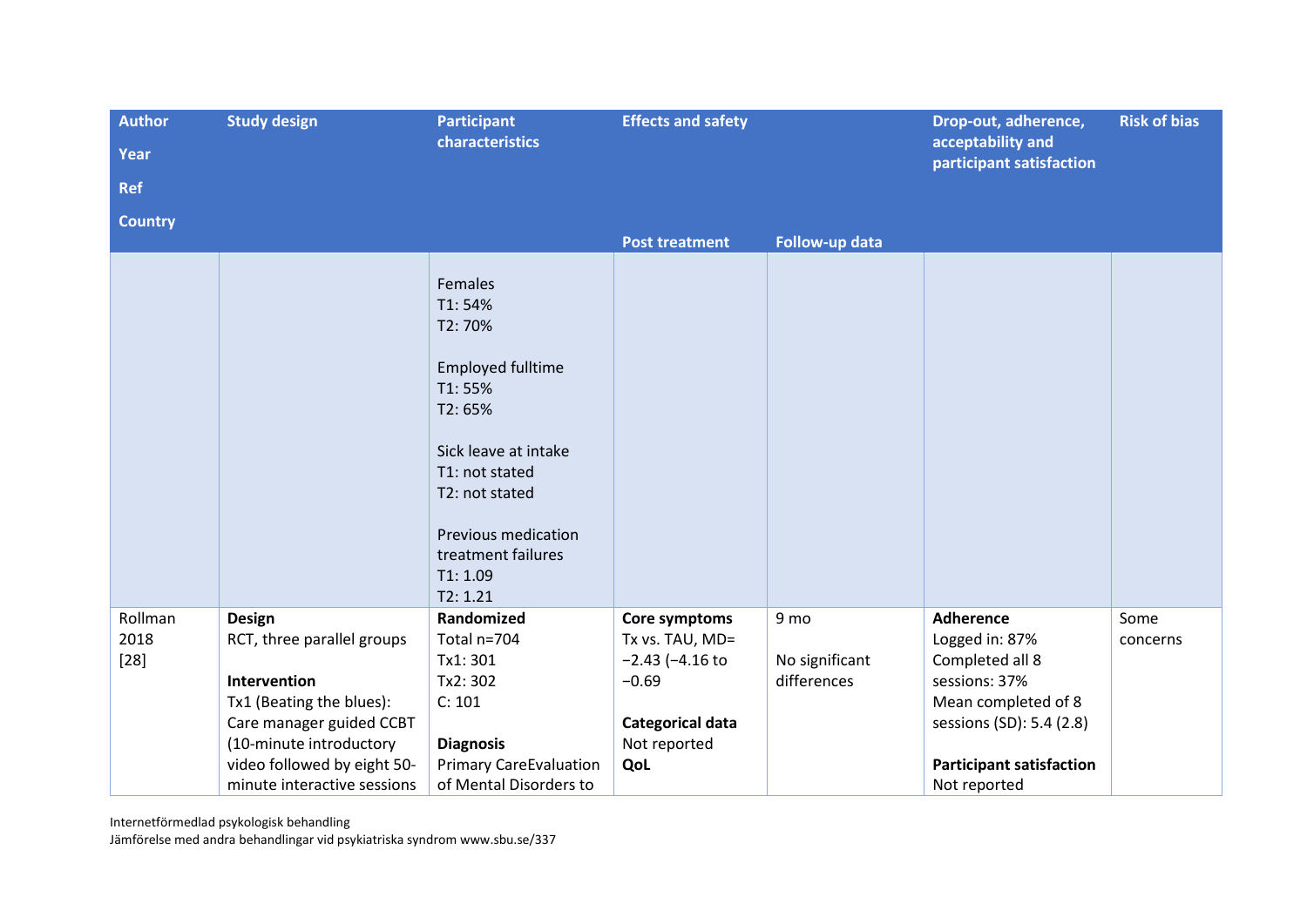| <b>Author</b>  | <b>Study design</b>                        | <b>Participant</b><br>characteristics         | <b>Effects and safety</b> |                | Drop-out, adherence,<br>acceptability and | <b>Risk of bias</b> |
|----------------|--------------------------------------------|-----------------------------------------------|---------------------------|----------------|-------------------------------------------|---------------------|
| Year           |                                            |                                               |                           |                | participant satisfaction                  |                     |
| <b>Ref</b>     |                                            |                                               |                           |                |                                           |                     |
| <b>Country</b> |                                            |                                               |                           |                |                                           |                     |
|                |                                            |                                               | <b>Post treatment</b>     | Follow-up data |                                           |                     |
|                | that care managers                         | provide an anxiety and                        | Tx vs. TAU, $MD = -$      |                |                                           |                     |
|                | encouraged patients to                     | mooddisorder                                  | $0.26$ (-2.11 to 1.58)    |                |                                           |                     |
|                | complete every 1 to 2                      | diagnosis. MDD: 85%                           |                           |                |                                           |                     |
|                | week).                                     |                                               | Service use               |                |                                           |                     |
|                | Tx2: As Tx1 + Internet                     | <b>Inclusion criteria</b>                     | Pharmacotherapy           |                |                                           |                     |
|                | support group (discussion                  | Internet and email                            | and care use at 6         |                |                                           |                     |
|                | boards created by the care                 | access; a score of 10 or                      | mo                        |                |                                           |                     |
|                | manager moderator and                      | greater on either GAD-7                       |                           |                |                                           |                     |
|                | study patients, the ISG                    | or PHQ-9                                      | <b>Safety</b>             |                |                                           |                     |
|                | curated links to                           |                                               | Monitoring, no            |                |                                           |                     |
|                | externalresources                          | <b>Exclusion criteria</b>                     | data                      |                |                                           |                     |
|                |                                            | Alcohol dependence;                           |                           |                |                                           |                     |
|                | <b>Therapist support</b>                   | active suicidality or<br>other serious mental |                           |                |                                           |                     |
|                | Care managers emailed<br>link, schedule an | illness                                       |                           |                |                                           |                     |
|                | introductory telephone call,               |                                               |                           |                |                                           |                     |
|                | monitor progress, sent                     | <b>Recruitment</b>                            |                           |                |                                           |                     |
|                | personalized feedback and                  | Patients from 26                              |                           |                |                                           |                     |
|                | encouragement via email,                   | primary care offices                          |                           |                |                                           |                     |
|                | and contacted patients via                 |                                               |                           |                |                                           |                     |
|                | telephone who either had                   | <b>Characteristics</b>                        |                           |                |                                           |                     |
|                | not improved or failed to                  | Women:                                        |                           |                |                                           |                     |
|                | log in regularly.                          | 80%                                           |                           |                |                                           |                     |
|                |                                            |                                               |                           |                |                                           |                     |
|                | <b>Control condition</b>                   | Age, mean (SD):                               |                           |                |                                           |                     |
|                |                                            | 42.7 (14.3)                                   |                           |                |                                           |                     |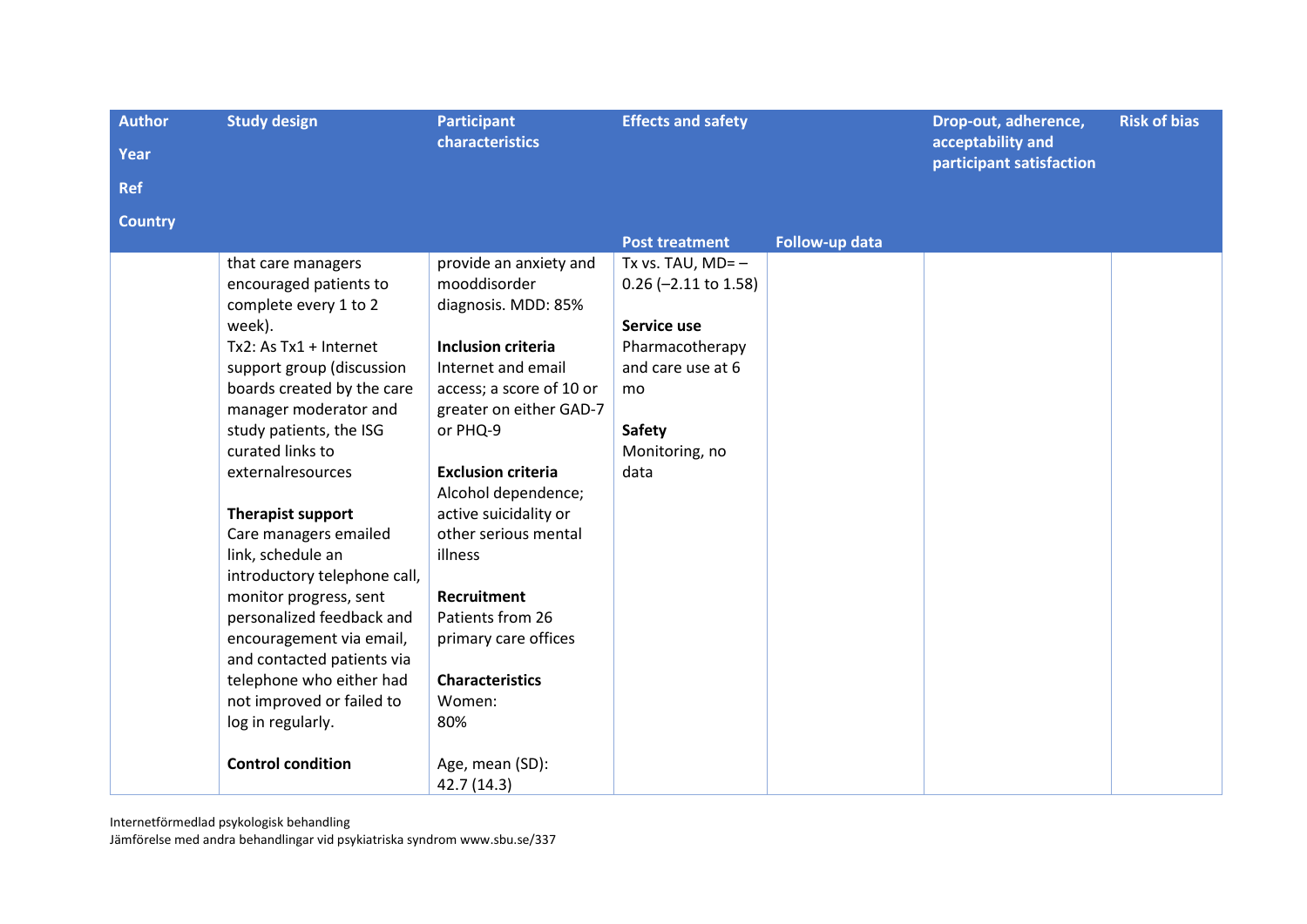| <b>Author</b>                  | <b>Study design</b>                                                                                                                                                                                                                                                           | <b>Participant</b>                                                                                                                                      | <b>Effects and safety</b>                                                                                                                                                     |                                                                                                                                                                             | Drop-out, adherence,                                                                                           | <b>Risk of bias</b> |
|--------------------------------|-------------------------------------------------------------------------------------------------------------------------------------------------------------------------------------------------------------------------------------------------------------------------------|---------------------------------------------------------------------------------------------------------------------------------------------------------|-------------------------------------------------------------------------------------------------------------------------------------------------------------------------------|-----------------------------------------------------------------------------------------------------------------------------------------------------------------------------|----------------------------------------------------------------------------------------------------------------|---------------------|
| Year                           | characteristics                                                                                                                                                                                                                                                               |                                                                                                                                                         |                                                                                                                                                                               |                                                                                                                                                                             | acceptability and<br>participant satisfaction                                                                  |                     |
| <b>Ref</b>                     |                                                                                                                                                                                                                                                                               |                                                                                                                                                         |                                                                                                                                                                               |                                                                                                                                                                             |                                                                                                                |                     |
| <b>Country</b>                 |                                                                                                                                                                                                                                                                               |                                                                                                                                                         |                                                                                                                                                                               |                                                                                                                                                                             |                                                                                                                |                     |
|                                |                                                                                                                                                                                                                                                                               |                                                                                                                                                         | <b>Post treatment</b>                                                                                                                                                         | Follow-up data                                                                                                                                                              |                                                                                                                |                     |
|                                | TAU under primary care<br>physician.<br>SSRI/SNRI use at baseline:<br>65.3%; PCP total contacts,<br>median (range): 3 (0-11);<br>mental health specialty<br>visit: 18%.<br><b>Outcomes</b><br>SF-12 (QoL)<br>PROMISE (depression and<br>anxiety)<br>Mental health service use | Highest education,<br>college/university:<br>47%<br>On medication:<br>Tx1: 66%<br>Tx2: 68%<br>C: 65%                                                    |                                                                                                                                                                               |                                                                                                                                                                             |                                                                                                                |                     |
| Spence et al<br>2011<br>$[29]$ | Design<br>Multi-site, 3 parallel<br>groups, 2 active<br>treatments, 1 waitlist.<br>Intervention<br>Internet-delivered CBT<br>(BRAVE for Teenagers-<br>ONLINE). 10 (child), 5<br>(parent) modules during 10<br>weeks. Components:<br>Targets four types of                     | Randomized<br>Total n=115<br>T1:44<br>T2:44<br>C: 27<br><b>Diagnosis</b><br>a primary diagnosis of<br>SAD, SoP, GAD, or SP<br><b>Inclusion criteria</b> | Core symptoms<br>CSR (ADIS-IV C & P<br>combined);<br>estimated marginal<br>means (SE)<br>T1: pre=5.91 (0.12);<br>post=3.85 (0.29)<br>T2: pre=6.30 (0.12);<br>post=4.08 (0.29) | Core symptoms<br>CSR (ADIS-IV C & P<br>combined), ITT,<br><b>LOCF</b><br>T1:6 mo: 2.60<br>(0.32); 12 mo: 1.97<br>(0.34)<br>T2: 6 mo.: 2.89<br>(0.33);<br>12 mo: 1.81 (0.35) | <b>Missing data</b><br>Post:<br>T1:7%<br>T2: 9%<br>C: 11%<br>6 mo:<br>T1: 16%<br>T2: 18%<br>12 mo.:<br>T1: 16% | Some<br>concerns    |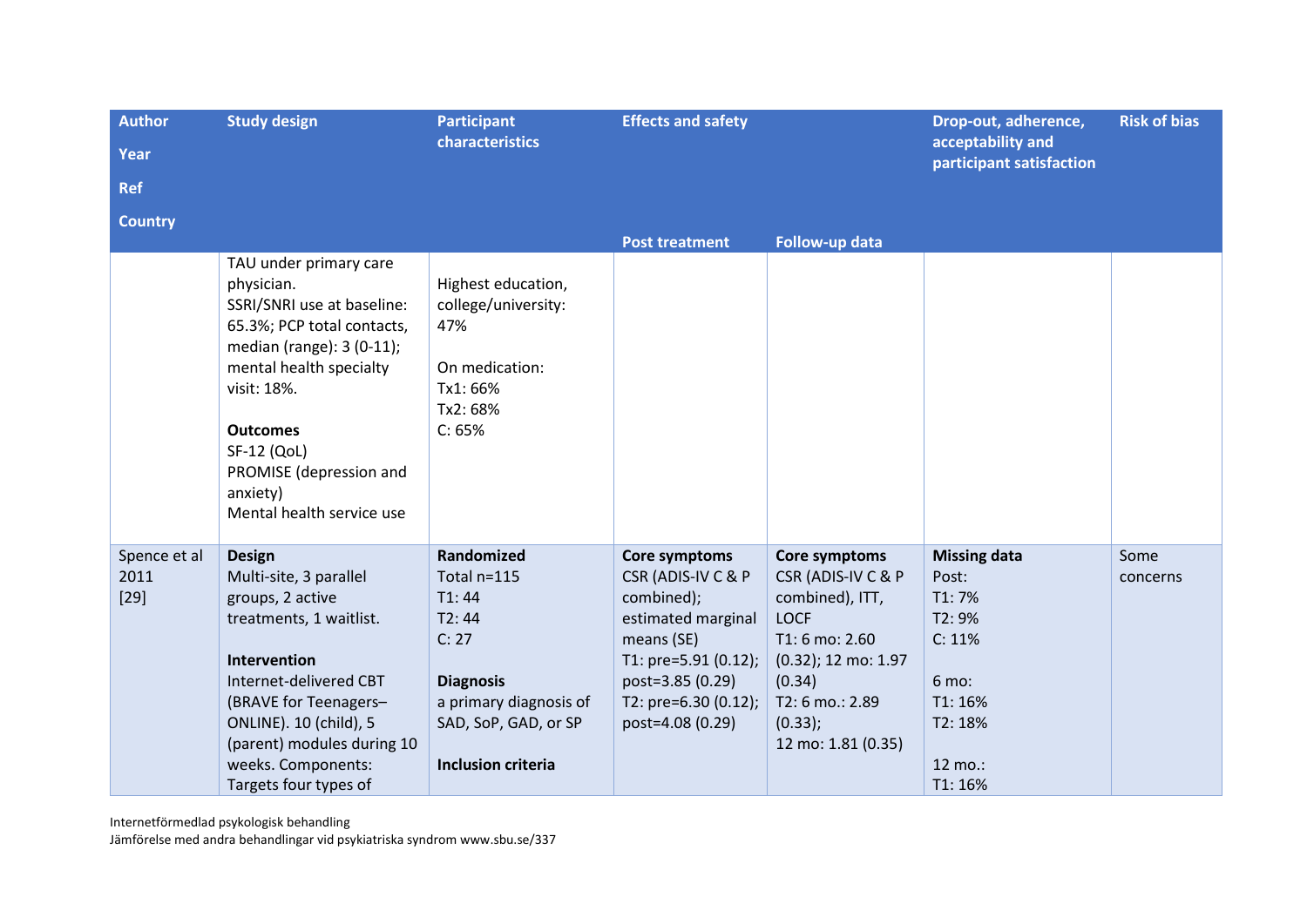| <b>Author</b>  | <b>Study design</b>           | <b>Participant</b>        | <b>Effects and safety</b> |                         | Drop-out, adherence,                          | <b>Risk of bias</b> |
|----------------|-------------------------------|---------------------------|---------------------------|-------------------------|-----------------------------------------------|---------------------|
| Year           |                               | characteristics           |                           |                         | acceptability and<br>participant satisfaction |                     |
| <b>Ref</b>     |                               |                           |                           |                         |                                               |                     |
| <b>Country</b> |                               |                           |                           |                         |                                               |                     |
|                |                               |                           | <b>Post treatment</b>     | Follow-up data          |                                               |                     |
|                | anxiety: social anxiety,      | Age 12-18 years; access   | Effect: T1 vs T2, ns      | Effect: 6 mo: T1 vs     | T2: 18%                                       |                     |
|                | generalized anxiety,          | to a computer and the     | (Linear mixed             | T2, ns.                 | C: 100%                                       |                     |
|                | separation anxiety, and       | Internet at home; and     | model, ITT)               | 12 mo: T1 vs T2,        |                                               |                     |
|                | specific phobias. Sessions    | be able to read and       |                           | n.s.                    | <b>Adherence:</b>                             |                     |
|                | incorporate standard CBT      | write English at an age-  | <b>Categorical data:</b>  |                         | T1: sessions completed                        |                     |
|                | anxiety management            | appropriate level.        | Free from primary         | <b>Categorical data</b> | up to week 12, m=7.5                          |                     |
|                | strategies including          |                           | diagnosis (ADIS-IV        | Free from primary       | for children; m=4.5 for                       |                     |
|                | psychoeducation,              | <b>Exclusion criteria</b> | C & P combined):          | diagnosis (ADIS-IV C    | parents. Additional                           |                     |
|                | relaxation training,          | a mood disturbance        | T1:34%                    | & P combined): T1:      | modules completed                             |                     |
|                | recognition of the            | rated "moderately         | T2:30%                    | 6mo=55%,                | until 12-mon FU; 39%                          |                     |
|                | physiological symptoms of     | disturbing" or greater;   |                           | 12mo=68%                | (children); 66%                               |                     |
|                | anxiety, cognitive strategies | presence of a pervasive   | Functional                |                         | (parents) completed all                       |                     |
|                | of coping self-talk and       | developmental             | disability                | T2:                     | modules.                                      |                     |
|                | cognitive restructuring,      | disorder, learning        | CGAS, T1 vs T2, ns        | 6mo=50%                 |                                               |                     |
|                | graded exposure, problem      | disorder, significant     | (Linear mixed             | 12mo=68%                | T2: sessions completed                        |                     |
|                | solving, and self-            | behavioral disorder,      | model, ITT)               |                         | up to week 12, m=8.3                          |                     |
|                | reinforcement.                | substance abuse,          |                           | 6 mo.:                  | for children; m=4.4 for                       |                     |
|                |                               | suicidal ideation, or     | <b>Quality of life</b>    | T1 vs T2, ns.           | parents. Additional                           |                     |
|                | <b>Therapist support</b>      | current self-harm.        | Not reported              |                         | modules completed                             |                     |
|                | <b>BRAVE Trainer</b>          |                           | Safety: Not               | 12 mo.:                 | until 12-mo FU; 57%                           |                     |
|                | (psychologists) sends brief   | Recruitment               | reported                  | T1 vs T2, ns            | (children); 70%                               |                     |
|                | e-mail feedback following     | advertisements in         |                           |                         | (parents) completed all                       |                     |
|                | each session by using set     | school newsletters,       |                           | <b>Functional</b>       | modules.                                      |                     |
|                | criteria and standard         | newspaper articles,       |                           | disability              |                                               |                     |
|                | templates. Personalized,      | television and radio      |                           | <b>CGAS</b>             | <b>Credibility</b>                            |                     |
|                | automated computer-           | interviews, and through   |                           |                         |                                               |                     |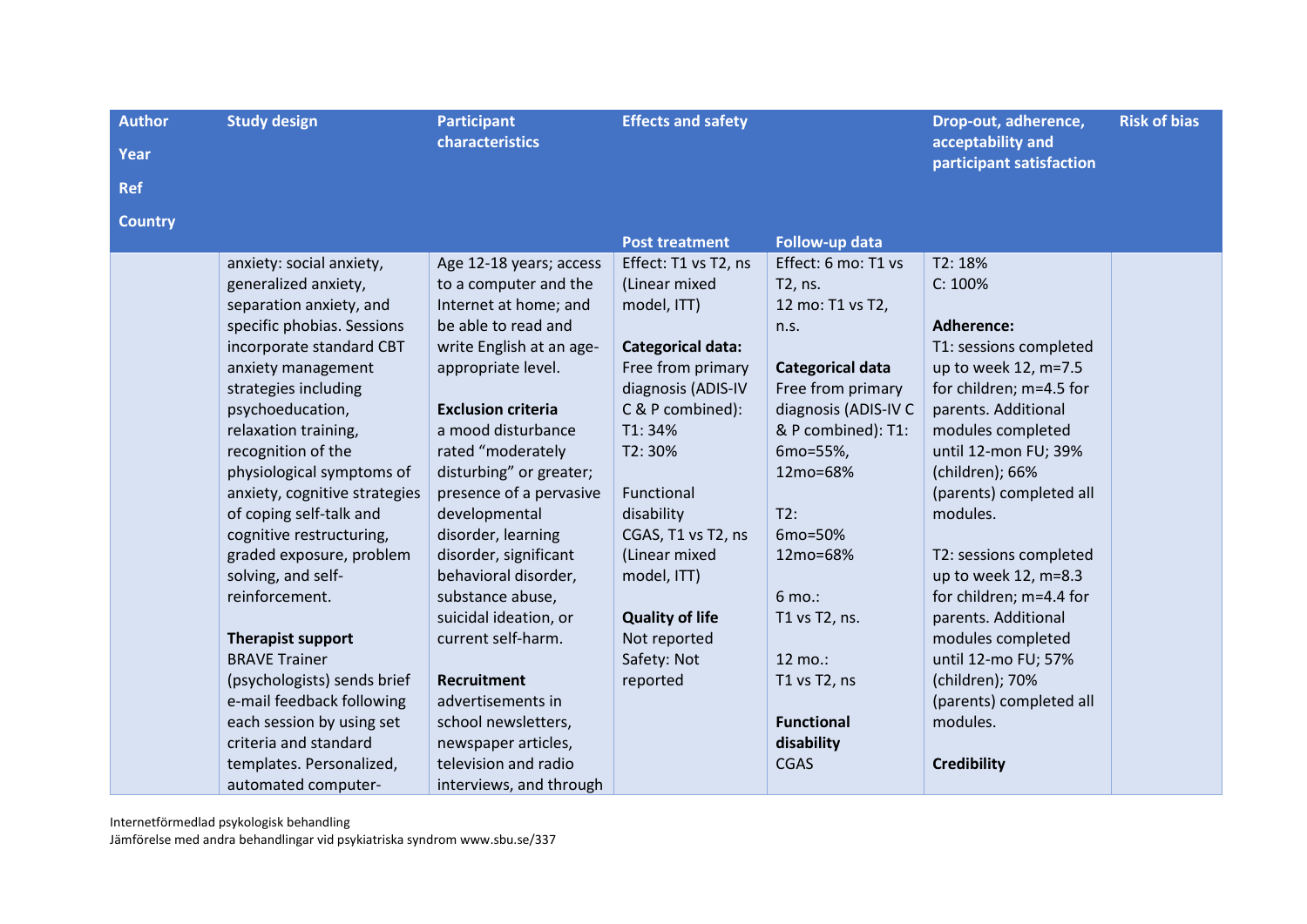| <b>Author</b><br>Year<br><b>Ref</b>    | <b>Study design</b>                                                                                                                                                                                                                                                                                                                                                       | <b>Participant</b><br>characteristics                                                                                                                                                                                                                                                                                                                              | <b>Effects and safety</b>                              |                                                                       | Drop-out, adherence,<br>acceptability and<br>participant satisfaction                                                                                                                                                                                                                                        | <b>Risk of bias</b> |
|----------------------------------------|---------------------------------------------------------------------------------------------------------------------------------------------------------------------------------------------------------------------------------------------------------------------------------------------------------------------------------------------------------------------------|--------------------------------------------------------------------------------------------------------------------------------------------------------------------------------------------------------------------------------------------------------------------------------------------------------------------------------------------------------------------|--------------------------------------------------------|-----------------------------------------------------------------------|--------------------------------------------------------------------------------------------------------------------------------------------------------------------------------------------------------------------------------------------------------------------------------------------------------------|---------------------|
| <b>Country</b>                         |                                                                                                                                                                                                                                                                                                                                                                           |                                                                                                                                                                                                                                                                                                                                                                    | <b>Post treatment</b>                                  | Follow-up data                                                        |                                                                                                                                                                                                                                                                                                              |                     |
|                                        | generated e-mails also<br>used<br><b>Control condition</b><br>BRAVE-CLIN. 10 (child), 5<br>(parent) sessions during 10<br>weeks. Components: Face-<br>to-face treatment<br>equivalent to the internet<br>intervention in terms of<br>content and length<br><b>Outcomes</b><br>Primary: Yes (ADIS-IV child<br>and parent version, blinded<br>assessment over<br>telephone) | referral from school<br>guidance officers,<br>general practitioners,<br>and other mental<br>health professionals.<br><b>Characteristics</b><br>gender, % women:<br>Total=59%<br>age, mean (SD):<br>Total=14 $(1.6)$ years<br>High income<br>household: Total=47%<br>Living with both<br>biological parents:<br>Total=78%<br>Concurrent medication:<br>Not reported |                                                        | 6 & 12 mo.: T1 vs<br>T2, ns<br><b>Quality of life</b><br>Not reported | T1: m: 6.6 (children), 7.1<br>(parents)<br>T2: m: 6.9 (children), 7.3<br>(parents)<br>T1 vs T2, n.s. (children &<br>parents)<br><b>Participant satisfaction:</b><br>n=40 children/41<br>parents<br>T1: m: 3.5/3.6<br>T2: m: 3.8/4.0<br>T1 vs T2, n.s. (children),<br>T1 <t2, <math="">p=0.02 (parents)</t2,> |                     |
| Yeung et al<br>2018<br>$[30]$<br>China | <b>Design</b><br>T1 internet program<br>T2 usual care from their GP                                                                                                                                                                                                                                                                                                       | <b>Recruitment setting</b><br>Participants were<br>referred by clinicians in<br>the Dept of Psychology                                                                                                                                                                                                                                                             | Core symptoms<br>CES-D for those<br>completing pre and | Not reported                                                          | <b>Missing data</b><br>T18/37=22%<br>T2 6/38=16%                                                                                                                                                                                                                                                             | High                |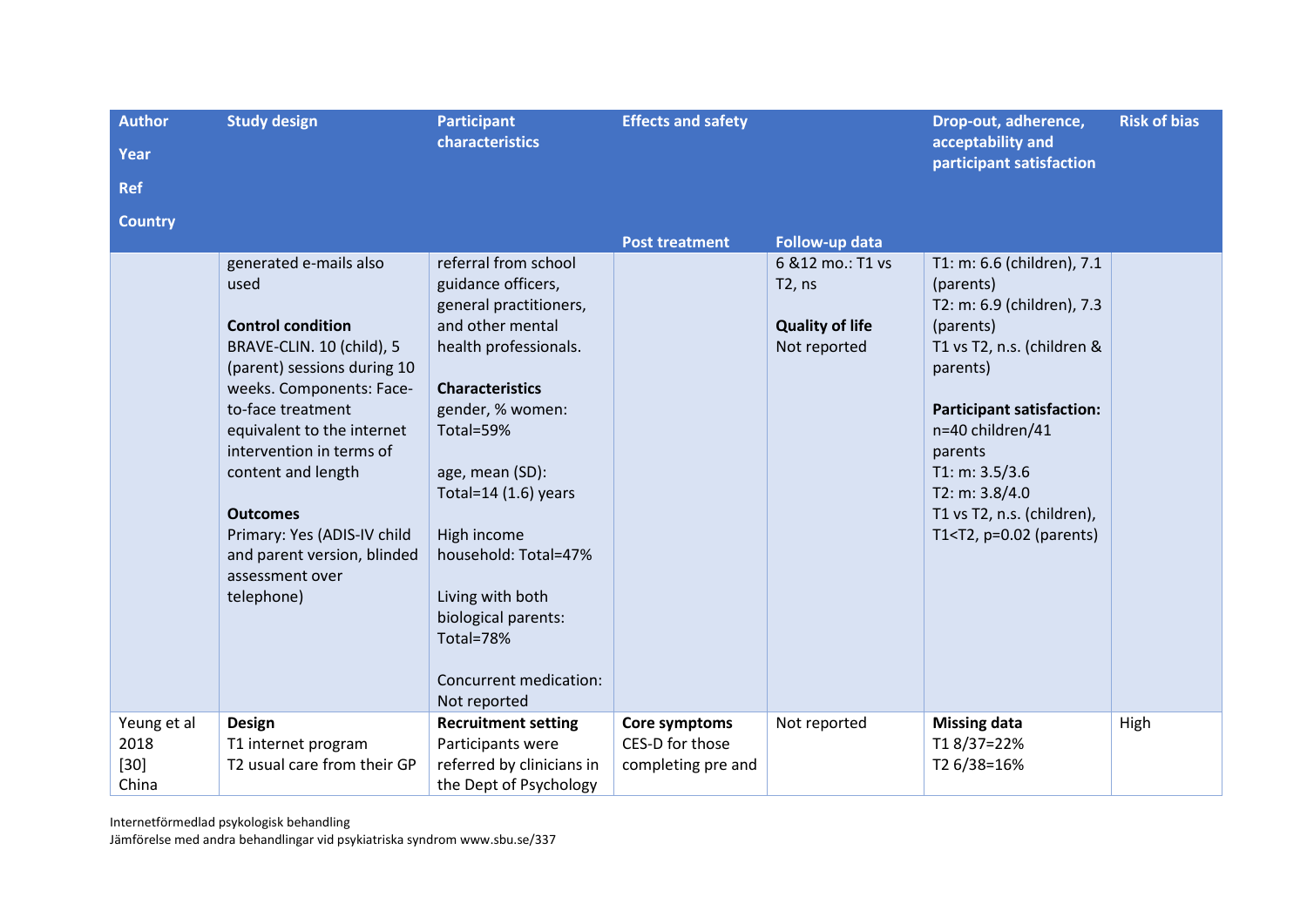| <b>Author</b><br>Year<br><b>Ref</b> | <b>Study design</b>                            | <b>Participant</b><br>characteristics                                            | <b>Effects and safety</b>      |                | Drop-out, adherence,<br>acceptability and<br>participant satisfaction | <b>Risk of bias</b> |
|-------------------------------------|------------------------------------------------|----------------------------------------------------------------------------------|--------------------------------|----------------|-----------------------------------------------------------------------|---------------------|
| <b>Country</b>                      |                                                |                                                                                  | <b>Post treatment</b>          | Follow-up data |                                                                       |                     |
|                                     | <b>Intervention</b><br>MoodGYM, 5 modules      | at an outpatient clinic<br>at a hospital in Beijing                              | post treatment<br>assessment   |                | <b>Adherence</b><br>Not reported                                      |                     |
|                                     |                                                |                                                                                  | Multivariate linear            |                |                                                                       |                     |
|                                     | Therapist support<br>Weekly emails or phone    | Randomized<br>$n=73$                                                             | regression                     |                | <b>Participant satisfaction</b><br>Questionnaire for the              |                     |
|                                     | calls                                          | T1:37<br>T2:38                                                                   | CES-D<br>(improvement          |                | study only to T1                                                      |                     |
|                                     | <b>Control condition</b><br>Usual care from GP | Completers:                                                                      | change score)                  |                |                                                                       |                     |
|                                     | <b>Outcomes</b>                                | T1:29<br>T2:32                                                                   | T1<br>$11.0 (+-10.2)$          |                |                                                                       |                     |
|                                     | Primary<br>CES-D                               | <b>Diagnosis</b>                                                                 | T <sub>2</sub>                 |                |                                                                       |                     |
|                                     |                                                | Clinician judgement of<br>"significant depressive                                | $5.9 (+-6.1)$                  |                |                                                                       |                     |
|                                     |                                                | symptoms"                                                                        | T1 > T2                        |                |                                                                       |                     |
|                                     |                                                | <b>Inclusion criteria</b><br>1.Self-identification as<br>Chinese origin; 2. At   | Categorical data<br>none       |                |                                                                       |                     |
|                                     |                                                | least 18 years of age; 3.<br>Proficiency in Chinese,<br>including the ability to | <b>Function</b><br>None        |                |                                                                       |                     |
|                                     |                                                | read Chinese' 4. Access<br>to a computer and the<br>internet; 5. Significant     | <b>Quality of life</b><br>None |                |                                                                       |                     |

Internetförmedlad psykologisk behandling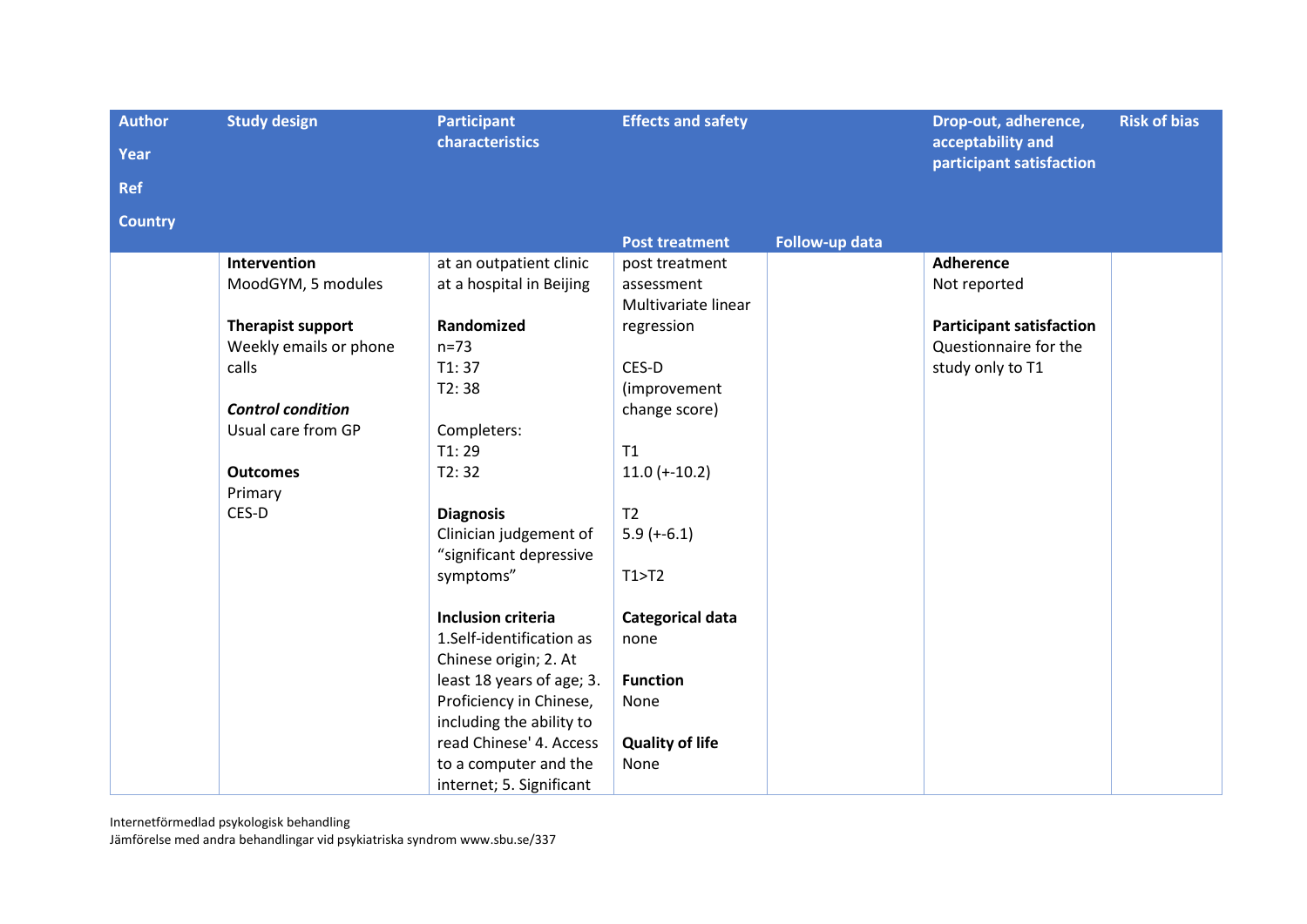| <b>Author</b>  | <b>Study design</b> | <b>Participant</b>                                                                                                                                                                                                                                                                                                                                                                                                                                                                                                                   | <b>Effects and safety</b>                                      |                | Drop-out, adherence,<br>acceptability and | <b>Risk of bias</b> |
|----------------|---------------------|--------------------------------------------------------------------------------------------------------------------------------------------------------------------------------------------------------------------------------------------------------------------------------------------------------------------------------------------------------------------------------------------------------------------------------------------------------------------------------------------------------------------------------------|----------------------------------------------------------------|----------------|-------------------------------------------|---------------------|
| Year           |                     | characteristics                                                                                                                                                                                                                                                                                                                                                                                                                                                                                                                      |                                                                |                |                                           |                     |
| <b>Ref</b>     |                     |                                                                                                                                                                                                                                                                                                                                                                                                                                                                                                                                      |                                                                |                | participant satisfaction                  |                     |
| <b>Country</b> |                     |                                                                                                                                                                                                                                                                                                                                                                                                                                                                                                                                      |                                                                |                |                                           |                     |
|                |                     |                                                                                                                                                                                                                                                                                                                                                                                                                                                                                                                                      | <b>Post treatment</b>                                          | Follow-up data |                                           |                     |
|                |                     | depressive symptoms<br>as judged by the<br>patients' treating<br>clinicians<br><b>Exclusion criteria</b><br>1. Use of illicit drugs or<br>consumption of more<br>than three standard<br>drinks in a day; 2.<br>Current Symptoms of<br>psychosis; 3. Past or<br>current history of<br>schizophrenia or bipolar<br>disorder; 4.<br>Electroconvulsive<br>treatment in the past<br>year; 5. Active<br>suicidality or self-<br>injurious potential<br>necessitating<br>immediate intervention<br><b>Characteristics</b><br>X age=33 (9.2) | <b>Safety</b><br>No serious adverse<br>events were<br>reported |                |                                           |                     |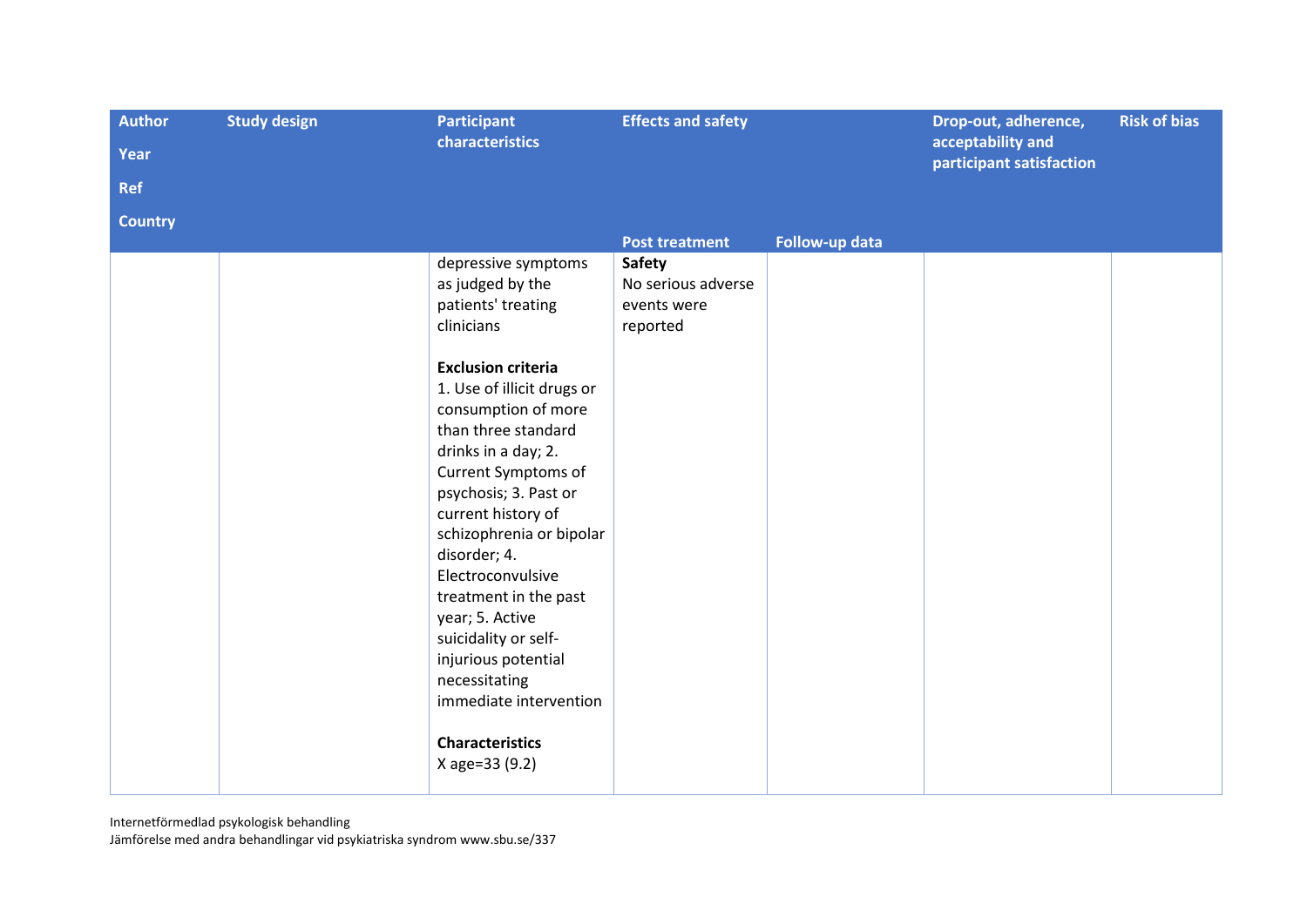| Author<br>Year<br>Ref | <b>Study design</b> | <b>Participant</b><br>characteristics                                                                          | <b>Effects and safety</b> |                | Drop-out, adherence,<br>acceptability and<br>participant satisfaction | <b>Risk of bias</b> |
|-----------------------|---------------------|----------------------------------------------------------------------------------------------------------------|---------------------------|----------------|-----------------------------------------------------------------------|---------------------|
| <b>Country</b>        |                     |                                                                                                                |                           |                |                                                                       |                     |
|                       |                     |                                                                                                                | <b>Post treatment</b>     | Follow-up data |                                                                       |                     |
|                       |                     | Female=77%<br>NS difference in age,<br>gender and baseline<br>CES-D scores<br>difference, education<br>t2 < t1 |                           |                |                                                                       |                     |

**ACQ** = Agoraphobic Cognitions Questionnaire; **BDI-II** = Beck Depression Inventory; **BFNE** = The Brief Fear of Negative Evaluation Scale; **BSQ** = Body Sensations Questionnaire; **C** = control group; **CBT** = Cognitive Behavioural Therapy; **CES-D** = Center For Epidemiologic Studies Depression Scale **CSR** = Clinicians' Severity Rating; **DESTRESS-PC** = Delivery of Self Training and Education for Stressful Situations-Primary Care version **; EUROHIS-QOL 8** = European Health Interview Survey-Quality of Life; **FPSQ** = Feeding Practices and Structure Questionnaire; **GAD** = Generaliserat ångestsyndrom (eng. *Generalized Anxiety Disorder);* **ICBT** = Internet-based Cognitive Behavioural Therapy; **ICD-10** = International Statistical Classification of Diseases and Related Health Problems; **KSQ** = Karolinska Sleep Questionnaire; **LOCF** = Last Observation Carried Forward*;* **MANOVA** = Multivariate analysis of variance; **MI-A** = Mobility Invertory-Alone; **MO** = month; **n** = number of subject; **Not reported** = Not available; **n.s** = not sure; **OUC** = optimized usual care; **OQ-45** = Outcome Questionnaire; **PHQ** = Patient Health Questionnaire; **PSS** = Perceived Stress Scale; **QOLI** = Quality of Life Inventory*;* **RoB** = Cochrane risk-of-bias tool for randomized trials; **SAD** = Social Avoidance and Distress Scale; **SCID** = Structured Clinical Interview for DSM-IV-Axis I Disorders; **SD** = Standard deviation; **SF** = The Medical Outcomes Study Short Form; **SIAS** = Social Interaction Anxiety Scale; **SPS** = Social Phobia Scale; **TAU** = Treatment as usual; **TSQ** = Trauma Screening Questionnaire; **WAI** = Work Ability Index; **WHODAS2** = World Health Organization Disability Assessment Schedule.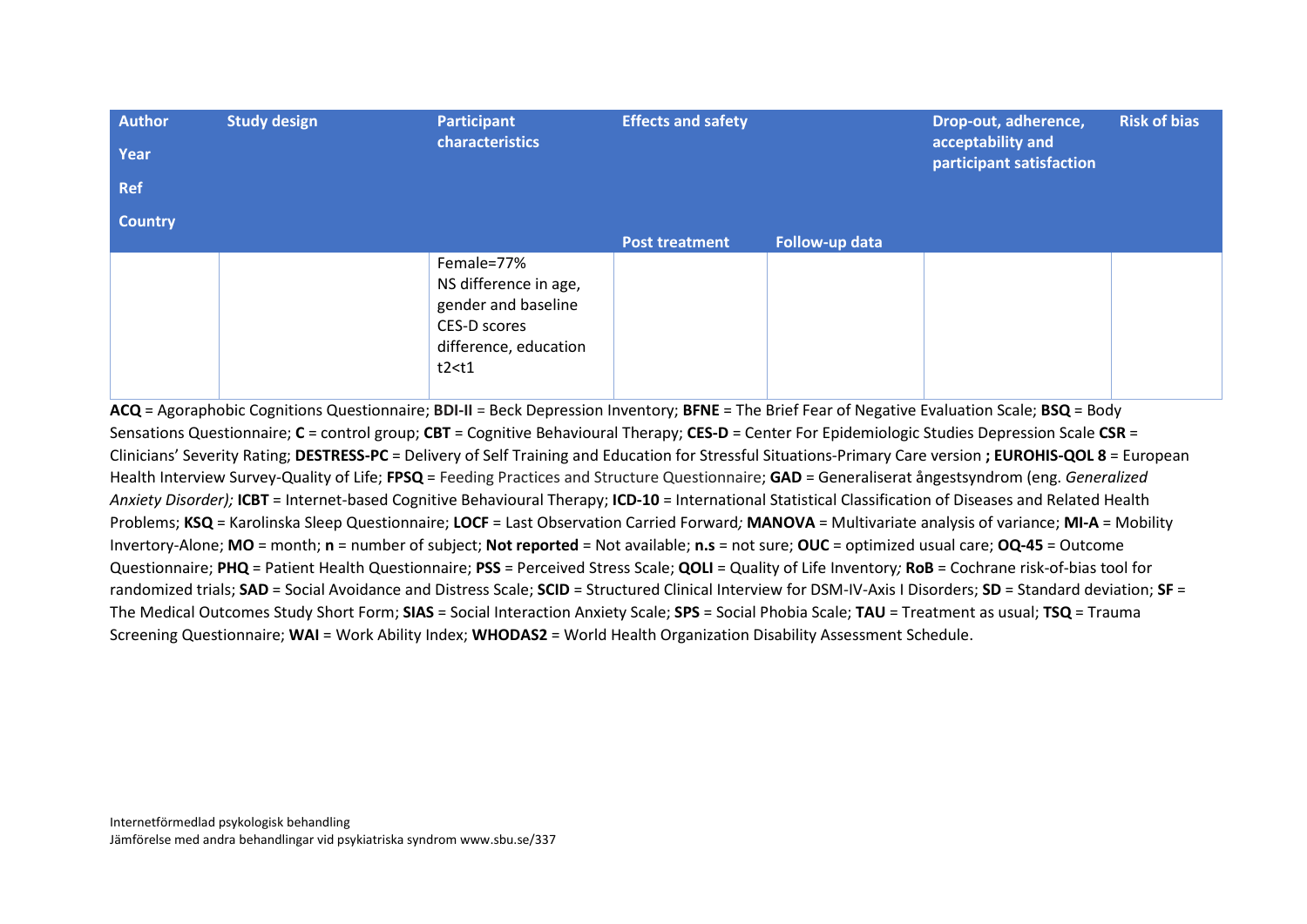## References

- 1. Acosta MC, Possemato K, Maisto SA, Marsch LA, Barrie K, Lantinga L, et al. Web-Delivered CBT Reduces Heavy Drinking in OEF-OIF Veterans in Primary Care With Symptomatic Substance Use and PTSD. Behav Ther. 2017;48(2):262-76. Available from: <https://doi.org/10.1016/j.beth.2016.09.001>
- 2. Andersson G, Waara J, Jonsson U, Malmaeus F, Carlbring P, Ost LG. Internet-based self-help versus one-session exposure in the treatment of spider phobia: a randomized controlled trial. Cogn Behav Ther. 2009;38(2):114-20. Available from: [https://doi.org/10.1080/16506070902931326.](https://doi.org/10.1080/16506070902931326)
- 3. Andersson G, Hesser H, Veilord A, Svedling L, Andersson F, Sleman O, et al. Randomised controlled non-inferiority trial with 3-year follow-up of internet-delivered versus face-to-face group cognitive behavioural therapy for depression. J Affect Disord. 2013;151(3):986-94. Available from: [https://doi.org/10.1016/j.jad.2013.08.022.](https://doi.org/10.1016/j.jad.2013.08.022)
- 4. Andersson G, Waara J, Jonsson U, Malmaeus F, Carlbring P, Ost LG. Internet-based exposure treatment versus one-session exposure treatment of snake phobia: a randomized controlled trial. Cogn Behav Ther. 2013;42(4):284-91. Available from: [https://doi.org/10.1080/16506073.2013.844202.](https://doi.org/10.1080/16506073.2013.844202)
- 5. Andrews G, Davies M, Titov N. Effectiveness randomized controlled trial of face to face versus Internet cognitive behaviour therapy for social phobia. The Australian and New Zealand journal of psychiatry. 2011;45(4):337-40. Available from: [https://doi.org/10.3109/00048674.2010.538840.](https://doi.org/10.3109/00048674.2010.538840)
- 6. Aspvall K, Andersson E, Melin K, Norlin L, Eriksson V, Vigerland S, et al. Effect of an Internet-Delivered Stepped-Care Program vs In-Person Cognitive Behavioral Therapy on Obsessive-Compulsive Disorder Symptoms in Children and Adolescents: A Randomized Clinical Trial. JAMA. 2021;325(18):1863-73. Available from: [https://doi.org/10.1001/jama.2021.3839.](https://doi.org/10.1001/jama.2021.3839)
- 7. Axelsson E, Andersson E, Ljotsson B, Bjorkander D, Hedman-Lagerlof M, Hedman-Lagerlof E. Effect of Internet vs Face-to-Face Cognitive Behavior Therapy for Health Anxiety: A Randomized Noninferiority Clinical Trial. JAMA Psychiatry. 2020;77(9):915-24. Available from: [https://doi.org/10.1001/jamapsychiatry.2020.0940.](https://doi.org/10.1001/jamapsychiatry.2020.0940)
- 8. Bergstrom J, Andersson G, Ljotsson B, Ruck C, Andreewitch S, Karlsson A, et al. Internetversus group-administered cognitive behaviour therapy for panic disorder in a psychiatric setting: a randomised trial. BMC Psychiatry. 2010;10:54. Available from: [https://doi.org/10.1186/1471-244X-10-54.](https://doi.org/10.1186/1471-244X-10-54)
- 9. Botella C, Gallego MJ, Garcia-Palacios A, Guillen V, Banos RM, Quero S, et al. An Internetbased self-help treatment for fear of public speaking: a controlled trial. Cyberpsychol Behav Soc Netw. 2010;13(4):407-21. Available from: [https://doi.org/10.1089/cyber.2009.0224.](https://doi.org/10.1089/cyber.2009.0224)
- 10. Carlbring P, Nilsson-Ihrfelt E, Waara J, Kollenstam C, Buhrman M, Kaldo V, et al. Treatment of panic disorder: live therapy vs. self-help via the Internet. Behav Res Ther. 2005;43(10):1321- 33. Available from[: https://doi.org/10.1016/j.brat.2004.10.002.](https://doi.org/10.1016/j.brat.2004.10.002)
- 11. Engel CC, Litz B, Magruder KM, Harper E, Gore K, Stein N, et al. Delivery of self training and education for stressful situations (DESTRESS-PC): a randomized trial of nurse assisted online self-management for PTSD in primary care. Gen Hosp Psychiatry. 2015;37(4):323-8. Available from: [https://doi.org/10.1016/j.genhosppsych.2015.04.007.](https://doi.org/10.1016/j.genhosppsych.2015.04.007)
- 12. Gonzalez-Robles A, Diaz-Garcia A, Garcia-Palacios A, Roca P, Ramos-Quiroga JA, Botella C. Effectiveness of a Transdiagnostic Guided Internet-Delivered Protocol for Emotional Disorders Versus Treatment as Usual in Specialized Care: Randomized Controlled Trial. J Med Internet Res. 2020;22(7):e18220. Available from[: https://doi.org/10.2196/18220.](https://doi.org/10.2196/18220)
- 13. Hallgren M, Helgadottir B, Herring MP, Zeebari Z, Lindefors N, Kaldo V, et al. Exercise and internet-based cognitive-behavioural therapy for depression: multicentre randomised

Internetförmedlad psykologisk behandling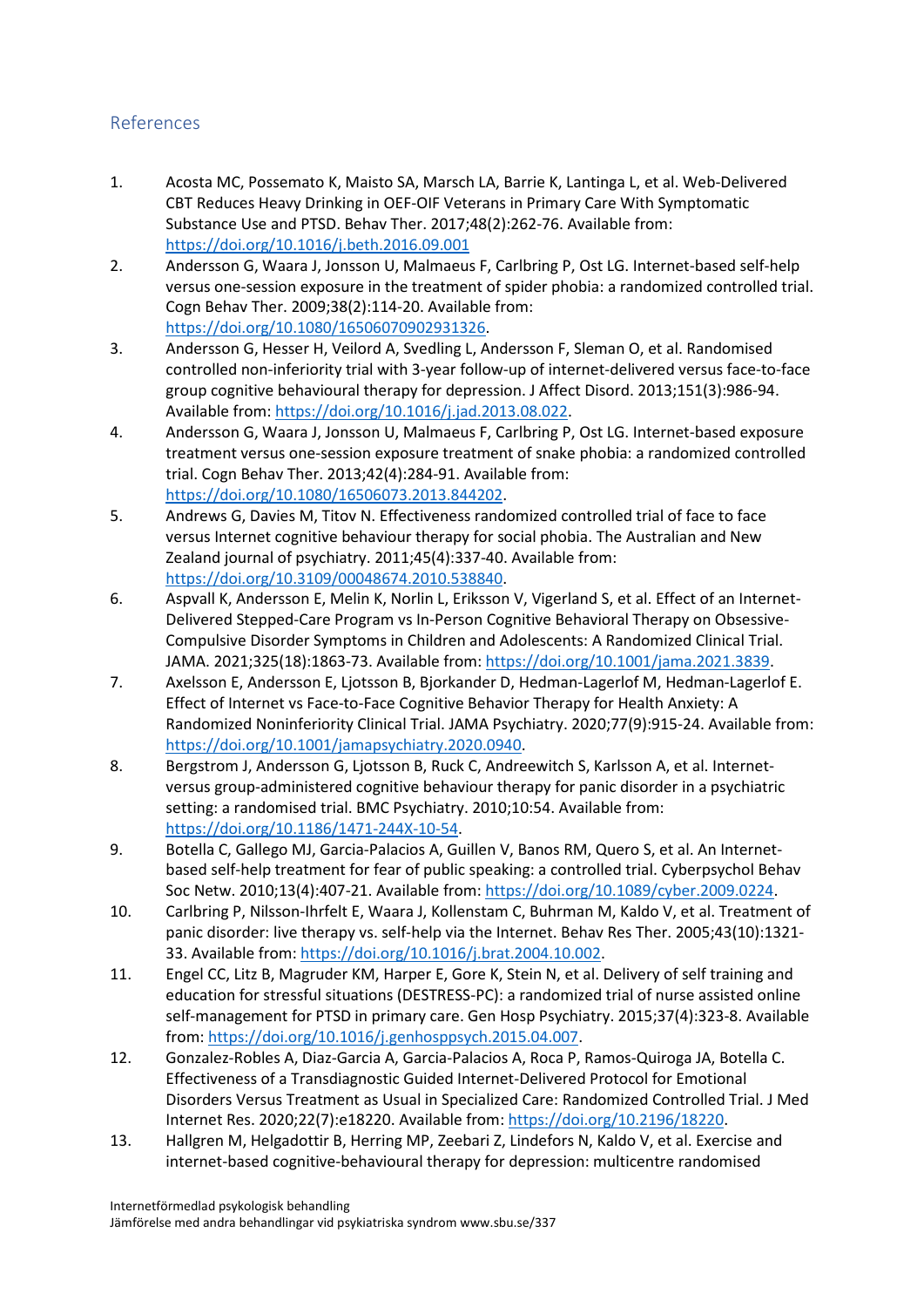controlled trial with 12-month follow-up. Br J Psychiatry. 2016;209(5):414-20. Available from: [https://doi.org/10.1192/bjp.bp.115.177576.](https://doi.org/10.1192/bjp.bp.115.177576)

- 14. Hallgren M, Kraepelien M, Ojehagen A, Lindefors N, Zeebari Z, Kaldo V, et al. Physical exercise and internet-based cognitive-behavioural therapy in the treatment of depression: randomised controlled trial. Br J Psychiatry. 2015;207(3):227-34. Available from: [https://doi.org/10.1192/bjp.bp.114.160101.](https://doi.org/10.1192/bjp.bp.114.160101)
- 15. Hatcher S, Whittaker R, Patton M, Miles WS, Ralph N, Kercher K, et al. Web-based Therapy Plus Support by a Coach in Depressed Patients Referred to Secondary Mental Health Care: Randomized Controlled Trial. JMIR Ment Health. 2018;5(1):e5. Available from: [https://doi.org/10.2196/mental.8510.](https://doi.org/10.2196/mental.8510)
- 16. Hedman E, Andersson G, Ljotsson B, Andersson E, Ruck C, Mortberg E, et al. Internet-based cognitive behavior therapy vs. cognitive behavioral group therapy for social anxiety disorder: a randomized controlled non-inferiority trial. PLoS One. 2011;6(3):e18001. Available from: [https://doi.org/10.1371/journal.pone.0018001.](https://doi.org/10.1371/journal.pone.0018001)
- 17. Hedman E, El Alaoui S, Lindefors N, Andersson E, Ruck C, Ghaderi A, et al. Clinical effectiveness and cost-effectiveness of Internet- vs. group-based cognitive behavior therapy for social anxiety disorder: 4-year follow-up of a randomized trial. Behav Res Ther. 2014;59:20-9. Available from:<https://doi.org/10.1016/j.brat.2014.05.010>
- 18. Kiropoulos LA, Klein B, Austin DW, Gilson K, Pier C, Mitchell J, et al. Is internet-based CBT for panic disorder and agoraphobia as effective as face-to-face CBT? J Anxiety Disord. 2008;22(8):1273-84. Available from: [https://doi.org/10.1016/j.janxdis.2008.01.008.](https://doi.org/10.1016/j.janxdis.2008.01.008)
- 19. Kivi M, Eriksson MC, Hange D, Petersson EL, Vernmark K, Johansson B, et al. Internet-based therapy for mild to moderate depression in Swedish primary care: short term results from the PRIM-NET randomized controlled trial. Cogn Behav Ther. 2014;43(4):289-98. Available from: [https://doi.org/10.1080/16506073.2014.921834.](https://doi.org/10.1080/16506073.2014.921834)
- 20. Lobner M, Pabst A, Stein J, Dorow M, Matschinger H, Luppa M, et al. Computerized cognitive behavior therapy for patients with mild to moderately severe depression in primary care: A pragmatic cluster randomized controlled trial (@ktiv). J Affect Disord. 2018;238:317-26. Available from: [https://doi.org/10.1016/j.jad.2018.06.008.](https://doi.org/10.1016/j.jad.2018.06.008)
- 21. McLean CP, Foa EB, Dondanville KA, Haddock CK, Miller ML, Rauch SAM, et al. The effects of web-prolonged exposure among military personnel and veterans with posttraumatic stress disorder. Psychological Trauma: Theory, Research, Practice, and Policy. 2020.
- 22. Milgrom J, Danaher BG, Gemmill AW, Holt C, Holt CJ, Seeley JR, et al. Internet Cognitive Behavioral Therapy for Women With Postnatal Depression: A Randomized Controlled Trial of MumMoodBooster. J Med Internet Res. 2016;18(3):e54. Available from: [https://doi.org/10.2196/jmir.4993.](https://doi.org/10.2196/jmir.4993)
- 23. Montero-Marin J, Araya R, Perez-Yus MC, Mayoral F, Gili M, Botella C, et al. An Internet-Based Intervention for Depression in Primary Care in Spain: A Randomized Controlled Trial. J Med Internet Res. 2016;18(8):e231. Available from[: https://doi.org/10.2196/jmir.5695.](https://doi.org/10.2196/jmir.5695)
- 24. Pfeiffer PN, Pope B, Houck M, Benn-Burton W, Zivin K, Ganoczy D, et al. Effectiveness of Peer-Supported Computer-Based CBT for Depression Among Veterans in Primary Care. Psychiatr Serv. 2020;71(3):256-62. Available from: [https://doi.org/10.1176/appi.ps.201900283.](https://doi.org/10.1176/appi.ps.201900283).
- 25. Proudfoot J, Goldberg D, Mann A, Everitt B, Marks I, Gray JA. Computerized, interactive, multimedia cognitive-behavioural program for anxiety and depression in general practice. Psychol Med. 2003;33(2):217-27. Available from: [https://doi.org/10.1017/s0033291702007225.](https://doi.org/10.1017/s0033291702007225)
- 26. Raevuori A, Vahlberg T, Korhonen T, Hilgert O, Aittakumpu-Hyden R, Forman-Hoffman V. A therapist-guided smartphone app for major depression in young adults: A randomized clinical trial. J Affect Disord. 2021;286:228-38. Available from: <https://doi.org/10.1016/j.jad.2021.02.007>

Internetförmedlad psykologisk behandling Jämförelse med andra behandlingar vid psykiatriska syndrom www.sbu.se/337